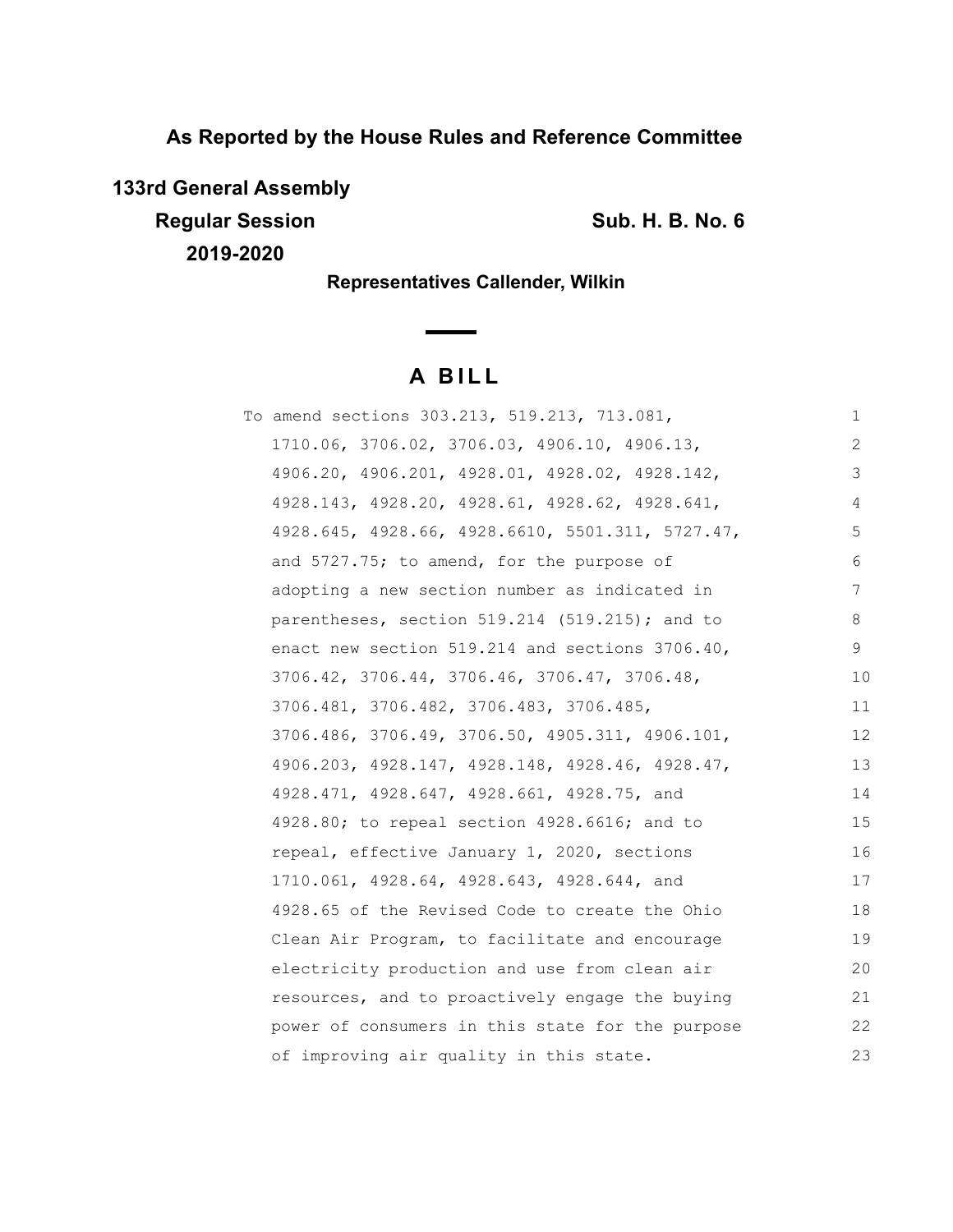**Section 1.** That sections 303.213, 519.213, 713.081, 3706.02, 3706.03, 4906.10, 4906.13, 4906.20, 4906.201, 4928.01, 4928.02, 4928.66, 4928.6610, 5727.47, and 5727.75 be amended; section 519.214 (519.215) be amended for the purpose of adopting a new section number as indicated in parentheses; and new section 519.214 and sections 3706.40, 3706.42, 3706.44, 3706.46, 3706.47, 3706.48, 3706.481, 3706.482, 3706.483, 3706.485, 3706.486, 3706.49, 3706.50, 4905.311, 4906.101, 4906.203, 4928.147, 4928.148, 4928.46, 4928.47, 4928.471, 4928.647, 4928.661, 4928.75, and 4928.80 of the Revised Code be enacted to read as follows: 24 25 26 27 28 29 30 31 32 33 34

**Sec. 303.213.** (A) As used in this section, "small wind farm" means wind turbines and associated facilities with a single interconnection to the electrical grid and designed for, or capable of, operation at an aggregate capacity of less than five megawatts that are not subject to the jurisdiction of the power siting board under sections 4906.20 and 4906.201 of the Revised Code.

(B) Notwithstanding division (A) of section 303.211 of the Revised Code, sections 303.01 to 303.25 of the Revised Code confer power on a board of county commissioners or board of zoning appeals to adopt zoning regulations governing the location, erection, construction, reconstruction, change, alteration, maintenance, removal, use, or enlargement of any small wind farm, whether publicly or privately owned, or the use of land for that purpose, which regulations may be more strict than the regulations prescribed in rules adopted under division (B)(2) of section 4906.20 of the Revised Code. 42 43 44 45 46 47 48 49 50 51

38 39

40 41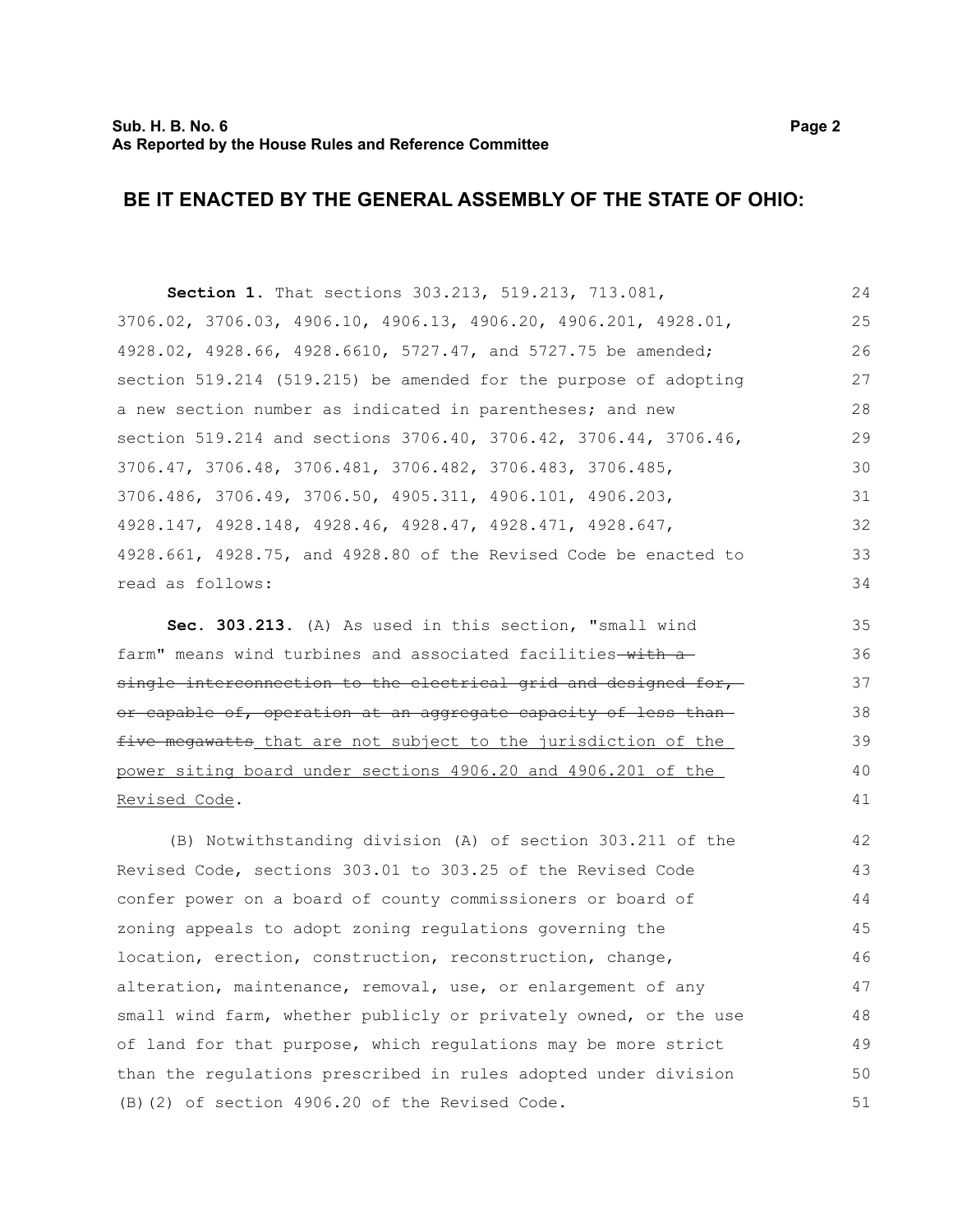# **Sub. H. B. No. 6 Page 3 As Reported by the House Rules and Reference Committee**

(C) The designation under this section of a small wind farm as a public utility for purposes of sections 303.01 to 303.25 of the Revised Code shall not affect the classification of a small wind farm for purposes of state or local taxation.

(D) Nothing in division (C) of this section shall be construed as affecting the classification of a telecommunications tower as defined in division (B) or (E) of section 303.211 of the Revised Code or any other public utility for purposes of state and local taxation. 56 57 58 59  $60$ 

**Sec. 519.213.** (A) As used in this section, "small wind farm" means wind turbines and associated facilities-with asingle interconnection to the electrical grid and designed for,or capable of, operation at an aggregate capacity of less than five megawatts that are not subject to the jurisdiction of the power siting board under sections 4906.20 and 4906.201 of the Revised Code.

(B) Notwithstanding division (A) of section 519.211 of the Revised Code, sections 519.02 to 519.25 of the Revised Code confer power on a board of township trustees or board of zoning appeals with respect to the location, erection, construction, reconstruction, change, alteration, maintenance, removal, use, or enlargement of any small wind farm, whether publicly or privately owned, or the use of land for that purpose, which regulations may be more strict than the regulations prescribed in rules adopted under division (B)(2) of section 4906.20 of the Revised Code.

(C) The designation under this section of a small wind farm as a public utility for purposes of sections 519.02 to 519.25 of the Revised Code shall not affect the classification of a small wind farm or any other public utility for purposes of 78 79 80 81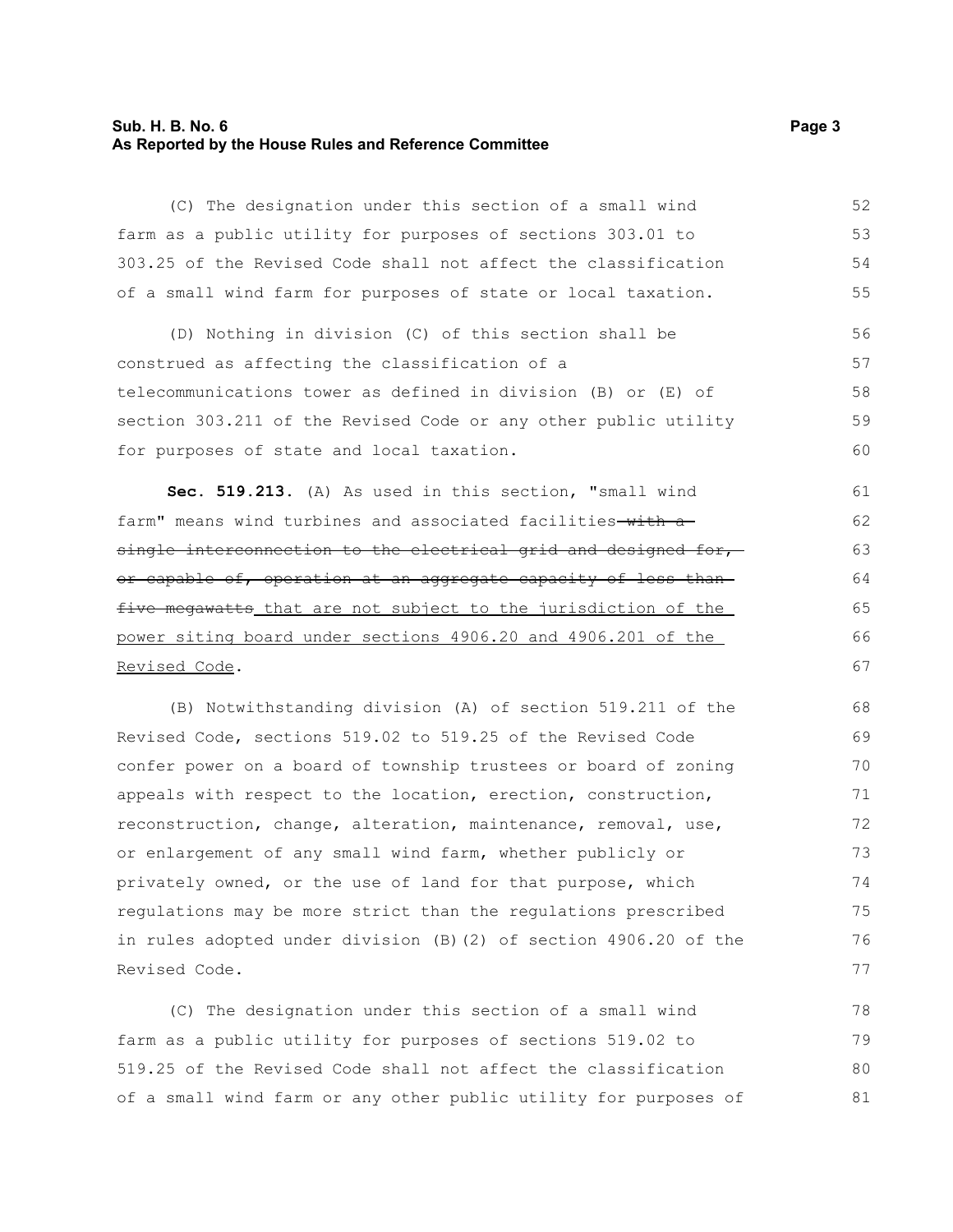state or local taxation.

(D) Nothing in division (C) of this section shall be construed as affecting the classification of a telecommunications tower as defined in division (B) or (E) of section 519.211 of the Revised Code or any other public utility for purposes of state and local taxation. 83 84 85 86 87

 **Sec. 519.214** . (A) If the power siting board issues a certificate to an economically significant wind farm or a large wind farm as those terms are defined in section 4906.13 of the Revised Code, to be located in whole or in part in the unincorporated area of a township, the certificate shall become effective on the ninetieth day after the day it is issued, unless, not later than that day, a referendum petition is filed with the board of elections to require the certificate to be submitted to the electors of the unincorporated area of the township for approval or rejection. 88 89 90 91 92 93 94 95 96 97

(B)(1) A referendum petition submitted under division (A) of this section shall be signed by a number of qualified electors residing in the unincorporated area of the township equal to not less than eight per cent of the total votes cast for all candidates for governor in the unincorporated area of the township at the most recent general election at which a governor was elected. 98 99 100 101 102 103 104

(2) Each part petition shall contain a brief description of the wind farm the certificate authorizes that is sufficient to identify the certificate. In addition to the requirements of this section, the requirements of section 3501.38 of the Revised Code shall apply to the petition. 105 106 107 108 109

(3) The form of the petition shall be substantially as

82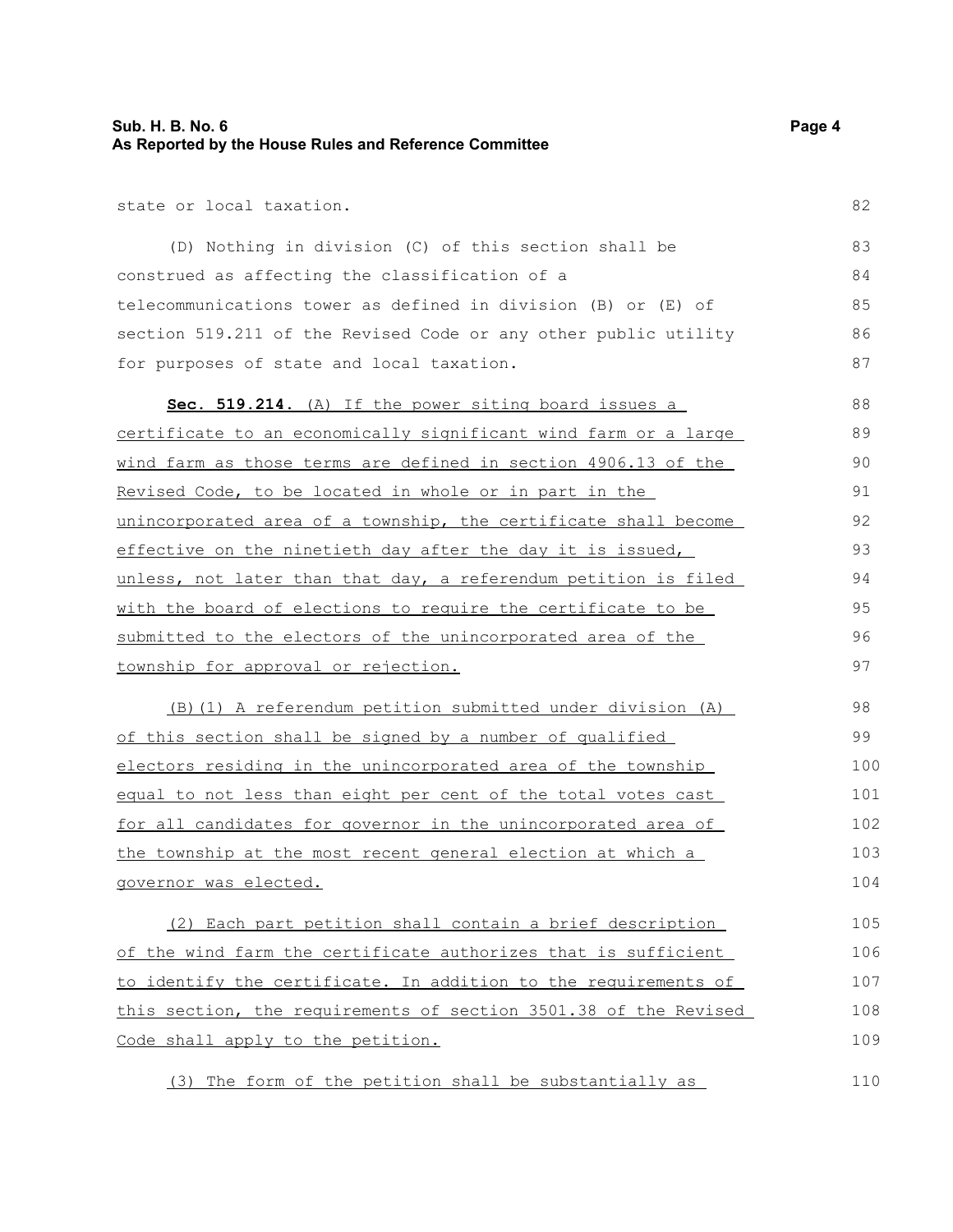follows: "PETITION FOR REFERENDUM OF WIND FARM CERTIFICATE A proposal to approve or reject the wind farm certificate issued for .......... (description of wind farm) in the unincorporated area of ......... Township, .......... County, Ohio, adopted on .......... (date) by the Board of Township Trustees of .......... Township, .......... County, Ohio. We, the undersigned, being electors residing in the unincorporated area of ......... Township, equal to not less than eight per cent of the total vote cast for all candidates for governor in the area at the preceding general election at which a governor was elected, request the Board of Elections to submit this proposal to the electors of the unincorporated area of .......... Township for approval or rejection at a special election to be held on the day of the primary or general election to be held on .......... (date), pursuant to section 519.214 of the Revised Code. ......... Signature .......... Residence address .......... Date of signing STATEMENT OF CIRCULATOR I, ......... (name of circulator), declare under penalty of election falsification that I reside at the address appearing below my signature; that I am the circulator of the foregoing part petition containing ......... (number) signatures; that I have witnessed the affixing of every signature; that all signers 111 112 113 114 115 116 117 118 119 120 121 122 123 124 125 126 127 128 129 130 131 132 133 134 135 136

were to the best of my knowledge and belief qualified to sign; and that every signature is to the best of my knowledge and 137 138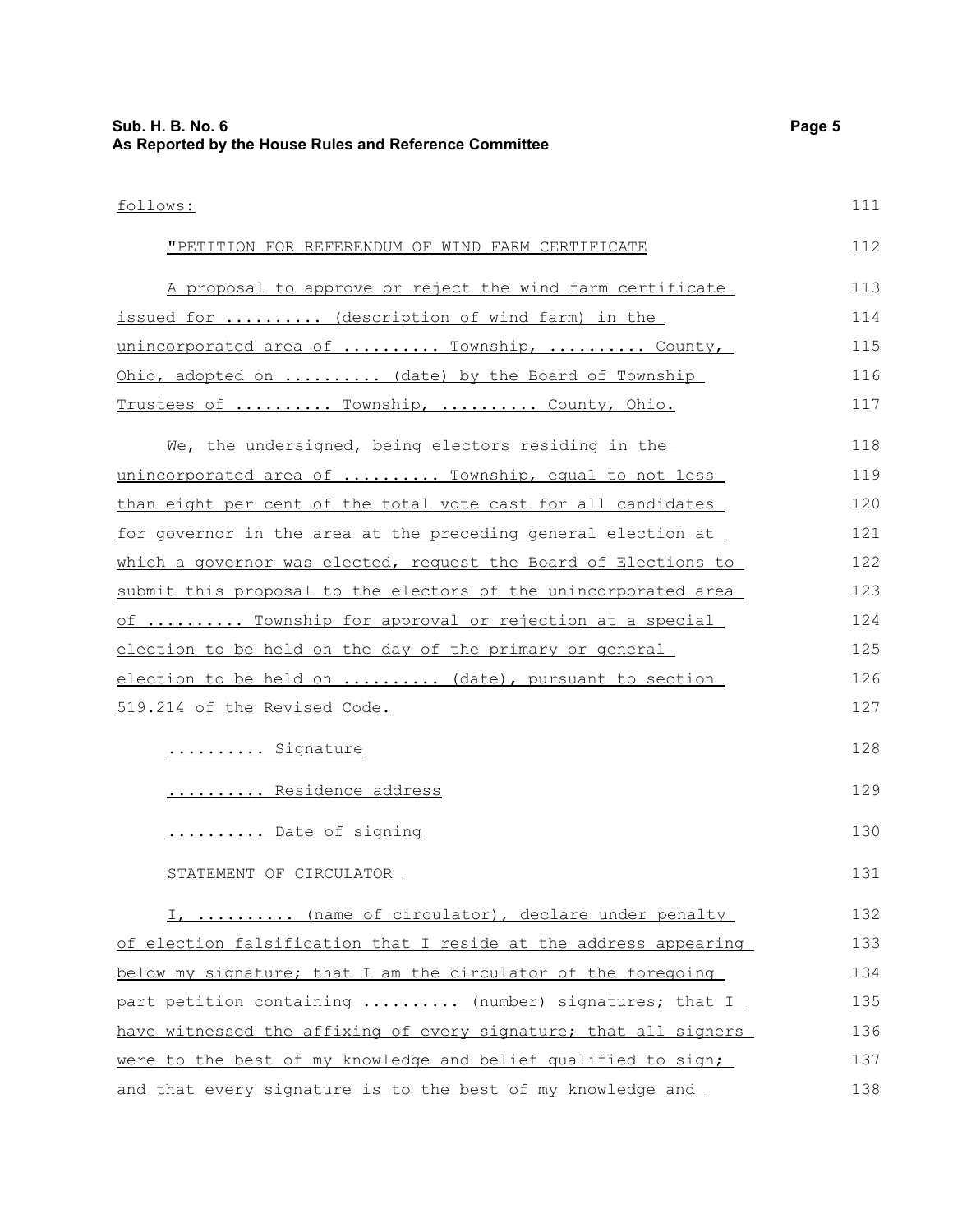| belief the signature of the person whose signature it purports   | 139 |
|------------------------------------------------------------------|-----|
| to be or of an attorney in fact acting pursuant to section       | 140 |
| 3501.382 of the Revised Code.                                    | 141 |
| (Signature of circulator)                                        | 142 |
| (Circulator's residence address)                                 | 143 |
| WHOEVER COMMITS ELECTION FALSIFICATION IS GUILTY OF A            | 144 |
| FELONY OF THE FIFTH DEGREE."                                     | 145 |
| (C) Upon receiving the referendum petition, the board of         | 146 |
| elections shall notify the board of township trustees that the   | 147 |
| petition has been filed. If the board of elections determines    | 148 |
| that the referendum petition is sufficient and valid, the board  | 149 |
| shall notify the board of township trustees of that fact and     | 150 |
| shall submit the certificate to the electors of the              | 151 |
| unincorporated area of the township for approval or rejection at | 152 |
| a special election held on the day of the next primary or        | 153 |
| general election occurring at least ninety days after the board  | 154 |
| receives the petition.                                           | 155 |
|                                                                  |     |

(D) The certificate shall not take effect unless it is approved by a majority of the electors voting on it. If the certificate is approved by a majority of the electors voting on it, the certificate shall take immediate effect. 156 157 158 159

**Sec. 519.214 519.215.** Township zoning commissions, boards of township trustees, and township boards of zoning appeals shall comply with section 5502.031 of the Revised Code. 160 161 162

**Sec. 713.081.** (A) As used in this section, "small wind farm" means wind turbines and associated facilities-with asingle interconnection to the electrical grid and designed for, or capable of, operation at an aggregate capacity of less than five megawatts that are not subject to the jurisdiction of the 163 164 165 166 167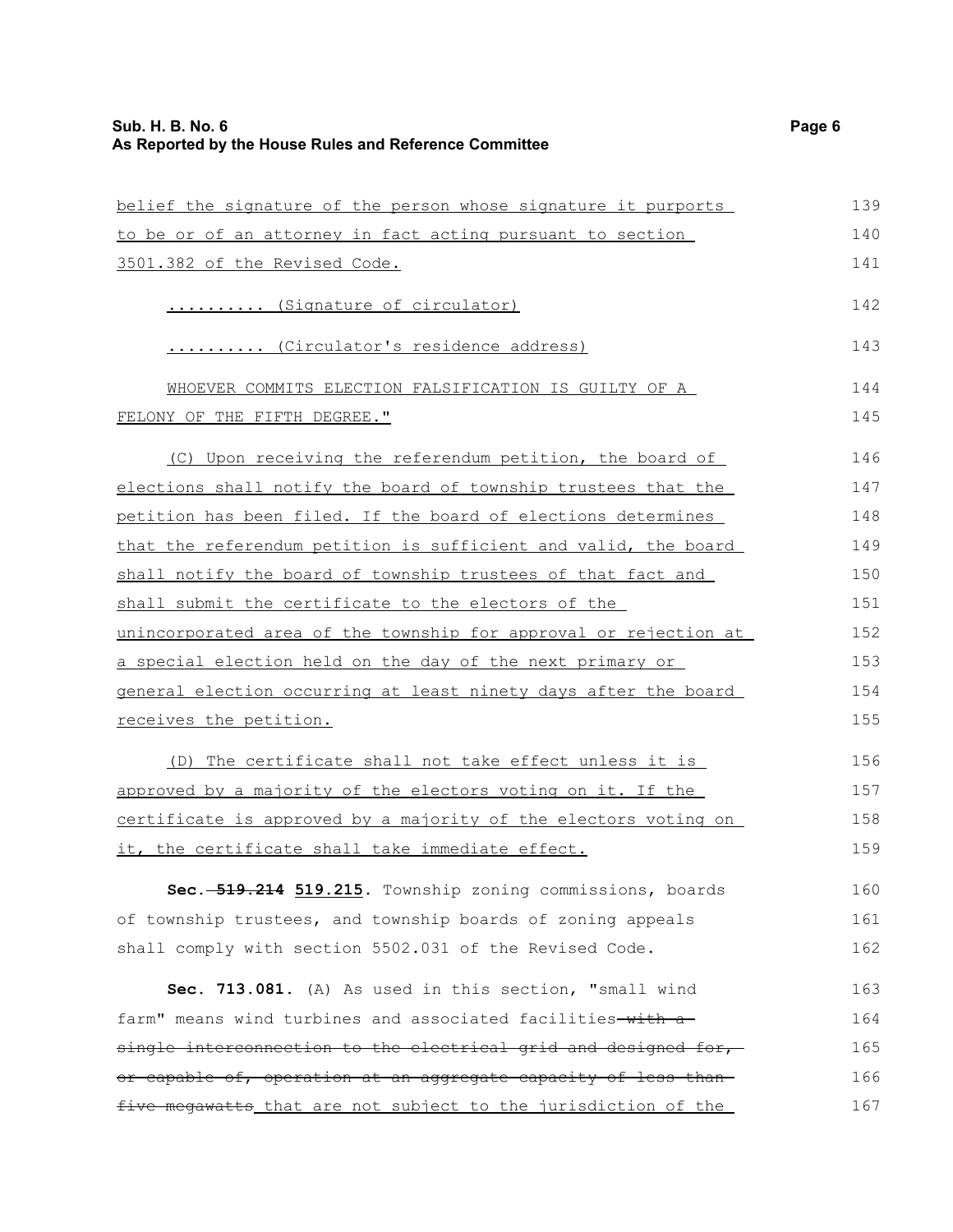Revised Code.

power siting board under sections 4906.20 and 4906.201 of the

(B) Sections 713.06 to 713.15 of the Revised Code confer power on the legislative authority of a municipal corporation with respect to the location, erection, construction, reconstruction, change, alteration, maintenance, removal, use, or enlargement of any small wind farm as a public utility, whether publicly or privately owned, or the use of land for that purpose, which regulations may be more strict than the regulations prescribed in rules adopted under division (B)(2) of section 4906.20 of the Revised Code. (C) The designation under this section of a small wind farm as a public utility for purposes of sections 713.06 to 713.15 of the Revised Code shall not affect the classification of a small wind farm or any other public utility for purposes of state or local taxation. **Sec. 3706.02.** (A) There is hereby created the Ohio air quality development authority. Such authority is a body both corporate and politic in this state, and the carrying out of its purposes and the exercise by it of the powers conferred by Chapter 3706. of the Revised Code shall be held to be, and are hereby determined to be, essential governmental functions and public purposes of the state, but the authority shall not be immune from liability by reason thereof. (B) The authority shall consist of seven thirteen members as follows: five 170 171 172 173 174 175 176 177 178 179 180 181 182 183 184 185 186 187 188 189 190 191 192 193

 (1) Five members appointed by the governor, with the advice and consent of the senate, no more than three of whom shall be members of the same political party<sub> $\tau$ </sub> and the 194 195 196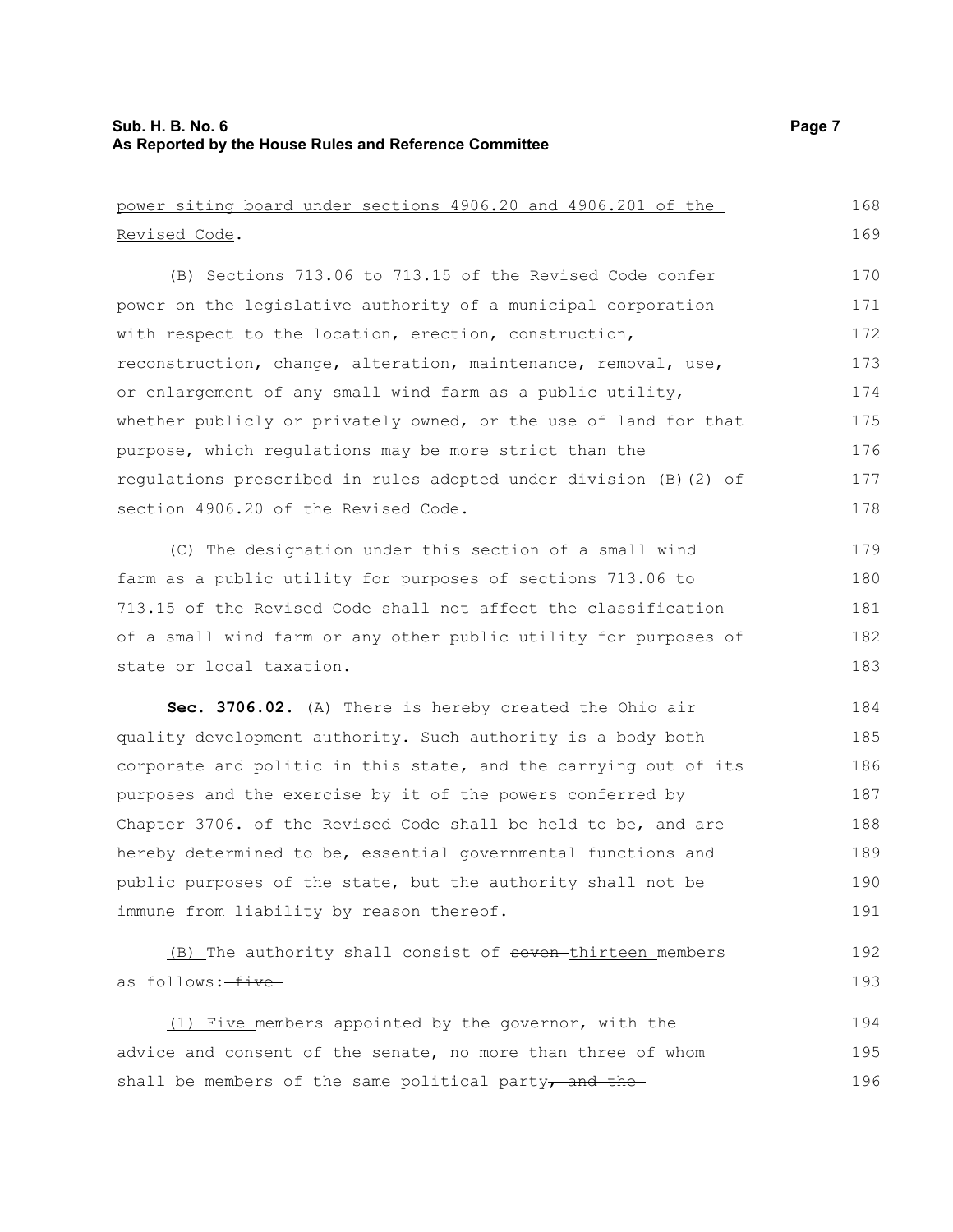# **Sub. H. B. No. 6 Page 8 As Reported by the House Rules and Reference Committee**

| (2) The director of environmental protection and the , who                  | 197 |
|-----------------------------------------------------------------------------|-----|
| shall be a member ex officio without compensation;                          | 198 |
| (3) The director of health, who shall be members-a member                   | 199 |
| ex officio without compensation;                                            | 200 |
|                                                                             |     |
| (4) Four legislative members, who shall be nonvoting                        | 201 |
| members ex officio without compensation. The speaker of the                 | 202 |
| house of representatives, the president of the senate, and the              | 203 |
| minority leader of each house shall each appoint one of the                 | 204 |
| legislative members. The legislative members may not vote but               | 205 |
| may otherwise participate fully in all the board's deliberations            | 206 |
| and activities. Each appointive                                             | 207 |
| (5) Two members of the general public, who shall be voting                  | 208 |
| members without compensation. The speaker of the house of                   | 209 |
| representatives and the president of the senate shall each                  | 210 |
| appoint one member. These members' terms of office shall be for             | 211 |
| <u>four years.</u>                                                          | 212 |
| Each appointed member shall be a resident of the state,                     | 213 |
| and a qualified elector therein. The members of the authority               | 214 |
| first appointed shall continue in office for terms expiring on              | 215 |
| June 30, 1971, June 30, 1973, June 30, 1975, June 30, 1977, and             | 216 |
| June 30, 1978, respectively, the term of each member to be                  | 217 |
| designated by the governor. Appointed-Except as provided in                 | 218 |
| division (B) (5) of this section, appointed members' terms of               | 219 |
| office shall be for eight years, commencing on the first day of             | 220 |
| July and ending on the thirtieth day of June. Each appointed                | 221 |
| member shall hold office from the date of <del>-his</del> appointment until | 222 |
| the end of the term for which he was appointed. Any member                  | 223 |
| appointed to fill a vacancy occurring prior to the expiration of            | 224 |
| the term for which-his the member's predecessor was appointed               | 225 |
| shall hold office for the remainder of such term. Any appointed             | 226 |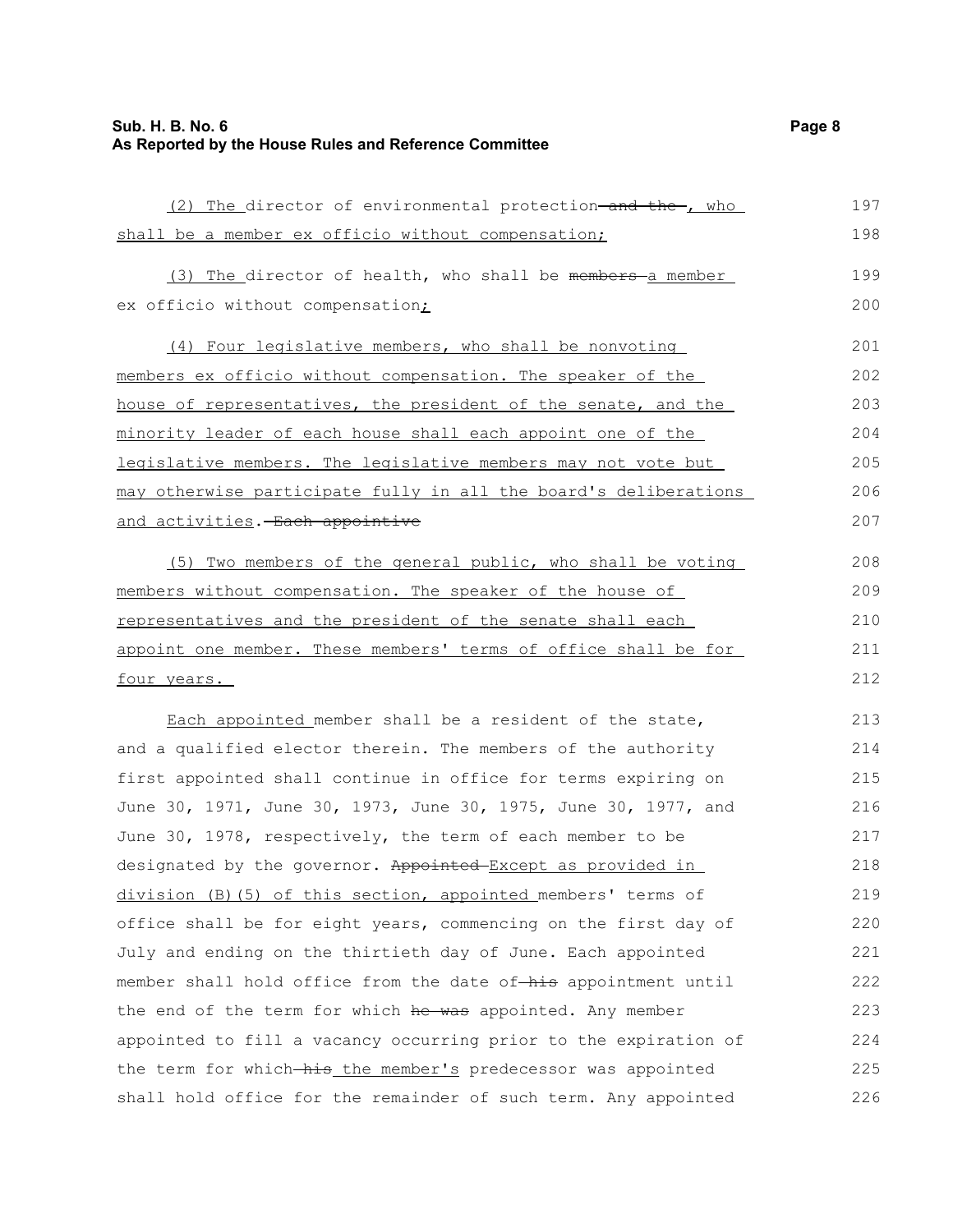# **Sub. H. B. No. 6 Page 9 As Reported by the House Rules and Reference Committee**

member shall continue in office subsequent to the expiration date of-his the member's term until-his the member's successor takes office, or until a period of sixty days has elapsed, whichever occurs first. A member of the authority is eligible for reappointment. Each appointed member of the authority, before entering upon-his official duties, shall take an oath as provided by Section 7 of Article XV, Ohio Constitution. The governor may at any time remove any member of the authority for misfeasance, nonfeasance, or malfeasance in office. The authority shall elect one of its appointed members as-chairmanchairperson and another as-vice-chairman vice-chairperson, and shall appoint a secretary-treasurer who need not be a member of the authority. Four members of the authority shall constitute a quorum, and the affirmative vote of four members shall be necessary for any action taken by vote of the authority. No vacancy in the membership of the authority shall impair the rights of a quorum by such vote to exercise all the rights and perform all the duties of the authority. 227 228 229 230 231 232 233 234 235 236 237 238 239 240 241 242 243 244

Before (C) Except as provided in division (D) of this section, before the issuance of any air quality revenue bonds under Chapter 3706. of the Revised Code, each appointed member of the authority shall give a surety bond to the state in the penal sum of twenty-five thousand dollars and the secretarytreasurer shall give such a bond in the penal sum of fifty thousand dollars, each such surety bond to be conditioned upon the faithful performance of the duties of the office, to be executed by a surety company authorized to transact business in this state, and to be approved by the governor and filed in the office of the secretary of state. Each Except as provided in division (B)(4) of this section, each appointed member of the authority shall receive an annual salary of five thousand 245 246 247 248 249 250 251 252 253 254 255 256 257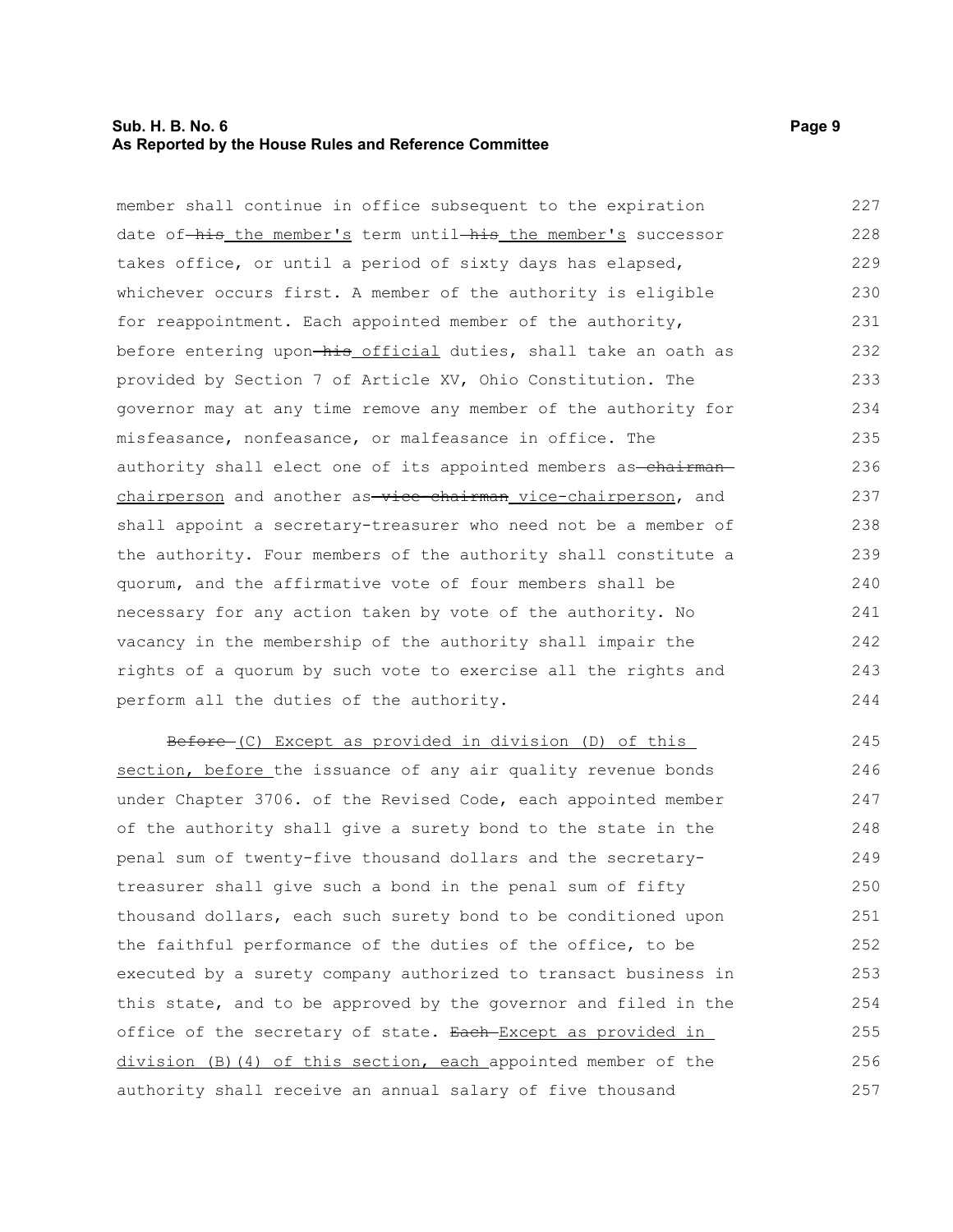# **Sub. H. B. No. 6 Page 10 As Reported by the House Rules and Reference Committee**

dollars, payable in monthly installments. Each member shall be reimbursed for-his the actual expenses necessarily incurred in the performance of-his official duties. All expenses incurred in carrying out Chapter 3706. of the Revised Code shall be payable solely from funds provided under Chapter 3706. of the Revised Code, appropriated for such purpose by the general assembly, or provided by the controlling board. No liability or obligation shall be incurred by the authority beyond the extent to which moneys have been so provided or appropriated. 258 259 260 261 262 263 264 265 266

(D) The six members appointed under divisions (B)(4) and (5) of this section shall be exempt from the requirement under division (C) of this section to give a surety bond. 267 268 269

**Sec. 3706.03.** (A) It is hereby declared to be the public policy of the state through the operations of the Ohio air quality development authority under this chapter to contribute toward one or more of the following: to 270 271 272 273

(1) To provide for the conservation of air as a natural resource of the state, and to- $\frac{1}{2}$ 274 275

(2) To prevent or abate the pollution thereof $\tau$  to  $\tau$ 276

(3) To provide for the comfort, health, safety, and general welfare of all employees, as well as all other inhabitants of the state $\frac{1}{\sqrt{1-\frac{1}{\sqrt{1-\frac{1}{\sqrt{1-\frac{1}{\sqrt{1-\frac{1}{\sqrt{1-\frac{1}{\sqrt{1-\frac{1}{\sqrt{1-\frac{1}{\sqrt{1-\frac{1}{\sqrt{1-\frac{1}{\sqrt{1-\frac{1}{\sqrt{1-\frac{1}{\sqrt{1-\frac{1}{\sqrt{1-\frac{1}{\sqrt{1-\frac{1}{\sqrt{1-\frac{1}{\sqrt{1-\frac{1}{\sqrt{1-\frac{1}{\sqrt{1-\frac{1}{\sqrt{1-\frac{1}{\sqrt{1-\frac{1}{\sqrt{1-\frac{1}{\sqrt$ 277 278 279

(4) To assist in the financing of air quality facilities for industry, commerce, distribution, and research, including public utility companies $\tau$  to ; 280 281 282

(5) To create or preserve jobs and employment opportunities or improve the economic welfare of the people, or assist and cooperate with governmental agencies in achieving such purposes; 283 284 285 286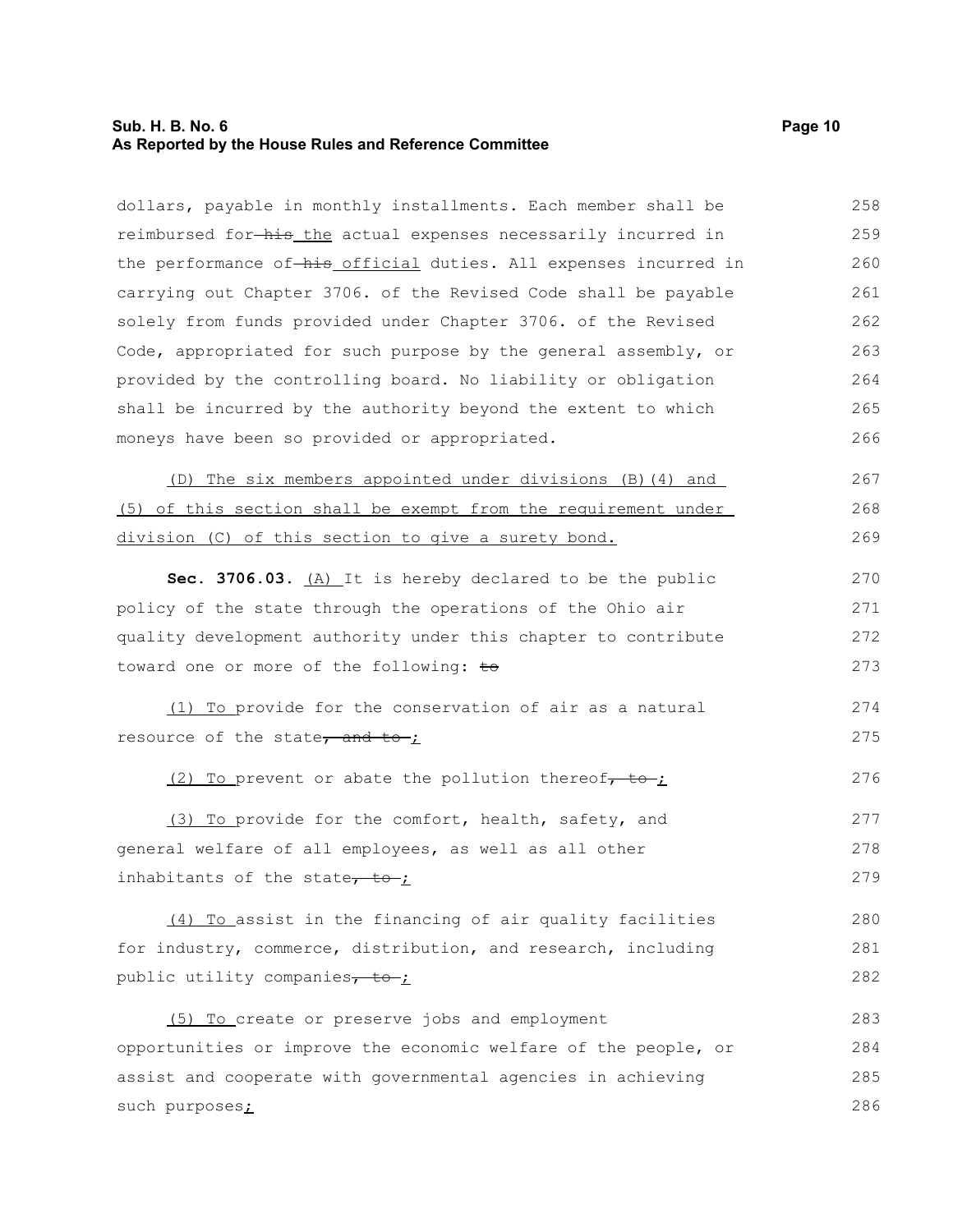(6) To maintain operations of certified clean air resources, as defined in section 3706.40 of the Revised Code, that, through continued operation, are expected to provide the greatest quantity of carbon-dioxide-free electric energy (B) In furtherance of such public policy the Ohio air quality development authority may-initiate do any of the

following:

generation.

(1) Initiate, acquire, construct, maintain, repair, and operate air quality projects or cause the same to be operated pursuant to a lease, sublease, or agreement with any person or governmental agency; may make 295 296 297 298

 (2) Make loans and grants to governmental agencies for the acquisition or construction of air quality facilities by such governmental agencies; - may make-

 (3) Make loans to persons for the acquisition or construction of air quality facilities by such persons;  $\frac{1}{2}$ enter 302 303 304

 (4) Enter into commodity contracts with, or make loans for the purpose of entering into commodity contracts to, any person, governmental agency, or entity located within or without the state in connection with the acquisition or construction of air quality facilities; and may issue 305 306 307 308 309

 (5) Issue air quality revenue bonds of this state payable solely from revenues, to pay the cost of such projects, including any related commodity contracts. 310 311 312

 (C) Any air quality project shall be determined by the authority to be not inconsistent with any applicable air quality standards duly established and then required to be met pursuant 313 314 315

292 293 294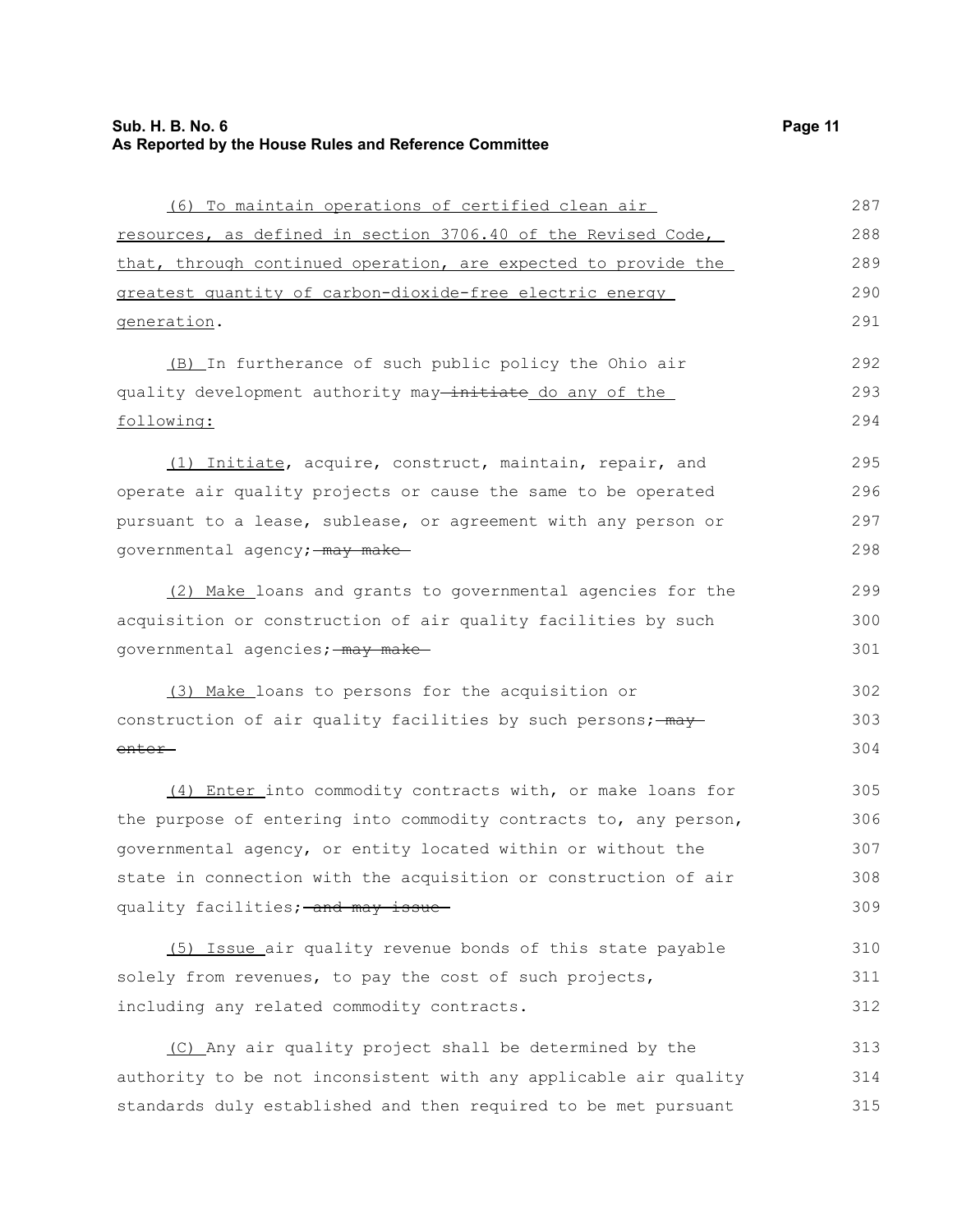# **Sub. H. B. No. 6 Page 12 As Reported by the House Rules and Reference Committee**

to the "Clean Air Act," 84 Stat. 1679 (1970), 42 U.S.C.A. 1857, as amended. Any resolution of the authority providing for acquiring or constructing such projects or for making a loan or grant for such projects shall include a finding by the authority that such determination has been made. Determinations by resolution of the authority that a project is an air quality facility under this chapter and is consistent with the purposes of section 13 of Article VIII, Ohio Constitution, and this chapter, shall be conclusive as to the validity and enforceability of the air quality revenue bonds issued to finance such project and of the resolutions, trust agreements or indentures, leases, subleases, sale agreements, loan agreements, and other agreements made in connection therewith, all in accordance with their terms. **Sec. 3706.40.** As used in sections 3706.40 to 3706.50 of the Revised Code: (A) "Clean air resource" means both of the following: (1) An electric generating facility in this state fueled by nuclear power that satisfies all of the following criteria: (a) The facility is not wholly or partially owned by a municipal or cooperative corporation or a group, association, or consortium of those corporations. (b) The facility is not used to supply customers of a wholly owned municipal or cooperative corporation or a group, association, or consortium of those corporations. (c) Either of the following: 316 317 318 319 320 321 322 323 324 325 326 327 328 329 330 331 332 333 334 335 336 337 338 339 340 341

 (i) The facility has made a significant historical contribution to the air quality of the state by minimizing emissions that result from electricity generated in this state. 342 343 344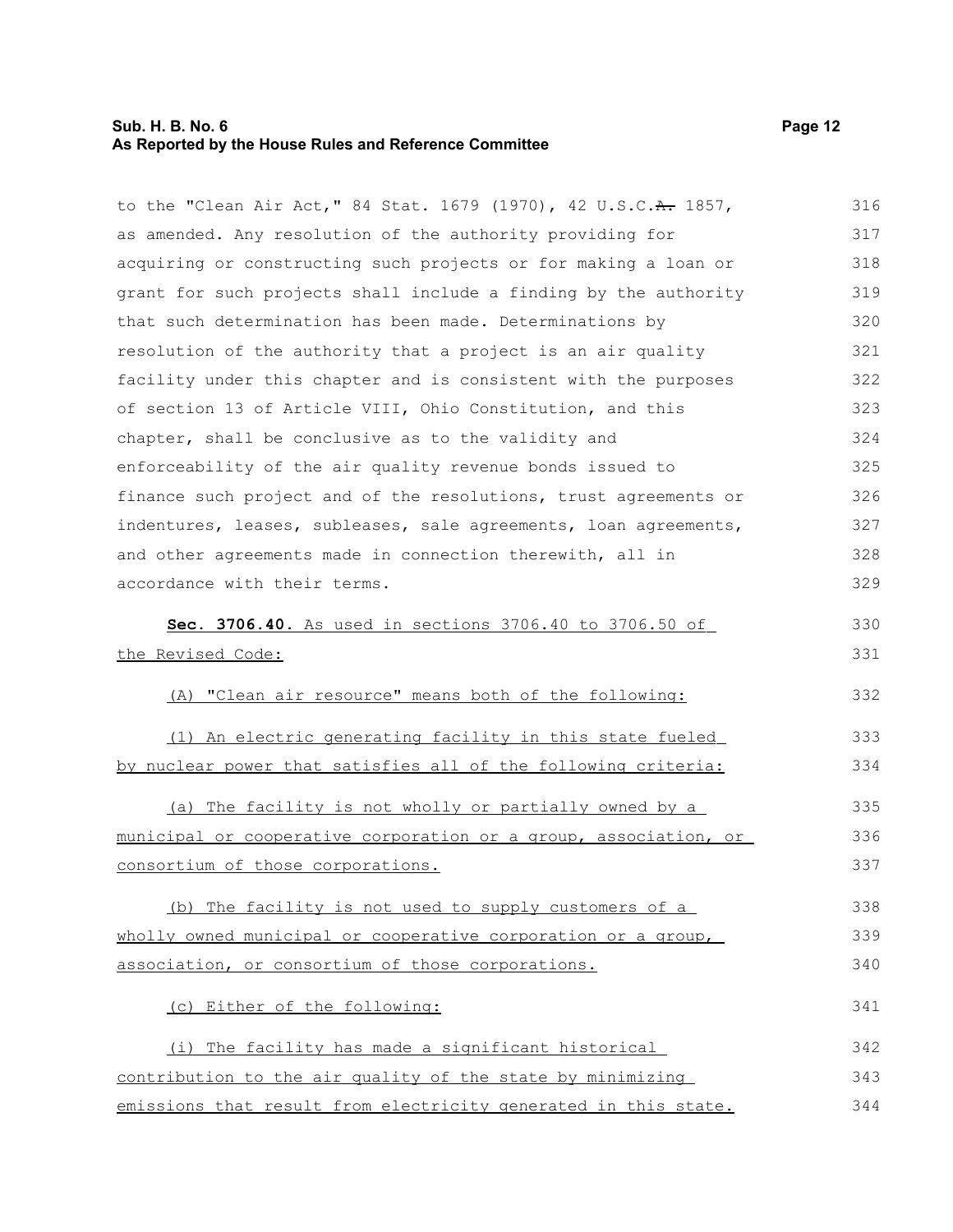| (ii) The facility will make a significant contribution                   | 345 |
|--------------------------------------------------------------------------|-----|
| toward minimizing emissions that result from electric generation         | 346 |
| in this state.                                                           | 347 |
| (d) The facility is interconnected with the transmission                 | 348 |
| grid that is subject to the operational control of PJM                   | 349 |
| interconnection, L.L.C., or its successor organization.                  | 350 |
| (e) The facility is a major utility facility in this state               | 351 |
| as defined in section 4906.01 of the Revised Code.                       | 352 |
| (f) The facility's owner maintains operations in this                    | 353 |
| state.                                                                   | 354 |
| (2) An electric generating facility in this state that                   | 355 |
| uses or will use solar energy as the primary energy source that          | 356 |
| satisfies all of the criteria in divisions $(A)$ $(1)$ $(a)$ to $(e)$ of | 357 |
| this section and that has obtained a certificate from the power          | 358 |
| siting board prior to June 1, 2019.                                      | 359 |
| (B) "Program year" means the twelve-month period beginning               | 360 |
| the first day of June of a given year of the Ohio clean air              | 361 |
| program and ending the thirty-first day of May of the following          | 362 |
| year.                                                                    | 363 |
| (C) "Electric distribution utility" and "renewable energy                | 364 |
| resource" have the same meanings as in section 4928.01 of the            | 365 |
| Revised Code.                                                            | 366 |
| (D) "Annual capacity factor" means the actual energy                     | 367 |
| produced in a year divided by the energy that would have been            | 368 |
| produced if the facility was operating continuously at the               | 369 |
| maximum rating.                                                          | 370 |
| (E) "Clean air credit" means a credit that represents the                | 371 |
| clean air attributes of one megawatt hour of electric energy             | 372 |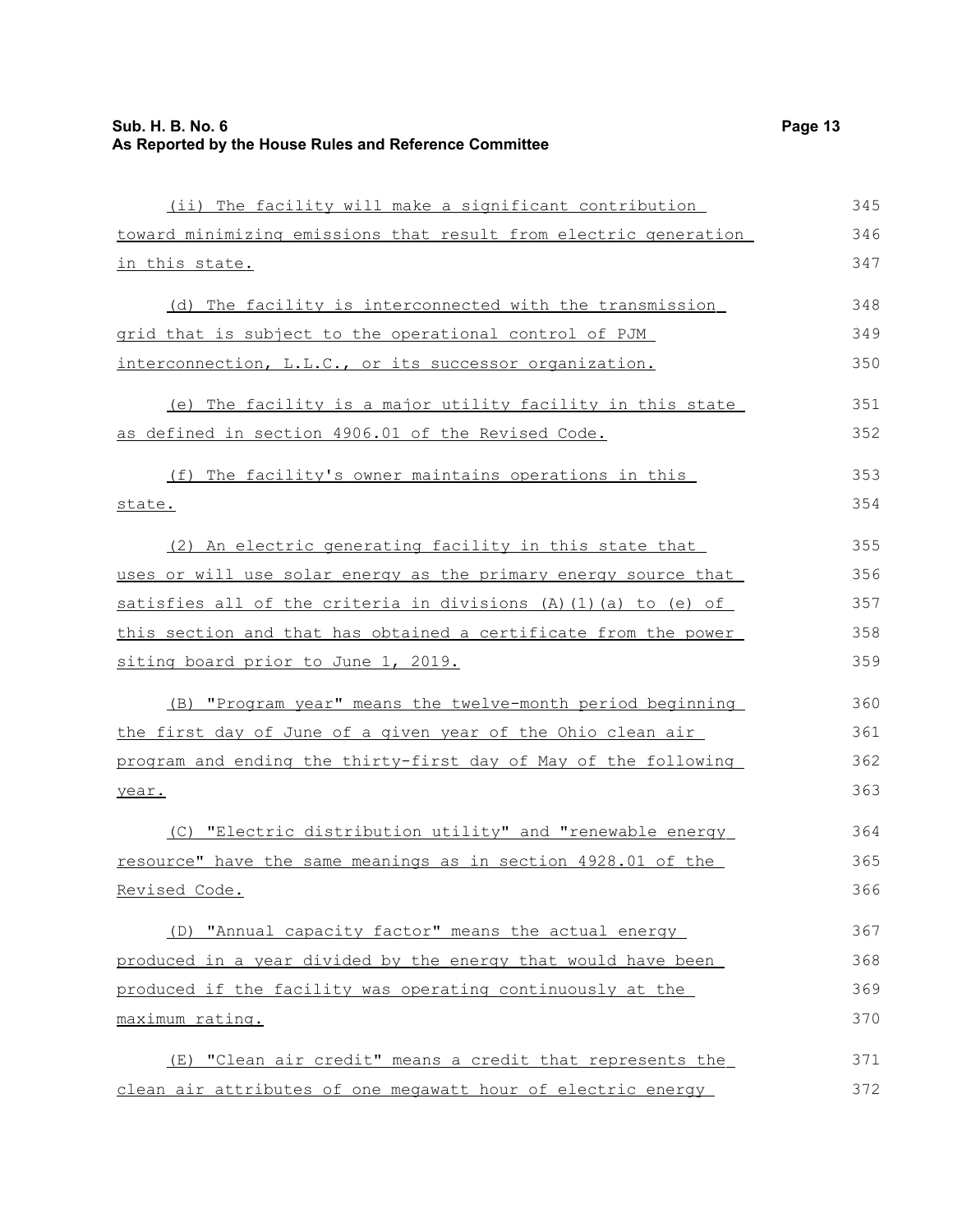| Sub. H. B. No. 6<br>As Reported by the House Rules and Reference Committee | Page 14 |
|----------------------------------------------------------------------------|---------|
| produced from a certified clean air resource.                              | 373     |
| (F) "Credit price adjustment" means a reduction to the                     | 374     |
| price for each clean air credit equal to the market price index            | 375     |
| minus the strike price.                                                    | 376     |
| (G) "Strike price" means forty-six dollars per meqawatt                    | 377     |
| <u>hour.</u>                                                               | 378     |
| (H) "Market price index" means the sum, expressed in                       | 379     |
| dollars per megawatt hour, of both of the following for the                | 380     |
| upcoming program year:                                                     | 381     |
| (1) Projected energy prices, determined using futures                      | 382     |
| contracts for the PJM AEP-Dayton hub;                                      | 383     |
| (2) Projected capacity prices, determined using PJM's                      | 384     |
| rest-of-RTO market clearing price.                                         | 385     |
| Sec. 3706.42. (A) There is hereby created the Ohio clean                   | 386     |
| air program, which shall terminate on December 31, 2026.                   | 387     |
| (B) Any person owning or controlling an electric                           | 388     |
| generating facility that meets the definition of a clean air               | 389     |
| resource in section 3706.40 of the Revised Code may submit a               | 390     |
| written application with the Ohio air quality development                  | 391     |
| authority for certification as a clean air resource to be                  | 392     |
| eligible to participate in the Ohio clean air program.                     | 393     |
| Applications shall be submitted by the first day of February for           | 394     |
| any program year beginning the first day of June of the same               | 395     |
| calendar year.                                                             | 396     |
| (C) Applications shall include all of the following                        | 397     |
| information:                                                               | 398     |
| (1) The in-service date and estimated remaining useful                     | 399     |
| life of the resource;                                                      | 400     |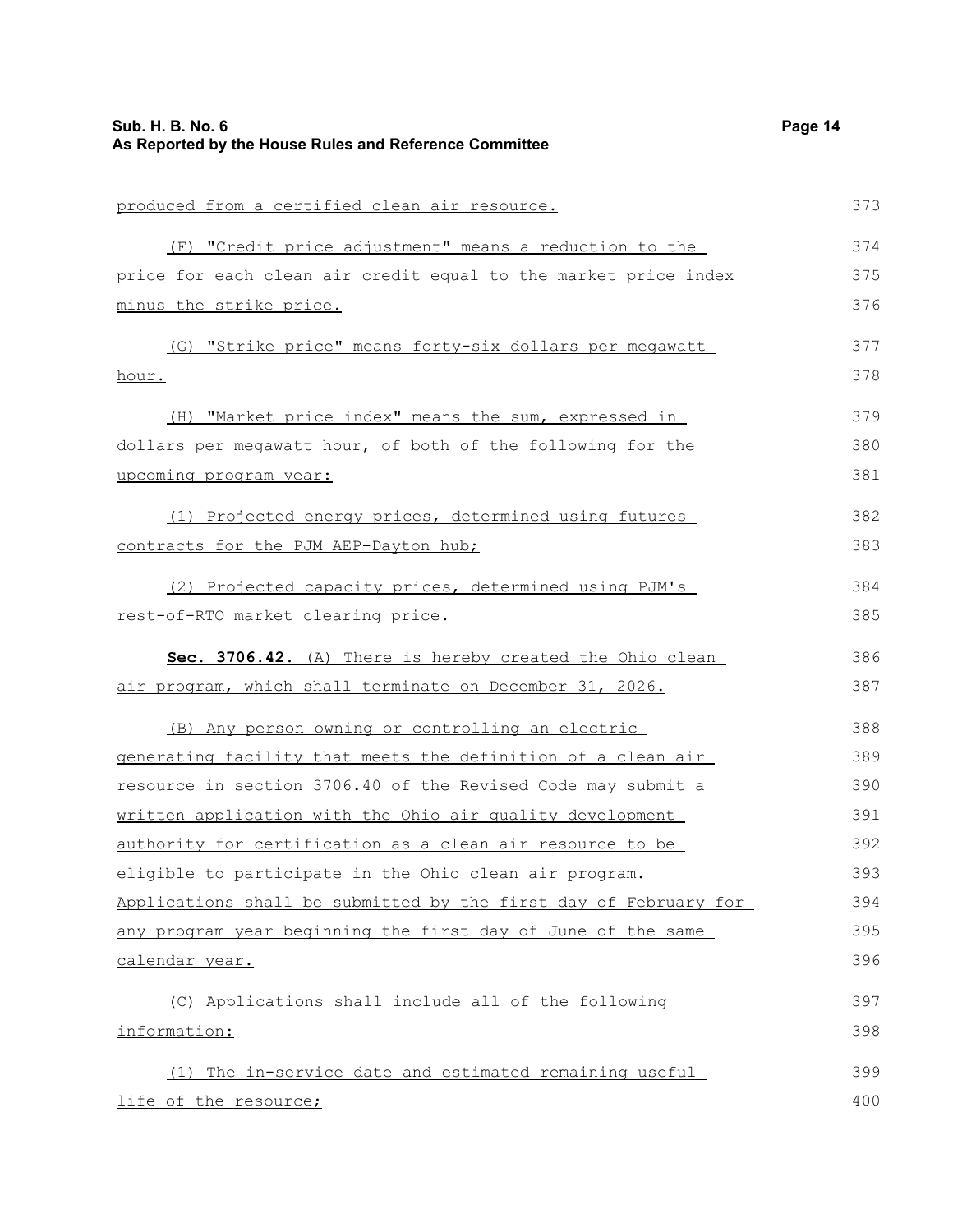| (2) For an existing resource, the quantity of megawatt                 | 401 |
|------------------------------------------------------------------------|-----|
| hours generated by the resource annually during each of the            | 402 |
| previous five calendar years during which the resource was             | 403 |
| <u>generating, and the annual capacity factor for each of those</u>    | 404 |
| <u>calendar years;</u>                                                 | 405 |
| (3) A forecast estimate of the annual quantity of megawatt             | 406 |
| hours to be generated by the resource and the projected annual         | 407 |
| <u>capacity factor over the remaining useful life of the resource;</u> | 408 |
| (4) A forecast estimate of the emissions that would occur              | 409 |
| in this state during the remaining useful life of the resource         | 410 |
| if the resource discontinued operations prior to the end of the        | 411 |
| resource's useful life;                                                | 412 |
| (5) Verified documentation demonstrating all of the                    | 413 |
| following:                                                             | 414 |
| (a) That certification as a clean air resource and                     | 415 |
| participation in the Ohio clean air program will permit the            | 416 |
| resource to reduce future emissions per unit of electrical             | 417 |
| <u>energy generated in this state;</u>                                 | 418 |
| (b) That without certification as a clean air resource,                | 419 |
| the positive contributions to the air quality of this state that       | 420 |
| the resource has made and is capable of making in the future may       | 421 |
| <u>be diminished or eliminated;</u>                                    | 422 |
| (c) That the clean air resource meets the definition of a              | 423 |
| clean air resource in section 3706.40 of the Revised Code;             | 424 |
| (d) That the person seeking certification owns or controls             | 425 |
| the resource.                                                          | 426 |
| (6) The resource's nameplate capacity;                                 | 427 |
| (7) Any other data or information that the authority                   | 428 |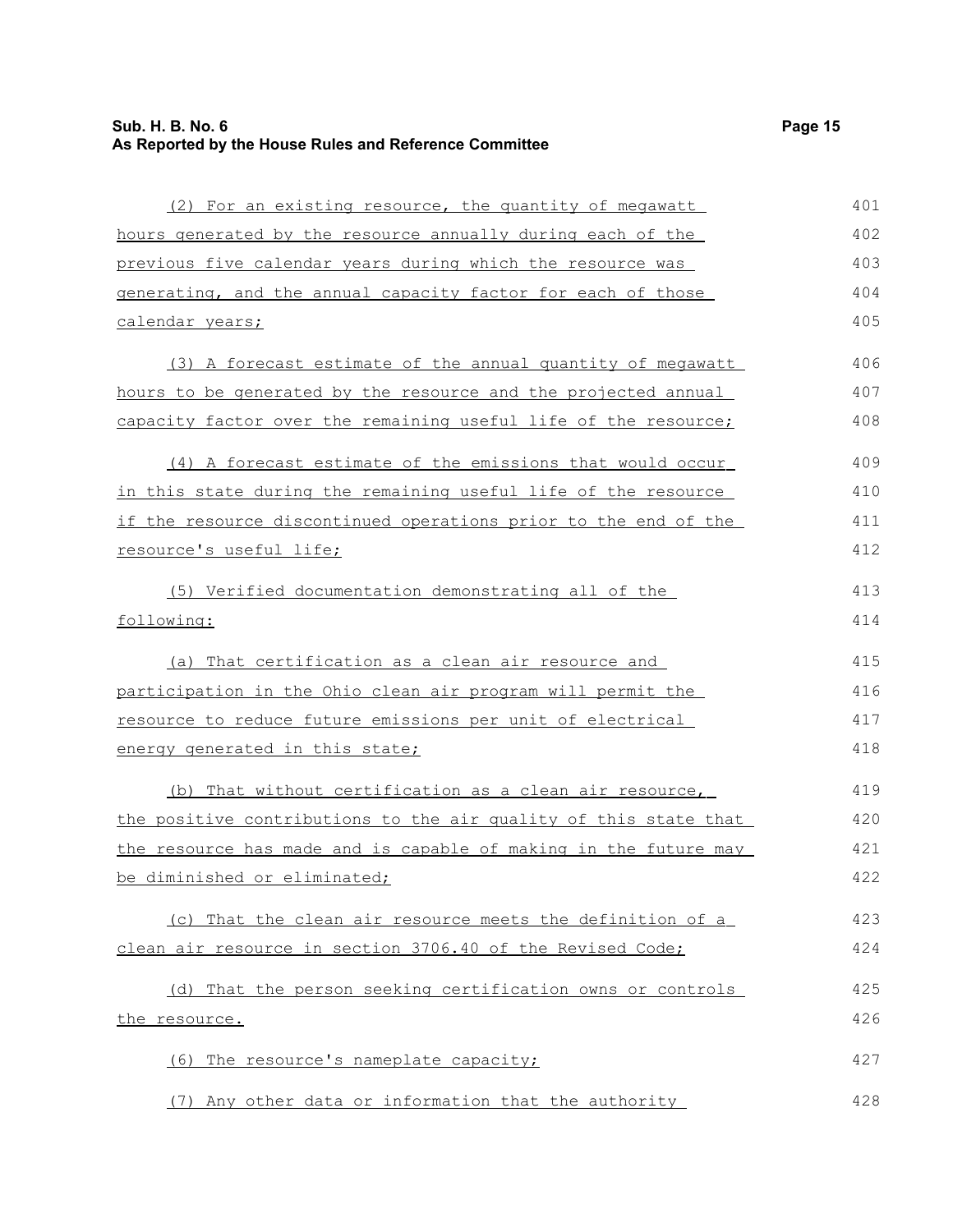requests and determines is necessary to evaluate an application for certification as a clean air resource or to demonstrate that certification would be in the public interest. (D) The authority shall post on the authority's web site all applications and nonconfidential supporting materials submitted under this section. (E) Interested persons may file comments not later than twenty days after the date that an application is posted on the authority's web site. All comments shall be posted on the authority's web site. An applicant may respond to those comments not later than ten days thereafter. **Sec. 3706.44.** (A)(1) On or before the thirty-first day of March, the Ohio air quality development authority shall review all applications timely submitted under section 3706.42 of the Revised Code and issue an order certifying a clean air resource that meets the definition of a clean air resource in section 3706.40 of the Revised Code. (2) A clean air resource shall remain certified as a clean air resource as long as the resource continues to meet the definition of a clean air resource in section 3706.40 of the Revised Code. 429 430 431 432 433 434 435 436 437 438 439 440 441 442 443 444 445 446 447 448 449

(B) In the event the authority does not issue an order under division (A) of this section by the thirty-first day of March, each electric generating facility included in a timely and properly filed application shall be deemed a clean air resource. 450 451 452 453 454

 (C)(1) The authority may decertify a clean air resource at any time if it determines that certification is not in the public interest. 455 456 457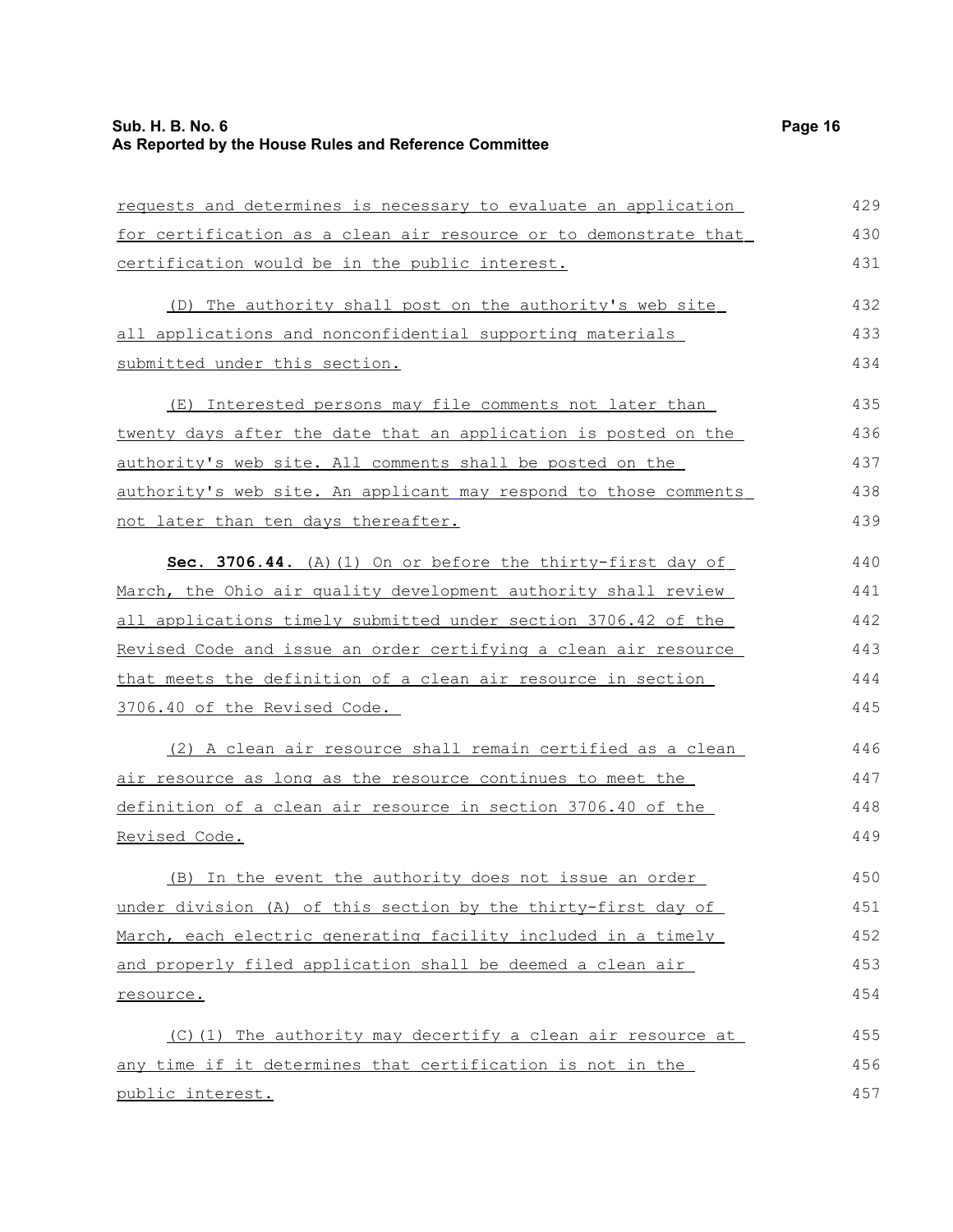| (2) Before decertifying a clean air resource, the               | 458 |
|-----------------------------------------------------------------|-----|
| authority shall do both of the following:                       | 459 |
| (a) Allow the resource to provide additional information        | 460 |
| in support of remaining certified;                              | 461 |
| (b) Hold a public hearing and allow for public comment.         | 462 |
| Sec. 3706.46. (A) For the purpose of funding benefits           | 463 |
| provided by the Ohio clean air program, there is hereby created | 464 |
| the Ohio clean air program fund. The fund shall be in the       | 465 |
| custody of the state treasurer but shall not be part of the     | 466 |
| state treasury. The fund shall consist of the charges under     | 467 |
| section 3706.47 of the Revised Code. All interest generated by  | 468 |
| the fund shall be retained in the fund and used for the purpose | 469 |
| of funding the Ohio clean air program.                          | 470 |
| (B) The treasurer shall distribute the moneys in the Ohio       | 471 |
| clean air program fund in accordance with the directions        | 472 |
| provided by the Ohio air quality development authority.         | 473 |
| Sec. 3706.47. (A) Beginning January 1, 2020, and ending on      | 474 |
| December 31, 2026, each retail electric customer of an electric | 475 |
| distribution utility in this state shall pay a per-account      | 476 |
| monthly charge, which shall be billed and collected by each     | 477 |
| electric distribution utility and remitted to the state         | 478 |
| treasurer for deposit into the Ohio clean air program fund,     | 479 |
| created under section 3706.46 of the Revised Code.              | 480 |
| (B) The monthly charges established under division (A) of       | 481 |
| this section shall be in accordance with the following:         | 482 |
| (1) For customers classified by the utility as                  | 483 |
| residential:                                                    | 484 |
| (a) For the year 2020, fifty cents;                             | 485 |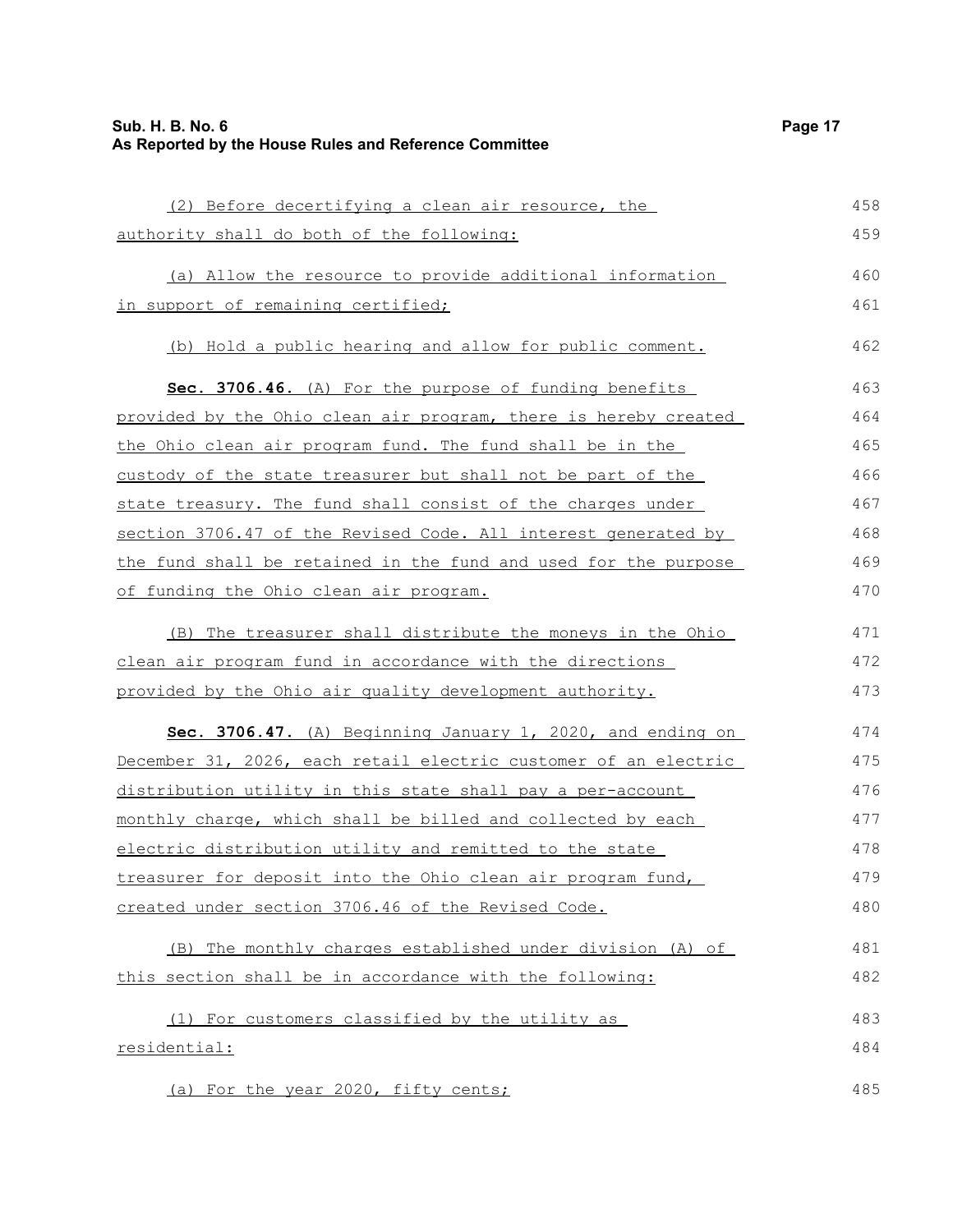| (b) For the years 2021, 2022, 2023, 2024, 2025, and 2026,        | 486 |
|------------------------------------------------------------------|-----|
| one dollar.                                                      | 487 |
| (2) For customers classified by the utility as commercial,       | 488 |
| except as provided in division (B) (4) of this section, a charge | 489 |
| that is determined by a structure and design that the public     | 490 |
| utilities commission shall, not later than October 1, 2019,      | 491 |
| establish. The commission shall establish the structure and      | 492 |
| design of the charge such that the average charge across all     | 493 |
| customers subject to the charge under division (B) (2) of this   | 494 |
| section is:                                                      | 495 |
| (a) For the year 2020, ten dollars; and                          | 496 |
| (b) For the years 2021, 2022, 2023, 2024, 2025, and 2026,        | 497 |
| fifteen dollars.                                                 | 498 |
| (3) For customers classified by the utility as industrial,       | 499 |
| except as provided in division (B) (4) of this section, a charge | 500 |
| that is determined by a structure and design that the commission | 501 |
| shall, not later than October 1, 2019, establish. The commission | 502 |
| shall establish the structure and design of the charge such that | 503 |
| the average charge across all customers subject to the charge    | 504 |
| under division $(B)$ (3) of this section is two hundred fifty    | 505 |
| dollars;                                                         | 506 |
| (4) For customers classified by the utility as commercial        | 507 |
| or industrial that exceeded forty-five million kilowatt hours of | 508 |
| electricity at a single location in the preceding year, two      | 509 |
| thousand five hundred dollars.                                   | 510 |
| (C) The commission shall comply with divisions (B) (2) and       | 511 |
| (3) of this section in a manner that avoids abrupt or excessive  | 512 |
| total electric bill impacts for typical customers with a         | 513 |
| classification of commercial or industrial.                      | 514 |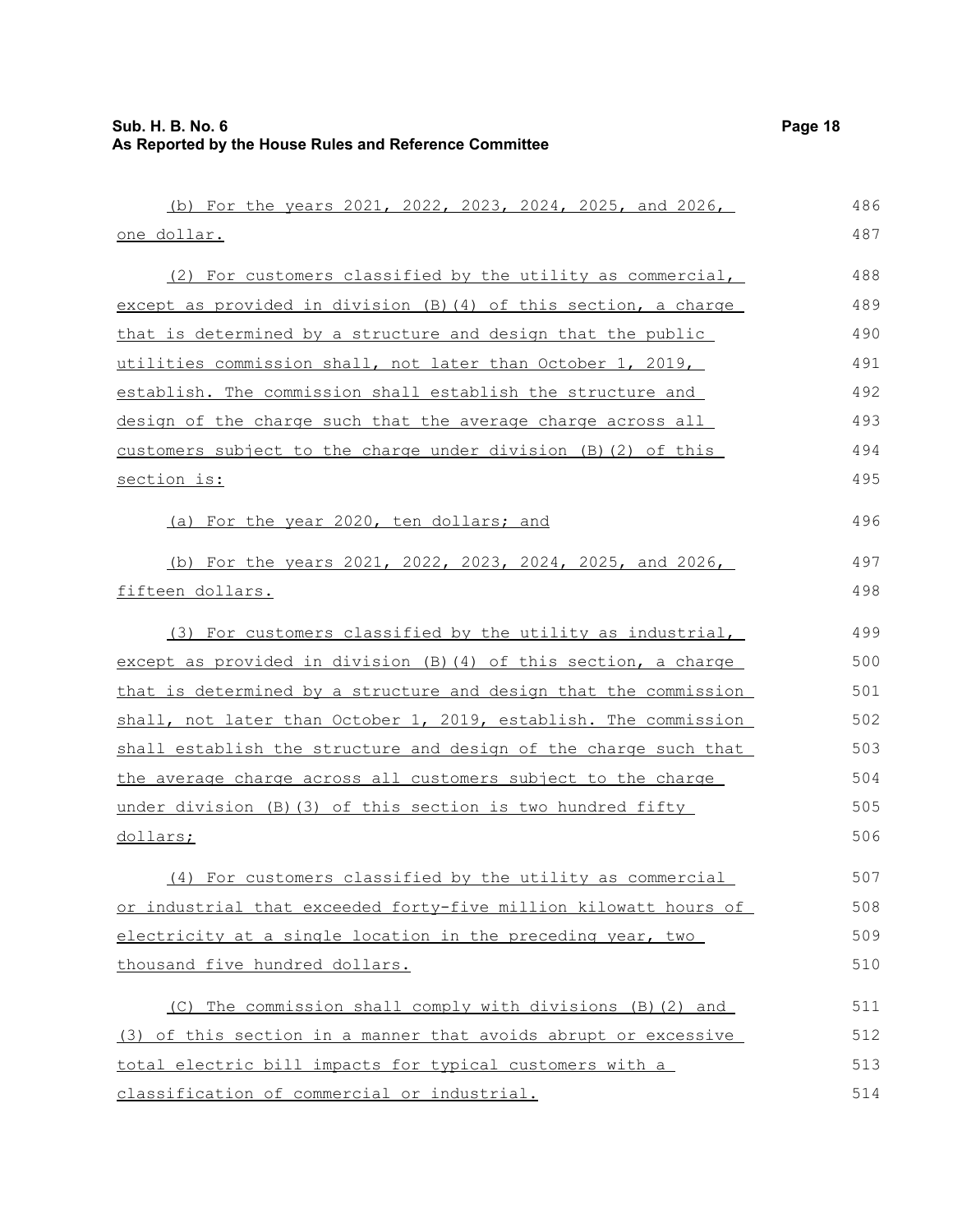| (D) For purposes of division (B) of this section, the            | 515 |
|------------------------------------------------------------------|-----|
| classification of residential, commercial, and industrial        | 516 |
| customers shall be consistent with the utility's reporting under | 517 |
| its approved rate schedules.                                     | 518 |
| Sec. 3706.48. Each owner of a certified clean air resource       | 519 |
| shall report to the Ohio air quality development authority, not  | 520 |
| later than seven days after the close of each month during a     | 521 |
| program year, the number of megawatt hours the resource produced | 522 |
| in the previous month.                                           | 523 |
| Sec. 3706.481. A certified clean air resource shall earn a       | 524 |
| clean air credit for each megawatt hour of electricity it        | 525 |
| produces.                                                        | 526 |
| Sec. 3706.482. (A) Not later than fourteen days after the        | 527 |
| close of each month during a program year, the Ohio air quality  | 528 |
| development authority shall direct the treasurer of state to     | 529 |
| remit money from the Ohio clean air program fund, subject to     | 530 |
| section 3706.486 of the Revised Code, to each owner of a         | 531 |
| certified clean air resource in the amount equivalent to the     | 532 |
| number of credits earned by the resource during the previous     | 533 |
| month multiplied by the credit price.                            | 534 |
| (B) The price for each clean air credit shall be nine            | 535 |
| dollars, except as provided in division (C) of this section.     | 536 |
| (C) To ensure that the purchase of clean air credits             | 537 |
| remains affordable to retail customers if electricity prices     | 538 |
| increase, on the first day of April during the first program     | 539 |
| year and annually on that date in subsequent program years, the  | 540 |
| authority shall apply the credit price adjustment for the        | 541 |
| upcoming program year if the market price index exceeds the      | 542 |
| strike price on that date. This division shall apply only to     | 543 |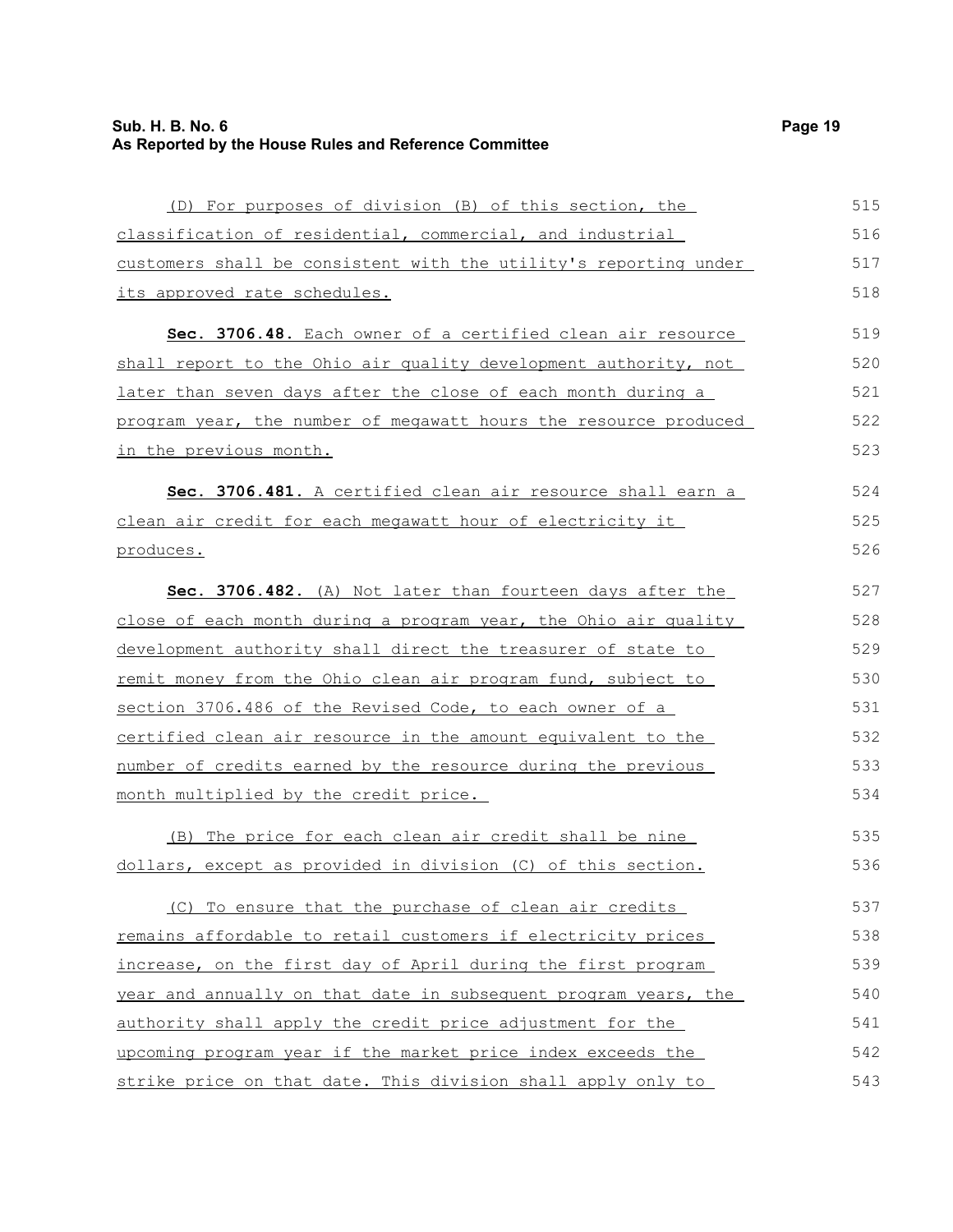| clean air resources fueled by nuclear power.                              | 544 |
|---------------------------------------------------------------------------|-----|
| Sec. 3706.483. The Ohio air quality development authority                 | 545 |
| shall adopt rules to provide for this state a system of                   | 546 |
| registering clean air credits by specifying that the generation           | 547 |
| <u>attribute tracking system may be used for that purpose and not</u>     | 548 |
| <u>by creating a registry.</u>                                            | 549 |
| Sec. 3706.485. (A) An electric distribution utility shall                 | 550 |
| submit an application to the Ohio air quality development                 | 551 |
| <u>authority for reimbursement from the Ohio clean air program fund </u>  | 552 |
| of the net costs that are recoverable under section 4928.641 of           | 553 |
| the Revised Code. The public utilities commission shall certify           | 554 |
| the utility's net costs to be recovered in accordance with                | 555 |
| division (F) of section 4928.641 of the Revised Code.                     | 556 |
| (B) Not later than ninety days after the receipt of an                    | 557 |
| application under division (A) of this section, the authority             | 558 |
| shall direct the treasurer of state to remit money from the Ohio          | 559 |
| <u>clean air program fund to the electric distribution utility as </u>    | 560 |
| <u>reimbursement for those costs.</u>                                     | 561 |
| Sec. 3706.486. (A) If the money in the Ohio clean air                     | 562 |
| program fund is insufficient in a particular month to make the            | 563 |
| <u>remittances in the amount required under division (A) of section (</u> | 564 |
| 3706.482 of the Revised Code, the Ohio air quality development            | 565 |
| authority shall, not later than fourteen days after the close of          | 566 |
| that month, direct the treasurer of state to remit money from             | 567 |
| the Ohio clean air program fund to pay for the unpaid credits             | 568 |
| before any other remittances are made. Remittances made under             | 569 |
| division (A) of this section shall be made in the following               | 570 |
| order of priority:                                                        | 571 |
| (1) To the owners of clean air resources fueled by nuclear                | 572 |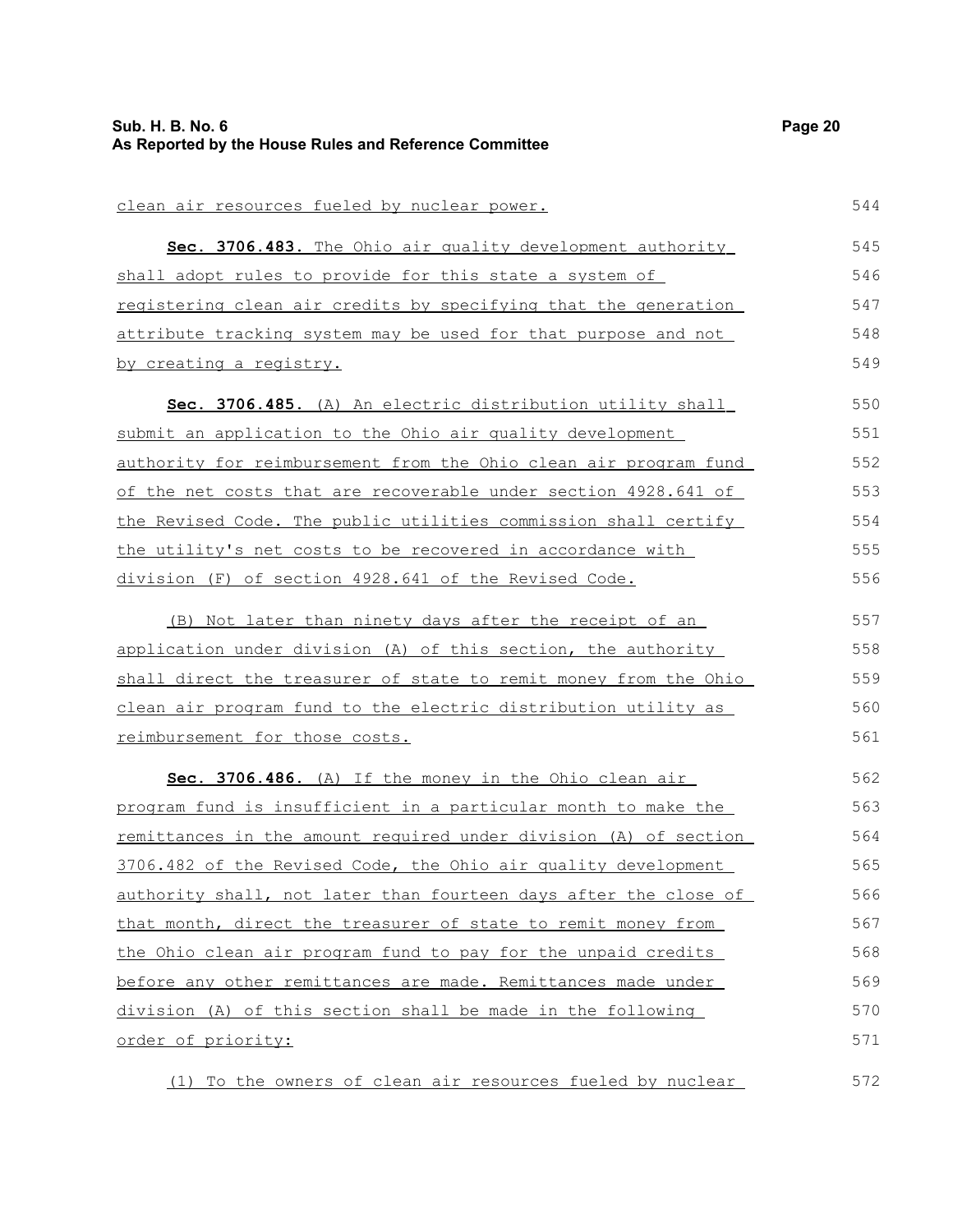| Sub. H. B. No. 6<br>As Reported by the House Rules and Reference Committee | Page 21 |
|----------------------------------------------------------------------------|---------|
| power;                                                                     | 573     |
| (2) To the owners of clean air resources that use or will                  | 574     |
| <u>use solar energy.</u>                                                   | 575     |
| (B) After any remittances are made under division (A) of                   | 576     |
| this section, the remittances under sections 3706.482 and                  | 577     |
| 3706.485 of the Revised Code shall be made in the following                | 578     |
| order of priority:                                                         | 579     |
| (1) Under section 3706.482 of the Revised Code, to the                     | 580     |
| <u>owners of clean air resources fueled by nuclear power;</u>              | 581     |
| (2) Under section 3706.482 of the Revised Code, to the                     | 582     |
| owners of clean air resources that use or will use solar energy;           | 583     |
| (3) Under section 3706.485 of the Revised Code, to                         | 584     |
| electric distribution utilities as reimbursement for costs as              | 585     |
| described in that section.                                                 | 586     |
| Sec. 3706.49. (A) To facilitate air quality development                    | 587     |
| related capital formation and investment by or in a certified              | 588     |
| clean air resource, the Ohio air quality development authority             | 589     |
| may pledge a portion of moneys that may, in the future, be                 | 590     |
| accumulated in the Ohio clean air program fund for the benefit             | 591     |
| of any certified clean air resource, provided the resource                 | 592     |
| agrees to be bound by the conditions the authority may attach to           | 593     |
| the pledge.                                                                | 594     |
| (B) The authority shall not be required to direct                          | 595     |
| distribution of moneys in the Ohio clean air program fund unless           | 596     |
| or until there are adequate moneys available in the Ohio clean             | 597     |
| air program fund. Nothing herein shall cause any such pledge to            | 598     |
| be construed or applied to create, directly or indirectly, a               | 599     |
| general obligation of or for this state.                                   | 600     |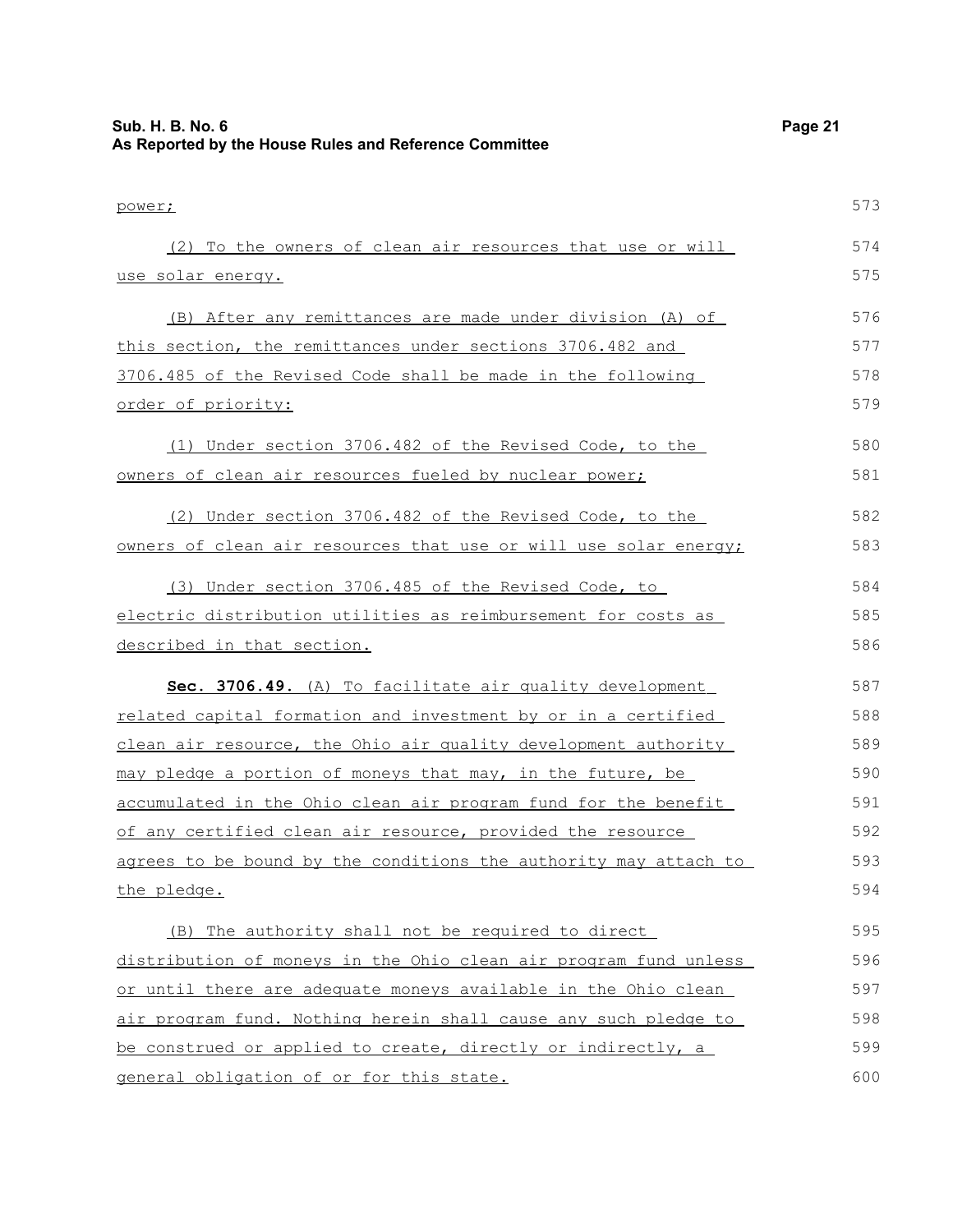program.

|  |  |  |  | <b>Sec. 3706.50.</b> (A) In the years 2021, 2022, 2023, 2024, |  |
|--|--|--|--|---------------------------------------------------------------|--|
|  |  |  |  | 2025, 2026, and 2027, an unaffiliated and independent third   |  |
|  |  |  |  | party shall conduct an annual audit of the Ohio clean air     |  |

601 602

(B) Not later than ninety days after the effective date of this section, the authority shall adopt rules that are necessary to begin implementation of the Ohio clean air program. The rules adopted under this division shall include provisions for both of the following: (1) Tracking the number of clean air credits earned by 605 606 607 608 609 610

each certified clean air resource during each month of a program year, based on the information reported under section 3706.48 of the Revised Code; 611 612 613

(2) The annual audit required under division (A) of this section. 614 615

(C) Not later than two hundred seventy-five days after the effective date of this section, the authority shall adopt rules that are necessary for the further implementation and administration of the Ohio clean air program.

 **Sec. 4905.311.** In order to promote job growth and retention in this state, the public utilities commission, when ruling on a reasonable arrangement application under section 4905.31 of the Revised Code, shall attempt to minimize electric rates to the maximum amount possible on trade-exposed industrial manufacturers. 620 621 622 623 624 625

**Sec. 4906.10.** (A) The power siting board shall render a decision upon the record either granting or denying the application as filed, or granting it upon such terms, conditions, or modifications of the construction, operation, or 626 627 628 629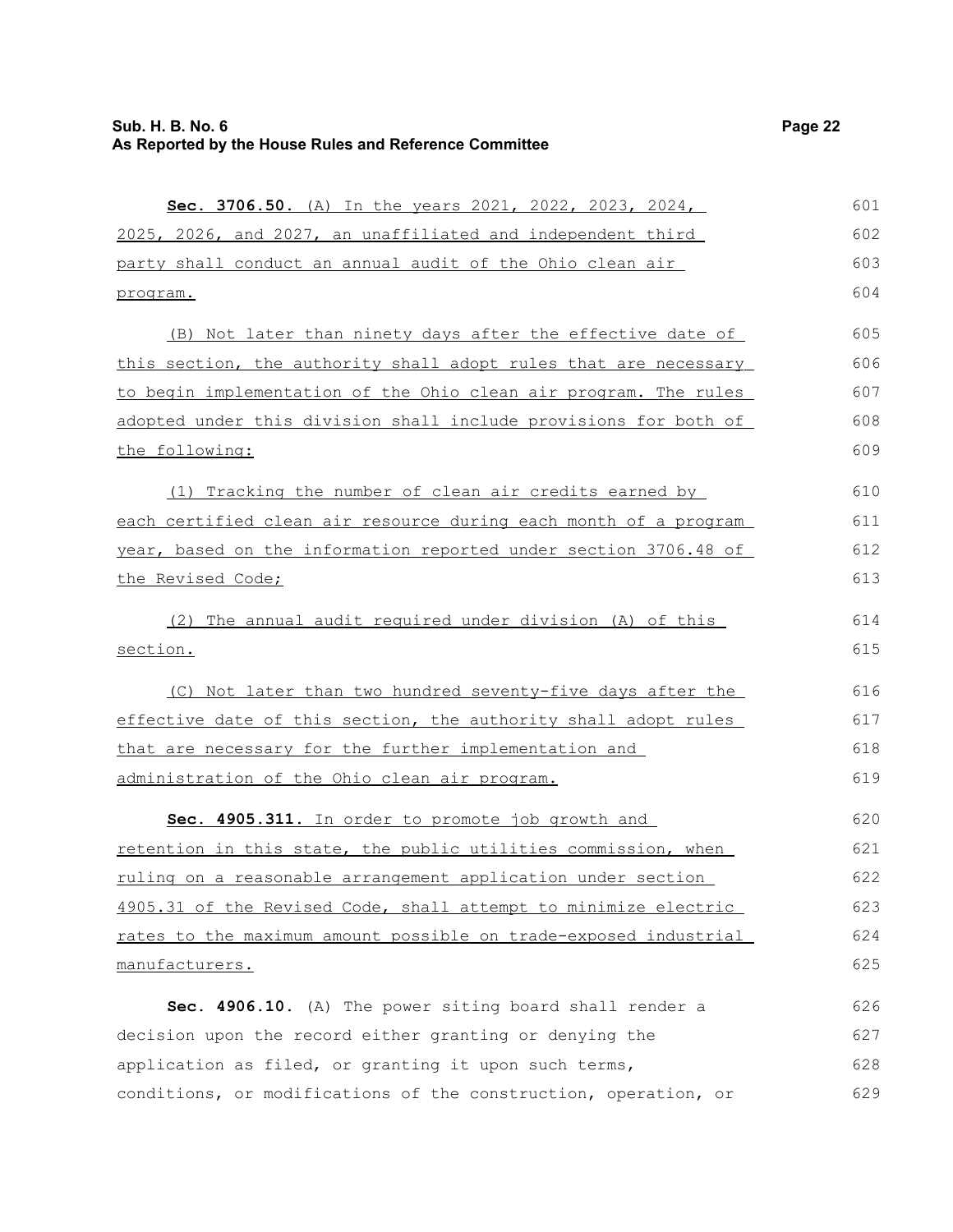# **Sub. H. B. No. 6 Page 23 As Reported by the House Rules and Reference Committee**

maintenance of the major utility facility as the board considers appropriate. The certificate shall be subject to section 4906.101 of the Revised Code and conditioned upon the facility being in compliance with standards and rules adopted under sections 1501.33, 1501.34, and 4561.32 and Chapters 3704., 3734., and 6111. of the Revised Code. An applicant may withdraw an application if the board grants a certificate on terms, conditions, or modifications other than those proposed by the applicant in the application. The board shall not grant a certificate for the construction, operation, and maintenance of a major utility facility, either as proposed or as modified by the board, unless it finds and determines all of the following: (1) The basis of the need for the facility if the facility is an electric transmission line or gas pipeline; (2) The nature of the probable environmental impact; (3) That the facility represents the minimum adverse environmental impact, considering the state of available technology and the nature and economics of the various alternatives, and other pertinent considerations; (4) In the case of an electric transmission line or generating facility, that the facility is consistent with regional plans for expansion of the electric power grid of the electric systems serving this state and interconnected utility systems and that the facility will serve the interests of electric system economy and reliability; (5) That the facility will comply with Chapters 3704., 3734., and 6111. of the Revised Code and all rules and standards adopted under those chapters and under sections 1501.33, 630 631 632 633 634 635 636 637 638 639 640 641 642 643 644 645 646 647 648 649 650 651 652 653 654 655 656 657 658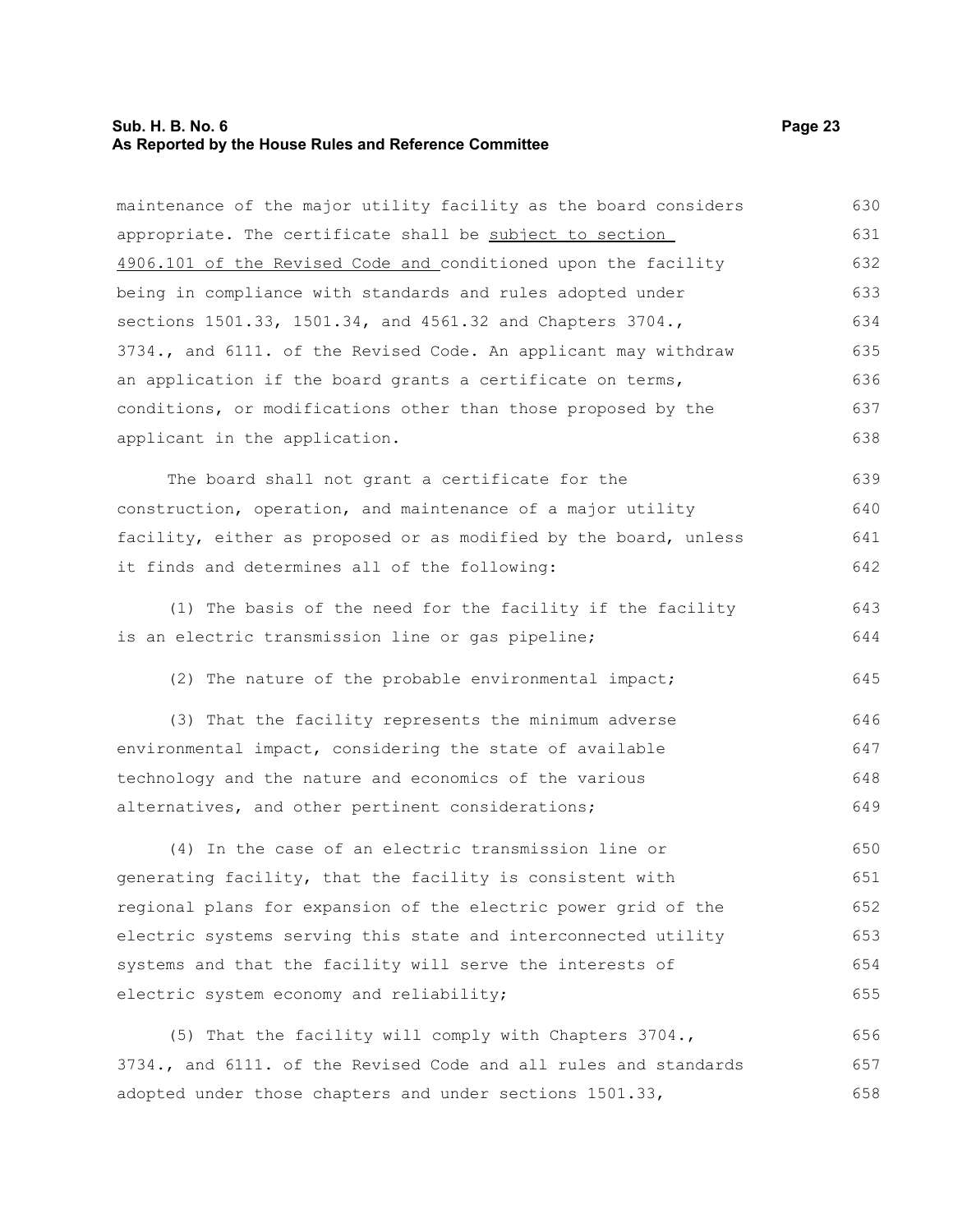# **Sub. H. B. No. 6 Page 24 As Reported by the House Rules and Reference Committee**

1501.34, and 4561.32 of the Revised Code. In determining whether the facility will comply with all rules and standards adopted under section 4561.32 of the Revised Code, the board shall consult with the office of aviation of the division of multimodal planning and programs of the department of transportation under section 4561.341 of the Revised Code. 659 660 661 662 663 664

(6) That the facility will serve the public interest, convenience, and necessity;

(7) In addition to the provisions contained in divisions (A)(1) to (6) of this section and rules adopted under those divisions, what its impact will be on the viability as agricultural land of any land in an existing agricultural district established under Chapter 929. of the Revised Code that is located within the site and alternative site of the proposed major utility facility. Rules adopted to evaluate impact under division (A)(7) of this section shall not require the compilation, creation, submission, or production of any information, document, or other data pertaining to land not located within the site and alternative site. 667 668 669 670 671 672 673 674 675 676 677

(8) That the facility incorporates maximum feasible water conservation practices as determined by the board, considering available technology and the nature and economics of the various alternatives. 678 679 680 681

(B) If the board determines that the location of all or a part of the proposed facility should be modified, it may condition its certificate upon that modification, provided that the municipal corporations and counties, and persons residing therein, affected by the modification shall have been given reasonable notice thereof. 682 683 684 685 686 687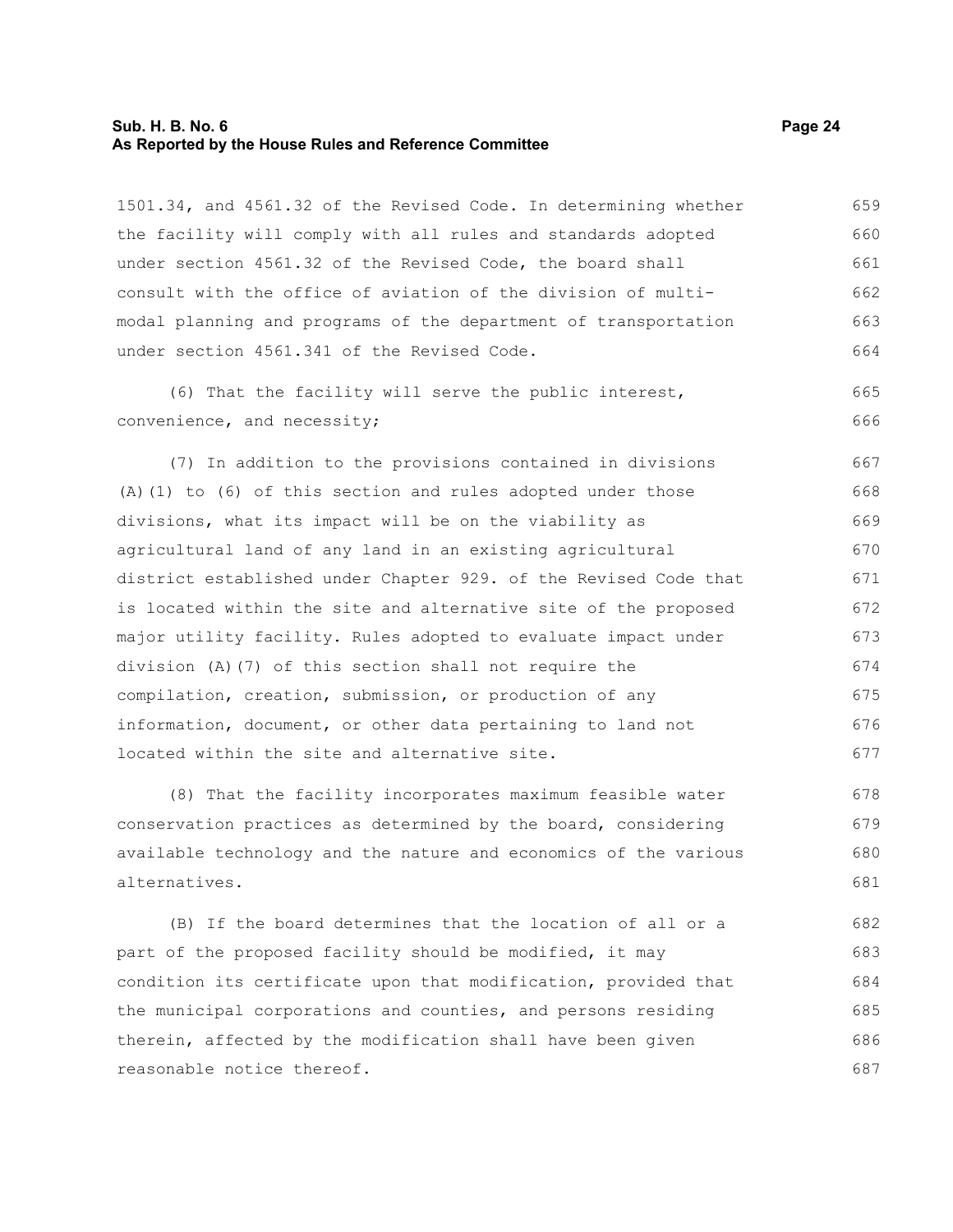# **Sub. H. B. No. 6 Page 25 As Reported by the House Rules and Reference Committee**

```
(C) A copy of the decision and any opinion issued
therewith shall be served upon each party. 
      Sec. 4906.101. (A) If the power siting board issues a
certificate to a large wind farm as defined in section 4906.13
of the Revised Code and the large wind farm is to be located in
the unincorporated area of a township, the certificate shall be
conditioned upon the right of referendum as provided in section
519.214 of the Revised Code.
     (B) If the certificate is rejected in a referendum under
section 519.214 of the Revised Code, one of the following
applies:
     (1) If the large wind farm is to be located in the
unincorporated area of a single township, the certificate shall
be invalid;
     (2) If the large wind farm is to be located in the
unincorporated area of more than one township, one of the
following applies:
     (a) If less than all of the townships with electors voting
on the referendum reject the certificate, the power siting board
shall modify the certificate to exclude the area of each
township whose electors rejected the certificate.
     (b) If all the townships with electors voting on the
                                                                           688
                                                                           689
                                                                           690
                                                                           691
                                                                           692
                                                                           693
                                                                           694
                                                                           695
                                                                           696
                                                                           697
                                                                           698
                                                                           699
                                                                           700
                                                                           701
                                                                           702
                                                                           703
                                                                           704
                                                                           705
                                                                           706
                                                                           707
                                                                           708
                                                                           709
```
referendum reject the certificate, the certificate is invalid. 710

**Sec. 4906.13.** (A) As used in this section and sections 4906.20, 4906.201, 4906.203, and 4906.98 of the Revised Code, "economically: 711 712 713

"Economically significant wind farm" means wind turbines and associated facilities with a single interconnection to the 714 715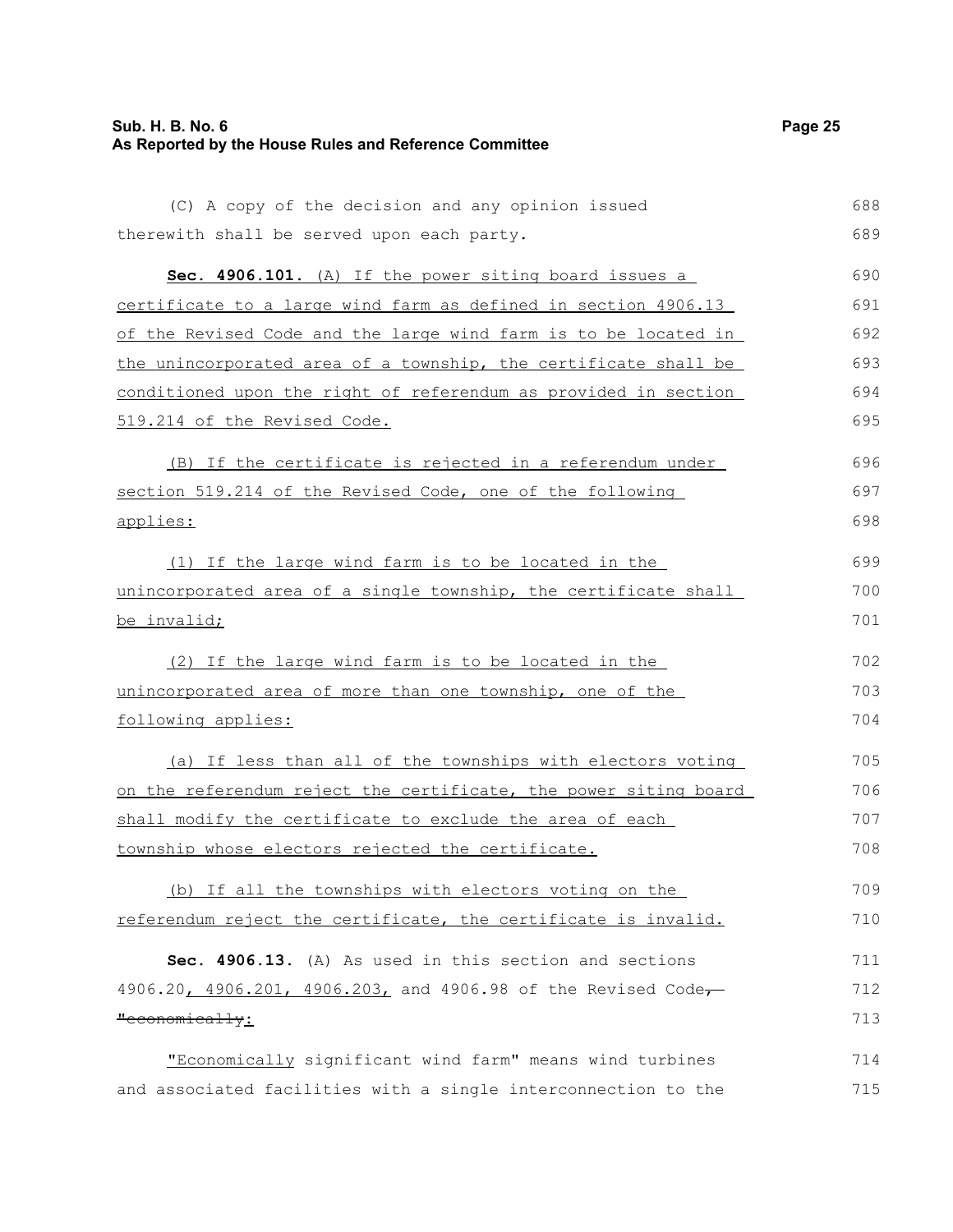# **Sub. H. B. No. 6 Page 26 As Reported by the House Rules and Reference Committee**

| electrical grid and designed for, or capable of, operation at an | 716 |
|------------------------------------------------------------------|-----|
| aggregate capacity of five or more megawatts but less than fifty | 717 |
| megawatts. The term excludes any such wind farm in operation on  | 718 |
| June 24, 2008. The term also excludes one or more wind turbines  | 719 |
| and associated facilities that are primarily dedicated to        | 720 |
| providing electricity to a single customer at a single location  | 721 |
| and that are designed for, or capable of, operation at an        | 722 |
| aggregate capacity of less than twenty megawatts, as measured at | 723 |
| the customer's point of interconnection to the electrical grid.  | 724 |
| "Large wind farm" means an electric generating plant that        | 725 |
| consists of wind turbines and associated facilities with a       | 726 |
| single interconnection to the electrical grid that is a major    | 727 |
| utility facility as defined in section 4906.01 of the Revised    | 728 |
| Code.                                                            | 729 |
| (B) No public agency or political subdivision of this            | 730 |
| state may require any approval, consent, permit, certificate, or | 731 |
| other condition for the construction or operation of a major     | 732 |
| utility facility or economically significant wind farm           | 733 |
| authorized by a certificate issued pursuant to Chapter 4906. of  | 734 |
| the Revised Code. Nothing herein shall prevent the application   | 735 |
| of state laws for the protection of employees engaged in the     | 736 |
| construction of such facility or wind farm nor of municipal      | 737 |
| regulations that do not pertain to the location or design of, or | 738 |
| pollution control and abatement standards for, a major utility   | 739 |
| facility or economically significant wind farm for which a       | 740 |
| certificate has been granted under this chapter.                 | 741 |
| Sec. 4906.20. (A) No Subject to section 4906.203 of the          | 742 |
| Revised Code, no person shall commence to construct an           | 743 |
| economically significant wind farm in this state without first   | 744 |

having obtained a certificate from the power siting board. An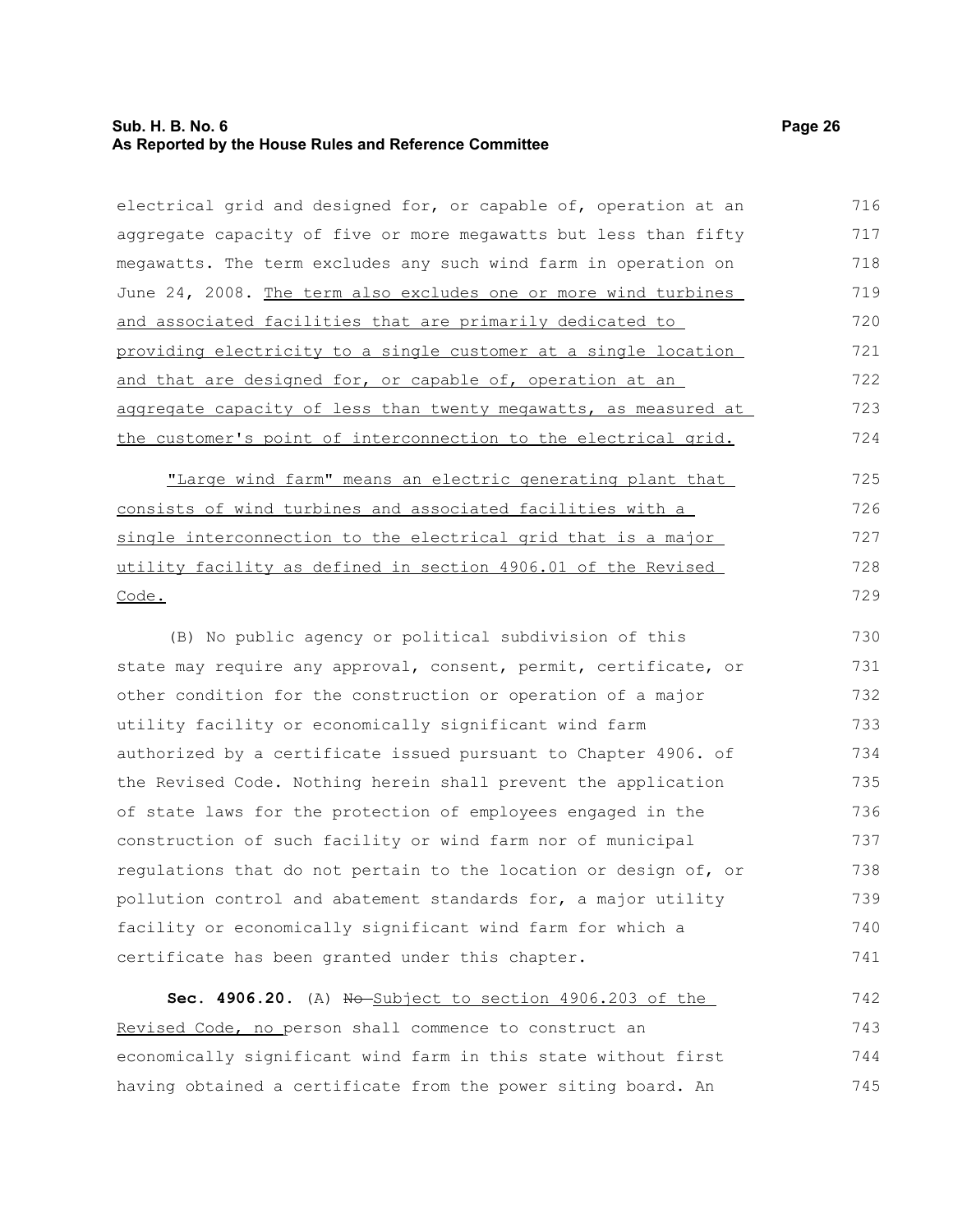# **Sub. H. B. No. 6 Page 27 As Reported by the House Rules and Reference Committee**

economically significant wind farm with respect to which such a certificate is required shall be constructed, operated, and maintained in conformity with that certificate and any terms, conditions, and modifications it contains. A certificate shall be issued only pursuant to this section. The certificate may be transferred, subject to the approval of the board, to a person that agrees to comply with those terms, conditions, and modifications. 746 747 748 749 750 751 752 753

(B) The board shall adopt rules governing the certificating of economically significant wind farms under this section. Initial rules shall be adopted within one hundred twenty days after June 24, 2008. 754 755 756 757

(1) The rules shall provide for an application process for certificating economically significant wind farms that is identical to the extent practicable to the process applicable to certificating major utility facilities under sections 4906.06, 4906.07, 4906.08, 4906.09, 4906.10, 4906.11, and 4906.12 of the Revised Code and shall prescribe a reasonable schedule of application filing fees structured in the manner of the schedule of filing fees required for major utility facilities.

(2) Additionally, the rules shall prescribe reasonable regulations regarding any wind turbines and associated facilities of an economically significant wind farm, including, but not limited to, their location, erection, construction, reconstruction, change, alteration, maintenance, removal, use, or enlargement and including erosion control, aesthetics, recreational land use, wildlife protection, interconnection with power lines and with regional transmission organizations, independent transmission system operators, or similar organizations, ice throw, sound and noise levels, blade shear, 766 767 768 769 770 771 772 773 774 775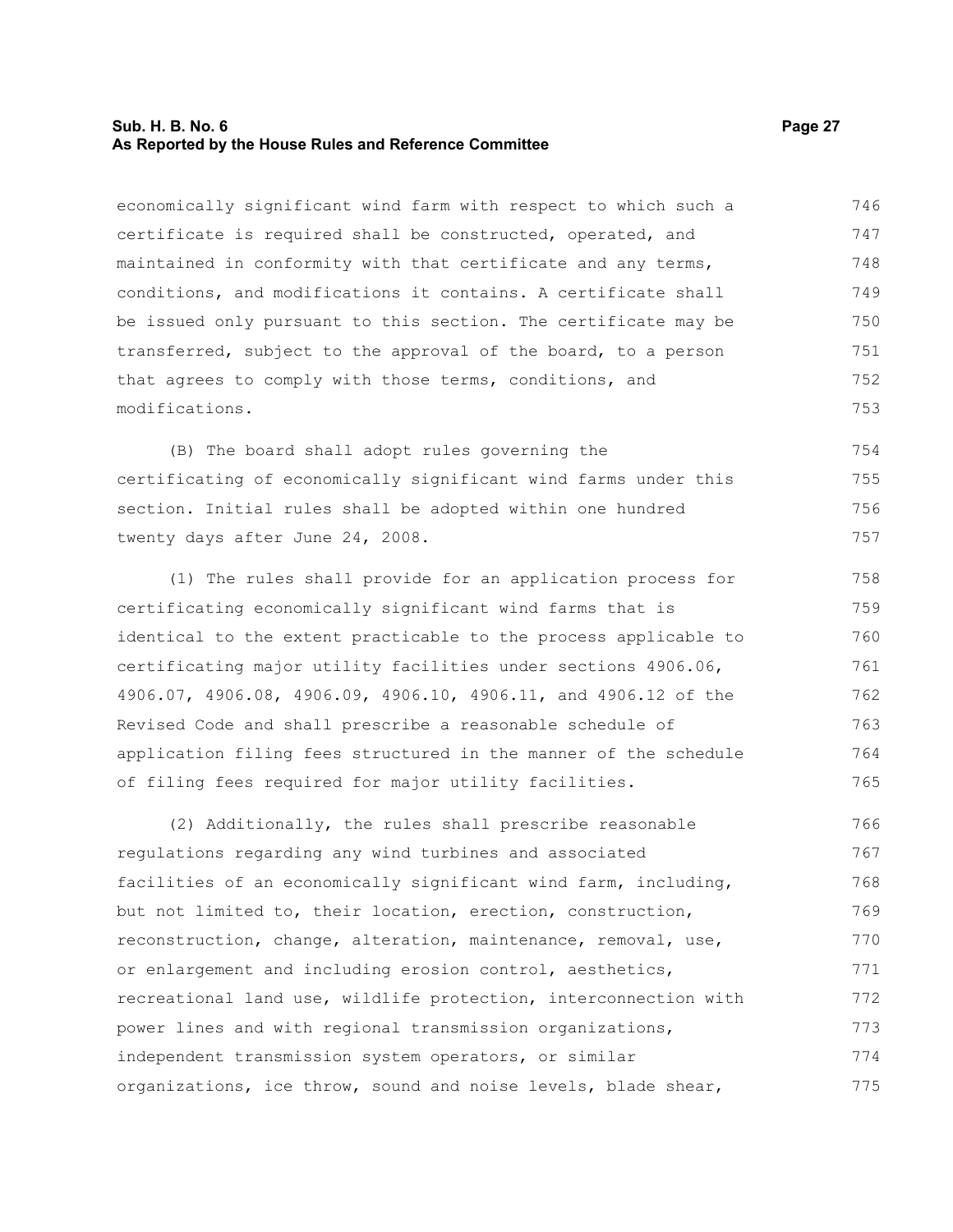# **Sub. H. B. No. 6 Page 28 As Reported by the House Rules and Reference Committee**

| shadow flicker, decommissioning, and necessary cooperation for   | 776 |
|------------------------------------------------------------------|-----|
| site visits and enforcement investigations.                      | 777 |
| (a) The rules also shall prescribe a minimum setback for a       | 778 |
| wind turbine of an economically significant wind farm. That      | 779 |
| minimum shall be equal to a horizontal distance, from the        | 780 |
| turbine's base to the property line of the wind farm property,   | 781 |
| equal to one and one-tenth times the total height of the turbine | 782 |
| structure as measured from its base to the tip of its highest    | 783 |
| blade and be at least one thousand one hundred twenty-five feet  | 784 |
| in horizontal distance from the tip of the turbine's nearest     | 785 |
| blade at ninety degrees to the property line of the nearest      | 786 |
| adjacent property at the time of the certification application.  | 787 |

(b)(i) For any existing certificates and amendments thereto, and existing certification applications that have been found by the chairperson to be in compliance with division (A) of section 4906.06 of the Revised Code before the effective date of the amendment of this section by H.B. 59 of the 130th general assembly, September 29, 2013, the distance shall be seven hundred fifty feet instead of one thousand one hundred twentyfive feet.

(ii) Any amendment made to an existing certificate after the effective date of the amendment of this section by H.B. 483 of the 130th general assembly, September 15, 2014, shall be subject to the setback provision of this section as amended by that act. The amendments to this section by that act shall not be construed to limit or abridge any rights or remedies in equity or under the common law. 796 797 798 799 800 801 802

(c) The setback shall apply in all cases except those in which all owners of property adjacent to the wind farm property waive application of the setback to that property pursuant to a 803 804 805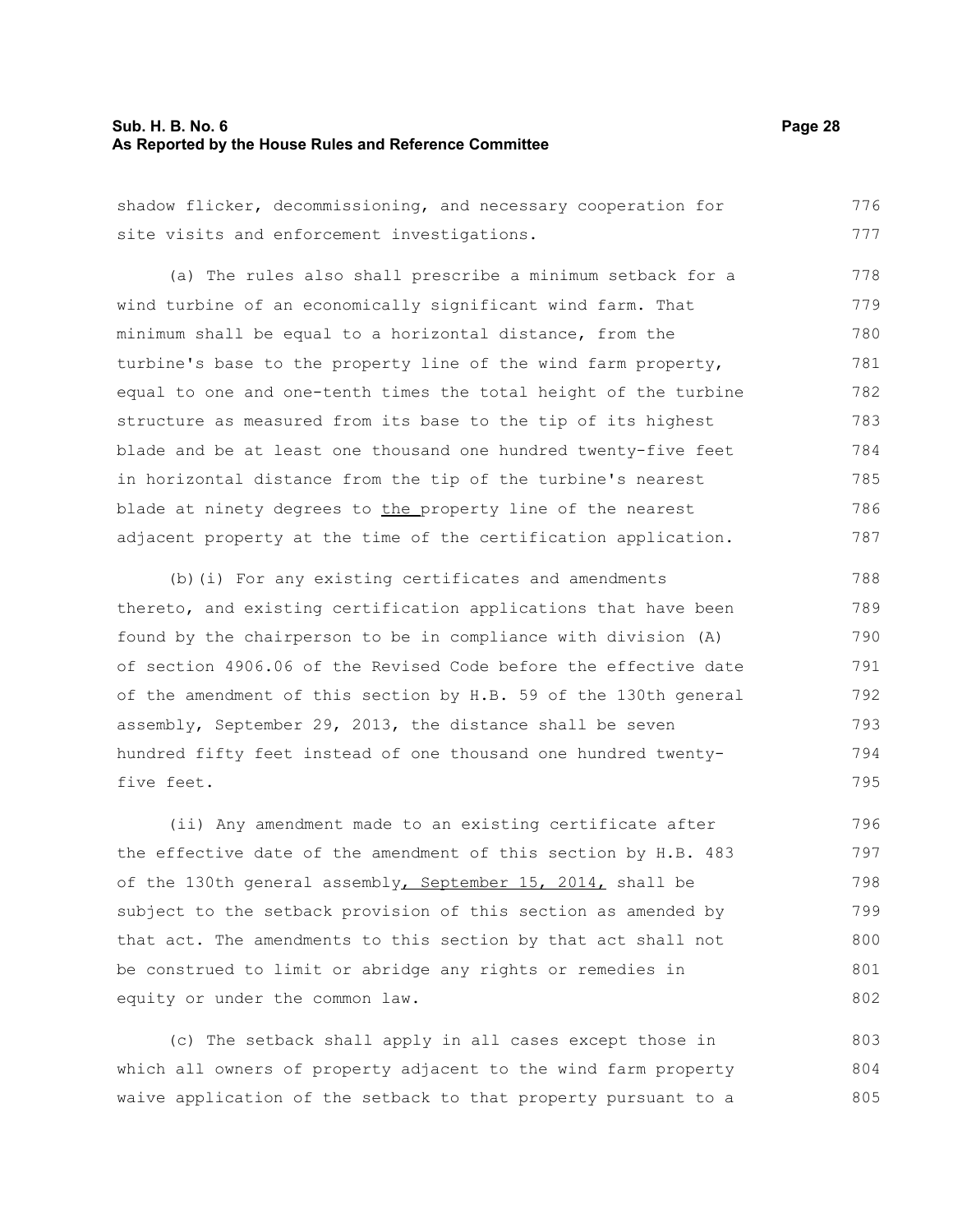# **Sub. H. B. No. 6 Page 29 As Reported by the House Rules and Reference Committee**

procedure the board shall establish by rule and except in which, in a particular case, the board determines that a setback greater than the minimum is necessary. 806 807 808

Sec. 4906.201. (A) An electric generating plant that consists of wind turbines and associated facilities with a single interconnection to the electrical grid that is designed for, or capable of, operation at an aggregate capacity of fiftymegawatts or more A large wind farm is subject to the minimum setback requirements established in rules adopted by the power siting board under division (B)(2) of section 4906.20 of the Revised Code. 809 810 811 812 813 814 815 816

(B)(1) For any existing certificates and amendments thereto, and existing certification applications that have been found by the chairperson to be in compliance with division (A) of section 4906.06 of the Revised Code before the effective date of the amendment of this section by H.B. 59 of the 130th general assembly, September 29, 2013, the distance shall be seven hundred fifty feet instead of one thousand one hundred twentyfive feet. 817 818 819 820 821 822 823 824

(2) Any amendment made to an existing certificate after the effective date of the amendment of this section by H.B. 483 of the 130th general assembly, September 15, 2014, shall be subject to the setback provision of this section as amended by that act. The amendments to this section by that act shall not be construed to limit or abridge any rights or remedies in equity or under the common law. 825 826 827 828 829 830 831

 **Sec. 4906.203.** (A) If the power siting board issues a certificate under section 4906.20 of the Revised Code to an economically significant wind farm to be located in the unincorporated area of a township, the certificate shall be 832 833 834 835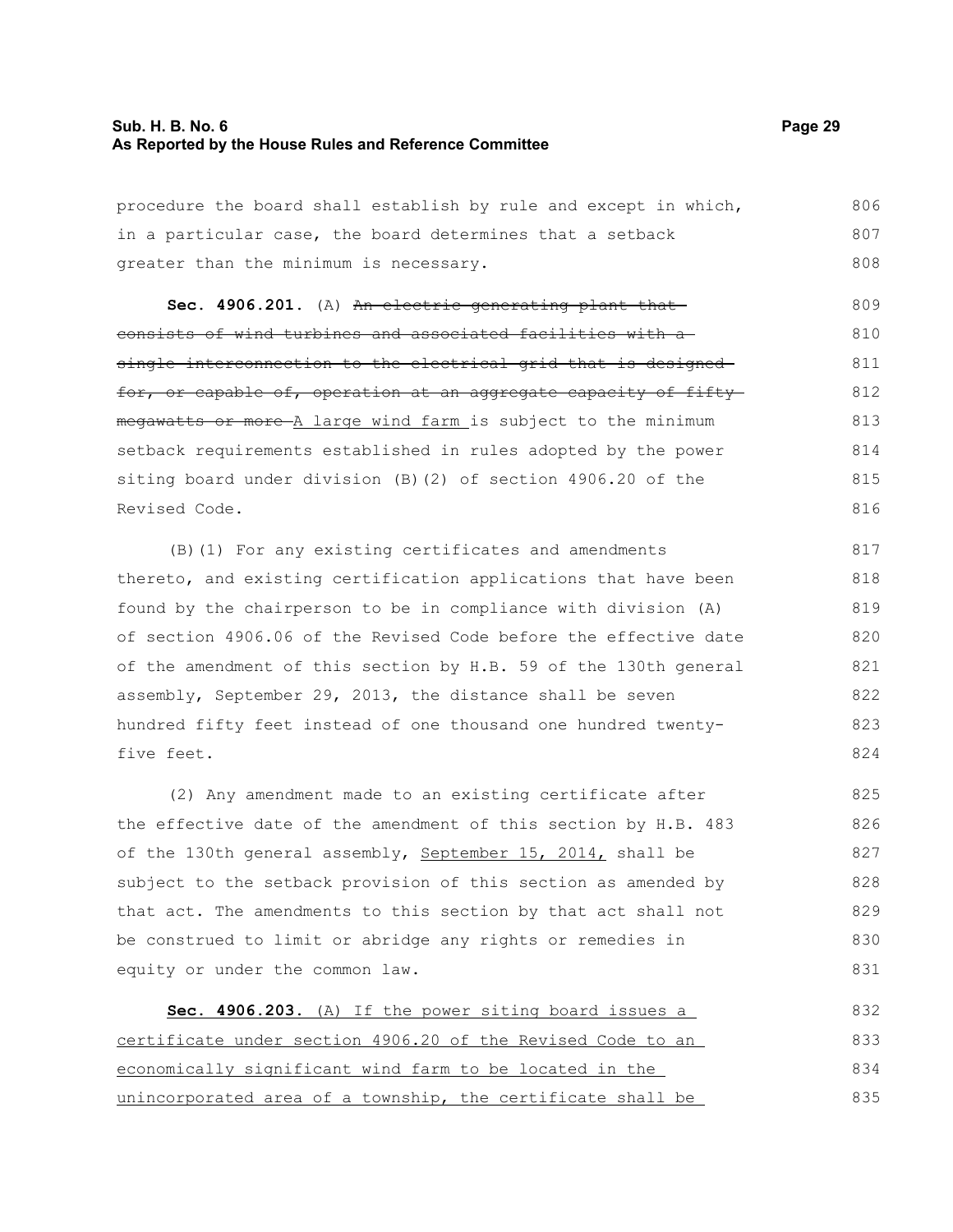| conditioned upon the right of referendum as provided in section  | 836 |
|------------------------------------------------------------------|-----|
| 519.214 of the Revised Code.                                     | 837 |
| (B) If the certificate is rejected in a referendum under         | 838 |
| section 519.214 of the Revised Code, one of the following        | 839 |
| applies:                                                         | 840 |
| (1) If the economically significant wind farm is to be           | 841 |
| located in the unincorporated area of a single township, the     | 842 |
| certificate is invalid;                                          | 843 |
| (2) If the economically significant wind farm is to be           | 844 |
| located in the unincorporated area of more than one township,    | 845 |
| one of the following applies:                                    | 846 |
| (a) If less than all of the townships with electors voting       | 847 |
| on the referendum reject the certificate, the power siting board | 848 |
| shall modify the certificate to exclude the area of each         | 849 |
| township whose electors rejected the certificate.                | 850 |
| (b) If all the townships with electors voting on the             | 851 |
| referendum reject the certificate, the certificate is invalid.   | 852 |
| Sec. 4928.01. (A) As used in this chapter:                       | 853 |
| (1) "Ancillary service" means any function necessary to          | 854 |
| the provision of electric transmission or distribution service   | 855 |
| to a retail customer and includes, but is not limited to,        | 856 |
| scheduling, system control, and dispatch services; reactive      | 857 |
| supply from generation resources and voltage control service;    | 858 |
| reactive supply from transmission resources service; regulation  | 859 |
| service; frequency response service; energy imbalance service;   | 860 |
| operating reserve-spinning reserve service; operating reserve-   | 861 |
| supplemental reserve service; load following; back-up supply     | 862 |
| service; real-power loss replacement service; dynamic            | 863 |
| scheduling; system black start capability; and network stability | 864 |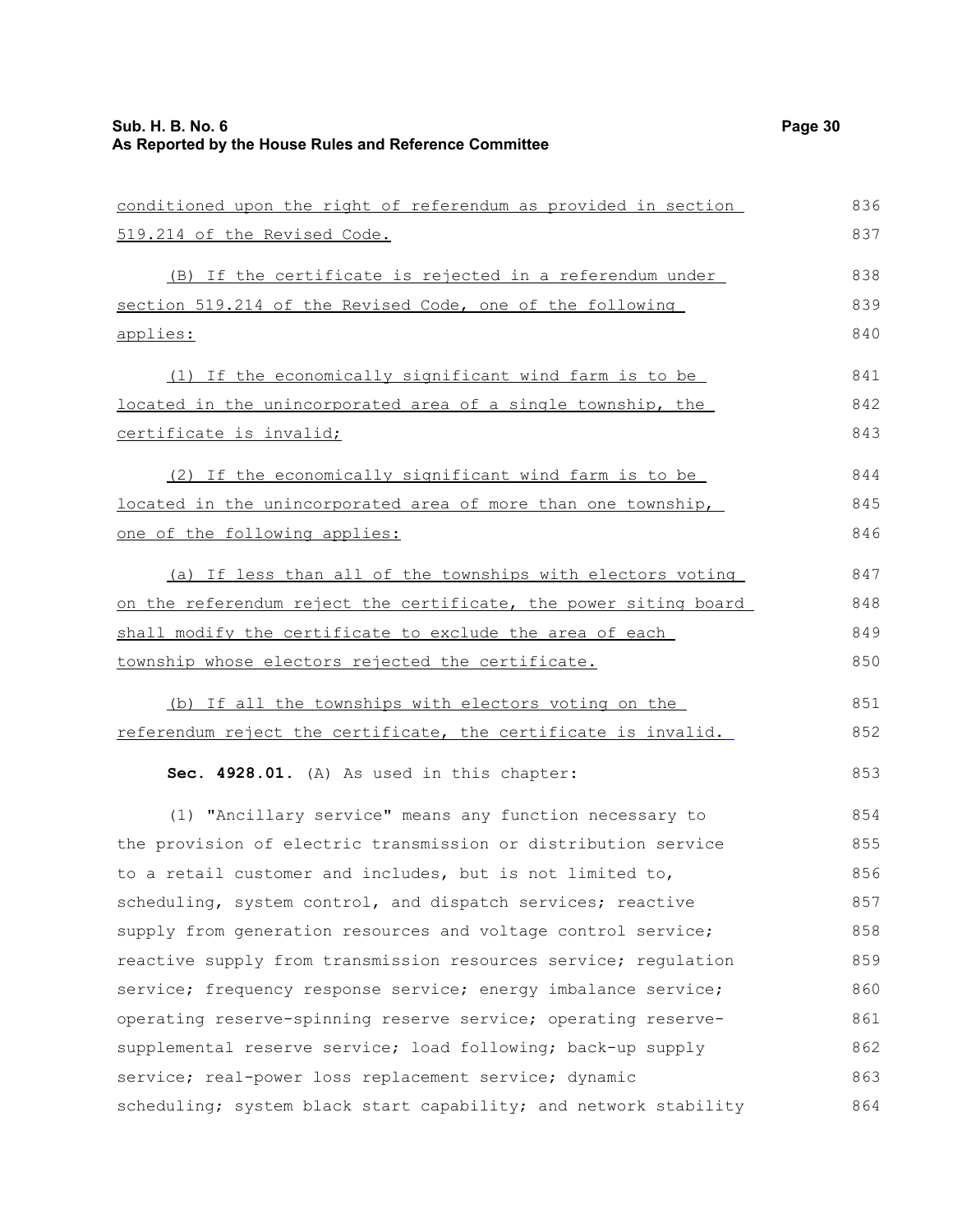# **Sub. H. B. No. 6 Page 31 As Reported by the House Rules and Reference Committee**

service.

875 876 877

(2) "Billing and collection agent" means a fully independent agent, not affiliated with or otherwise controlled by an electric utility, electric services company, electric cooperative, or governmental aggregator subject to certification under section 4928.08 of the Revised Code, to the extent that the agent is under contract with such utility, company, cooperative, or aggregator solely to provide billing and collection for retail electric service on behalf of the utility company, cooperative, or aggregator. 866 867 868 869 870 871 872 873 874

(3) "Certified territory" means the certified territory established for an electric supplier under sections 4933.81 to 4933.90 of the Revised Code.

(4) "Competitive retail electric service" means a component of retail electric service that is competitive as provided under division (B) of this section. 878 879 880

(5) "Electric cooperative" means a not-for-profit electric light company that both is or has been financed in whole or in part under the "Rural Electrification Act of 1936," 49 Stat. 1363, 7 U.S.C. 901, and owns or operates facilities in this state to generate, transmit, or distribute electricity, or a not-for-profit successor of such company. 881 882 883 884 885 886

(6) "Electric distribution utility" means an electric utility that supplies at least retail electric distribution service. 887 888 889

(7) "Electric light company" has the same meaning as in section 4905.03 of the Revised Code and includes an electric services company, but excludes any self-generator to the extent that it consumes electricity it so produces, sells that 890 891 892 893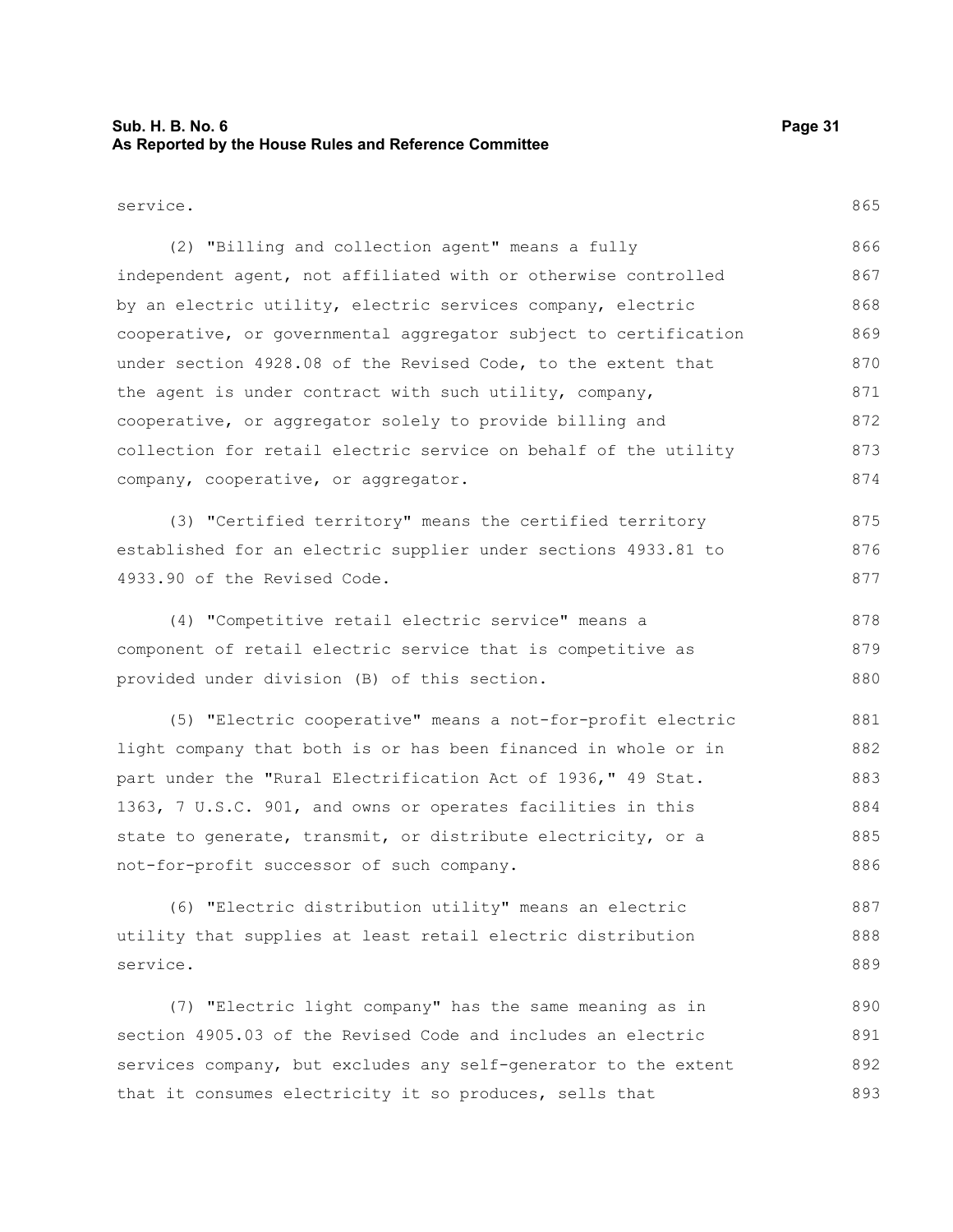# **Sub. H. B. No. 6 Page 32 As Reported by the House Rules and Reference Committee**

electricity for resale, or obtains electricity from a generating facility it hosts on its premises. (8) "Electric load center" has the same meaning as in section 4933.81 of the Revised Code. (9) "Electric services company" means an electric light company that is engaged on a for-profit or not-for-profit basis in the business of supplying or arranging for the supply of only a competitive retail electric service in this state. "Electric services company" includes a power marketer, power broker, aggregator, or independent power producer but excludes an electric cooperative, municipal electric utility, governmental aggregator, or billing and collection agent. 894 895 896 897 899 900 901 902 903 904 905

(10) "Electric supplier" has the same meaning as in section 4933.81 of the Revised Code. 906 907

(11) "Electric utility" means an electric light company that has a certified territory and is engaged on a for-profit basis either in the business of supplying a noncompetitive retail electric service in this state or in the businesses of supplying both a noncompetitive and a competitive retail electric service in this state. "Electric utility" excludes a municipal electric utility or a billing and collection agent. 908 909 910 911 912 913 914

(12) "Firm electric service" means electric service other than nonfirm electric service. 915 916

(13) "Governmental aggregator" means a legislative authority of a municipal corporation, a board of township trustees, or a board of county commissioners acting as an aggregator for the provision of a competitive retail electric service under authority conferred under section 4928.20 of the Revised Code. 917 918 919 920 921 922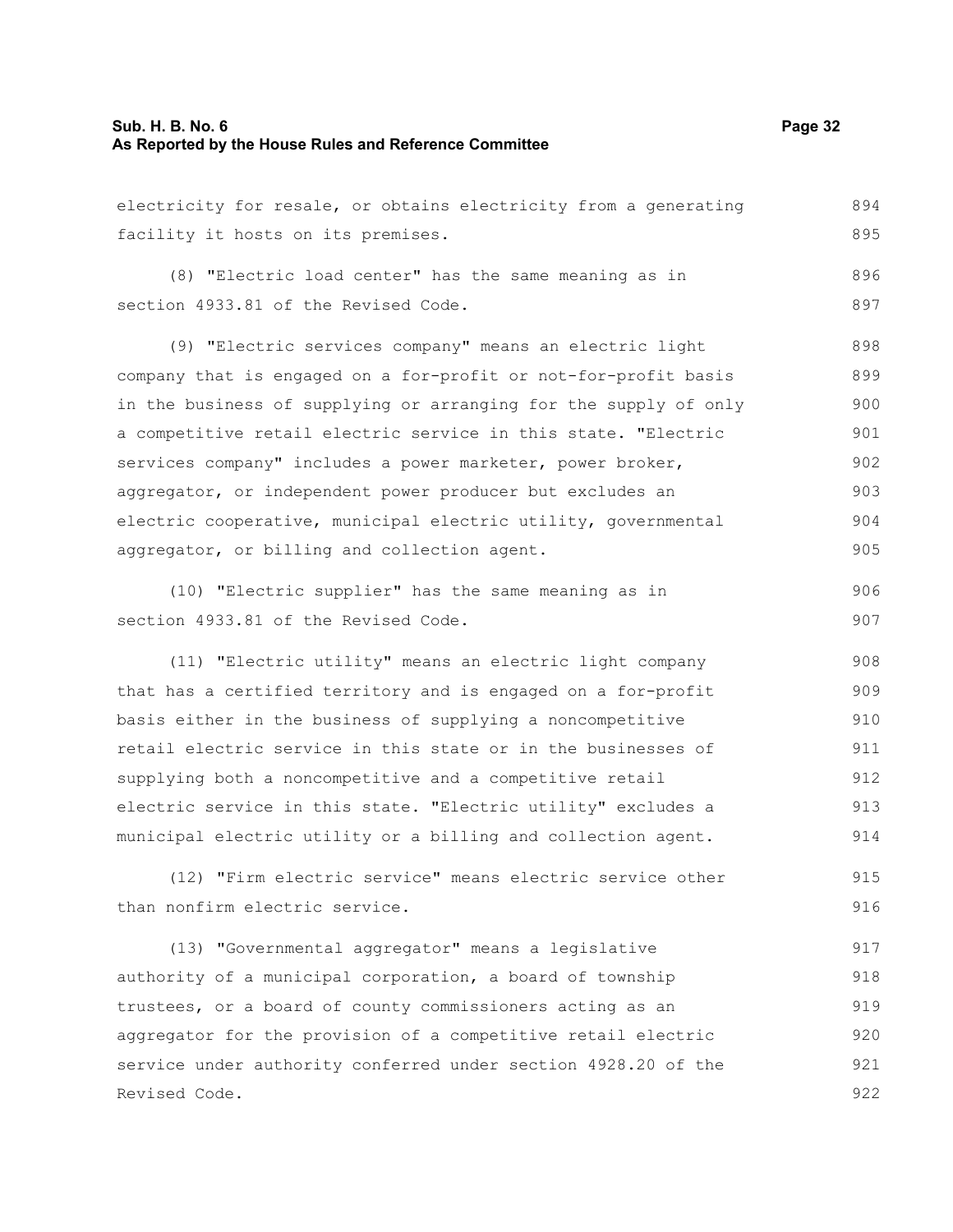# **Sub. H. B. No. 6 Page 33 As Reported by the House Rules and Reference Committee**

(14) A person acts "knowingly," regardless of the person's purpose, when the person is aware that the person's conduct will probably cause a certain result or will probably be of a certain nature. A person has knowledge of circumstances when the person is aware that such circumstances probably exist. 923 924 925 926 927

(15) "Level of funding for low-income customer energy efficiency programs provided through electric utility rates" means the level of funds specifically included in an electric utility's rates on October 5, 1999, pursuant to an order of the public utilities commission issued under Chapter 4905. or 4909. of the Revised Code and in effect on October 4, 1999, for the purpose of improving the energy efficiency of housing for the utility's low-income customers. The term excludes the level of any such funds committed to a specific nonprofit organization or organizations pursuant to a stipulation or contract. 928 929 930 931 932 933 934 935 936 937

(16) "Low-income customer assistance programs" means the percentage of income payment plan program, the home energy assistance program, the home weatherization assistance program, and the targeted energy efficiency and weatherization program. 938 939 940 941

(17) "Market development period" for an electric utility means the period of time beginning on the starting date of competitive retail electric service and ending on the applicable date for that utility as specified in section 4928.40 of the Revised Code, irrespective of whether the utility applies to receive transition revenues under this chapter. 942 943 944 945 946 947

(18) "Market power" means the ability to impose on customers a sustained price for a product or service above the price that would prevail in a competitive market. 948 949 950

(19) "Mercantile customer" means a commercial or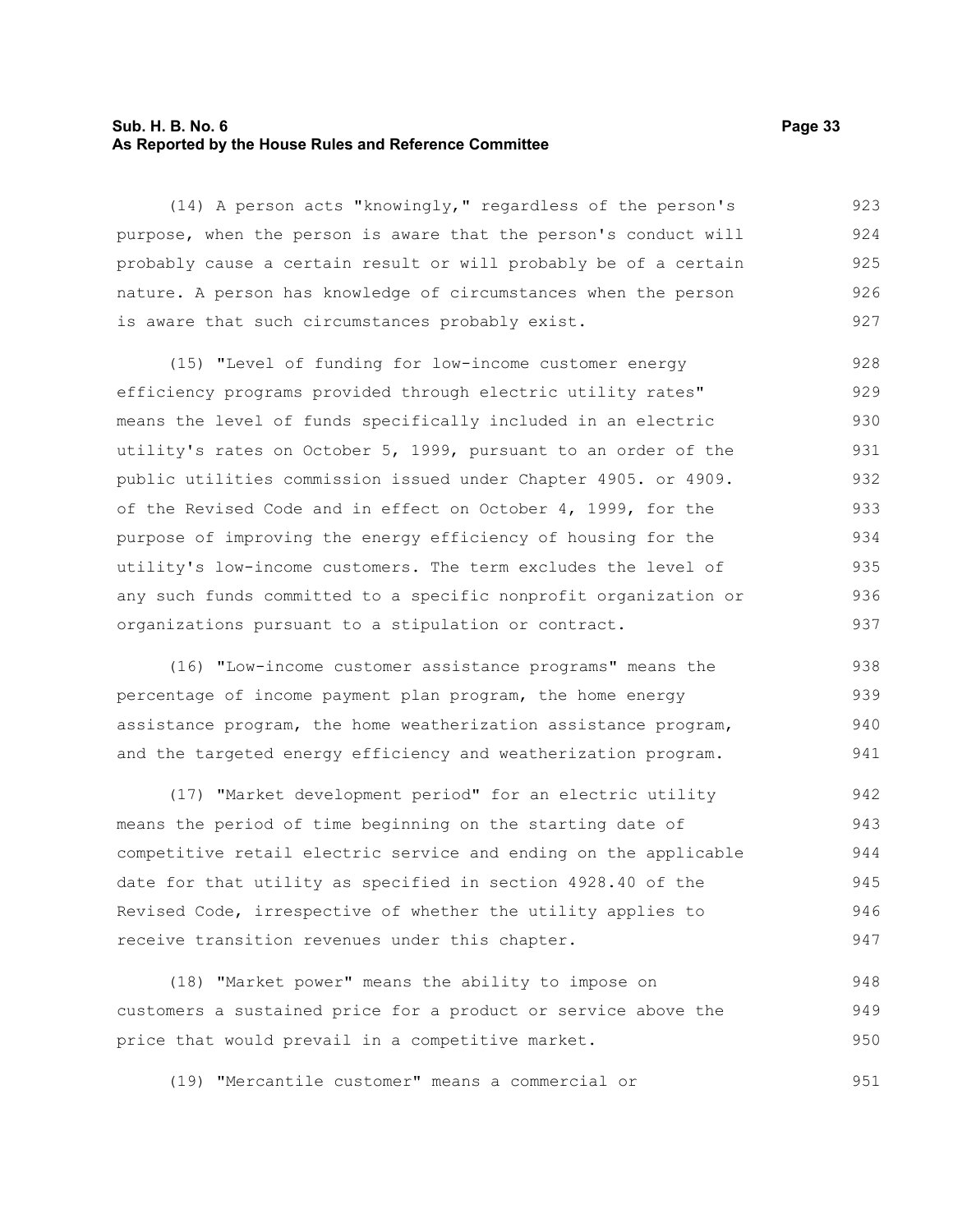# **Sub. H. B. No. 6 Page 34 As Reported by the House Rules and Reference Committee**

industrial customer if the electricity consumed is for nonresidential use and the customer consumes more than seven hundred thousand kilowatt hours per year or is part of a national account involving multiple facilities in one or more states. 952 953 954 955 956

(20) "Municipal electric utility" means a municipal corporation that owns or operates facilities to generate, transmit, or distribute electricity. 957 958 959

(21) "Noncompetitive retail electric service" means a component of retail electric service that is noncompetitive as provided under division (B) of this section. 960 961 962

(22) "Nonfirm electric service" means electric service provided pursuant to a schedule filed under section 4905.30 of the Revised Code or pursuant to an arrangement under section 4905.31 of the Revised Code, which schedule or arrangement includes conditions that may require the customer to curtail or interrupt electric usage during nonemergency circumstances upon notification by an electric utility. 963 964 965 966 967 968 969

(23) "Percentage of income payment plan arrears" means funds eligible for collection through the percentage of income payment plan rider, but uncollected as of July 1, 2000. 970 971 972

(24) "Person" has the same meaning as in section 1.59 of the Revised Code. 973 974

(25) "Advanced energy project" means any technologies, products, activities, or management practices or strategies that facilitate the generation or use of electricity or energy and that reduce or support the reduction of energy consumption or support the production of clean, renewable energy for industrial, distribution, commercial, institutional, 975 976 977 978 979 980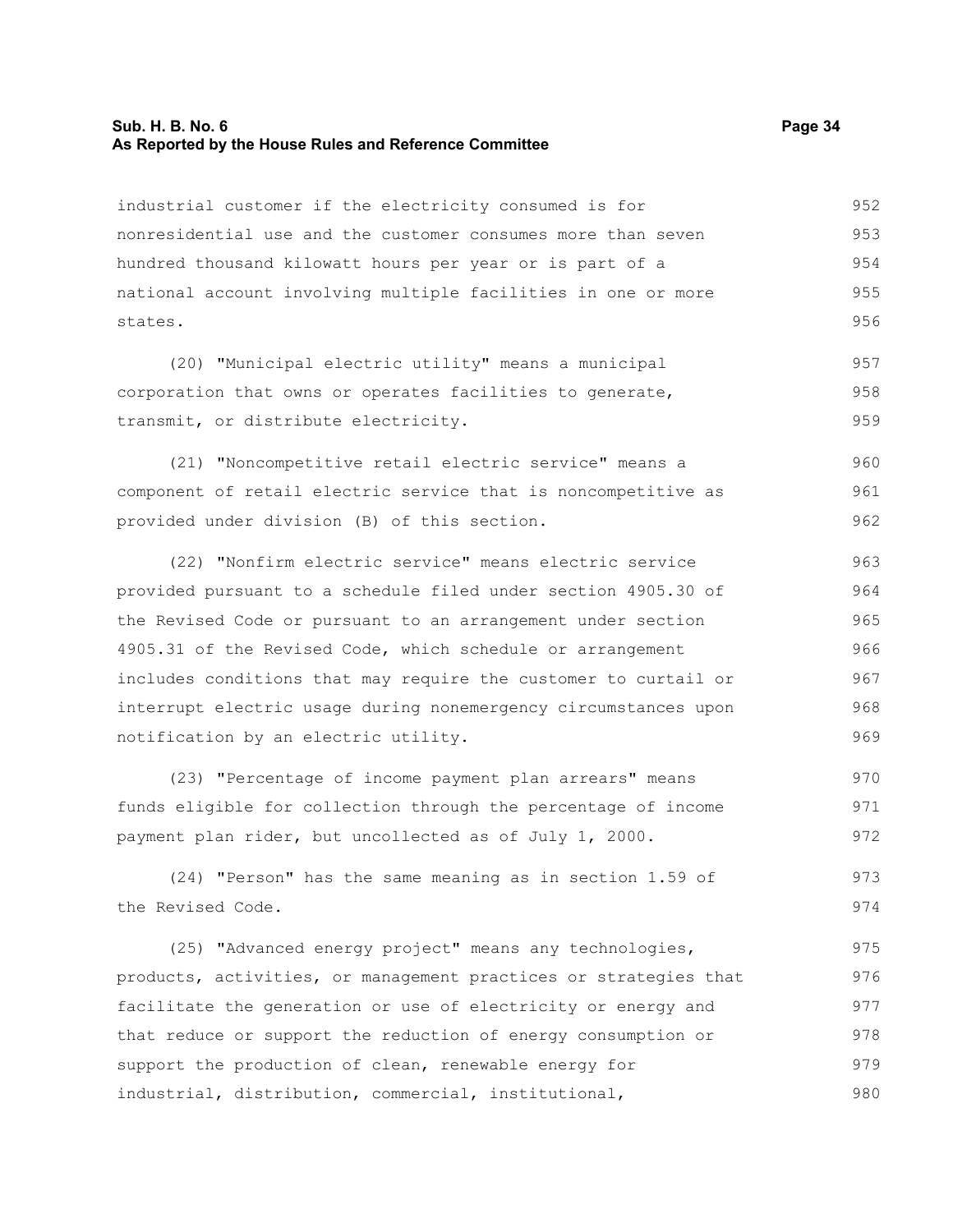# **Sub. H. B. No. 6 Page 35 As Reported by the House Rules and Reference Committee**

governmental, research, not-for-profit, or residential energy users, including, but not limited to, advanced energy resources and renewable energy resources. "Advanced energy project" also includes any project described in division (A), (B), or (C) of section 4928.621 of the Revised Code. 981 982 983 984 985

(26) "Regulatory assets" means the unamortized net regulatory assets that are capitalized or deferred on the regulatory books of the electric utility, pursuant to an order or practice of the public utilities commission or pursuant to generally accepted accounting principles as a result of a prior commission rate-making decision, and that would otherwise have been charged to expense as incurred or would not have been capitalized or otherwise deferred for future regulatory consideration absent commission action. "Regulatory assets" includes, but is not limited to, all deferred demand-side management costs; all deferred percentage of income payment plan arrears; post-in-service capitalized charges and assets recognized in connection with statement of financial accounting standards no. 109 (receivables from customers for income taxes); future nuclear decommissioning costs and fuel disposal costs as those costs have been determined by the commission in the electric utility's most recent rate or accounting application proceeding addressing such costs; the undepreciated costs of safety and radiation control equipment on nuclear generating plants owned or leased by an electric utility; and fuel costs currently deferred pursuant to the terms of one or more settlement agreements approved by the commission. 986 987 988 989 990 991 992 993 994 995 996 997 998 999 1000 1001 1002 1003 1004 1005 1006 1007

(27) "Retail electric service" means any service involved in supplying or arranging for the supply of electricity to ultimate consumers in this state, from the point of generation to the point of consumption. For the purposes of this chapter, 1008 1009 1010 1011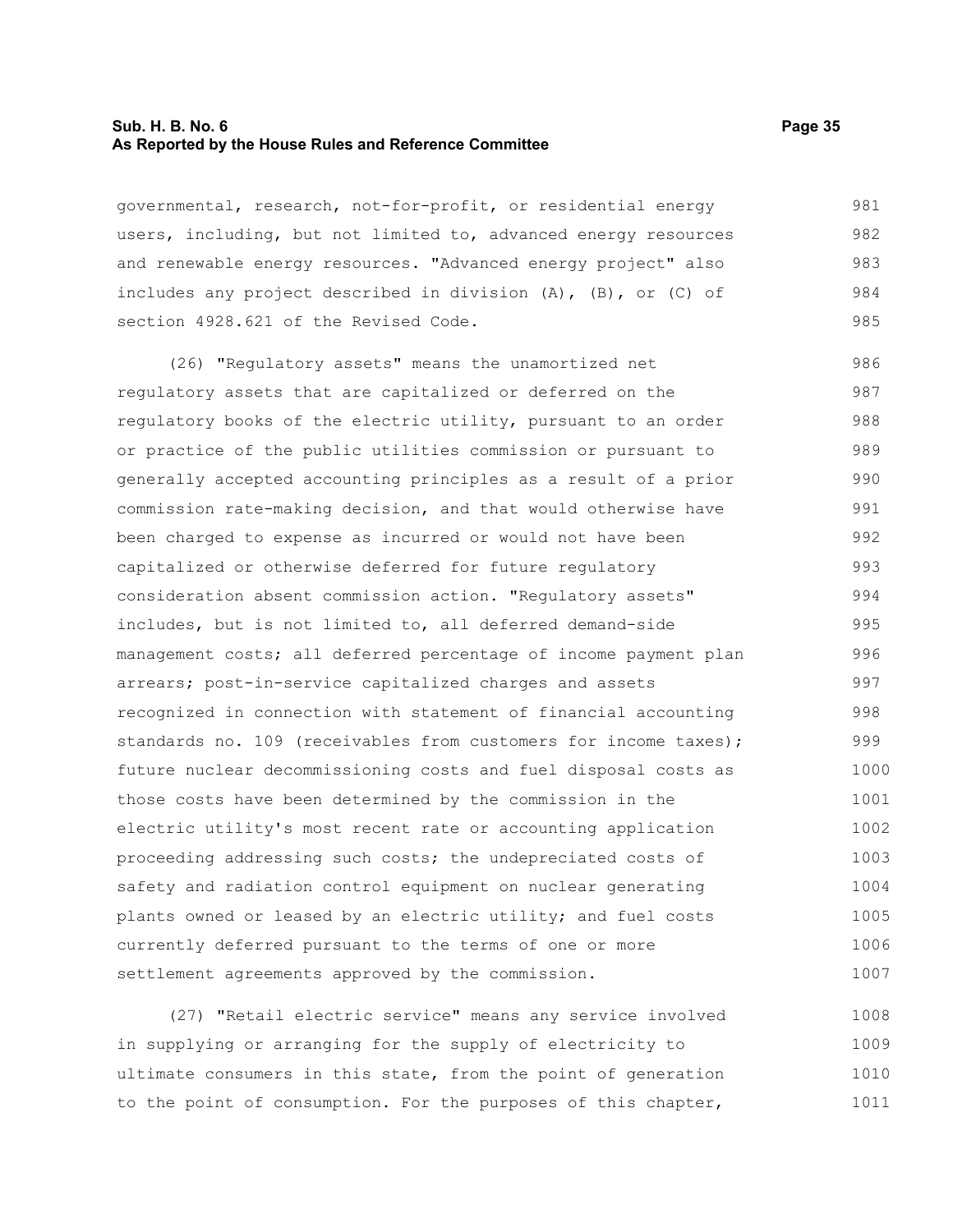# **Sub. H. B. No. 6 Page 36 As Reported by the House Rules and Reference Committee**

retail electric service includes one or more of the following "service components": generation service, aggregation service, power marketing service, power brokerage service, transmission service, distribution service, ancillary service, metering service, and billing and collection service. (28) "Starting date of competitive retail electric service" means January 1, 2001. (29) "Customer-generator" means a user of a net metering system. (30) "Net metering" means measuring the difference in an applicable billing period between the electricity supplied by an electric service provider and the electricity generated by a customer-generator that is fed back to the electric service provider. (31) "Net metering system" means a facility for the production of electrical energy that does all of the following: (a) Uses as its fuel either solar, wind, biomass, landfill gas, or hydropower, or uses a microturbine or a fuel cell; (b) Is located on a customer-generator's premises; (c) Operates in parallel with the electric utility's transmission and distribution facilities; 1012 1013 1014 1015 1016 1017 1018 1019 1020 1021 1022 1023 1024 1025 1026 1027 1028 1029 1030 1031 1032

(d) Is intended primarily to offset part or all of the customer-generator's requirements for electricity. For an industrial customer-generator with a net metering system that has a capacity of less than twenty megawatts and uses wind as energy, this means the net metering system was sized so as to not exceed one hundred per cent of the customer-generator's annual requirements for electric energy at the time of 1033 1034 1035 1036 1037 1038 1039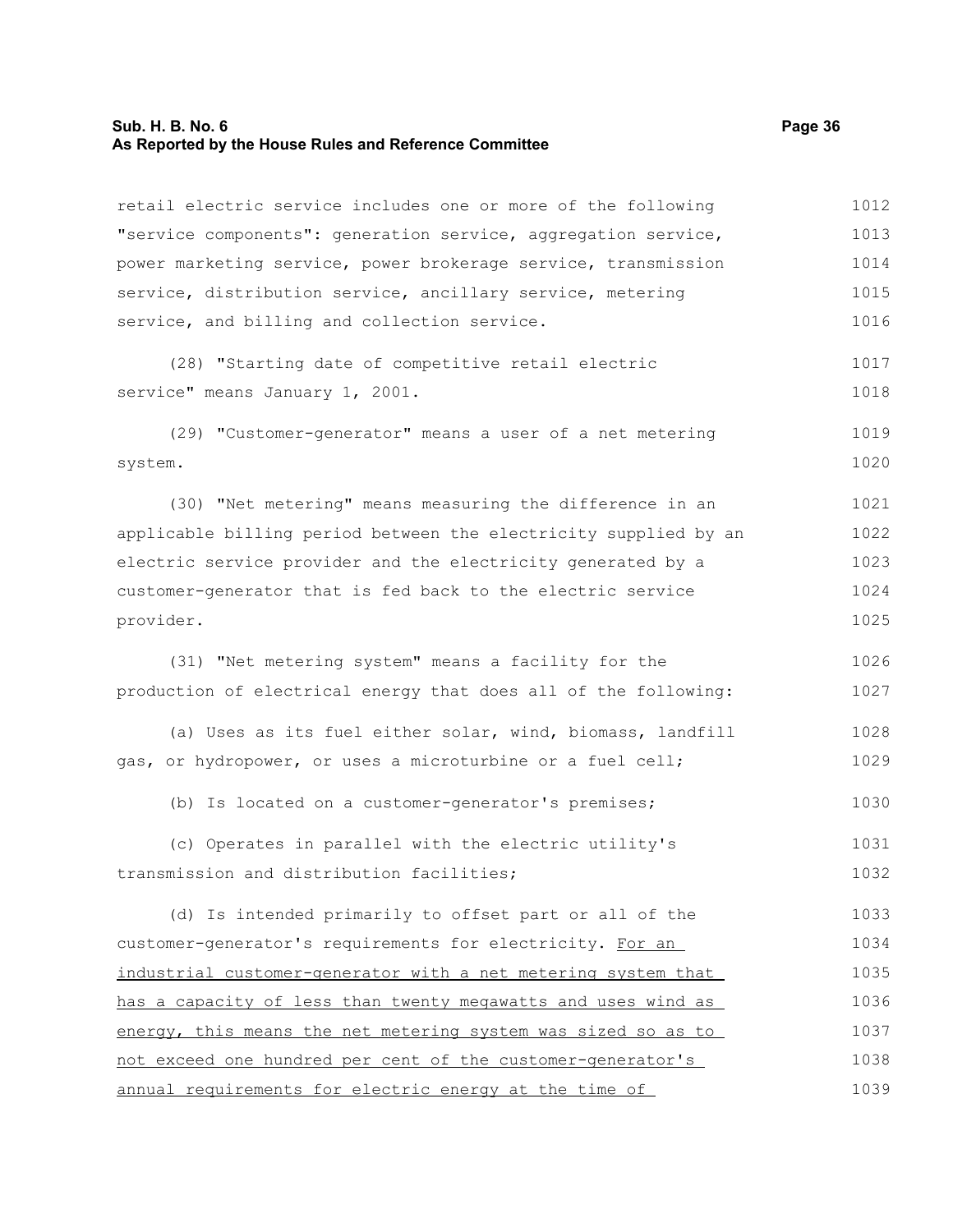# **Sub. H. B. No. 6 Page 37 As Reported by the House Rules and Reference Committee**

interconnection. (32) "Self-generator" means an entity in this state that owns or hosts on its premises an electric generation facility that produces electricity primarily for the owner's consumption and that may provide any such excess electricity to another entity, whether the facility is installed or operated by the owner or by an agent under a contract. (33) "Rate plan" means the standard service offer in effect on the effective date of the amendment of this section by S.B. 221 of the 127th general assembly, July 31, 2008. (34) "Advanced energy resource" means any of the following: (a) Any method or any modification or replacement of any property, process, device, structure, or equipment that increases the generation output of an electric generating facility to the extent such efficiency is achieved without additional carbon dioxide emissions by that facility; (b) Any distributed generation system consisting of customer cogeneration technology; (c) Clean coal technology that includes a carbon-based product that is chemically altered before combustion to demonstrate a reduction, as expressed as ash, in emissions of nitrous oxide, mercury, arsenic, chlorine, sulfur dioxide, or sulfur trioxide in accordance with the American society of testing and materials standard D1757A or a reduction of metal oxide emissions in accordance with standard D5142 of that society, or clean coal technology that includes the design capability to control or prevent the emission of carbon dioxide, 1040 1041 1042 1043 1044 1045 1046 1047 1048 1049 1050 1051 1052 1053 1054 1055 1056 1057 1058 1059 1060 1061 1062 1063 1064 1065 1066 1067

#### which design capability the commission shall adopt by rule and 1068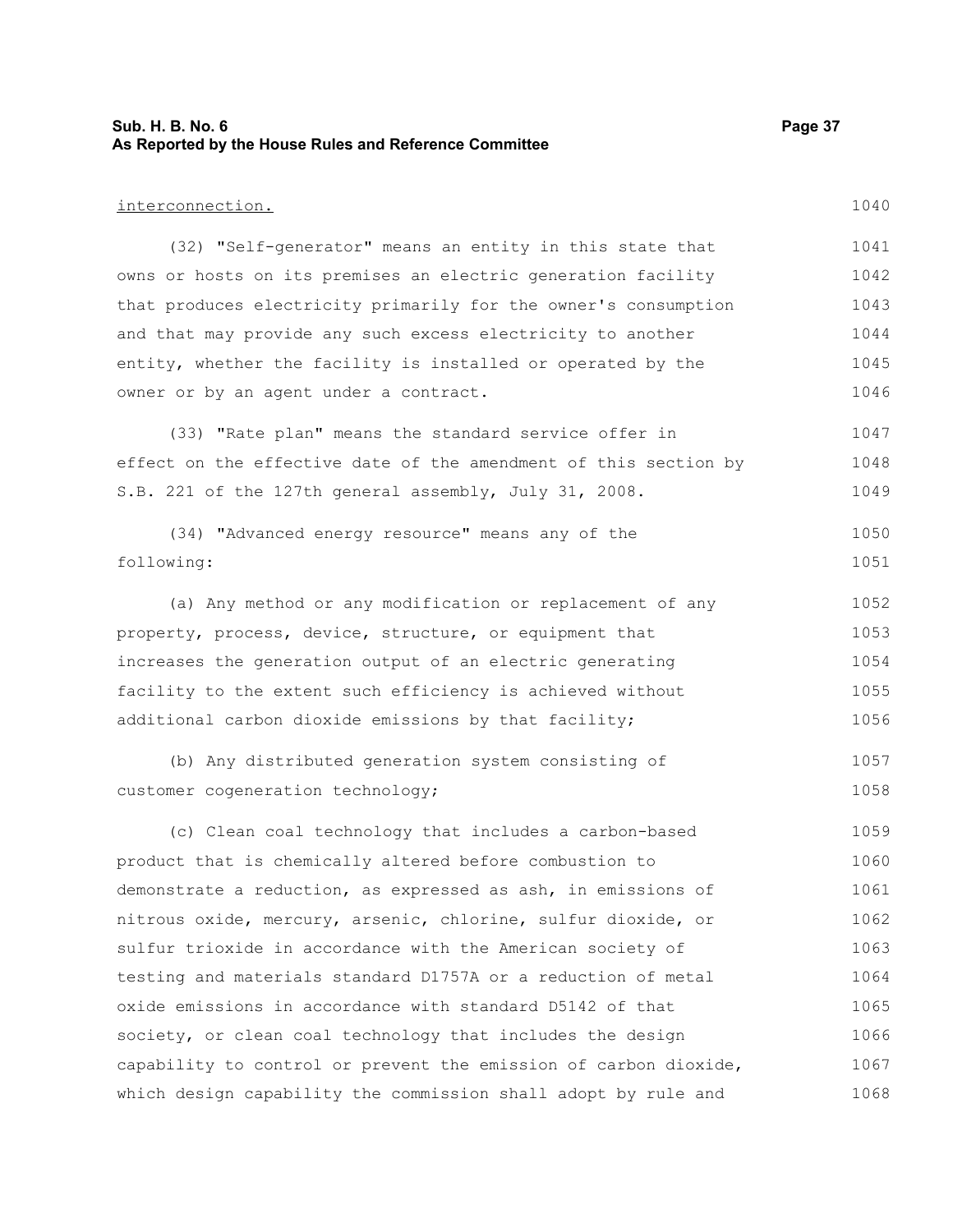#### **Sub. H. B. No. 6 Page 38 As Reported by the House Rules and Reference Committee**

shall be based on economically feasible best available technology or, in the absence of a determined best available technology, shall be of the highest level of economically feasible design capability for which there exists generally accepted scientific opinion; 1069 1070 1071 1072 1073

(d) Advanced nuclear energy technology consisting of generation III technology as defined by the nuclear regulatory commission; other, later technology; or significant improvements to existing facilities; 1074 1075 1076 1077

(e) Any fuel cell used in the generation of electricity, including, but not limited to, a proton exchange membrane fuel cell, phosphoric acid fuel cell, molten carbonate fuel cell, or solid oxide fuel cell; 1078 1079 1080 1081

(f) Advanced solid waste or construction and demolition debris conversion technology, including, but not limited to, advanced stoker technology, and advanced fluidized bed gasification technology, that results in measurable greenhouse gas emissions reductions as calculated pursuant to the United States environmental protection agency's waste reduction model (WARM); 1082 1083 1084 1085 1086 1087 1088

(g) Demand-side management and any energy efficiency improvement; 1089 1090

(h) Any new, retrofitted, refueled, or repowered generating facility located in Ohio, including a simple or combined-cycle natural gas generating facility or a generating facility that uses biomass, coal, modular nuclear, or any other fuel as its input; 1091 1092 1093 1094 1095

(i) Any uprated capacity of an existing electric generating facility if the uprated capacity results from the 1096 1097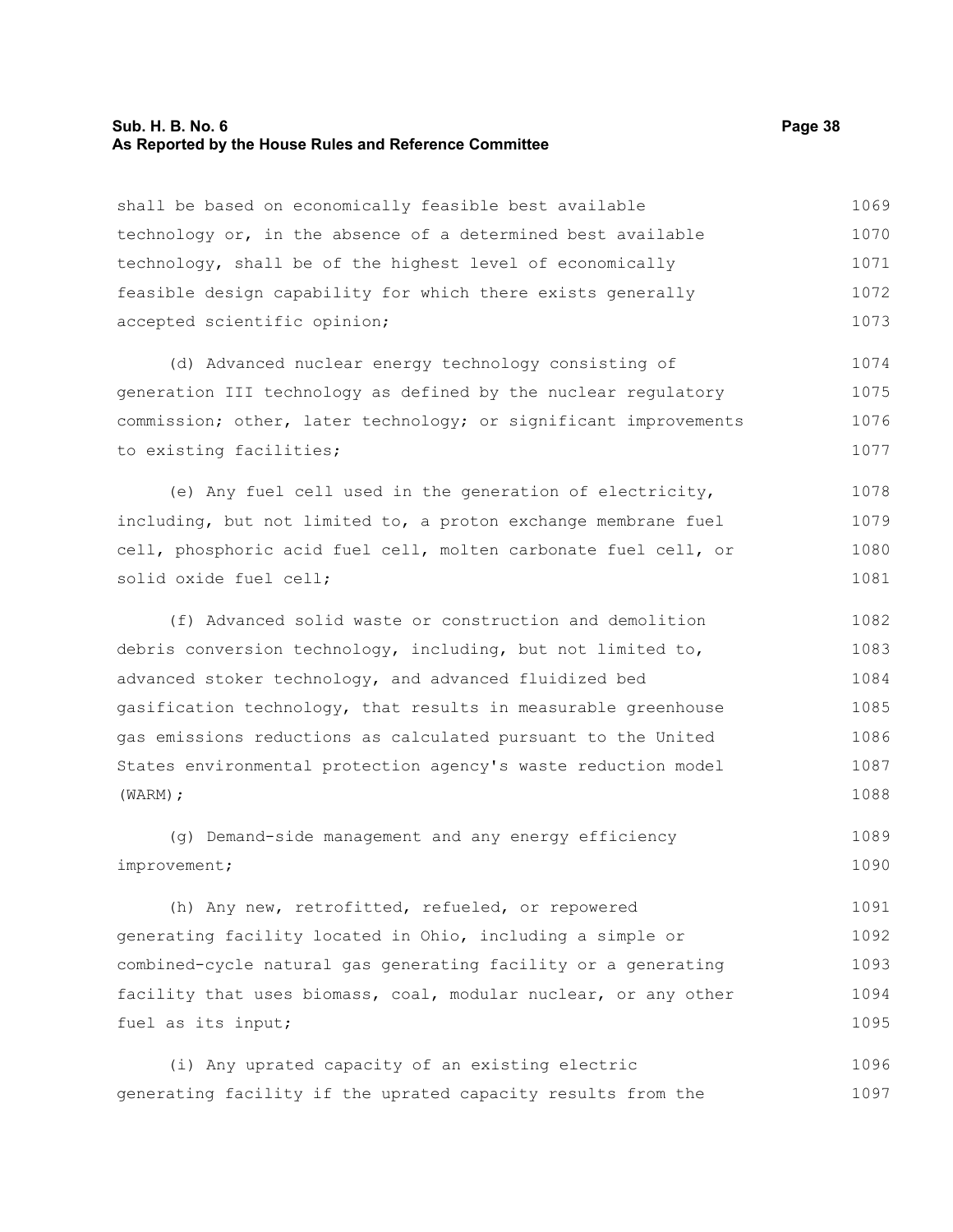deployment of advanced technology. "Advanced energy resource" does not include a waste energy recovery system that is, or has been, included in an energy efficiency program of an electric distribution utility pursuant to requirements under section 4928.66 of the Revised Code. (35) "Air contaminant source" has the same meaning as in section 3704.01 of the Revised Code. (36) "Cogeneration technology" means technology that produces electricity and useful thermal output simultaneously. (37)(a) "Renewable energy resource" means any of the following: (i) Solar photovoltaic or solar thermal energy; (ii) Wind energy; (iii) Power produced by a hydroelectric facility; (iv) Power produced by a small hydroelectric facility, which is a facility that operates, or is rated to operate, at an aggregate capacity of less than six megawatts; (v) Power produced by a run-of-the-river hydroelectric facility placed in service on or after January 1, 1980, that is located within this state, relies upon the Ohio river, and operates, or is rated to operate, at an aggregate capacity of forty or more megawatts; (vi) Geothermal energy; (vii) Fuel derived from solid wastes, as defined in section 3734.01 of the Revised Code, through fractionation, biological decomposition, or other process that does not principally involve combustion; 1098 1099 1100 1101 1102 1103 1104 1105 1106 1107 1108 1109 1110 1111 1112 1113 1114 1115 1116 1117 1118 1119 1120 1121 1122 1123 1124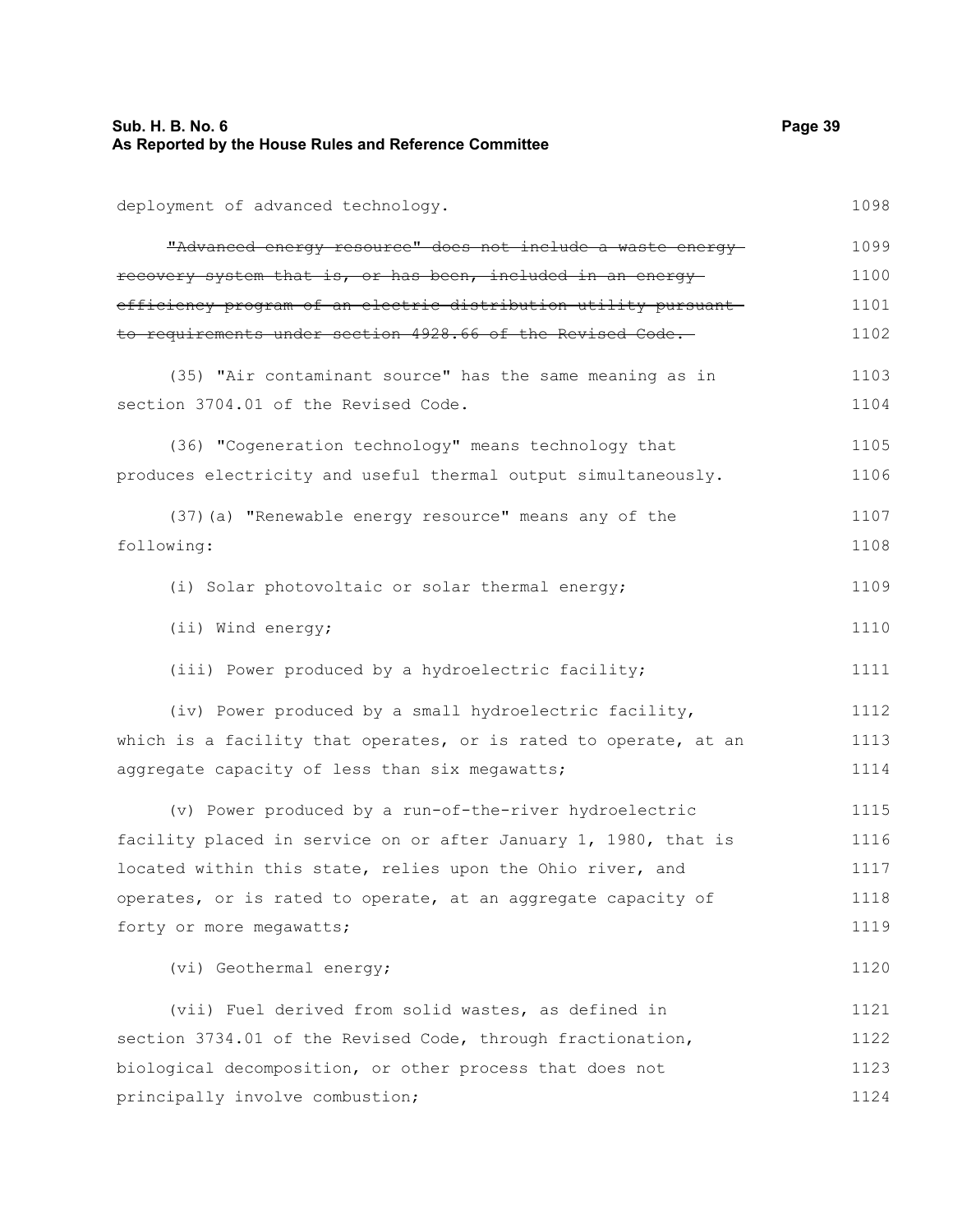| Sub. H. B. No. 6<br>As Reported by the House Rules and Reference Committee | Page 40 |
|----------------------------------------------------------------------------|---------|
| (viii) Biomass energy;                                                     | 1125    |
| (ix) Energy produced by cogeneration technology that is                    | 1126    |
| placed into service on or before December 31, 2015, and for                | 1127    |
| which more than ninety per cent of the total annual energy input           | 1128    |
| is from combustion of a waste or byproduct gas from an air                 | 1129    |
| contaminant source in this state, which source has been in                 | 1130    |
| operation since on or before January 1, 1985, provided that the            | 1131    |
| cogeneration technology is a part of a facility located in a               | 1132    |
| county having a population of more than three hundred sixty-five           | 1133    |
| thousand but less than three hundred seventy thousand according            | 1134    |
| to the most recent federal decennial census;                               | 1135    |
| (x) Biologically derived methane gas;                                      | 1136    |
| (xi) Heat captured from a generator of electricity,                        | 1137    |
| boiler, or heat exchanger fueled by biologically derived methane           | 1138    |
| qas;                                                                       | 1139    |
| (xii) Energy derived from nontreated by-products of the                    | 1140    |
| pulping process or wood manufacturing process, including bark,             | 1141    |
| wood chips, sawdust, and lignin in spent pulping liquors.                  | 1142    |
| "Renewable energy resource" includes, but is not limited                   | 1143    |
| to, any fuel cell used in the generation of electricity,                   | 1144    |
| including, but not limited to, a proton exchange membrane fuel             | 1145    |
| coll phoephoric acid fuol coll molton carbonato fuol coll or               | 1116    |

cell, phosphoric acid fuel cell, molten carbonate fuel cell, or solid oxide fuel cell; wind turbine located in the state's territorial waters of Lake Erie; methane gas emitted from an abandoned coal mine; waste energy recovery system placed into service or retrofitted on or after the effective date of the amendment of this section by S.B. 315 of the 129th general assembly, September 10, 2012, except that a waste energy recovery system described in division (A)(38)(b) of this section  $15$ 1146 1147 1148 1149 1150 1151 1152 1153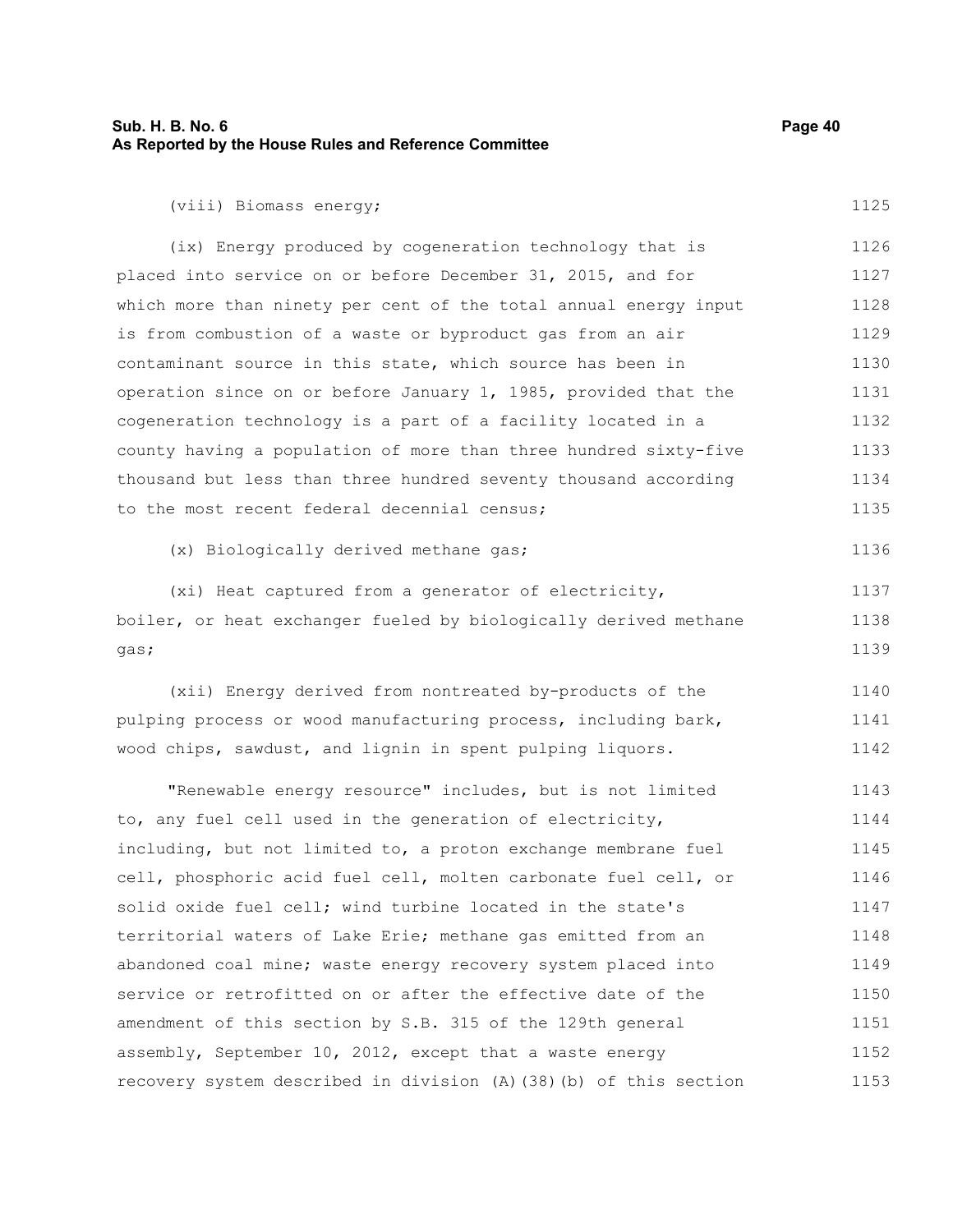#### **Sub. H. B. No. 6 Page 41 As Reported by the House Rules and Reference Committee**

may be included only if it was placed into service between January 1, 2002, and December 31, 2004; storage facility that will promote the better utilization of a renewable energy resource; or distributed generation system used by a customer to generate electricity from any such energy. 1154 1155 1156 1157 1158

"Renewable energy resource" does not include a waste energy recovery system that is, or was, on or after January  $1, -1$ 2012, included in an energy efficiency program of an electric distribution utility pursuant to requirements under section 4928.66 of the Revised Code. 1159 1160 1161 1162 1163

(b) As used in division (A)(37) of this section, "hydroelectric facility" means a hydroelectric generating facility that is located at a dam on a river, or on any water discharged to a river, that is within or bordering this state or within or bordering an adjoining state and meets all of the following standards: 1164 1165 1166 1167 1168 1169

(i) The facility provides for river flows that are not detrimental for fish, wildlife, and water quality, including seasonal flow fluctuations as defined by the applicable licensing agency for the facility. 1170 1171 1172 1173

(ii) The facility demonstrates that it complies with the water quality standards of this state, which compliance may consist of certification under Section 401 of the "Clean Water Act of 1977," 91 Stat. 1598, 1599, 33 U.S.C. 1341, and demonstrates that it has not contributed to a finding by this state that the river has impaired water quality under Section 303(d) of the "Clean Water Act of 1977," 114 Stat. 870, 33 U.S.C. 1313. 1174 1175 1176 1177 1178 1179 1180 1181

(iii) The facility complies with mandatory prescriptions 1182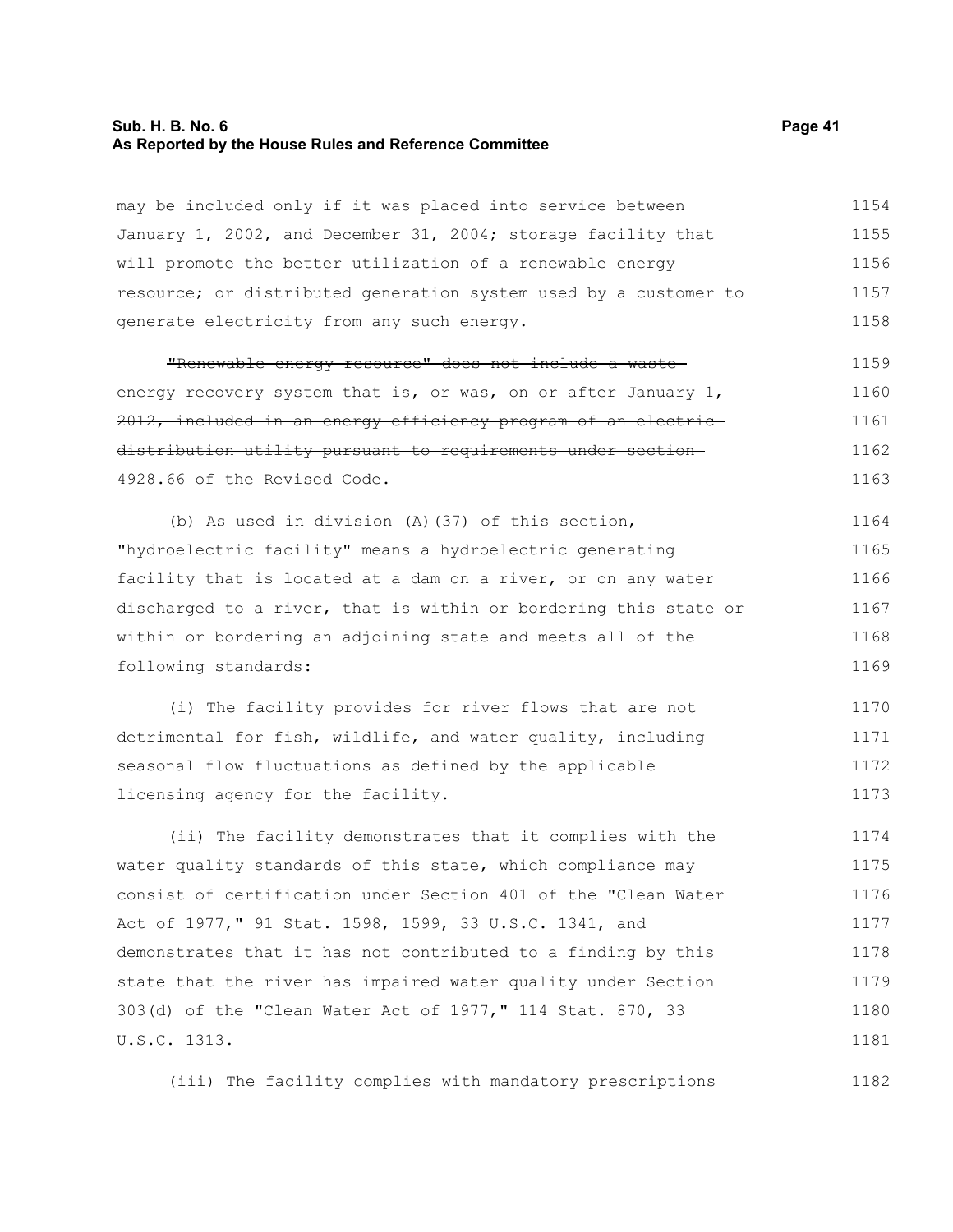#### **Sub. H. B. No. 6 Page 42 As Reported by the House Rules and Reference Committee**

regarding fish passage as required by the federal energy regulatory commission license issued for the project, regarding fish protection for riverine, anadromous, and catadromous fish. 1183 1184 1185

(iv) The facility complies with the recommendations of the Ohio environmental protection agency and with the terms of its federal energy regulatory commission license regarding watershed protection, mitigation, or enhancement, to the extent of each agency's respective jurisdiction over the facility. 1186 1187 1188 1189 1190

(v) The facility complies with provisions of the "Endangered Species Act of 1973," 87 Stat. 884, 16 U.S.C. 1531 to 1544, as amended. 1191 1192 1193

(vi) The facility does not harm cultural resources of the area. This can be shown through compliance with the terms of its federal energy regulatory commission license or, if the facility is not regulated by that commission, through development of a plan approved by the Ohio historic preservation office, to the extent it has jurisdiction over the facility. 1194 1195 1196 1197 1198 1199

(vii) The facility complies with the terms of its federal energy regulatory commission license or exemption that are related to recreational access, accommodation, and facilities or, if the facility is not regulated by that commission, the facility complies with similar requirements as are recommended by resource agencies, to the extent they have jurisdiction over the facility; and the facility provides access to water to the public without fee or charge. 1200 1201 1202 1203 1204 1205 1206 1207

(viii) The facility is not recommended for removal by any federal agency or agency of any state, to the extent the particular agency has jurisdiction over the facility. 1208 1209 1210

(c) The standards in divisions (A)(37)(b)(i) to (viii) of 1211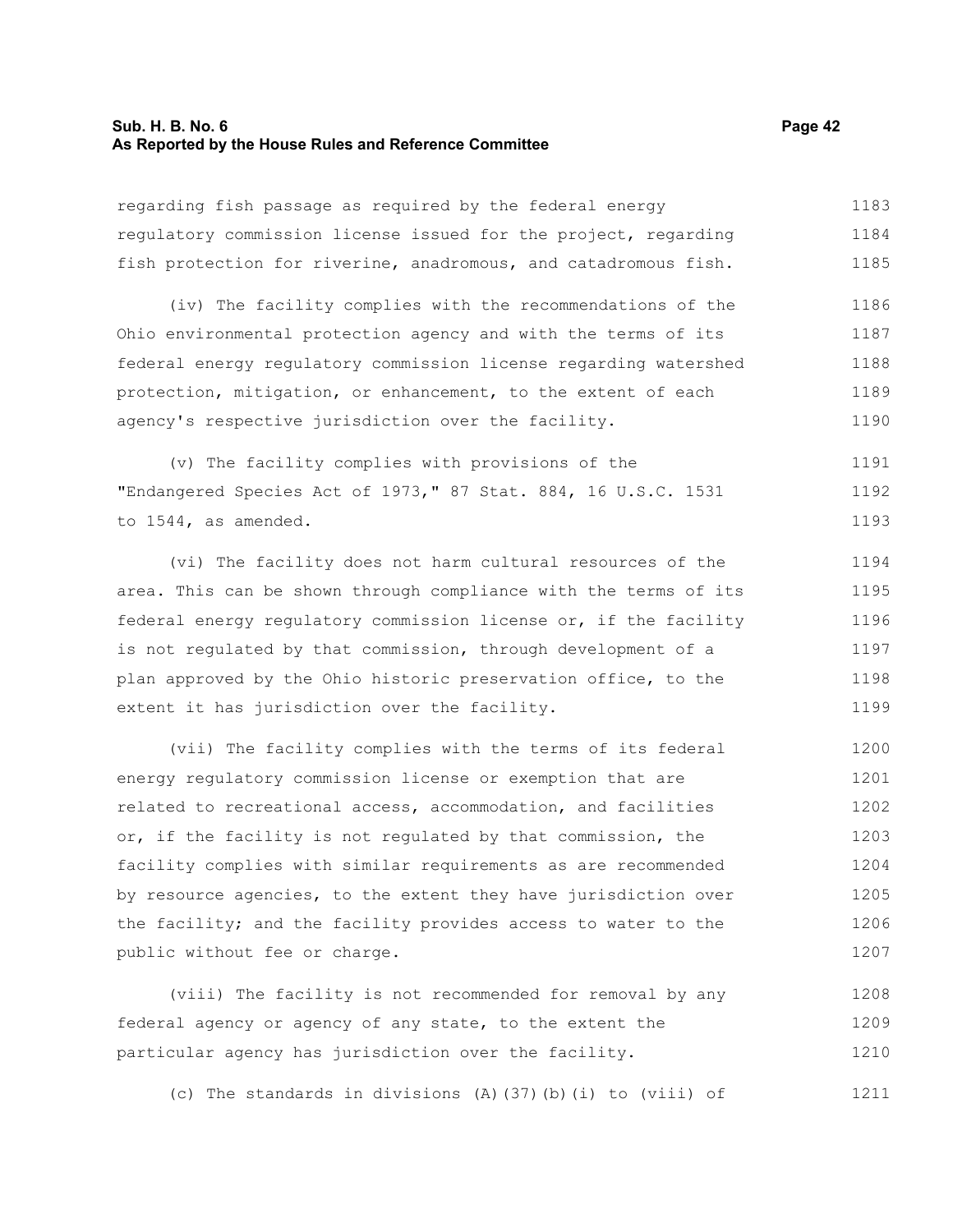# **Sub. H. B. No. 6 Page 43 As Reported by the House Rules and Reference Committee**

this section do not apply to a small hydroelectric facility under division (A)(37)(a)(iv) of this section. (38) "Waste energy recovery system" means either of the following: (a) A facility that generates electricity through the conversion of energy from either of the following: (i) Exhaust heat from engines or manufacturing, industrial, commercial, or institutional sites, except for exhaust heat from a facility whose primary purpose is the generation of electricity; (ii) Reduction of pressure in gas pipelines before gas is distributed through the pipeline, provided that the conversion of energy to electricity is achieved without using additional fossil fuels. 1212 1213 1214 1215 1216 1217 1218 1219 1220 1221 1222 1223 1224 1225

(b) A facility at a state institution of higher education as defined in section 3345.011 of the Revised Code that recovers waste heat from electricity-producing engines or combustion turbines and that simultaneously uses the recovered heat to produce steam, provided that the facility was placed into service between January 1, 2002, and December 31, 2004. 1226 1227 1228 1229 1230 1231

(39) "Smart grid" means capital improvements to an electric distribution utility's distribution infrastructure that improve reliability, efficiency, resiliency, or reduce energy demand or use, including, but not limited to, advanced metering and automation of system functions. 1232 1233 1234 1235 1236

(40) "Combined heat and power system" means the coproduction of electricity and useful thermal energy from the same fuel source designed to achieve thermal-efficiency levels of at least sixty per cent, with at least twenty per cent of the 1237 1238 1239 1240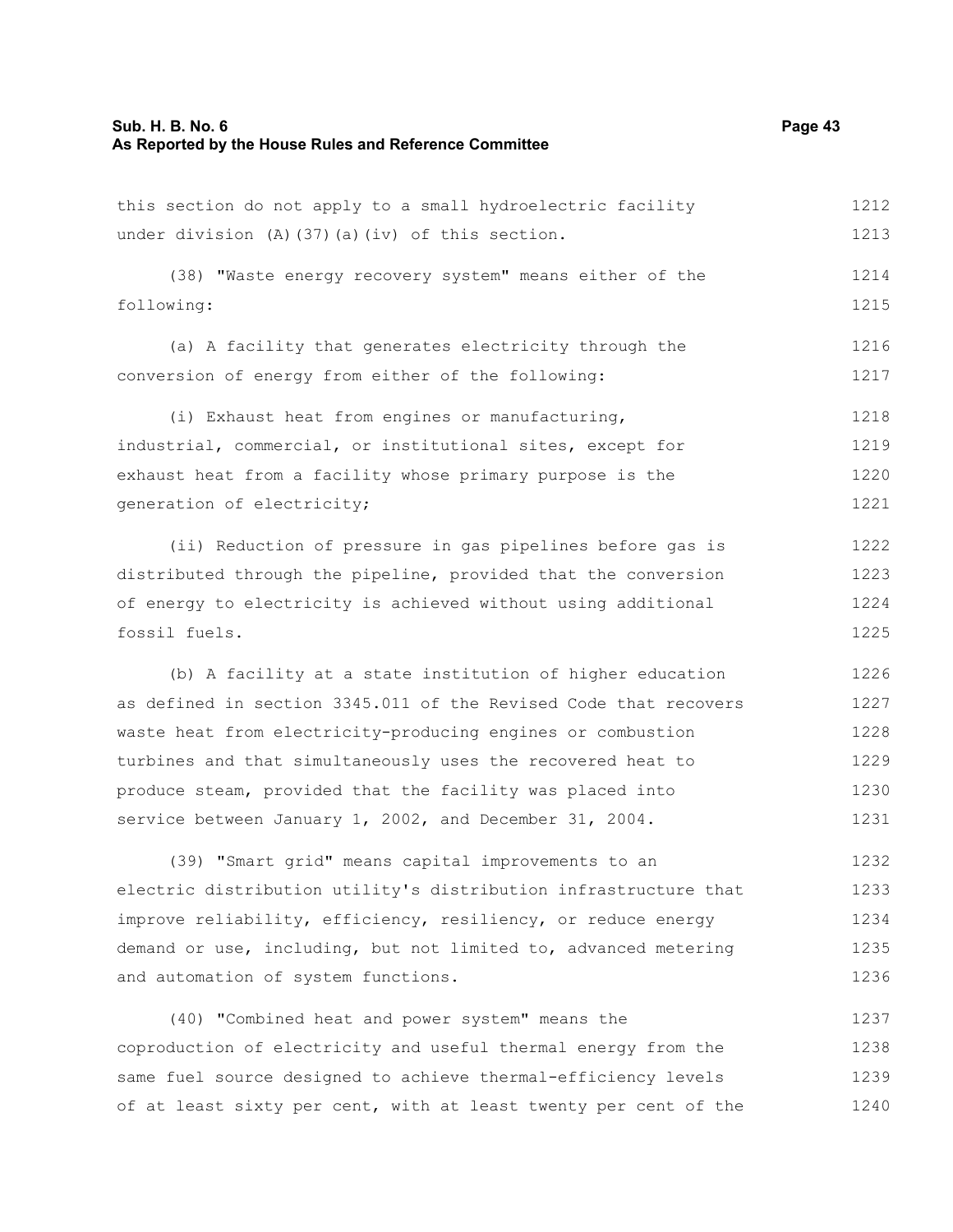1266 1267 1268

| system's total useful energy in the form of thermal energy.      | 1241 |
|------------------------------------------------------------------|------|
| (41) "National security generation resource" means all           | 1242 |
| generating facilities owned directly or indirectly by a          | 1243 |
| corporation that was formed prior to 1960 by investor-owned      | 1244 |
| utilities for the original purpose of providing capacity and     | 1245 |
| electricity to the federal government for use in the nation's    | 1246 |
| defense or in furtherance of national interests. The term        | 1247 |
| includes the Ohio valley electric corporation.                   | 1248 |
| (42) "Prudently incurred costs related to a national             | 1249 |
| security generation resource" means, subject to section 4928.148 | 1250 |
| of the Revised Code, costs, including deferred costs, allocated  | 1251 |
| pursuant to a power agreement approved by the federal energy     | 1252 |
| requiatory commission that relates to a national security        | 1253 |
| generation resource. Such costs shall exclude any return on      | 1254 |
| investment in common equity and, in the event of a premature     | 1255 |
| retirement of a national security generation resource, shall     | 1256 |
| exclude any recovery of remaining debt. Such costs shall include | 1257 |
| any incremental costs resulting from the bankruptcy of a current | 1258 |
| or former co-owner of the national security generation resource  | 1259 |
| if not otherwise recovered through a utility rate cost recovery  | 1260 |
| mechanism.                                                       | 1261 |
| (43) "National security generation resource net impact"          | 1262 |
| means retail recovery of prudently incurred costs related to a   | 1263 |
| national security generation resource, less any revenues         | 1264 |
| realized from offering the contractual commitment related to a   | 1265 |

markets, provided that where the net revenues exceed net costs, those excess revenues shall be credited to customers.

national security generation resource into the wholesale

(B) For the purposes of this chapter, a retail electric service component shall be deemed a competitive retail electric 1269 1270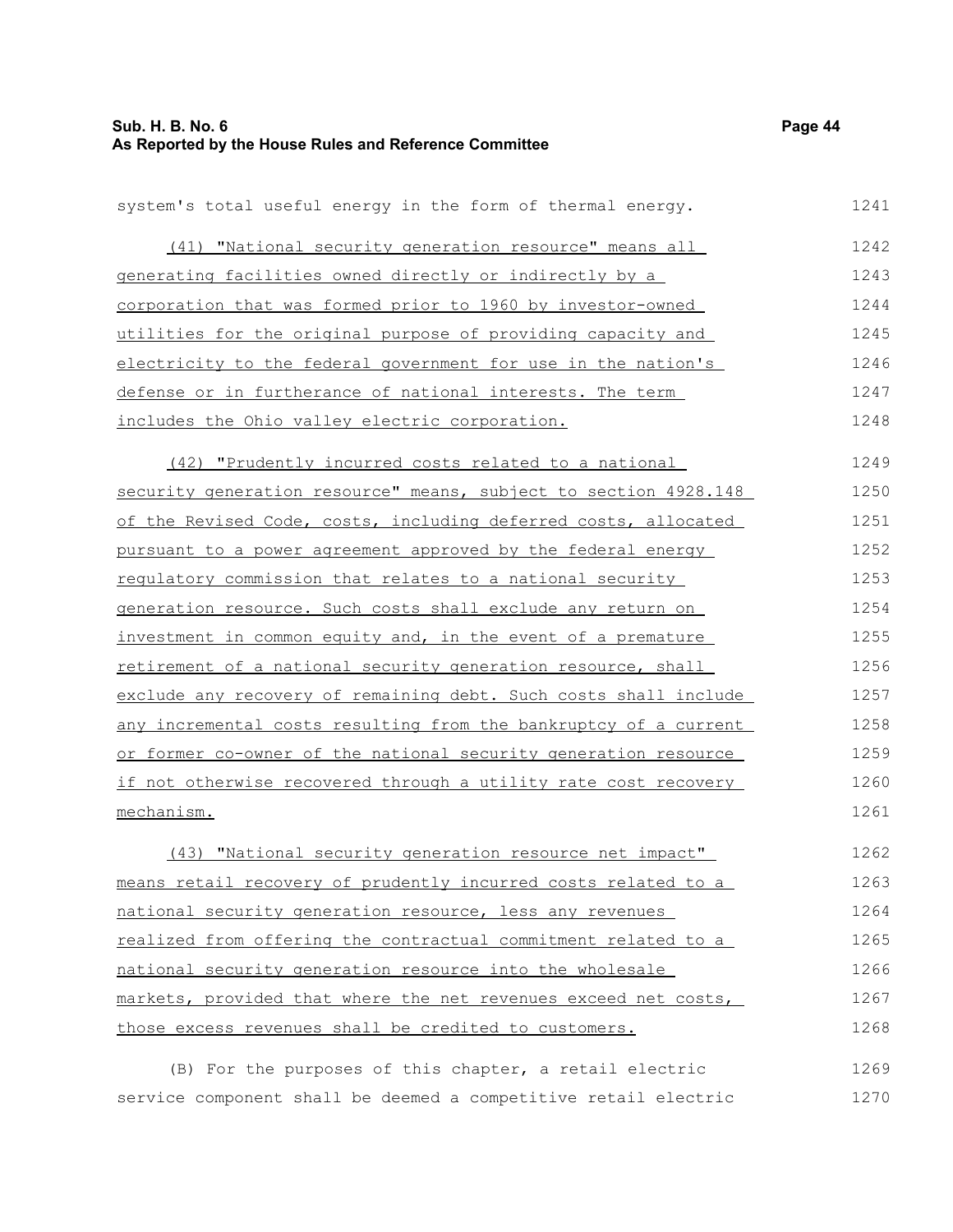#### **Sub. H. B. No. 6 Page 45 As Reported by the House Rules and Reference Committee**

service if the service component is competitive pursuant to a declaration by a provision of the Revised Code or pursuant to an order of the public utilities commission authorized under division (A) of section 4928.04 of the Revised Code. Otherwise, the service component shall be deemed a noncompetitive retail electric service. 1271 1272 1273 1274 1275 1276

**Sec. 4928.02.** It is the policy of this state to do the following throughout this state:

(A) Ensure the availability to consumers of adequate, reliable, safe, efficient, nondiscriminatory, and reasonably priced retail electric service; 1279 1280 1281

(B) Ensure the availability of unbundled and comparable retail electric service that provides consumers with the supplier, price, terms, conditions, and quality options they elect to meet their respective needs; 1282 1283 1284 1285

(C) Ensure diversity of electricity supplies and suppliers, by giving consumers effective choices over the selection of those supplies and suppliers and by encouraging the development of distributed and small generation facilities; 1286 1287 1288 1289

(D) Encourage innovation and market access for costeffective supply- and demand-side retail electric service including, but not limited to, demand-side management, timedifferentiated pricing, waste energy recovery systems, smart grid programs, and implementation of advanced metering infrastructure; 1290 1291 1292 1293 1294 1295

(E) Encourage cost-effective and efficient access to information regarding the operation of the transmission and distribution systems of electric utilities in order to promote both effective customer choice of retail electric service and 1296 1297 1298 1299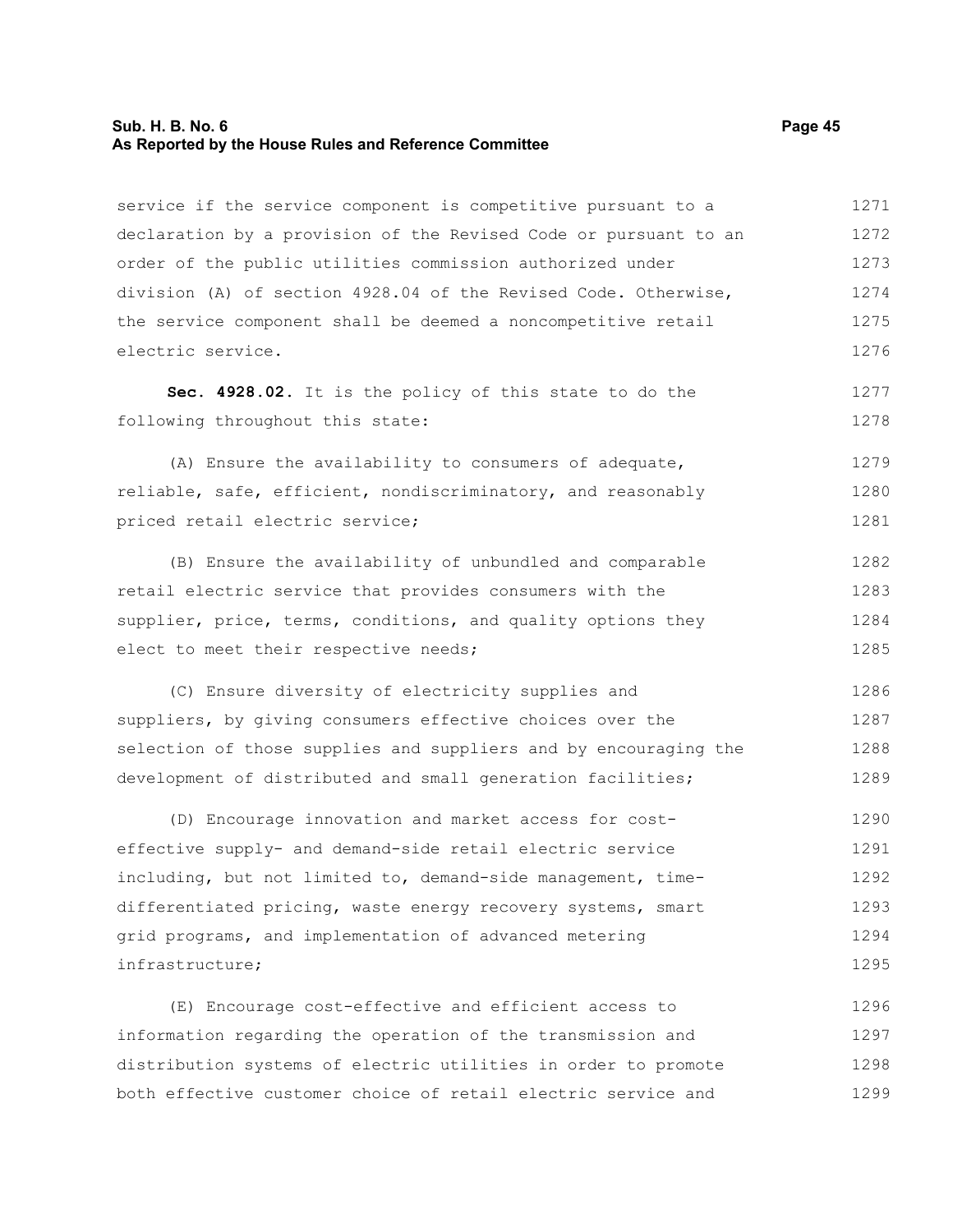the development of performance standards and targets for service quality for all consumers, including annual achievement reports written in plain language; 1300 1301 1302

(F) Ensure that an electric utility's transmission and distribution systems are available to a customer-generator or owner of distributed generation, so that the customer-generator or owner can market and deliver the electricity it produces; 1303 1304 1305 1306

(G) Recognize the continuing emergence of competitive electricity markets through the development and implementation of flexible regulatory treatment; 1307 1308 1309

(H) Ensure effective competition in the provision of retail electric service by avoiding anticompetitive subsidies flowing from a noncompetitive retail electric service to a competitive retail electric service or to a product or service other than retail electric service, and vice versa, including by prohibiting the recovery of any generation-related costs through distribution or transmission rates; 1310 1311 1312 1313 1314 1315 1316

(I) Ensure retail electric service consumers protection against unreasonable sales practices, market deficiencies, and market power; 1317 1318 1319

(J) Provide coherent, transparent means of giving appropriate incentives to technologies that can adapt successfully to potential environmental mandates; 1320 1321 1322

(K) Encourage implementation of distributed generation across customer classes through regular review and updating of administrative rules governing critical issues such as, but not limited to, interconnection standards, standby charges, and net metering; 1323 1324 1325 1326 1327

(L) Protect at-risk populations, including, but not 1328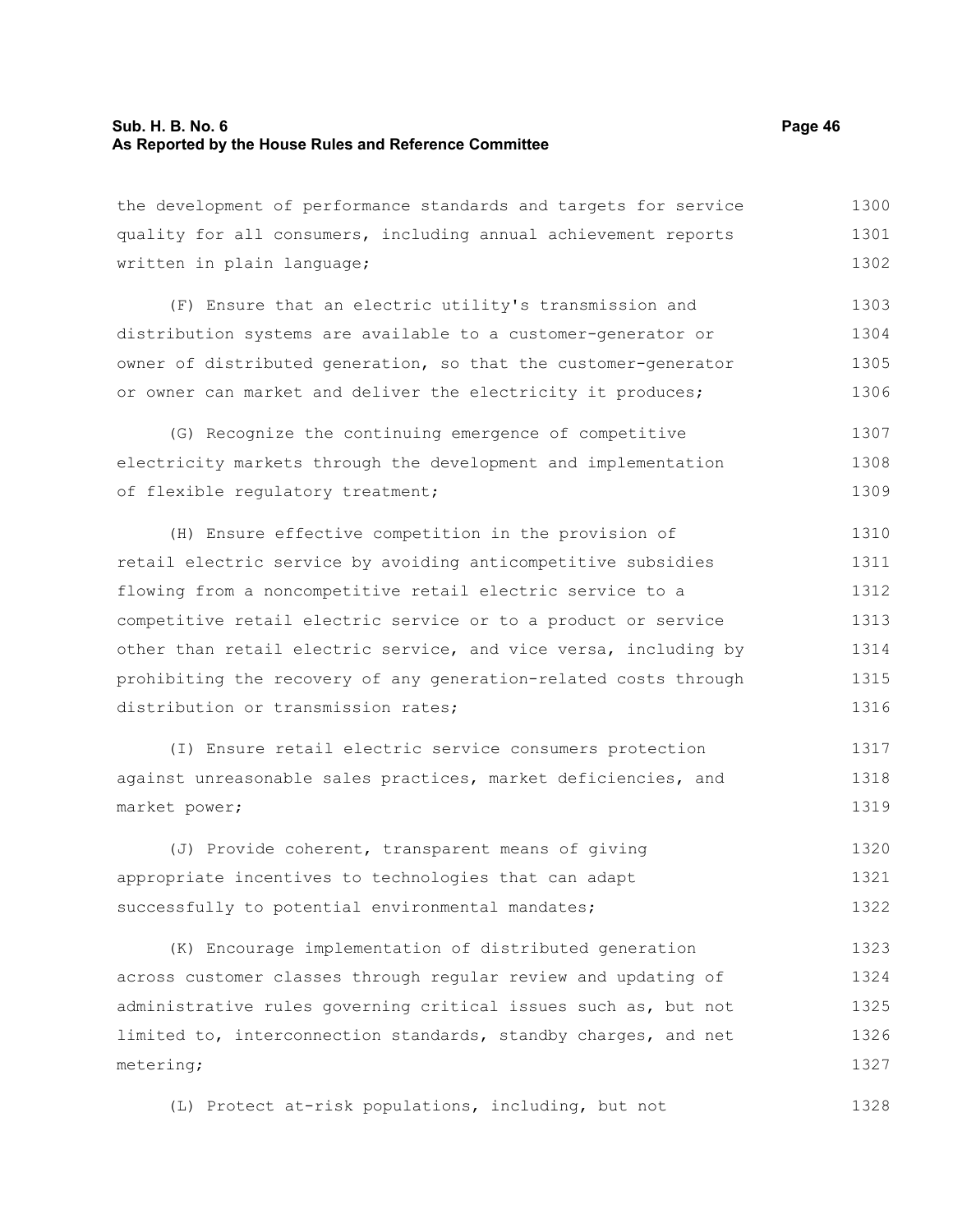limited to, when considering the implementation of any new

advanced energy or renewable energy resource; (M) Encourage the education of small business owners in this state regarding the use of, and encourage the use of, energy efficiency programs and alternative energy resources in their businesses; (N) Facilitate the state's effectiveness in the global economy $\dot{L}$ (O) Provide clarity in cost recovery for Ohio-based electric distribution utilities in conjunction with national security generation resources and support electric distribution utility and affiliate divestiture of ownership interests in any national security generation resource if divestiture efforts result in no adverse consequences to the utility. In carrying out this policy, the commission shall consider rules as they apply to the costs of electric distribution infrastructure, including, but not limited to, line extensions, for the purpose of development in this state. **Sec. 4928.147.** (A) Upon the expiration of any mechanism authorized by the public utilities commission to recover an electric distribution utility's national security generation resource net impact, an electric distribution utility may recover, subject to an audit, reconciliation, and prudence review under section 4928.148 of the Revised Code, the national security generation resource net impact that remains unrecovered at the time of expiration. (B) An electric distribution utility, including all electric distribution utilities in the same holding company, shall bid all output from the national security generation 1330 1331 1332 1333 1334 1335 1336 1337 1338 1339 1340 1341 1342 1343 1344 1345 1346 1347 1348 1349 1350 1351 1352 1353 1354 1355 1356 1357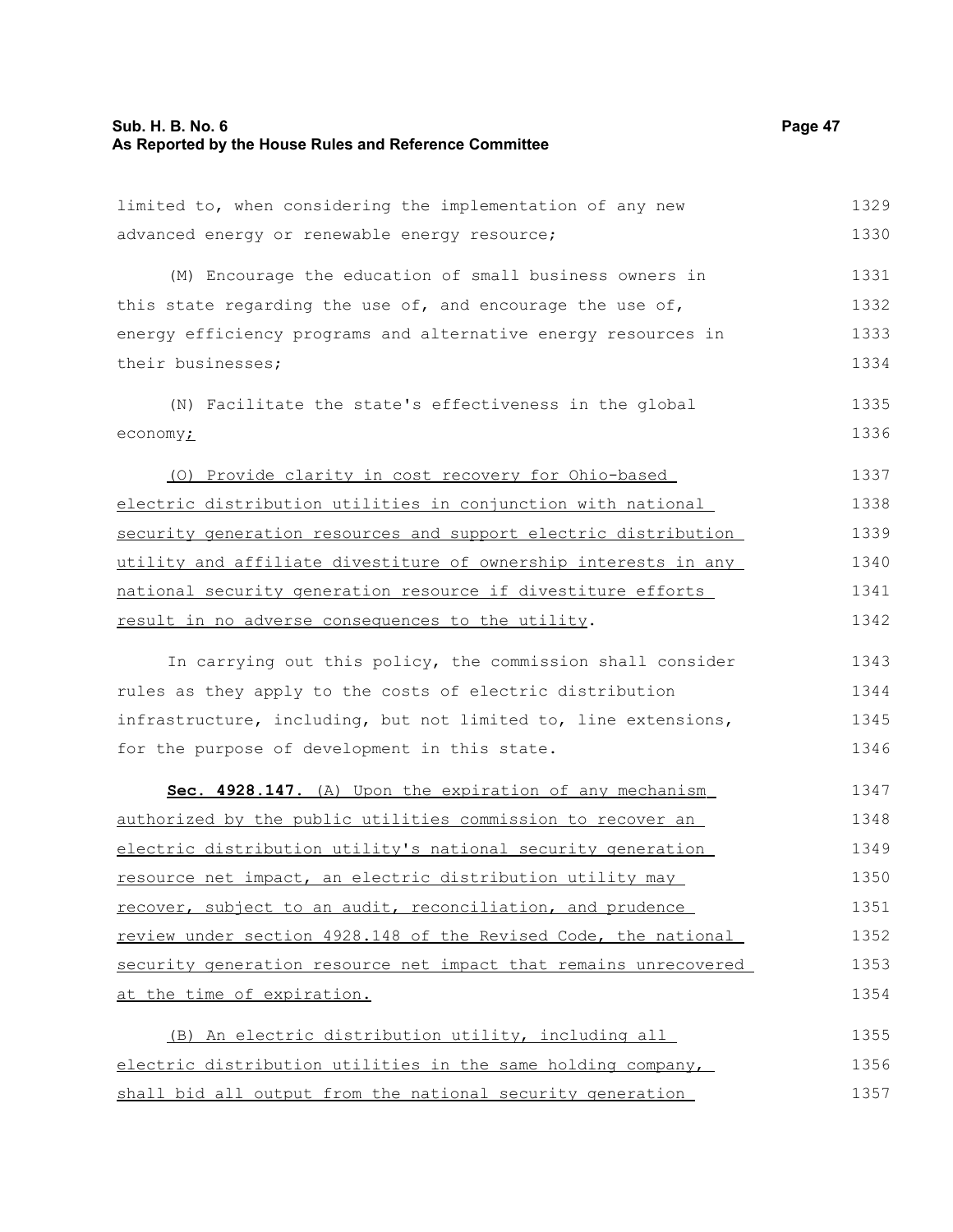resource into the wholesale market and shall not use the output in supplying its standard service offer provided under section 4928.142 or 4928.143 of the Revised Code. **Sec. 4928.148.** (A) In establishing a nonbypassable rate mechanism for recovery of a national security generation resource net impact under section 4928.147 of the Revised Code, the public utilities commission shall do all of the following: (1) Determine, every three years, the prudence and reasonableness of the electric distribution utility's actions related to the national security generation resource, including its decisions related to offering the contractual commitment into the wholesale markets, and exclude from recovery those costs that it determines imprudent and unreasonable. (2) Determine the proper rate design for recovering or remitting the national security generation resource net impact, provided, however, that the monthly charge or credit recovering that impact, including any deferrals or credits, shall not exceed two dollars and fifty cents per customer per month for residential customers. For all other customer classes, the commission shall establish comparable monthly caps for each at or below two thousand five hundred dollars per customer per month. Insofar as the national security generation resource net impact exceeds these monthly limits, the electric distribution utility shall defer the remaining net impact as a regulatory asset or liability that shall be recovered as determined by the commission subject to the monthly rate caps set forth in this division. 1358 1359 1360 1361 1362 1363 1364 1365 1366 1367 1368 1369 1370 1371 1372 1373 1374 1375 1376 1377 1378 1379 1380 1381 1382 1383 1384

(3) Provide for discontinuation, subject to final reconciliation, of the nonbypassable rate mechanism on December 31, 2030, unless the mechanism is extended by the general 1385 1386 1387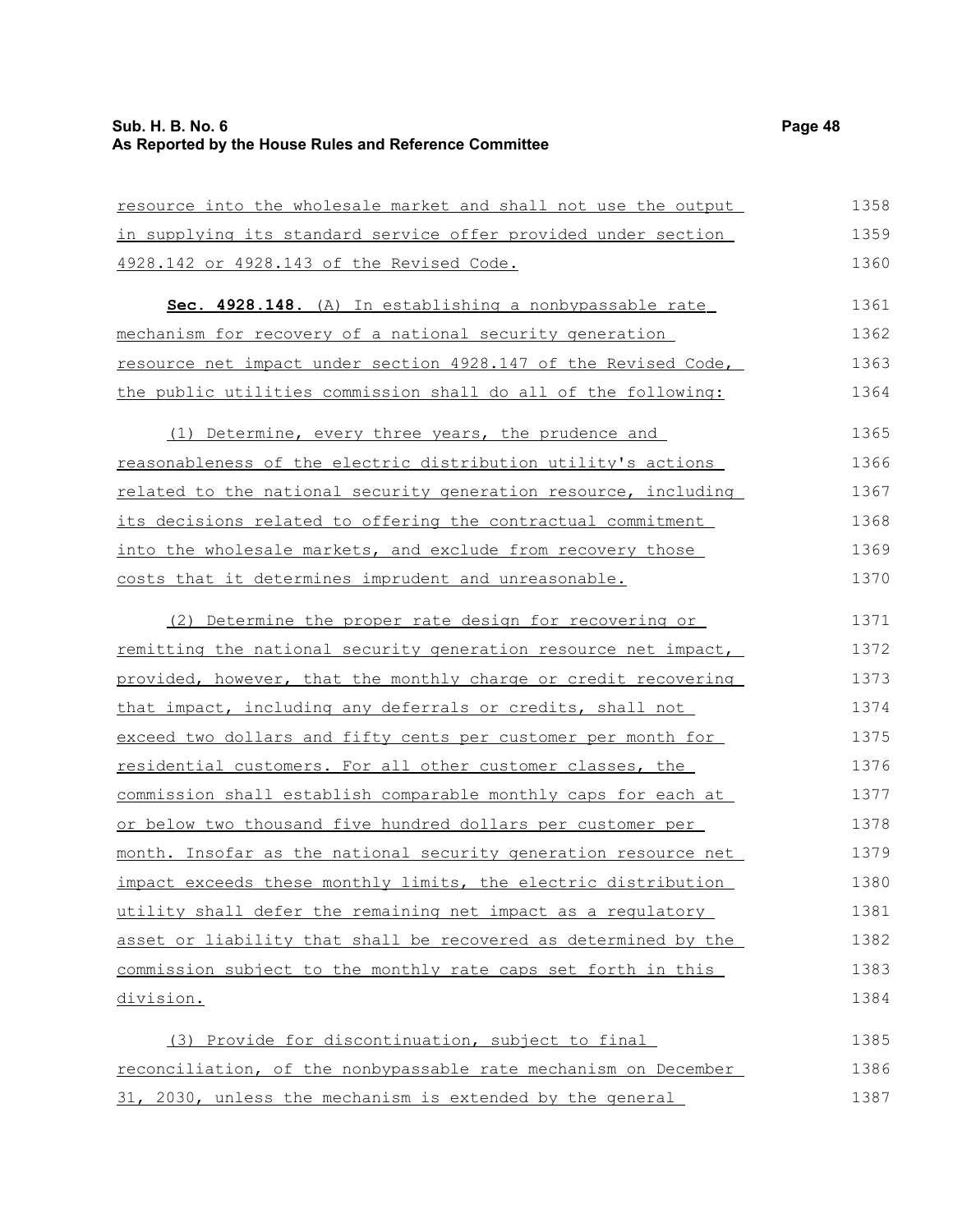| assembly under division (B) of this section.                     | 1388 |
|------------------------------------------------------------------|------|
| (B) The commission shall conduct an inquiry in 2029 to           | 1389 |
| determine whether it is in the public interest to continue       | 1390 |
| recovery of a national security generation resource net impact   | 1391 |
| after 2030, and report its findings to the general assembly.     | 1392 |
| Sec. 4928.46. (A) In the event that the federal energy           | 1393 |
| regulatory commission authorizes a program by which this state   | 1394 |
| may take action to satisfy any portion of the capacity resource  | 1395 |
| obligation associated with the organized wholesale market that   | 1396 |
| functions to meet the capacity, energy services, and ancillary   | 1397 |
| services needs of consumers in this state, the public utilities  | 1398 |
| commission shall promptly review the program and submit a report | 1399 |
| of its findings to the general assembly.                         | 1400 |
| (B) The report shall include any recommendations for both        | 1401 |
| of the following:                                                | 1402 |
| (1) Legislation that may be necessary to permit this state       | 1403 |
| to beneficially participate in any such program;                 | 1404 |
| (2) How to maintain participation by end-use customers in        | 1405 |
| this state in the demand response program offered by PJM         | 1406 |
| Interconnection, L.L.C., or its successor organization,          | 1407 |
| including how the state may consider structuring procurement for | 1408 |
| demand response that would allow demand response to satisfy a    | 1409 |
| portion of the state's capacity resource obligation.             | 1410 |
| (C) The report shall incorporate the policy of                   | 1411 |
| facilitating the state's effectiveness in the global economy by  | 1412 |
| minimizing any adverse impact on trade-exposed industrial        | 1413 |
| manufacturers.                                                   | 1414 |
| Sec. 4928.47. (A) As used in this section, "clean air            | 1415 |
| resource" means any of the following:                            | 1416 |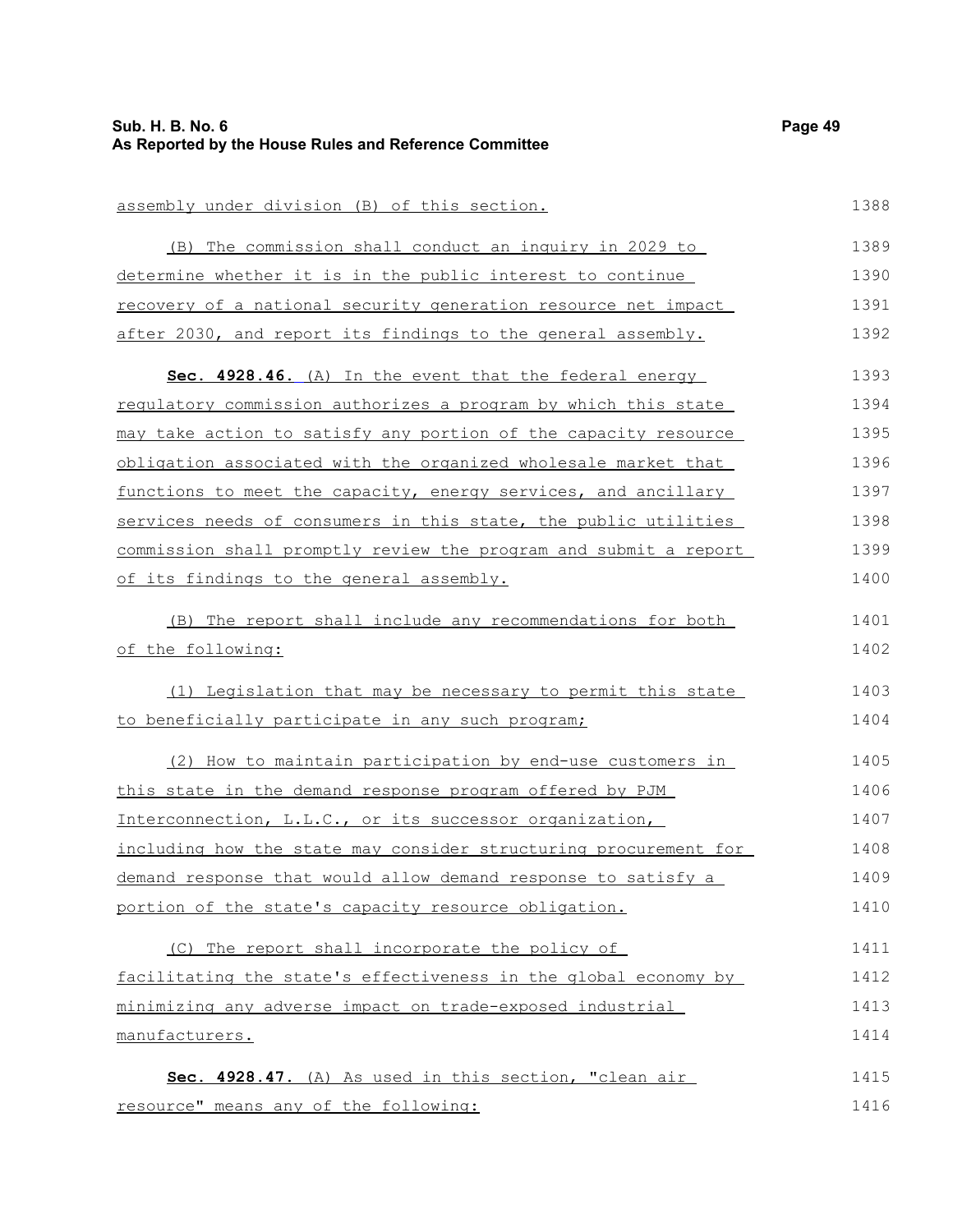| (1) A clean air resource as defined in section 3706.40 of        | 1417 |
|------------------------------------------------------------------|------|
| the Revised Code;                                                | 1418 |
| (2) A customer-sited renewable energy resource;                  | 1419 |
| (3) A renewable energy resource that is a self-generator.        | 1420 |
| (B) (1) Through its general supervision, ratemaking, cost        | 1421 |
| assignment, allocation, rate schedule approval, and rulemaking   | 1422 |
| authority, as well as its authority under section 4905.31 of the | 1423 |
| Revised Code, the public utilities commission shall facilitate   | 1424 |
| and encourage the establishment of retail purchased power        | 1425 |
| agreements having a term of three years or more through which    | 1426 |
| mercantile customers of an electric distribution utility commit  | 1427 |
| to satisfy a material portion of their electricity requirements  | 1428 |
| from the output of a clean air resource.                         | 1429 |
| (2) The commission's application and administration of           | 1430 |
| this section shall be the same for all clean air resources       | 1431 |
| regardless of whether the resource is certified or eligible for  | 1432 |
| certification under the Ohio clean air program created under     | 1433 |
| section 3706.42 of the Revised Code.                             | 1434 |
| (3) In addition to any other benefits that may be                | 1435 |
| available as a result of the commission's application of its     | 1436 |
| authority under this section, on the effective date of a retail  | 1437 |
| purchased power agreement, the commission may exempt such        | 1438 |
| purchasing mercantile customer from the Ohio clean air program   | 1439 |
| per-account monthly charge established in section 3706.47 of the | 1440 |
| Revised Code.                                                    | 1441 |
| (C)(1) Not later than ninety days after the effective date       | 1442 |
| of this section, the commission shall promulgate rules as        | 1443 |
| necessary to begin the implementation of this section.           | 1444 |
| (2) Not later than two hundred seventy-five days after the       | 1445 |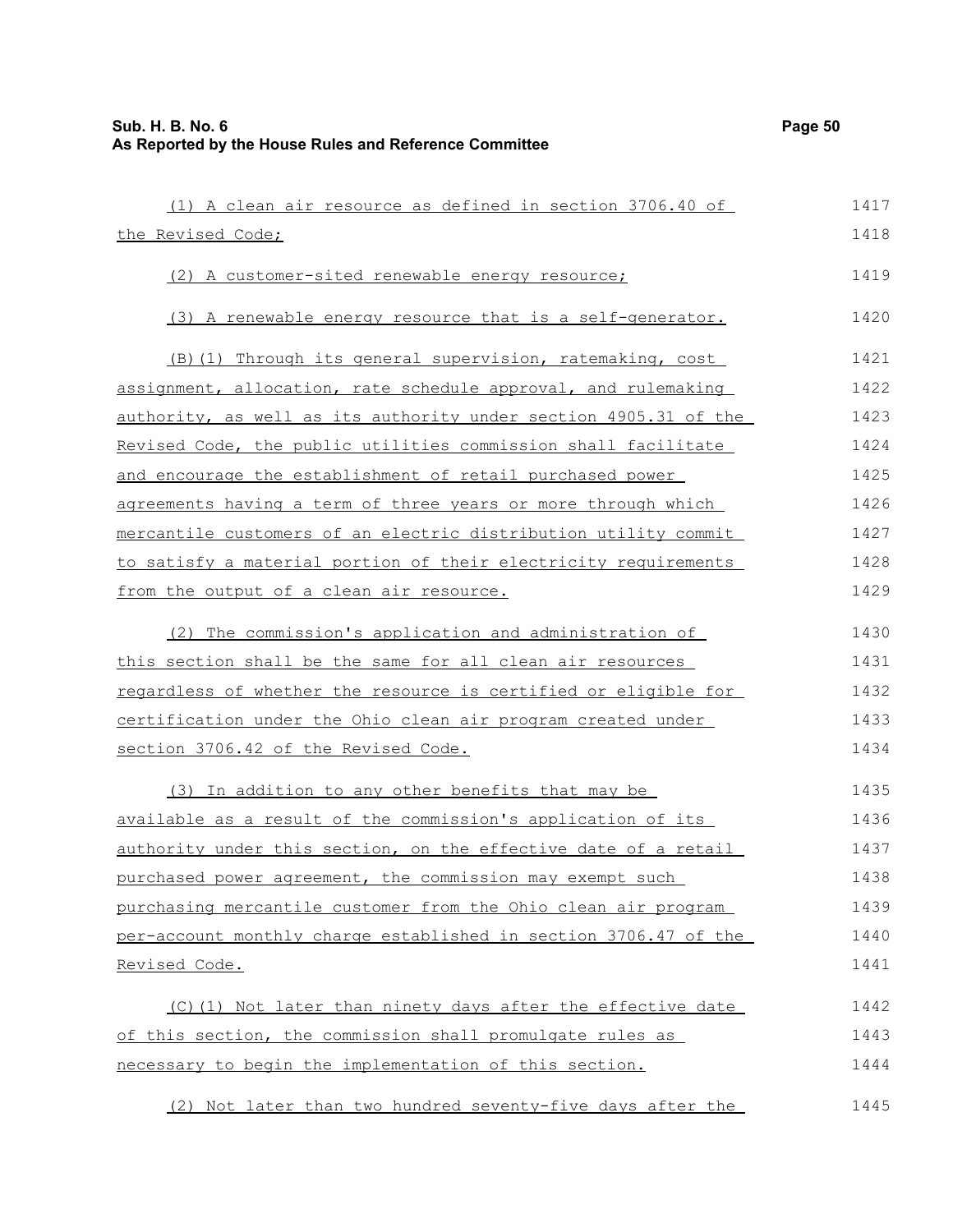| effective date of this section, the commission shall promulgate  | 1446 |
|------------------------------------------------------------------|------|
| rules for further implementation and administration of this      | 1447 |
| section.                                                         | 1448 |
| Sec. 4928.471. (A) Except as provided in division (E) of         | 1449 |
| this section, not earlier than thirty days after the effective   | 1450 |
| date of this section, an electric distribution utility may file  | 1451 |
| an application to implement a decoupling mechanism for the 2019  | 1452 |
| calendar year and each calendar year thereafter. For an electric | 1453 |
| distribution utility that applies for a decoupling mechanism     | 1454 |
| under this section, the base distribution rates for residential  | 1455 |
| and commercial customers shall be decoupled to the base          | 1456 |
| distribution revenue and revenue resulting from implementation   | 1457 |
| of section 4928.66 of the Revised Code, excluding program costs  | 1458 |
| and shared savings, and recovered pursuant to an approved        | 1459 |
| electric security plan under section 4928.143 of the Revised     | 1460 |
| Code, as of the twelve-month period ending on December 31, 2018. | 1461 |
| An application under this division shall not be considered an    | 1462 |
| application under section 4909.18 of the Revised Code.           | 1463 |
| The commission shall issue an order approving an<br>(B)          | 1464 |
| application for a decoupling mechanism filed under division (A)  | 1465 |
| of this section not later than sixty days after the application  | 1466 |
| is filed. In determining that an application is not unjust and   | 1467 |
| unreasonable, the commission shall verify that the rate schedule | 1468 |
| or schedules are designed to recover the electric distribution   | 1469 |
| utility's 2018 annual revenues as described in division (A) of   | 1470 |
| this section and that the decoupling rate design is aligned with | 1471 |
| the rate design of the electric distribution utility's existing  | 1472 |
| base distribution rates. The decoupling mechanism shall recover  | 1473 |
| an amount equal to the base distribution revenue and revenue     | 1474 |
| resulting from implementation of section 4928.66 of the Revised  | 1475 |
| Code, excluding program costs and shared savings, and recovered  | 1476 |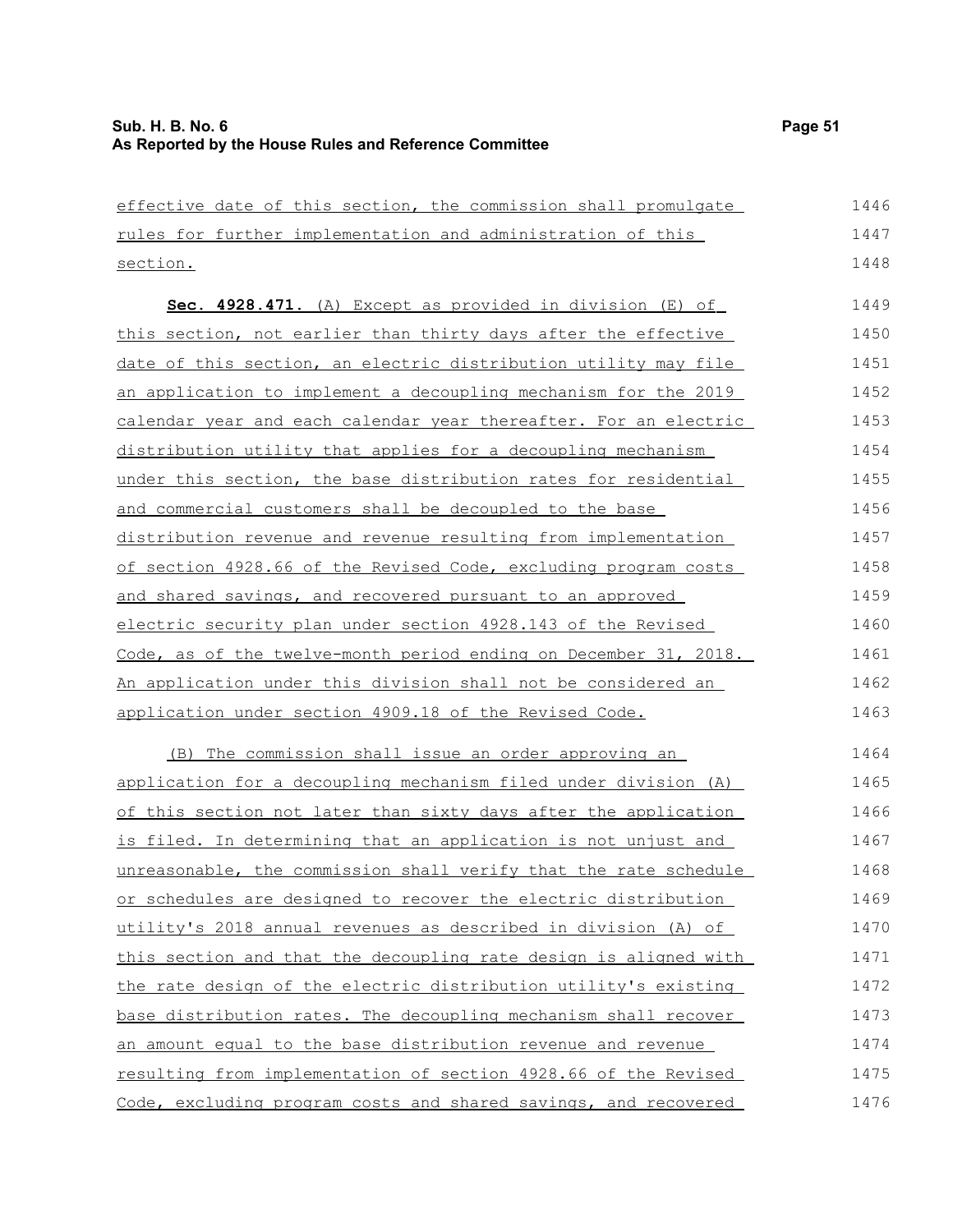# **Sub. H. B. No. 6 Page 52 As Reported by the House Rules and Reference Committee**

| pursuant to an approved electric security plan under section            | 1477 |
|-------------------------------------------------------------------------|------|
| 4928.143 of the Revised Code, as of the twelve-month period             | 1478 |
| ending on December 31, 2018. The decoupling mechanism shall be          | 1479 |
| adjusted annually thereafter to reconcile any over recovery or          | 1480 |
| under recovery from the prior year and to enable an electric            | 1481 |
| distribution utility to recover the same level of revenues              | 1482 |
| described in division (A) of this section in each year.                 | 1483 |
| (C) The commission's approval of a decoupling mechanism                 | 1484 |
| <u>under this section shall not affect any other rates, riders,</u>     | 1485 |
| charges, schedules, classifications, or services previously             | 1486 |
| approved by the commission. The decoupling mechanism shall              | 1487 |
| remain in effect until the next time that the electric                  | 1488 |
| distribution utility applies for and the commission approves            | 1489 |
| <u>base distribution rates for the utility under section 4909.18 of</u> | 1490 |
| the Revised Code.                                                       | 1491 |
| (D) If the commission determines that approving a                       | 1492 |
| decoupling mechanism will result in a double recovery by the            | 1493 |
| electric distribution utility, the commission shall not approve         | 1494 |
| the application unless the utility cures the double recovery.           | 1495 |
| (E) Divisions (A), (B), and (C) of this section shall not               | 1496 |
| apply to an electric distribution utility that has base                 | 1497 |
| distribution rates that became effective between December 31,           | 1498 |
| 2018, and the effective date of this section pursuant to an             | 1499 |
| application for an increase in base distribution rates filed            | 1500 |
| under section 4909.18 of the Revised Code.                              | 1501 |
| Sec. 4928.647. Subject to approval by the public utilities              | 1502 |
| commission and regardless of any limitations set forth in any           | 1503 |
| other section of Chapter 4928. of the Revised Code, an electric         | 1504 |
| distribution utility may offer a customer the opportunity to            | 1505 |
| purchase renewable energy services on a nondiscriminatory basis,        | 1506 |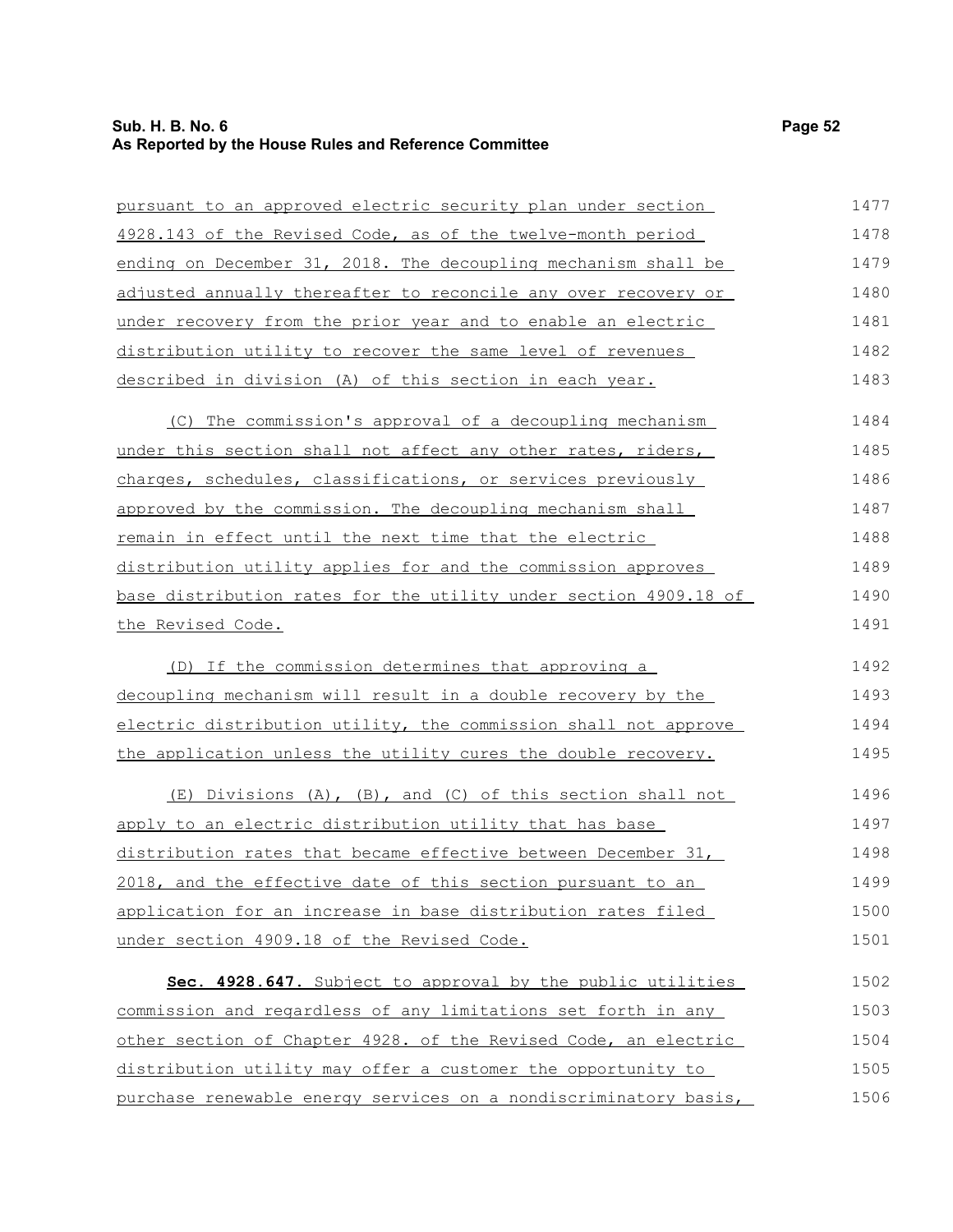| Sub. H. B. No. 6<br>As Reported by the House Rules and Reference Committee | Page 53 |
|----------------------------------------------------------------------------|---------|
| by doing either of the following:                                          | 1507    |
| (A) (1) An electric distribution utility may seek approval                 | 1508    |
| from the commission to establish a schedule or schedules                   | 1509    |
| applicable to residential, commercial, industrial, or other                | 1510    |
| customers and provide a customer the opportunity to purchase               | 1511    |
| renewable energy credits for any purpose the customer elects.              | 1512    |
| (2) The commission shall not approve any schedule unless                   | 1513    |
| it determines both of the following:                                       | 1514    |
| (a) The proposed schedule or schedules do not create an                    | 1515    |
| undue burden or unreasonable preference or disadvantage to                 | 1516    |
| nonparticipating customers.                                                | 1517    |
| (b) The electric distribution utility seeking approval                     | 1518    |
| commits to comply with any conditions the commission may impose            | 1519    |
| to ensure that the electric distribution utility and any                   | 1520    |
| participating customers are solely responsible for the risks,              | 1521    |
| costs, and benefits of any schedule or schedules.                          | 1522    |
| (B) (1) Consistent with section 4905.31 of the Revised                     | 1523    |
| Code, an electric distribution utility, a customer, or a group             | 1524    |
| of customers may seek approval of a nondiscriminatory schedule             | 1525    |
| or reasonable arrangement involving the production and supply of           | 1526    |
| renewable energy, including long-term renewable energy purchase            | 1527    |
| agreements through which an electric distribution utility may              | 1528    |
| construct, lease, finance, or operate renewable energy resources           | 1529    |
| dedicated to that customer or customers.                                   | 1530    |
| (2) The commission shall not approve any schedule or                       | 1531    |
| arrangement unless it determines both of the following:                    | 1532    |
| (a) The proposed schedule or arrangement does not create                   | 1533    |
| an undue burden or unreasonable preference or disadvantage to              | 1534    |
| nonparticipating customers.                                                | 1535    |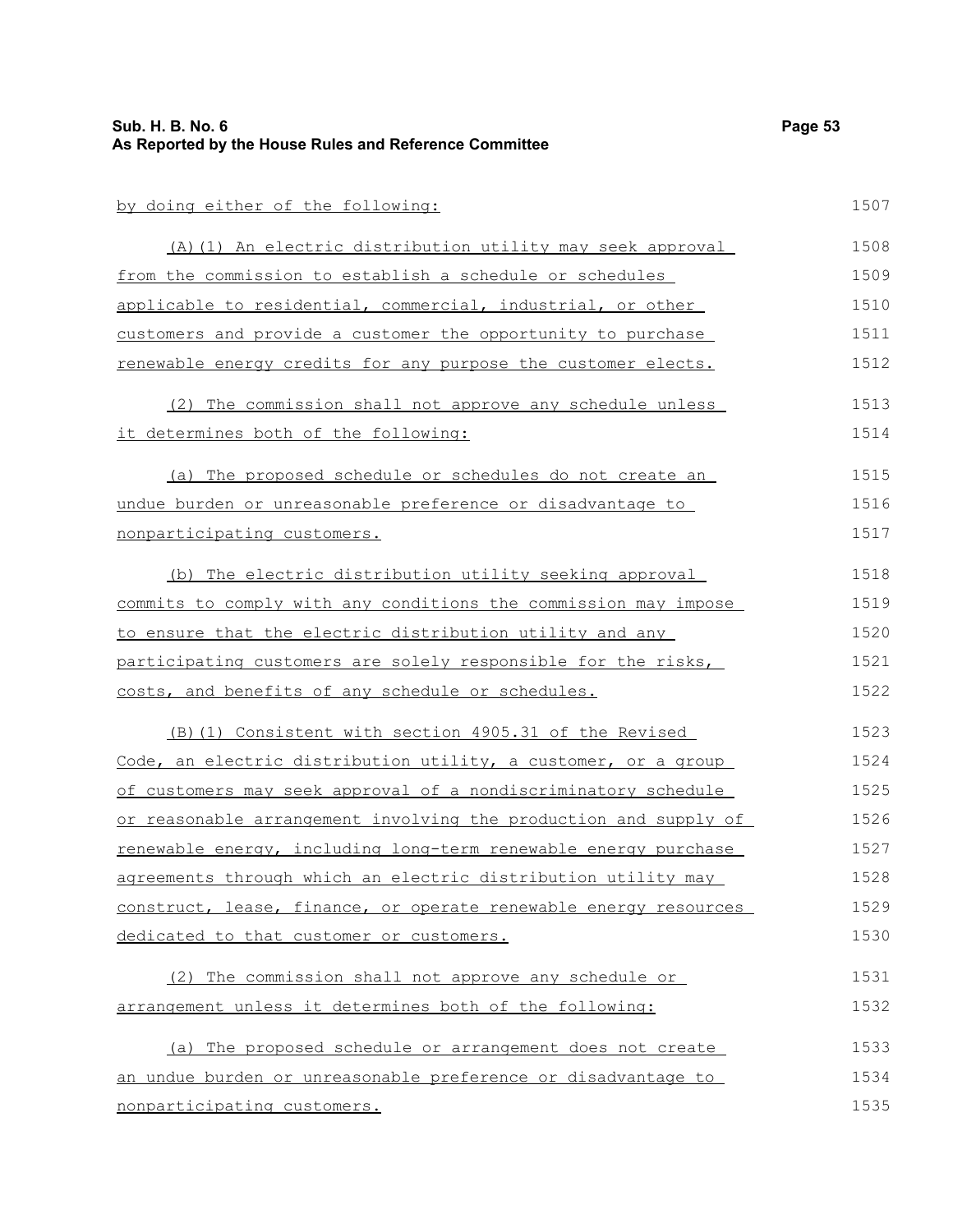# **Sub. H. B. No. 6 Page 54 As Reported by the House Rules and Reference Committee**

(b) The electric distribution utility seeking approval commits to comply with any conditions the commission may impose to ensure that the electric distribution utility and any participating customers are solely responsible for the risks, costs, and benefits of any schedule or reasonable arrangement. 1536 1537 1538 1539 1540

**Sec. 4928.66.** (A)(1)(a) Beginning in 2009, an electric distribution utility shall implement energy efficiency programs that achieve energy savings equivalent to at least three-tenths of one per cent of the total, annual average, and normalized kilowatt-hour sales of the electric distribution utility during the preceding three calendar years to customers in this state. An energy efficiency program may include a combined heat and power system placed into service or retrofitted on or after the effective date of the amendment of this section by S.B. 315 of the 129th general assembly, September 10, 2012, or a waste energy recovery system placed into service or retrofitted on or after September 10, 2012, except that a waste energy recovery system described in division (A)(38)(b) of section 4928.01 of the Revised Code may be included only if it was placed into service between January 1, 2002, and December 31, 2004. For a waste energy recovery or combined heat and power system, the savings shall be as estimated by the public utilities commission. The savings requirement, using such a three-year average, shall increase to an additional five-tenths of one per cent in 2010, seven-tenths of one per cent in 2011, eight-tenths of one per cent in 2012, nine-tenths of one per cent in 2013, and one per cent in 2014. In 2015 and 2016, an electric distribution utility shall achieve energy savings equal to the result of subtracting the cumulative energy savings achieved since 2009 from the product of multiplying the baseline for energy savings, described in division (A)(2)(a) of this section, 1541 1542 1543 1544 1545 1546 1547 1548 1549 1550 1551 1552 1553 1554 1555 1556 1557 1558 1559 1560 1561 1562 1563 1564 1565 1566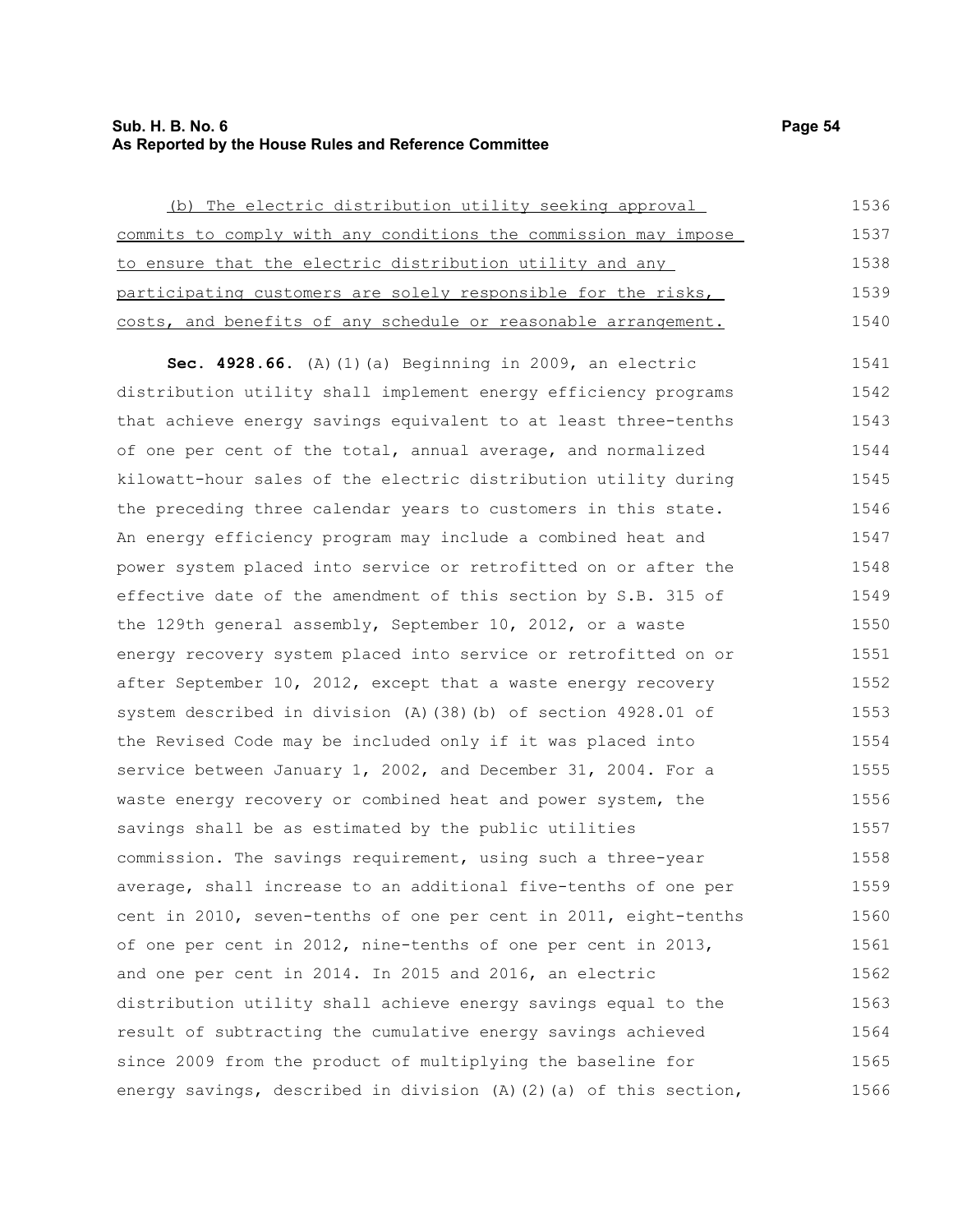# **Sub. H. B. No. 6 Page 55 As Reported by the House Rules and Reference Committee**

by four and two-tenths of one per cent. If the result is zero or less for the year for which the calculation is being made, the utility shall not be required to achieve additional energy savings for that year, but may achieve additional energy savings for that year. Thereafter, the The annual savings requirements shall be, for years 2017, 2018, 2019, and 2020, an additional one per cent of the baseline, and two per cent each yearthereafter, achieving cumulative energy savings in excess of twenty-two per cent by the end of 2027. For purposes of a waste energy recovery or combined heat and power system, an electric distribution utility shall not apply more than the total annual percentage of the electric distribution utility's industrialcustomer load, relative to the electric distribution utility's total load, to the annual energy savings requirement. 1567 1568 1569 1570 1571 1572 1573 1574 1575 1576 1577 1578 1579 1580

(b) Beginning in 2009, an electric distribution utility shall implement peak demand reduction programs designed to achieve a one per cent reduction in peak demand in 2009 and an additional seventy-five hundredths of one per cent reduction each year through 2014. In 2015 and 2016, an electric distribution utility shall achieve a reduction in peak demand equal to the result of subtracting the cumulative peak demand reductions achieved since 2009 from the product of multiplying the baseline for peak demand reduction, described in division (A)(2)(a) of this section, by four and seventy-five hundredths of one per cent. If the result is zero or less for the year for which the calculation is being made, the utility shall not be required to achieve an additional reduction in peak demand for that year, but may achieve an additional reduction in peak demand for that year. In 2017 and each year thereafter through 2020, the utility shall achieve an additional seventy-five hundredths of one per cent reduction in peak demand. 1581 1582 1583 1584 1585 1586 1587 1588 1589 1590 1591 1592 1593 1594 1595 1596 1597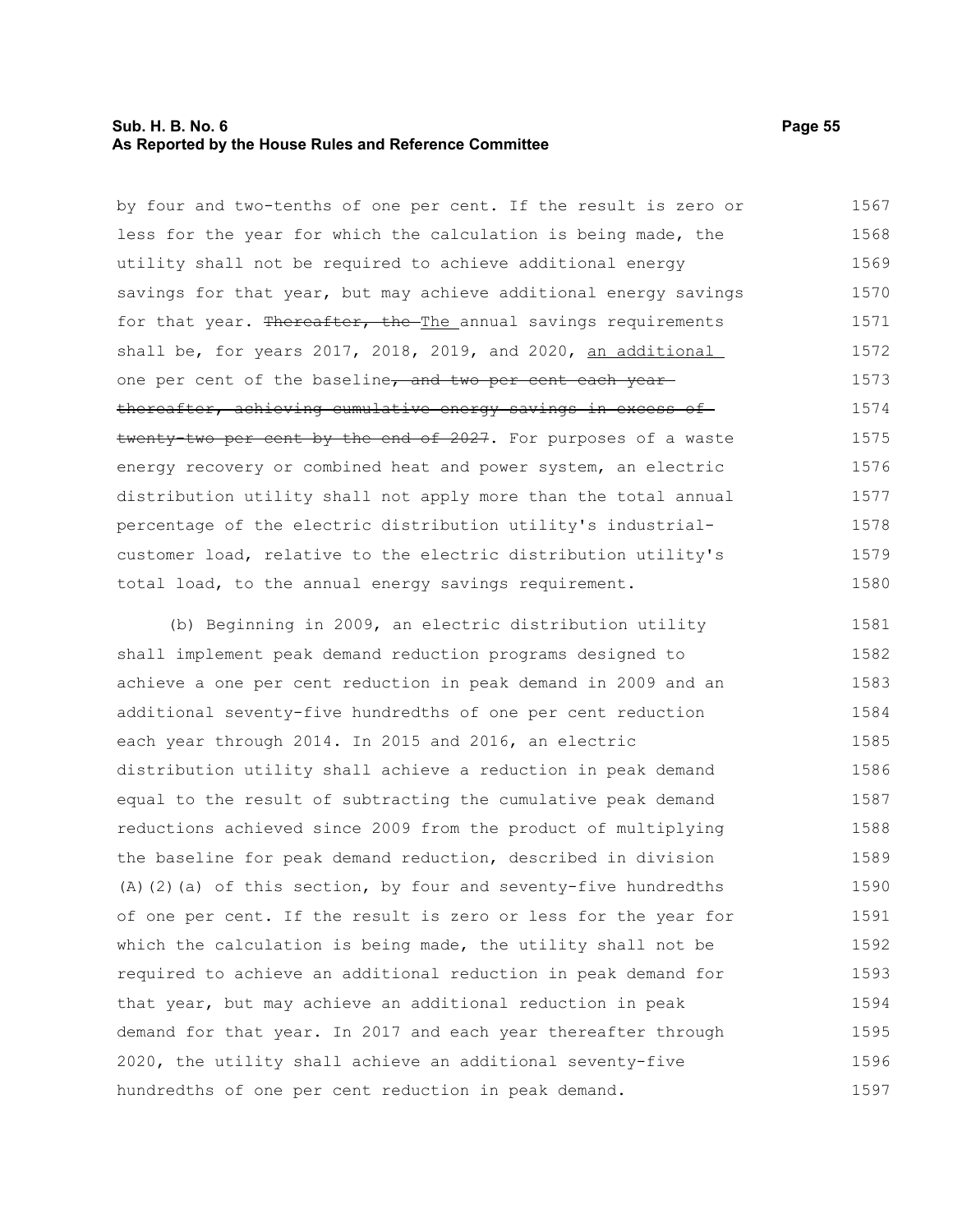| (2) For the purposes of divisions (A) (1) (a) and (b) of          | 1598 |
|-------------------------------------------------------------------|------|
| this section:                                                     | 1599 |
| (a) The baseline for energy savings under division $(A)$ $(1)$    | 1600 |
| (a) of this section shall be the average of the total kilowatt    | 1601 |
| hours the electric distribution utility sold in the preceding     | 1602 |
| three calendar years. The baseline for a peak demand reduction    | 1603 |
| under division $(A) (1) (b)$ of this section shall be the average | 1604 |
| peak demand on the utility in the preceding three calendar        | 1605 |
| years, except that the commission may reduce either baseline to   | 1606 |
| adjust for new economic growth in the utility's certified         | 1607 |
| territory. Neither baseline shall include the load and usage of   | 1608 |
| any of the following customers:                                   | 1609 |
| (i) Beginning January 1, 2017, a customer for which a             | 1610 |
| reasonable arrangement has been approved under section 4905.31    | 1611 |
| of the Revised Code;                                              | 1612 |
| (ii) A customer that has opted out of the utility's               | 1613 |
| portfolio plan under section 4928.6611 of the Revised Code;       | 1614 |
| (iii) A customer that has opted out of the utility's              | 1615 |
| portfolio plan under Section 8 of S.B. 310 of the 130th general   | 1616 |
| assembly.                                                         | 1617 |
| (b) The commission may amend the benchmarks set forth in          | 1618 |
| division (A)(1)(a) or (b) of this section if, after application   | 1619 |
| by the electric distribution utility, the commission determines   | 1620 |
| that the amendment is necessary because the utility cannot        | 1621 |
| reasonably achieve the benchmarks due to regulatory, economic,    | 1622 |
| or technological reasons beyond its reasonable control.           | 1623 |
| (c) Compliance with divisions (A) (1) (a) and (b) of this         | 1624 |
| section shall be measured by including the effects of all         | 1625 |
| demand-response programs for mercantile customers of the subject  | 1626 |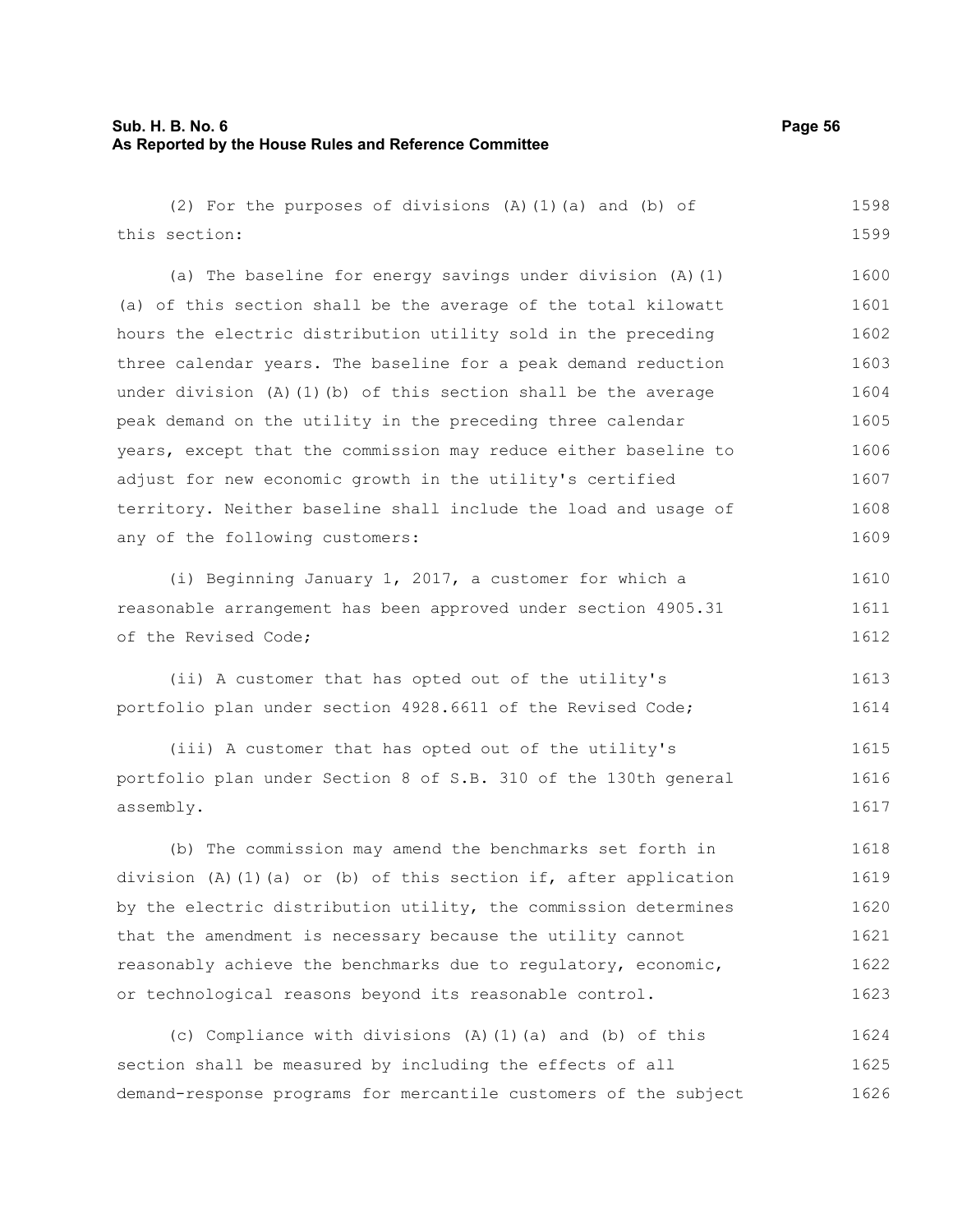# **Sub. H. B. No. 6 Page 57 As Reported by the House Rules and Reference Committee**

electric distribution utility, all waste energy recovery systems and all combined heat and power systems, and all such mercantile customer-sited energy efficiency, including waste energy recovery and combined heat and power, and peak demand reduction programs, adjusted upward by the appropriate loss factors. Any mechanism designed to recover the cost of energy efficiency, including waste energy recovery and combined heat and power, and peak demand reduction programs under divisions (A)(1)(a) and (b) of this section may exempt mercantile customers that commit their demand-response or other customer-sited capabilities, whether existing or new, for integration into the electric distribution utility's demand-response, energy efficiency, including waste energy recovery and combined heat and power, or peak demand reduction programs, if the commission determines that that exemption reasonably encourages such customers to commit those capabilities to those programs. If a mercantile customer makes such existing or new demand-response, energy efficiency, including waste energy recovery and combined heat and power, or peak demand reduction capability available to an electric distribution utility pursuant to division (A)(2)(c) of this section, the electric utility's baseline under division (A)  $(2)$  (a) of this section shall be adjusted to exclude the effects of all such demand-response, energy efficiency, including waste energy recovery and combined heat and power, or peak demand reduction programs that may have existed during the period used to establish the baseline. The baseline also shall be normalized for changes in numbers of customers, sales, weather, peak demand, and other appropriate factors so that the compliance measurement is not unduly influenced by factors outside the control of the electric distribution utility. 1627 1628 1629 1630 1631 1632 1633 1634 1635 1636 1637 1638 1639 1640 1641 1642 1643 1644 1645 1646 1647 1648 1649 1650 1651 1652 1653 1654 1655 1656

(d)(i) Programs implemented by a utility may include the 1657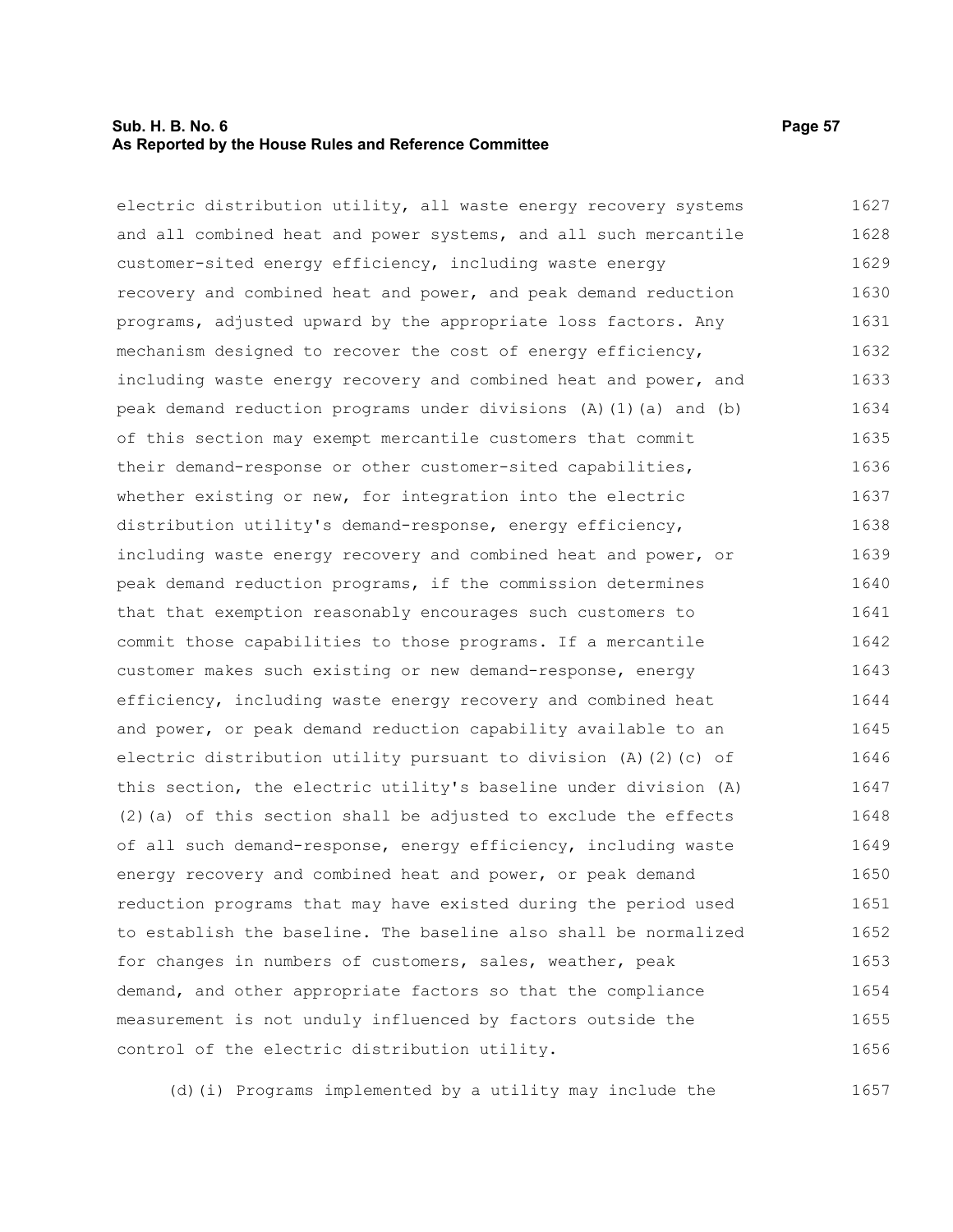| Sub. H. B. No. 6<br>As Reported by the House Rules and Reference Committee | Page 58 |
|----------------------------------------------------------------------------|---------|
| following:                                                                 | 1658    |
| (I) Demand-response programs;                                              | 1659    |
| (II) Smart grid investment programs, provided that such                    | 1660    |
| programs are demonstrated to be cost-beneficial;                           | 1661    |
| (III) Customer-sited programs, including waste energy                      | 1662    |
| recovery and combined heat and power systems;                              | 1663    |
| (IV) Transmission and distribution infrastructure                          | 1664    |
| improvements that reduce line losses;                                      | 1665    |
| (V) Energy efficiency savings and peak demand reduction                    | 1666    |
| that are achieved, in whole or in part, as a result of funding             | 1667    |
| provided from the universal service fund established by section            | 1668    |
| 4928.51 of the Revised Code to benefit low-income customers                | 1669    |
| through programs that include, but are not limited to, energy              | 1670    |
| audits, the installation of energy efficiency insulation,                  | 1671    |
| appliances, and windows, and other weatherization measures.                | 1672    |
| (ii) No energy efficiency or peak demand reduction                         | 1673    |
| achieved under divisions (A)(2)(d)(i)(IV) and (V) of this                  | 1674    |
| section shall qualify for shared savings.                                  | 1675    |
| (iii) Division (A)(2)(c) of this section shall be applied                  | 1676    |
| to include facilitating efforts by a mercantile customer or                | 1677    |
| group of those customers to offer customer-sited demand-                   | 1678    |
| response, energy efficiency, including waste energy recovery and           | 1679    |
| combined heat and power, or peak demand reduction capabilities             | 1680    |
| to the electric distribution utility as part of a reasonable               | 1681    |
| arrangement submitted to the commission pursuant to section                | 1682    |
| 4905.31 of the Revised Code.                                               | 1683    |
| (e) No programs or improvements described in division (A)                  | 1684    |
| (2) (d) of this section shall conflict with any statewide                  | 1685    |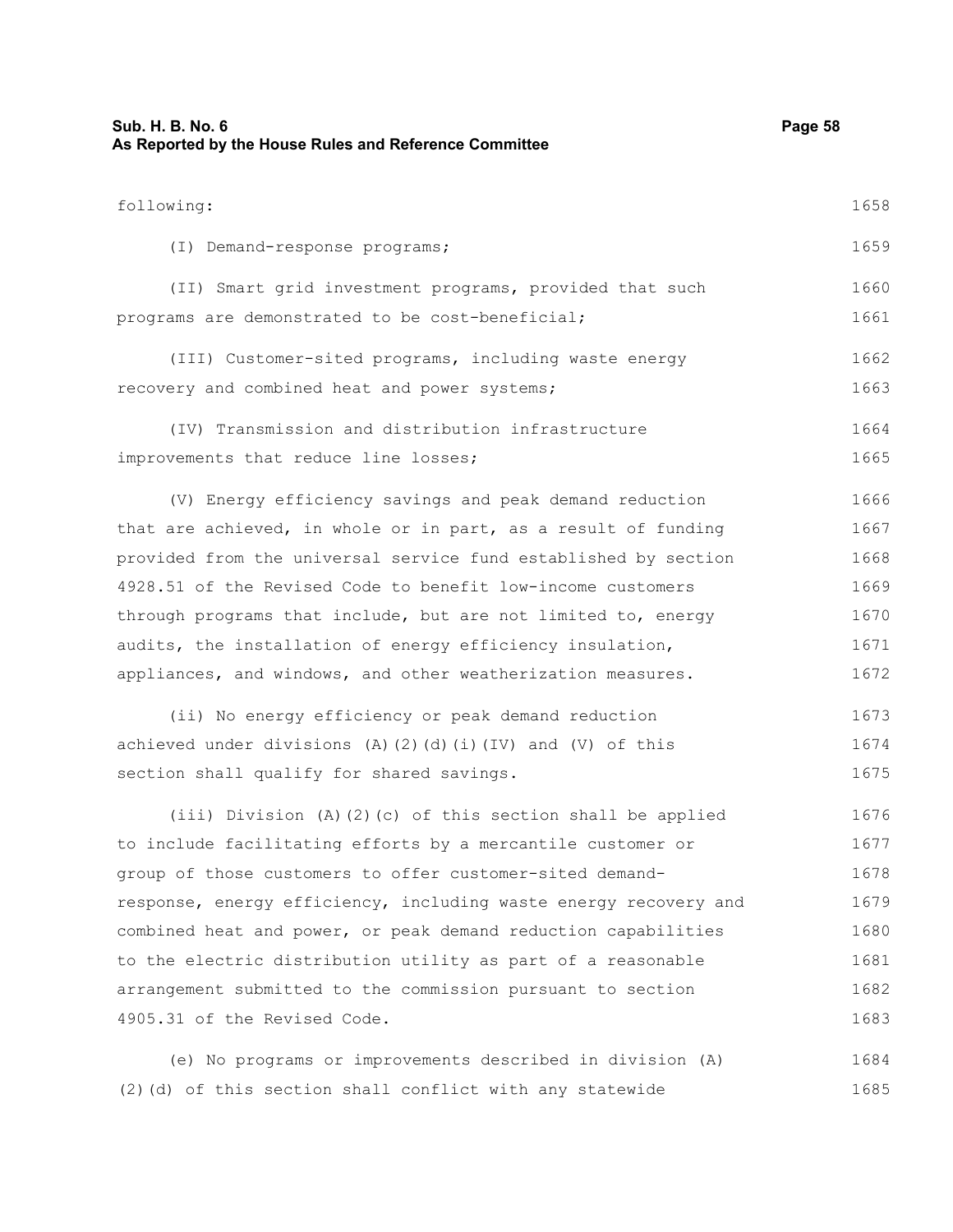| building code adopted by the board of building standards.        | 1686 |
|------------------------------------------------------------------|------|
| (B) In accordance with rules it shall adopt, the public          | 1687 |
| utilities commission shall produce and docket at the commission  | 1688 |
| an annual report containing the results of its verification of   | 1689 |
| the annual levels of energy efficiency and of peak demand        | 1690 |
| reductions achieved by each electric distribution utility        | 1691 |
| pursuant to division (A) of this section. A copy of the report   | 1692 |
| shall be provided to the consumers' counsel.                     | 1693 |
| (C) If the commission determines, after notice and               | 1694 |
| opportunity for hearing and based upon its report under division | 1695 |
| (B) of this section, that an electric distribution utility has   | 1696 |
| failed to comply with an energy efficiency or peak demand        | 1697 |
| reduction requirement of division (A) of this section, the       | 1698 |
| commission shall assess a forfeiture on the utility as provided  | 1699 |
| under sections 4905.55 to 4905.60 and 4905.64 of the Revised     | 1700 |
| Code, either in the amount, per day per undercompliance or       | 1701 |
| noncompliance, relative to the period of the report, equal to    | 1702 |
| that prescribed for noncompliances under section 4905.54 of the  | 1703 |
| Revised Code, or in an amount equal to the then existing market  | 1704 |
| value of one renewable energy credit per megawatt hour of-       | 1705 |
| undercompliance or noncompliance. Revenue from any forfeiture    | 1706 |
| assessed under this division shall be deposited to the credit of | 1707 |
| the advanced energy fund created under section 4928.61 of the    | 1708 |
| Revised Code.                                                    | 1709 |

(D) The commission may establish rules regarding the content of an application by an electric distribution utility for commission approval of a revenue decoupling mechanism under this division. Such an application shall not be considered an application to increase rates and may be included as part of a proposal to establish, continue, or expand energy efficiency or 1710 1711 1712 1713 1714 1715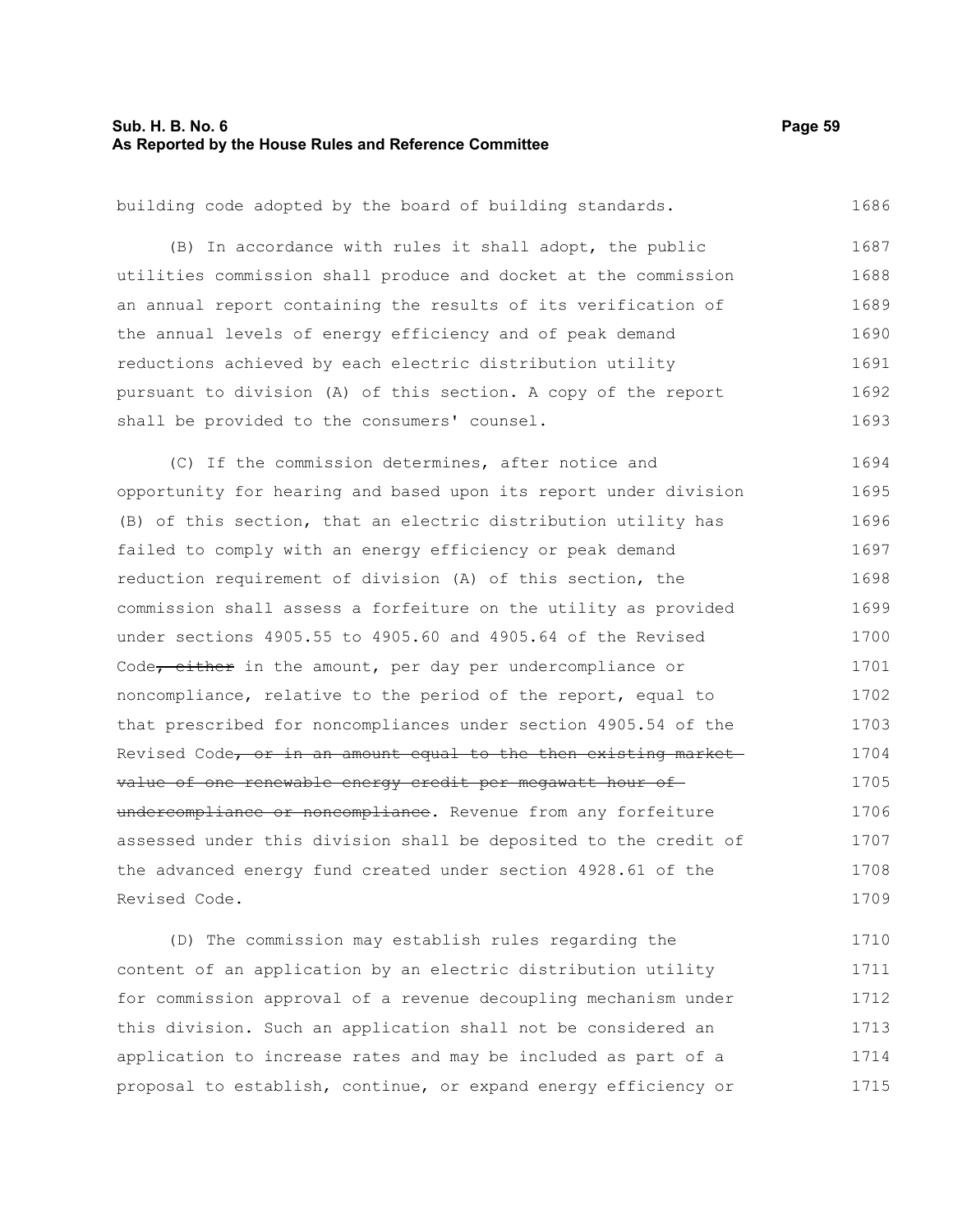# **Sub. H. B. No. 6 Page 60 As Reported by the House Rules and Reference Committee**

conservation programs. The commission by order may approve an application under this division if it determines both that the revenue decoupling mechanism provides for the recovery of revenue that otherwise may be forgone by the utility as a result of or in connection with the implementation by the electric distribution utility of any energy efficiency or energy conservation programs and reasonably aligns the interests of the utility and of its customers in favor of those programs. 1716 1717 1718 1719 1720 1721 1722 1723

(E) The commission additionally shall adopt rules that require an electric distribution utility to provide a customer upon request with two years' consumption data in an accessible form. 1724 1725 1726 1727

| (F)(1) All the terms and conditions of an electric            | 1728 |
|---------------------------------------------------------------|------|
| distribution utility's portfolio plan in effect as of the     | 1729 |
| effective date of the amendments to this section by H.B. 6 of | 1730 |
| the 133rd general assembly shall remain in place through      | 1731 |
| December 31, 2020, and terminate on that date.                | 1732 |

(2) If a portfolio plan is extended beyond its commissionapproved term by division (F)(1) of this section, the existing plan's budget shall be increased for the extended term to include an amount equal to the annual average of the approved budget for all years of the portfolio plan in effect as of the effective date of the amendments to this section by H.B. 6 of the 133rd general assembly. 1733 1734 1735 1736 1737 1738 1739

(3) All other terms and conditions of a portfolio plan extended beyond its commission-approved term by division (F)(1) of this section shall remain the same unless changes are authorized by the commission upon the electric distribution utility's request. 1740 1741 1742 1743 1744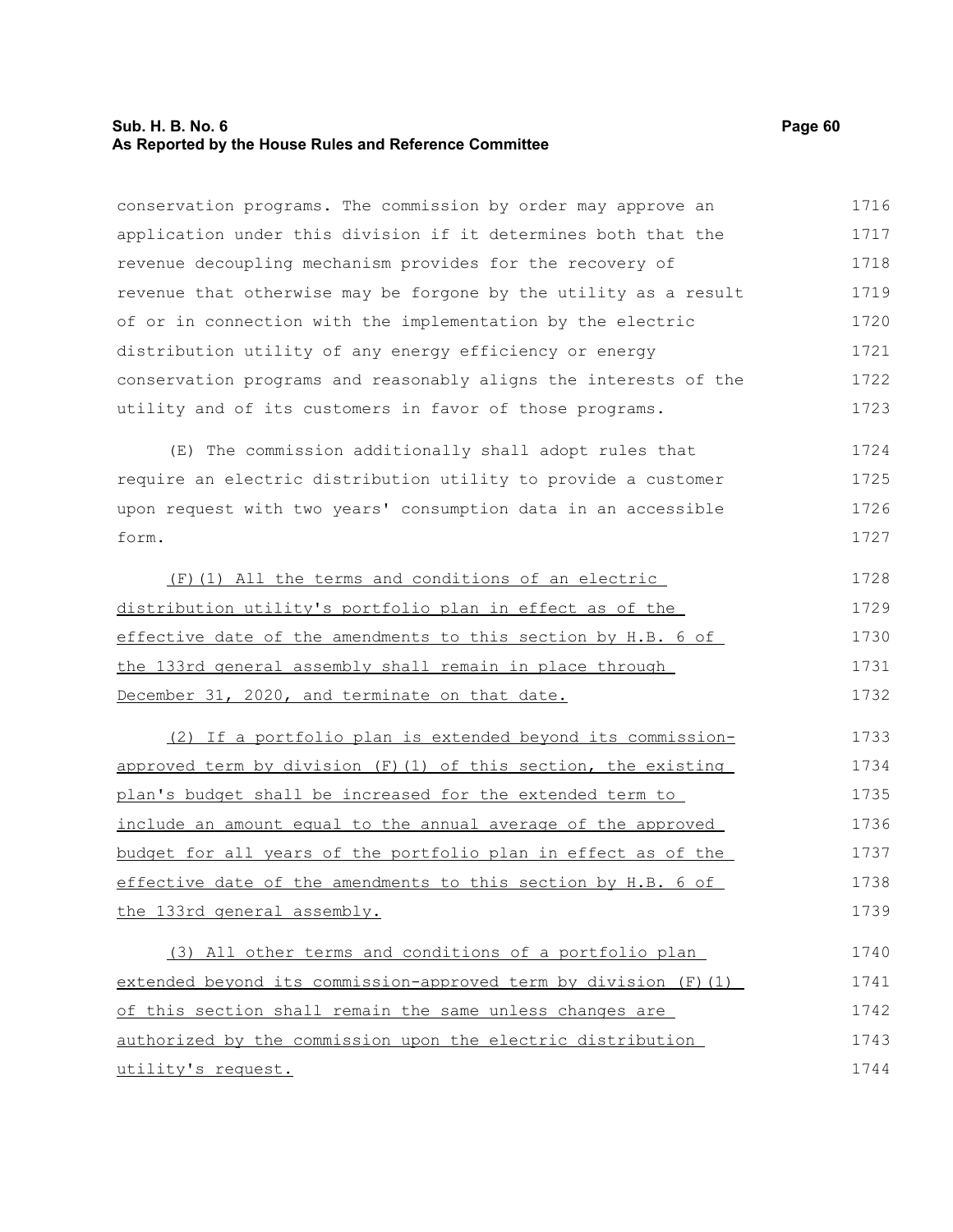(G) All requirements imposed and all programs implemented under this section shall terminate on December 31, 2020, provided an electric distribution utility recovers in the following year all remaining program costs incurred or to be incurred, including costs incurred for contractual obligations and any costs to discontinue the portfolio plan programs, through applicable tariff schedules or riders in effect on the effective date of the amendments to this section by H.B. 6 of the 133rd general assembly. **Sec. 4928.661.** (A) Not earlier than January 1, 2020, an electric distribution utility may submit an application to the public utilities commission for approval of programs to encourage energy efficiency or peak demand reduction. The application may include descriptions of the proposed programs including all of the following: (1) The size and scope of the programs; (2) Applicability of the programs to specific customer classes; (3) Recovery of costs and incentives; (4) Any other information determined by the electric distribution utility to be appropriate for the commission's review. (B) The commission shall issue an order approving or 1745 1746 1747 1748 1749 1750 1751 1752 1753 1754 1755 1756 1757 1758 1759 1760 1761 1762 1763 1764 1765 1766 1767

modifying and approving an application if it finds that the proposed programs will be cost-effective, in the public interest, and consistent with state policy as specified in section 4928.02 of the Revised Code. 1768 1769 1770 1771

(C) Applications submitted and approved under this section shall not take effect earlier than January 1, 2021. 1772 1773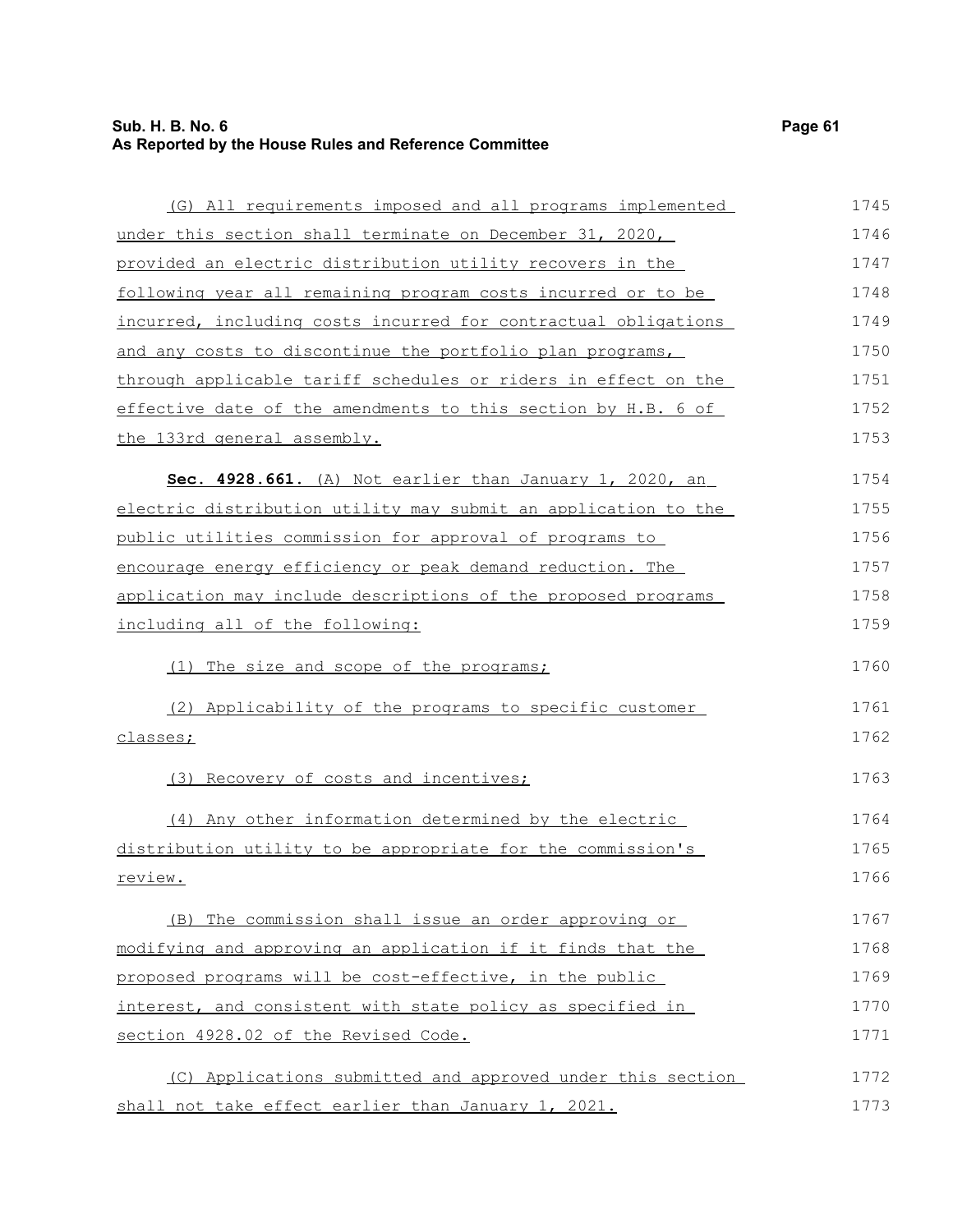| Sec. 4928.6610. As used in sections 4928.6611 to 4928.6616-         | 1774 |
|---------------------------------------------------------------------|------|
| 4928.6615 of the Revised Code:                                      | 1775 |
| (A) "Customer" means any either of the following:                   | 1776 |
| (1) Effective January 1, 2020, a mercantile customer as             | 1777 |
| defined in section 4928.01 of the Revised Code;                     | 1778 |
| (2) Any customer of an electric distribution utility to             | 1779 |
| which either of the following applies:                              | 1780 |
| $(1)$ (a) The customer receives service above the primary           | 1781 |
| voltage level as determined by the utility's tariff                 | 1782 |
| classification.                                                     | 1783 |
| $(2)$ (b) The customer is a commercial or industrial                | 1784 |
| customer to which both of the following apply:                      | 1785 |
| $\frac{a}{b}$ (i) The customer receives electricity through a meter | 1786 |
| of an end user or through more than one meter at a single           | 1787 |
| location in a quantity that exceeds forty-five million kilowatt     | 1788 |
| hours of electricity for the preceding calendar year.               | 1789 |
| $\frac{1}{b}$ (ii) The customer has made a written request for      | 1790 |
| registration as a self-assessing purchaser pursuant to section      | 1791 |
| 5727.81 of the Revised Code.                                        | 1792 |
| (B) "Energy intensity" means the amount of energy, from             | 1793 |
| electricity, used or consumed per unit of production.               | 1794 |
| (C) "Portfolio plan" means either of the following:                 | 1795 |
| (1) The comprehensive energy efficiency and peak-demand             | 1796 |
| reduction program portfolio plan required under rules adopted by    | 1797 |

reduction program portfolio plan required under rules adopted by the public utilities commission and codified in Chapter 4901:1- 39 of the Administrative Code or hereafter recodified or amended $\dot{\mathbf{z}}$ 1797 1798 1799 1800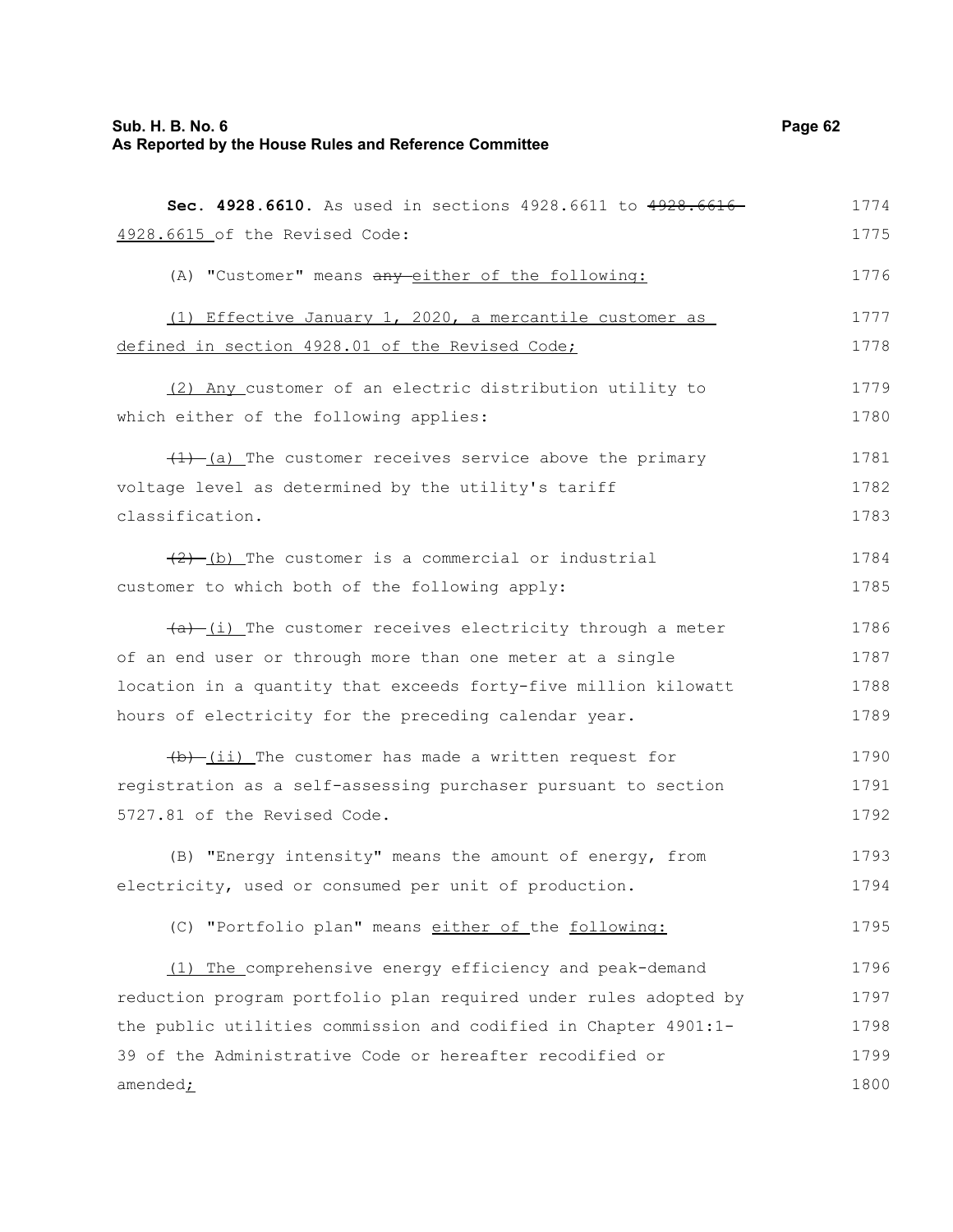# **Sub. H. B. No. 6 Page 63 As Reported by the House Rules and Reference Committee**

| (2) A plan approved under section 4928.661 of the Revised        | 1801 |
|------------------------------------------------------------------|------|
| Code or under rules adopted under that section.                  | 1802 |
| Sec. 4928.75. Beginning in fiscal year 2021 and each             | 1803 |
| fiscal year thereafter, the director of development services     | 1804 |
| shall, in each fiscal year, submit a completed waiver request in | 1805 |
| accordance with section 96.83 of Title 45 of the Code of Federal | 1806 |
| Requlations to the United States department of health and human  | 1807 |
| services and any other applicable federal agencies for the state | 1808 |
| to expend twenty-five per cent of federal low-income home energy | 1809 |
| assistance programs funds from the home energy assistance block  | 1810 |
| grants for weatherization services allowed by section 96.83(a)   | 1811 |
| of Title 45 of the Code of Federal Regulations to the United     | 1812 |
| States department of health and human services.                  | 1813 |
| Sec. 4928.80. (A) Each electric distribution utility shall       | 1814 |
| file with the public utilities commission a tariff applicable to | 1815 |
| county fairs and agricultural societies that includes either of  | 1816 |
| the following:                                                   | 1817 |
| (1) A fixed monthly service fee;                                 | 1818 |
| (2) An energy charge on a kilowatt-hour basis.                   | 1819 |
| (B) The minimum monthly charge shall not exceed the fixed        | 1820 |
| monthly service fee and the customer shall not be subject to any | 1821 |
| demand-based riders.                                             | 1822 |
| (C) The electric distribution utility shall be eligible to       | 1823 |
| recover any revenue loss associated with customer migration to   | 1824 |
| this new tariff.                                                 | 1825 |
| Sec. 5727.47. (A) Notice of each assessment certified or         | 1826 |
| issued pursuant to section 5727.23 or 5727.38 of the Revised     | 1827 |
| Code shall be mailed to the public utility, and its mailing      | 1828 |
| shall be prima-facie evidence of its receipt by the public       | 1829 |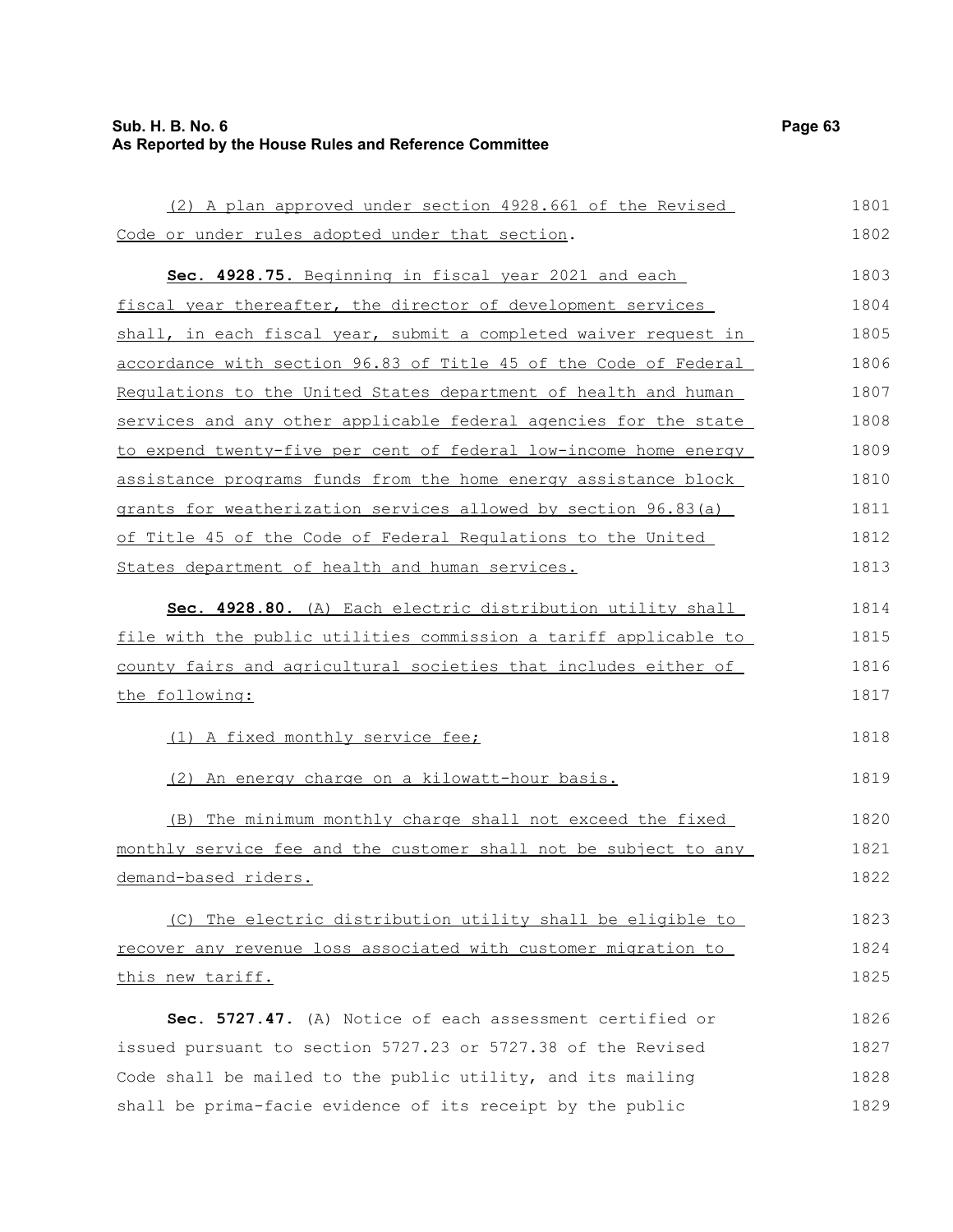# **Sub. H. B. No. 6 Page 64 As Reported by the House Rules and Reference Committee**

utility to which it is addressed. With the notice, the tax commissioner shall provide instructions on how to petition for reassessment and request a hearing on the petition.  $H = Except as$  otherwise provided in division (G) of this section, if a public utility objects to such an assessment, it may file with the commissioner, either personally or by certified mail, within sixty days after the mailing of the notice of assessment a written petition for reassessment signed by the utility's authorized agent having knowledge of the facts. The date the commissioner receives the petition shall be considered the date of filing. The petition shall indicate the utility's objections, but additional objections may be raised in writing if received by the commissioner prior to the date shown on the final determination. 1830 1831 1832 1833 1834 1835 1836 1837 1838 1839 1840 1841 1842 1843

In the case of a petition seeking a reduction in taxable value filed with respect to an assessment certified under section 5727.23 of the Revised Code, the petitioner shall state in the petition the total amount of reduction in taxable value sought by the petitioner. If the petitioner objects to the percentage of true value at which taxable property is assessed by the commissioner, the petitioner shall state in the petition the total amount of reduction in taxable value sought both with and without regard to the objection pertaining to the percentage of true value at which its taxable property is assessed. If a petitioner objects to the commissioner's apportionment of the taxable value of the petitioner's taxable property, the petitioner shall distinctly state in the petition that the petitioner objects to the commissioner's apportionment, and, within forty-five days after filing the petition for reassessment, shall submit the petitioner's proposed apportionment of the taxable value of its taxable property among 1844 1845 1846 1847 1848 1849 1850 1851 1852 1853 1854 1855 1856 1857 1858 1859 1860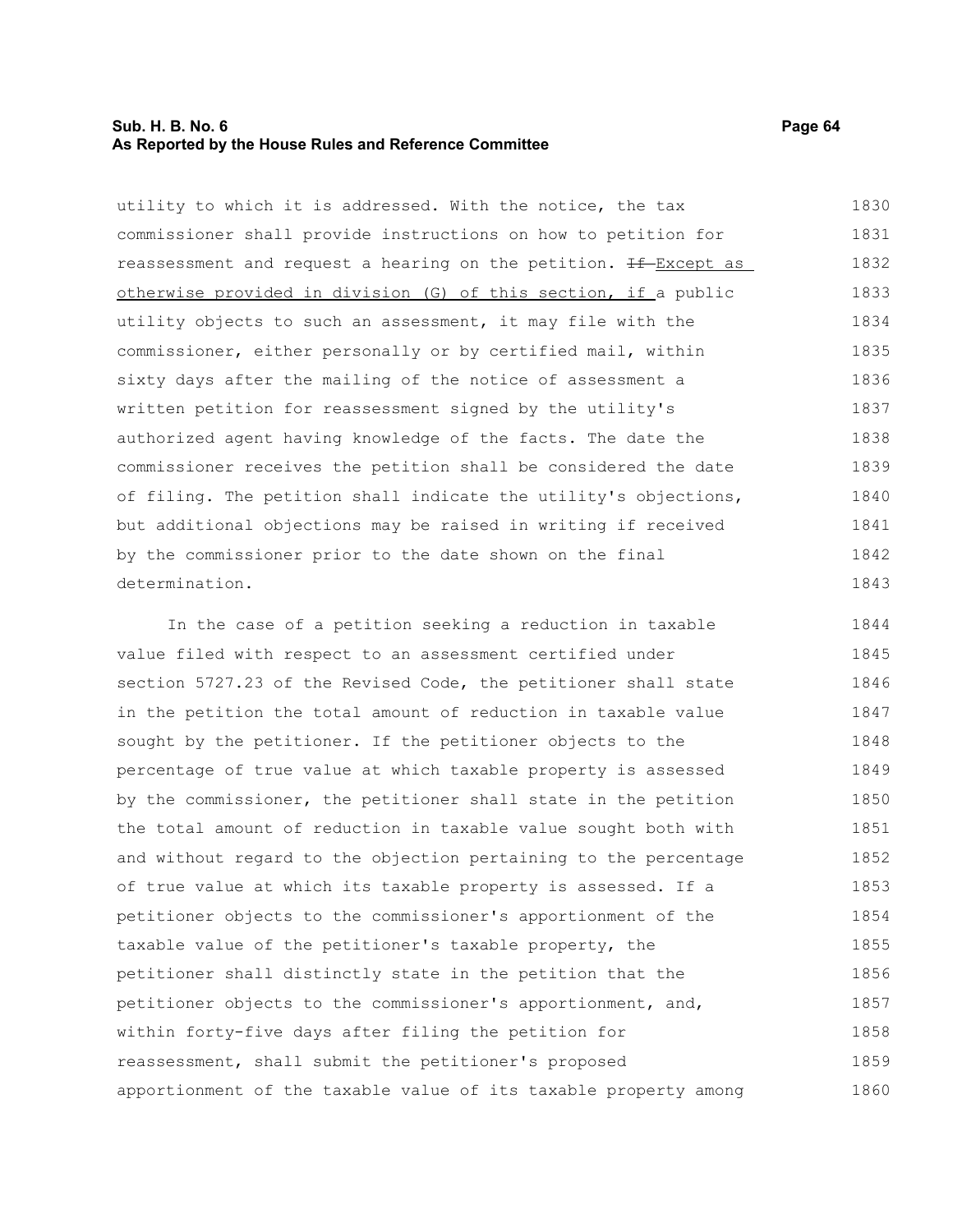# **Sub. H. B. No. 6 Page 65 As Reported by the House Rules and Reference Committee**

taxing districts. If a petitioner that objects to the commissioner's apportionment fails to state its objections to that apportionment in its petition for reassessment or fails to submit its proposed apportionment within forty-five days after filing the petition for reassessment, the commissioner shall dismiss the petitioner's objection to the commissioner's apportionment, and the taxable value of the petitioner's taxable property, subject to any adjustment to taxable value pursuant to the petition or appeal, shall be apportioned in the manner used by the commissioner in the preliminary or amended preliminary assessment certified under section 5727.23 of the Revised Code. 1861 1862 1863 1864 1865 1866 1867 1868 1869 1870 1871

If an additional objection seeking a reduction in taxable value in excess of the reduction stated in the original petition is properly and timely raised with respect to an assessment issued under section 5727.23 of the Revised Code, the petitioner shall state the total amount of the reduction in taxable value sought in the additional objection both with and without regard to any reduction in taxable value pertaining to the percentage of true value at which taxable property is assessed. If a petitioner fails to state the reduction in taxable value sought in the original petition or in additional objections properly raised after the petition is filed, the commissioner shall notify the petitioner of the failure by certified mail. If the petitioner fails to notify the commissioner in writing of the reduction in taxable value sought in the petition or in an additional objection within thirty days after receiving the commissioner's notice, the commissioner shall dismiss the petition or the additional objection in which that reduction is sought. 1872 1873 1874 1875 1876 1877 1878 1879 1880 1881 1882 1883 1884 1885 1886 1887 1888 1889

(B)(1) Subject to divisions (B)(2) and (3) of this section, a public utility filing a petition for reassessment 1890 1891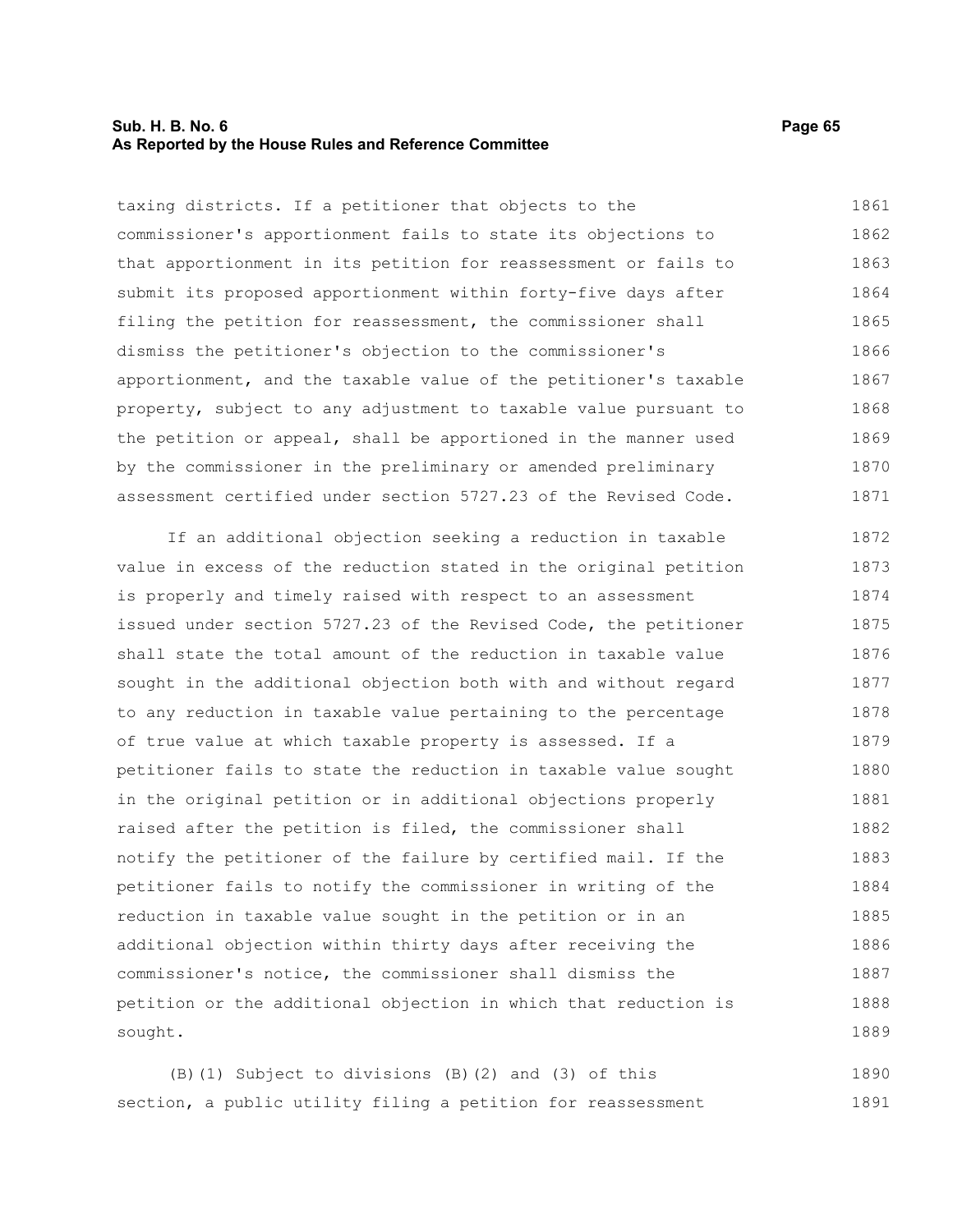#### **Sub. H. B. No. 6 Page 66 As Reported by the House Rules and Reference Committee**

regarding an assessment certified or issued under section 5727.23 or 5727.38 of the Revised Code shall pay the tax with respect to the assessment objected to as required by law. The acceptance of any tax payment by the treasurer of state, tax commissioner, or any county treasurer shall not prejudice any claim for taxes on final determination by the commissioner or final decision by the board of tax appeals or any court. 1892 1893 1894 1895 1896 1897 1898

(2) If a public utility properly and timely files a petition for reassessment regarding an assessment certified under section 5727.23 of the Revised Code, the petitioner shall pay the tax as prescribed by divisions  $(B)$   $(2)$   $(a)$ ,  $(b)$ , and  $(c)$ of this section: 1899 1900 1901 1902 1903

(a) If the petitioner does not object to the commissioner's apportionment of the taxable value of the petitioner's taxable property, the petitioner is not required to pay the part of the tax otherwise due on the taxable value that the petitioner seeks to have reduced, subject to division (B)(2) (c) of this section. 1904 1905 1906 1907 1908 1909

(b) If the petitioner objects to the commissioner's apportionment of the taxable value of the petitioner's taxable property, the petitioner is not required to pay the tax otherwise due on the part of the taxable value apportioned to any taxing district that the petitioner objects to, subject to division  $(B)$   $(2)$   $(c)$  of this section. If, pursuant to division  $(A)$ of this section, the petitioner has, in a proper and timely manner, apportioned taxable value to a taxing district to which the commissioner did not apportion the petitioner's taxable value, the petitioner shall pay the tax due on the taxable value that the petitioner has apportioned to the taxing district, subject to division (B)(2)(c) of this section. 1910 1911 1912 1913 1914 1915 1916 1917 1918 1919 1920 1921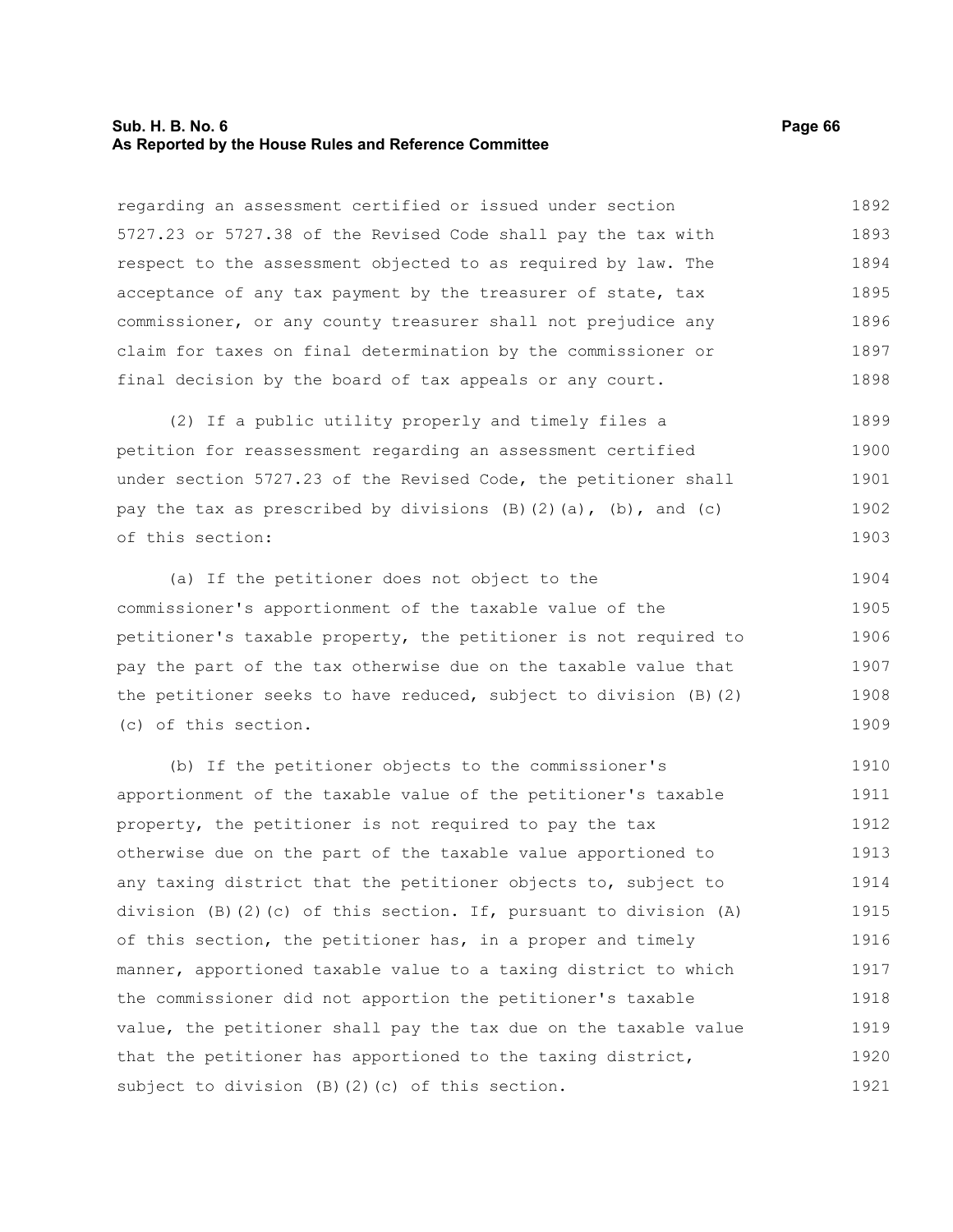# **Sub. H. B. No. 6 Page 67 As Reported by the House Rules and Reference Committee**

(c) If a petitioner objects to the percentage of true value at which taxable property is assessed by the commissioner, the petitioner shall pay the tax due on the basis of the percentage of true value at which the public utility's taxable property is assessed by the commissioner. In any case, the petitioner's payment of tax shall not be less than the amount of tax due based on the taxable value reflected on the last appeal notice issued by the commissioner under division (C) of this section. Until the county auditor receives notification under division (E) of this section and proceeds under section 5727.471 of the Revised Code to issue any refund that is found to be due, the county auditor shall not issue a refund for any increase in the reduction in taxable value that is sought by a petitioner later than forty-five days after the petitioner files the original petition as required under division (A) of this section. 1922 1923 1924 1925 1926 1927 1928 1929 1930 1931 1932 1933 1934 1935 1936 1937

(3) Any part of the tax that, under division (B)(2)(a) or (b) of this section, is not paid shall be collected upon receipt of the notification as provided in section 5727.471 of the Revised Code with interest thereon computed in the same manner as interest is computed under division (E) of section 5715.19 of the Revised Code, subject to any correction of the assessment by the commissioner under division (E) of this section or the final judgment of the board of tax appeals or a court to which the board's final judgment is appealed. The penalty imposed under section 323.121 of the Revised Code shall apply only to the unpaid portion of the tax if the petitioner's tax payment is less than the amount of tax due based on the taxable value reflected on the last appeal notice issued by the commissioner under division (C) of this section. 1938 1939 1940 1941 1942 1943 1944 1945 1946 1947 1948 1949 1950 1951

(C) Upon receipt of a properly filed petition for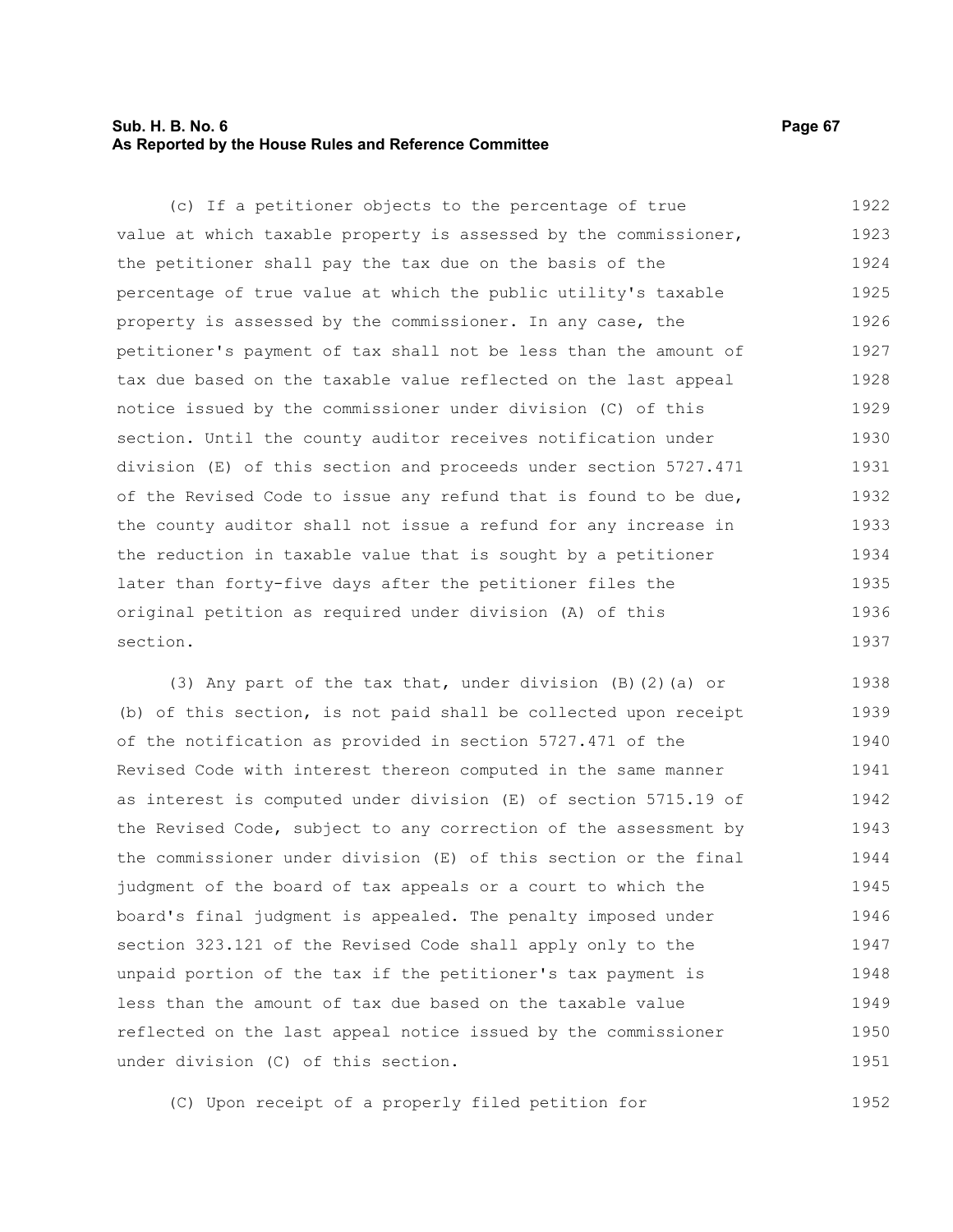# **Sub. H. B. No. 6 Page 68 As Reported by the House Rules and Reference Committee**

reassessment with respect to an assessment certified under section 5727.23 of the Revised Code, the tax commissioner shall notify the treasurer of state or the auditor of each county to which the assessment objected to has been certified. In the case of a petition with respect to an assessment certified under section 5727.23 of the Revised Code, the commissioner shall issue an appeal notice within thirty days after receiving the amount of the taxable value reduction and apportionment changes sought by the petitioner in the original petition or in any additional objections properly and timely raised by the petitioner. The appeal notice shall indicate the amount of the reduction in taxable value sought in the petition or in the additional objections and the extent to which the reduction in taxable value and any change in apportionment requested by the petitioner would affect the commissioner's apportionment of the taxable value among taxing districts in the county as shown in the assessment. If a petitioner is seeking a reduction in taxable value on the basis of a lower percentage of true value than the percentage at which the commissioner assessed the petitioner's taxable property, the appeal notice shall indicate the reduction in taxable value sought by the petitioner without regard to the reduction sought on the basis of the lower percentage and shall indicate that the petitioner is required to pay tax on the reduced taxable value determined without regard to the reduction sought on the basis of a lower percentage of true value, as provided under division (B)(2)(c) of this section. The appeal notice shall include a statement that the reduced taxable value and the apportionment indicated in the notice are not final and are subject to adjustment by the commissioner or by the board of tax appeals or a court on appeal. If the commissioner finds an error in the appeal notice, the commissioner may amend the notice, but the notice is only 1953 1954 1955 1956 1957 1958 1959 1960 1961 1962 1963 1964 1965 1966 1967 1968 1969 1970 1971 1972 1973 1974 1975 1976 1977 1978 1979 1980 1981 1982 1983 1984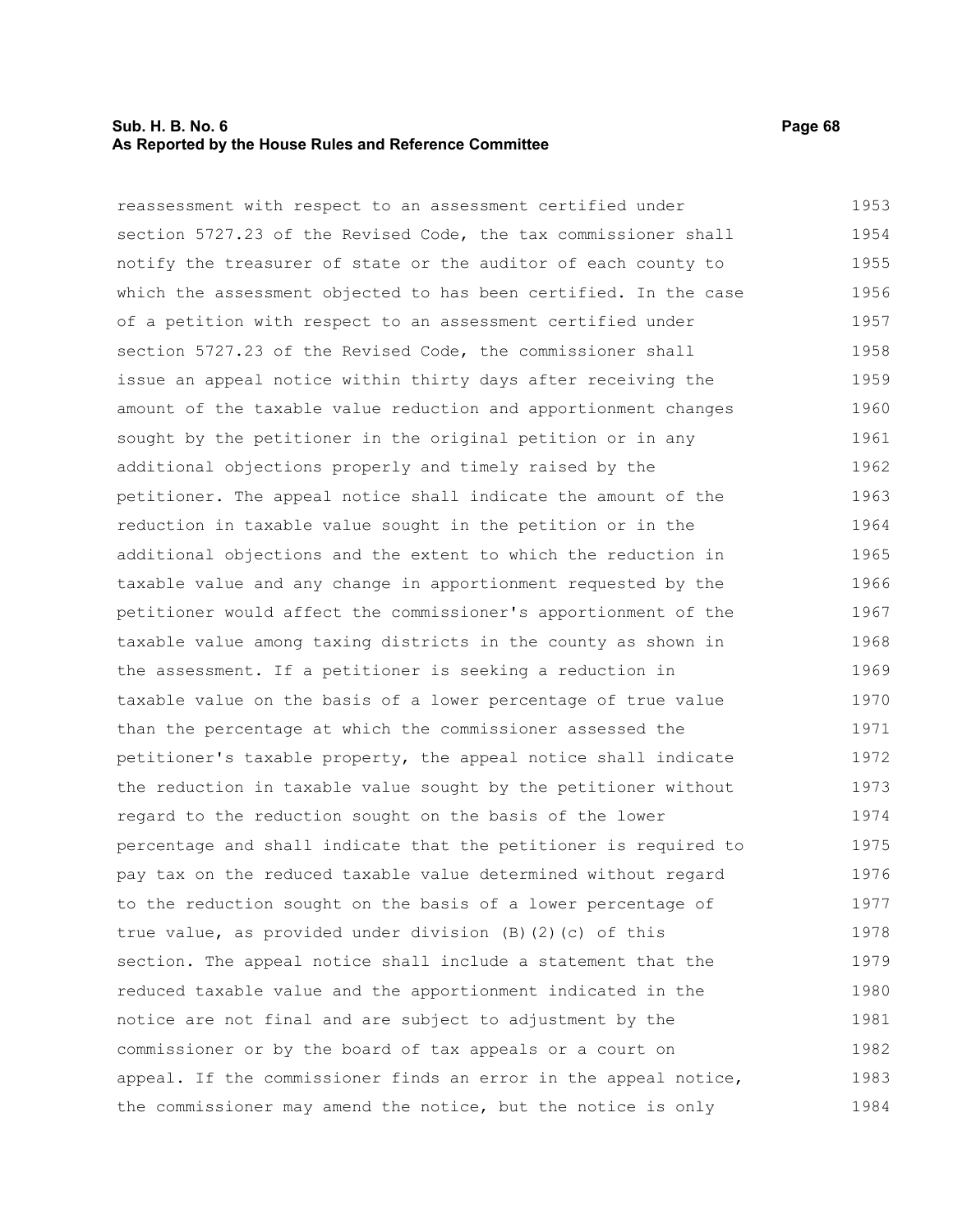## **Sub. H. B. No. 6 Page 69 As Reported by the House Rules and Reference Committee**

for informational and tax payment purposes; the notice is not subject to appeal by any person. The commissioner also shall mail a copy of the appeal notice to the petitioner. Upon the request of a taxing authority, the county auditor may disclose to the taxing authority the extent to which a reduction in taxable value sought by a petitioner would affect the apportionment of taxable value to the taxing district or districts under the taxing authority's jurisdiction, but such a disclosure does not constitute a notice required by law to be given for the purpose of section 5717.02 of the Revised Code. 1985 1986 1987 1988 1989 1990 1991 1992 1993 1994

(D) If the petitioner requests a hearing on the petition, the tax commissioner shall assign a time and place for the hearing on the petition and notify the petitioner of such time and place, but the commissioner may continue the hearing from time to time as necessary. 1995 1996 1997 1998 1999

(E) The tax commissioner may make corrections to the assessment as the commissioner finds proper. The commissioner shall serve a copy of the commissioner's final determination on the petitioner in the manner provided in section 5703.37 of the Revised Code. The commissioner's decision in the matter shall be final, subject to appeal under section 5717.02 of the Revised Code. With respect to a final determination issued for an assessment certified under section 5727.23 of the Revised Code, the commissioner also shall transmit a copy of the final determination to the applicable county auditor. In the absence of any further appeal, or when a decision of the board of tax appeals or of any court to which the decision has been appealed becomes final, the commissioner shall notify the public utility and, as appropriate, shall proceed under section 5727.42 of the Revised Code, or notify the applicable county auditor, who shall proceed under section 5727.471 of the Revised Code. 2000 2001 2002 2003 2004 2005 2006 2007 2008 2009 2010 2011 2012 2013 2014 2015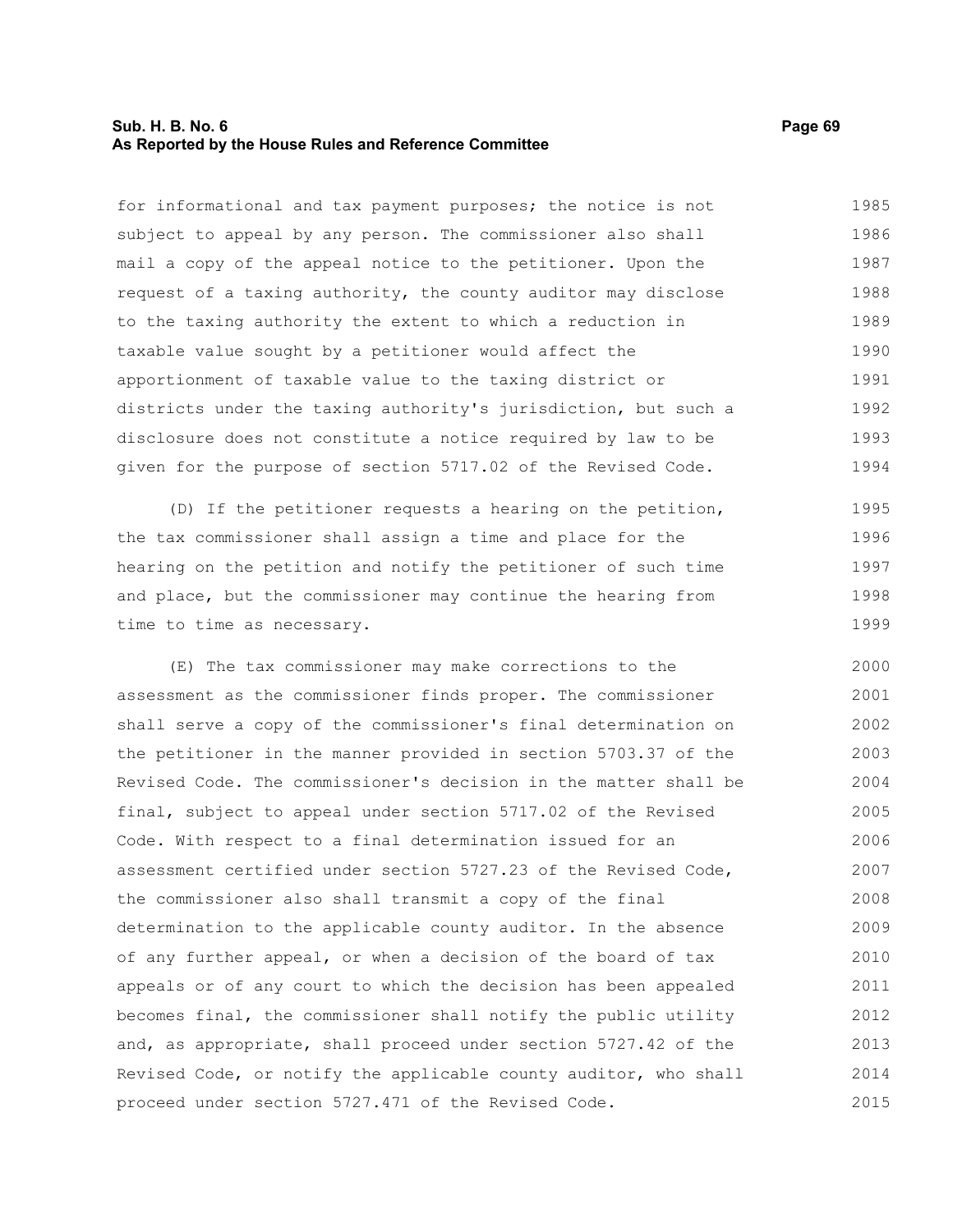# **Sub. H. B. No. 6 Page 70 As Reported by the House Rules and Reference Committee**

The notification made under this division is not subject to further appeal. (F) On appeal, no adjustment shall be made in the tax commissioner's assessment certified under section 5727.23 of the Revised Code that reduces the taxable value of a petitioner's taxable property by an amount that exceeds the reduction sought by the petitioner in its petition for reassessment or in any additional objections properly and timely raised after the petition is filed with the commissioner. (G) An electric company with taxable property that is, or is part of, a clean air resource fueled by nuclear power and certified under section 3706.44 of the Revised Code may file a petition for reassessment seeking a reduction in taxable value of that property, provided that any such petition shall not request, and the tax commissioner shall have no authority to grant, a reduction in taxable value below the taxable values for such property as of the effective date of the amendments to this section by H.B. 6 of the 133rd general assembly. As used in this division, "clean air resource" has the same meaning as defined by section 3706.40 of the Revised Code. **Sec. 5727.75.** (A) For purposes of this section: (1) "Qualified energy project" means an energy project certified by the director of development services pursuant to this section. (2) "Energy project" means a project to provide electric power through the construction, installation, and use of an energy facility. (3) "Alternative energy zone" means a county declared as such by the board of county commissioners under division (E)(1) 2016 2017 2018 2019 2020 2021 2022 2023 2024 2025 2026 2027 2028 2029 2030 2031 2032 2033 2034 2035 2036 2037 2038 2039 2040 2041 2042 2043 2044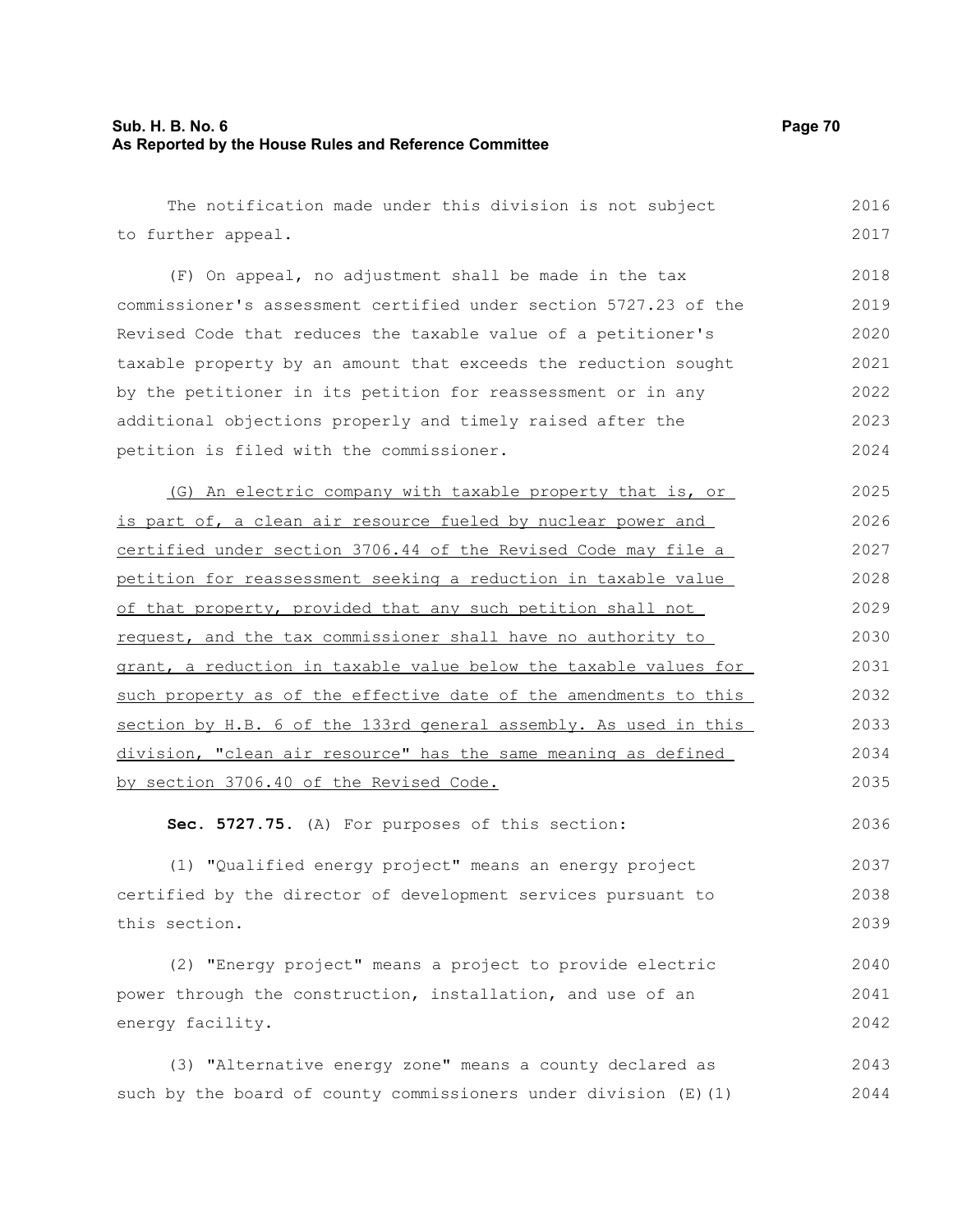(b) or (c) of this section.

(4) "Full-time equivalent employee" means the total number of employee-hours for which compensation was paid to individuals employed at a qualified energy project for services performed at the project during the calendar year divided by two thousand eighty hours. 2046 2047 2048 2049 2050

(5) "Solar energy project" means an energy project composed of an energy facility using solar panels to generate electricity. 2051 2052 2053

(6) "Internet identifier of record" has the same meaning as in section 9.312 of the Revised Code. 2054 2055

(B)(1) Tangible personal property of a qualified energy project using renewable energy resources is exempt from taxation for tax years 2011 through 2021 if all of the following conditions are satisfied: 2056 2057 2058 2059

(a) On or before December 31, 2020, the owner or a lessee pursuant to a sale and leaseback transaction of the project submits an application to the power siting board for a certificate under section 4906.20 of the Revised Code, or if that section does not apply, submits an application for any approval, consent, permit, or certificate or satisfies any condition required by a public agency or political subdivision of this state for the construction or initial operation of an energy project. 2060 2061 2062 2063 2064 2065 2066 2067 2068

(b) Construction or installation of the energy facility begins on or after January 1, 2009, and before January 1, 2021. For the purposes of this division, construction begins on the earlier of the date of application for a certificate or other approval or permit described in division (B)(1)(a) of this 2069 2070 2071 2072 2073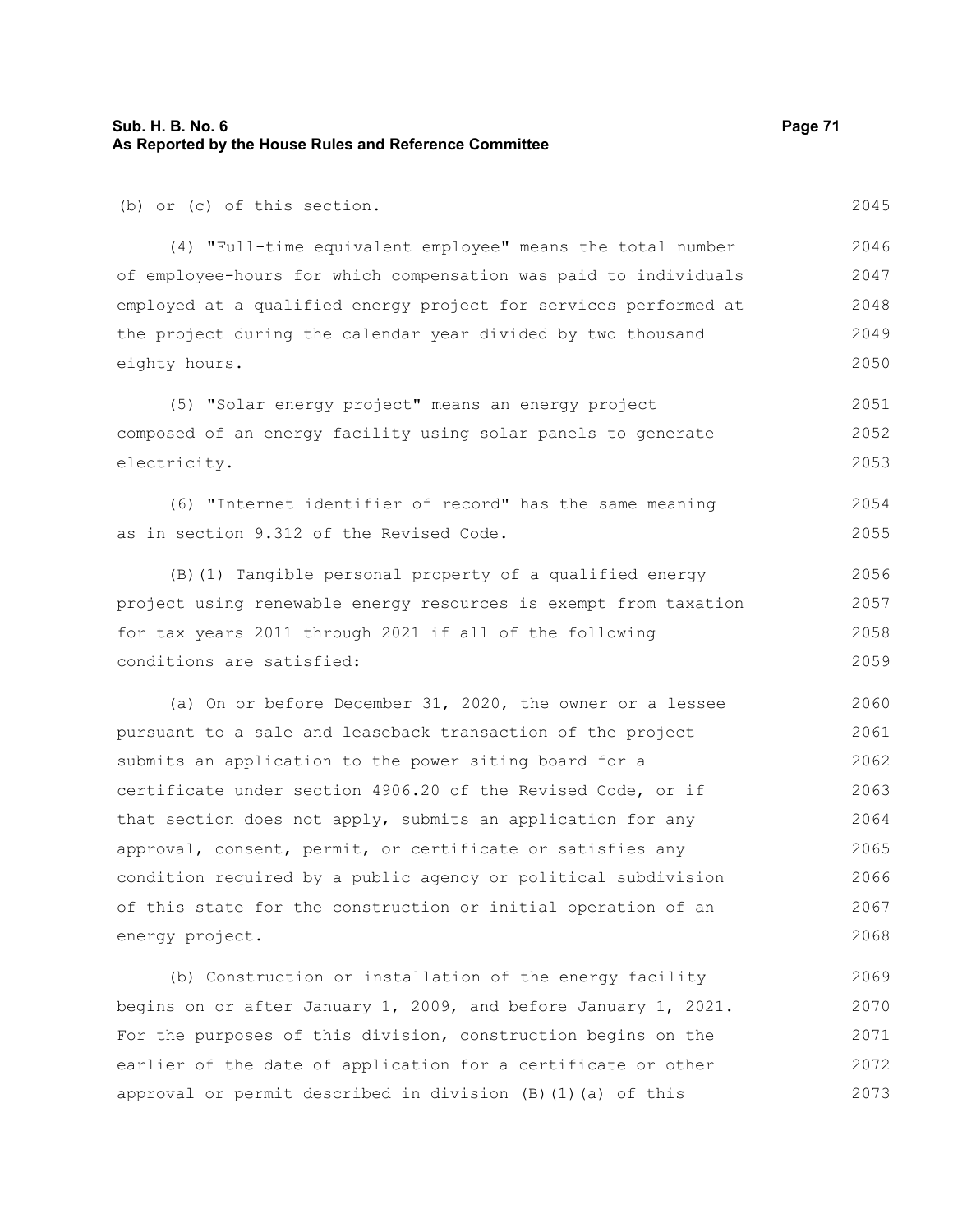#### **Sub. H. B. No. 6 Page 72 As Reported by the House Rules and Reference Committee**

section, or the date the contract for the construction or installation of the energy facility is entered into. 2074 2075

(c) For a qualified energy project with a nameplate capacity of  $f$ ive-twenty megawatts or greater, a board of county commissioners of a county in which property of the project is located has adopted a resolution under division  $(E)$  (1)(b) or (c) of this section to approve the application submitted under division (E) of this section to exempt the property located in that county from taxation. A board's adoption of a resolution rejecting an application or its failure to adopt a resolution approving the application does not affect the tax-exempt status of the qualified energy project's property that is located in another county. 2076 2077 2078 2079 2080 2081 2082 2083 2084 2085 2086

(2) If tangible personal property of a qualified energy project using renewable energy resources was exempt from taxation under this section beginning in any of tax years 2011 through 2021, and the certification under division (E)(2) of this section has not been revoked, the tangible personal property of the qualified energy project is exempt from taxation for tax year 2022 and all ensuing tax years if the property was placed into service before January 1, 2022, as certified in the construction progress report required under division (F)(2) of this section. Tangible personal property that has not been placed into service before that date is taxable property subject to taxation. An energy project for which certification has been revoked is ineligible for further exemption under this section. Revocation does not affect the tax-exempt status of the project's tangible personal property for the tax year in which revocation occurs or any prior tax year. 2087 2088 2089 2090 2091 2092 2093 2094 2095 2096 2097 2098 2099 2100 2101 2102

(C) Tangible personal property of a qualified energy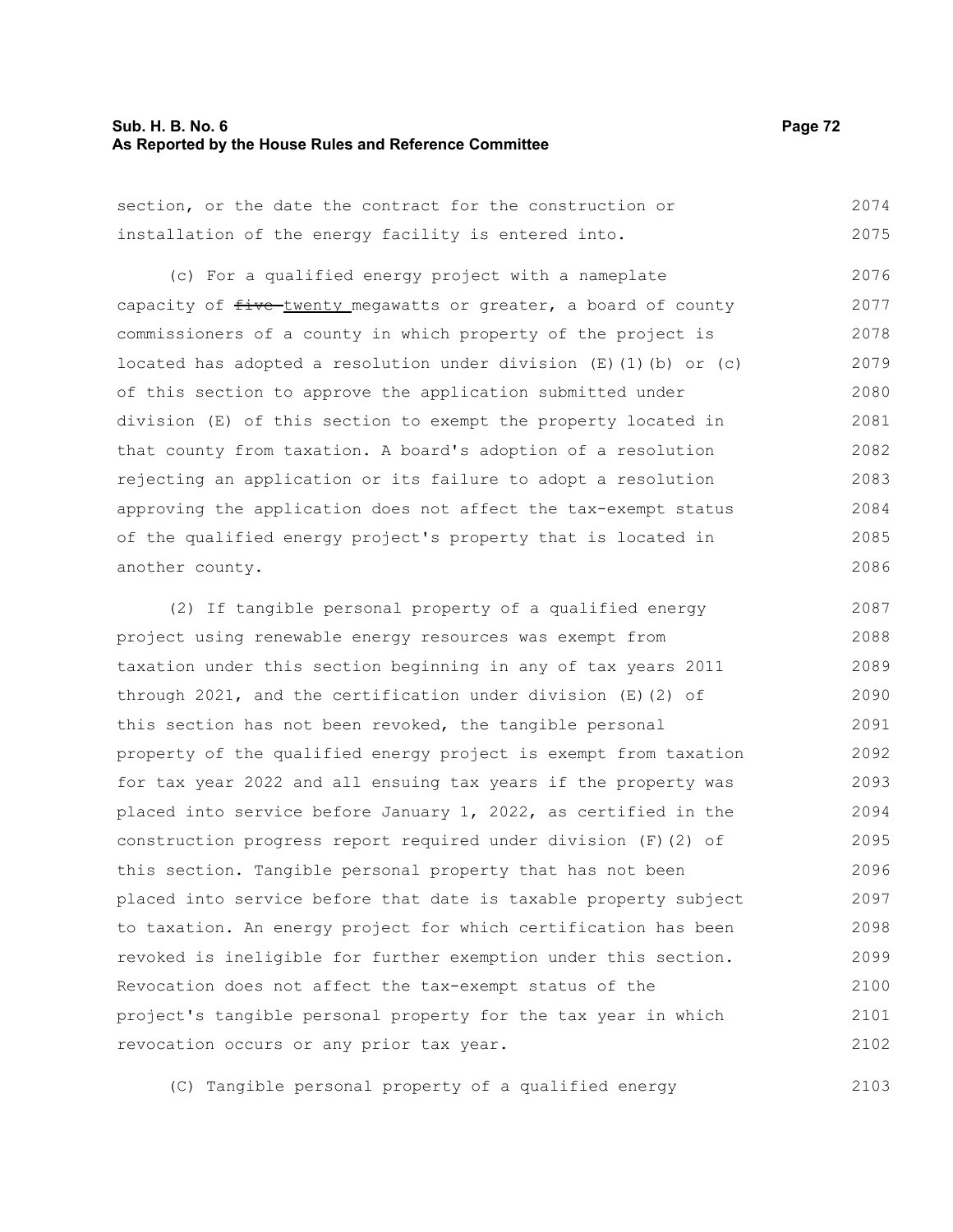# **Sub. H. B. No. 6 Page 73 As Reported by the House Rules and Reference Committee**

project using clean coal technology, advanced nuclear technology, or cogeneration technology is exempt from taxation for the first tax year that the property would be listed for taxation and all subsequent years if all of the following circumstances are met: 2104 2105 2106 2107 2108

(1) The property was placed into service before January 1, 2021. Tangible personal property that has not been placed into service before that date is taxable property subject to taxation. 2109 2110 2111 2112

(2) For such a qualified energy project with a nameplate capacity of  $f$ ive twenty megawatts or greater, a board of county commissioners of a county in which property of the qualified energy project is located has adopted a resolution under division (E)(1)(b) or (c) of this section to approve the application submitted under division (E) of this section to exempt the property located in that county from taxation. A board's adoption of a resolution rejecting the application or its failure to adopt a resolution approving the application does not affect the tax-exempt status of the qualified energy project's property that is located in another county. 2113 2114 2115 2116 2117 2118 2119 2120 2121 2122 2123

(3) The certification for the qualified energy project issued under division (E)(2) of this section has not been revoked. An energy project for which certification has been revoked is ineligible for exemption under this section. Revocation does not affect the tax-exempt status of the project's tangible personal property for the tax year in which revocation occurs or any prior tax year. 2124 2125 2126 2127 2128 2129 2130

(D) Except as otherwise provided in this section, real property of a qualified energy project is exempt from taxation for any tax year for which the tangible personal property of the 2131 2132 2133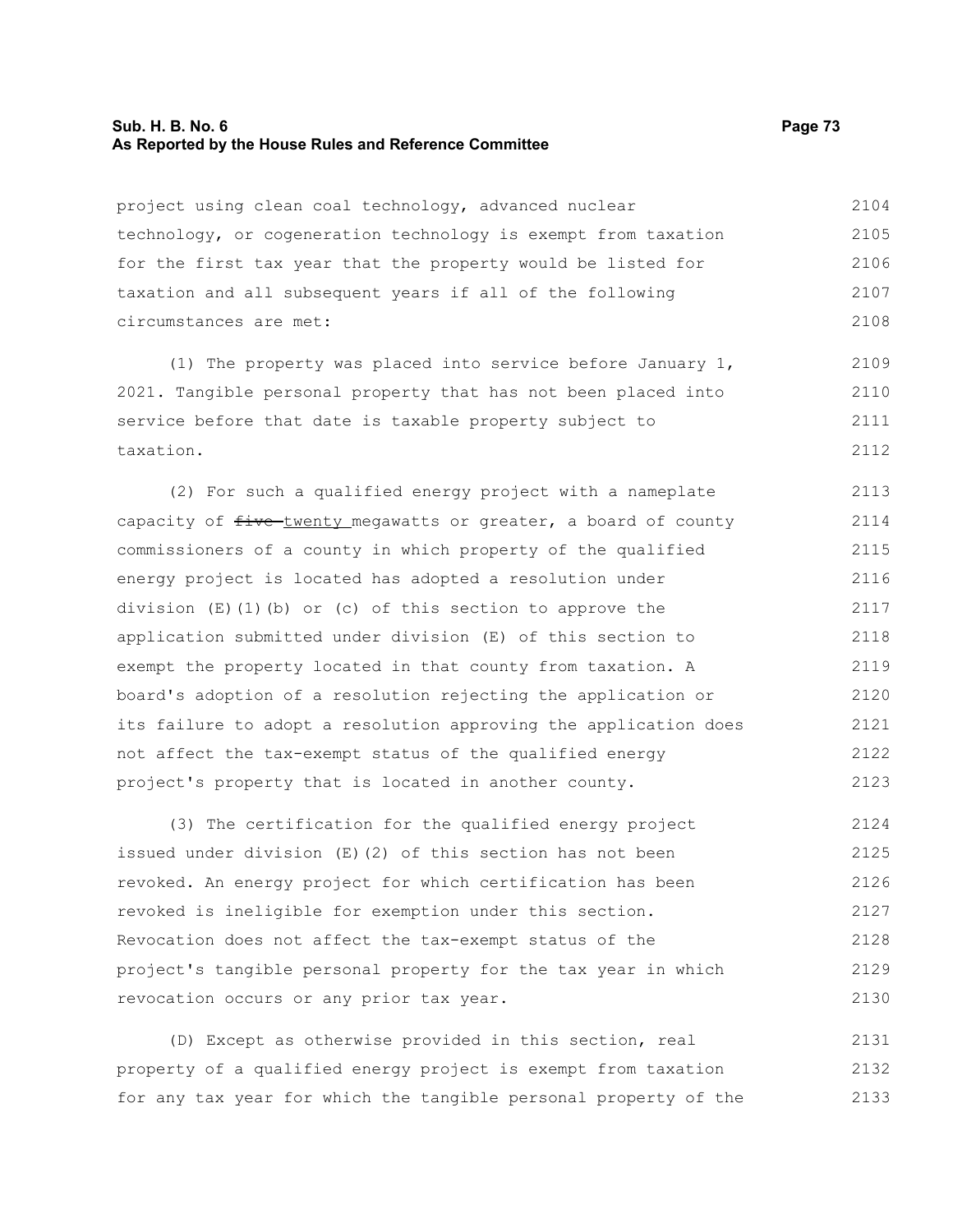| qualified energy project is exempted under this section. |  |  |  |  |  |  |  |  | 2134 |
|----------------------------------------------------------|--|--|--|--|--|--|--|--|------|
|----------------------------------------------------------|--|--|--|--|--|--|--|--|------|

(E)(1)(a) A person may apply to the director of development services for certification of an energy project as a qualified energy project on or before the following dates: 2135 2136 2137

(i) December 31, 2020, for an energy project using renewable energy resources; 2138 2139

(ii) December 31, 2017, for an energy project using clean coal technology, advanced nuclear technology, or cogeneration technology. 2140 2141 2142

(b) The director shall forward a copy of each application for certification of an energy project with a nameplate capacity of  $f$ ive twenty megawatts or greater to the board of county commissioners of each county in which the project is located and to each taxing unit with territory located in each of the affected counties. Any board that receives from the director a copy of an application submitted under this division shall adopt a resolution approving or rejecting the application unless it has adopted a resolution under division (E)(1)(c) of this section. A resolution adopted under division  $(E)$  (1)(b) or (c) of this section may require an annual service payment to be made in addition to the service payment required under division (G) of this section. The sum of the service payment required in the resolution and the service payment required under division (G) of this section shall not exceed nine thousand dollars per megawatt of nameplate capacity located in the county. The resolution shall specify the time and manner in which the payments required by the resolution shall be paid to the county treasurer. The county treasurer shall deposit the payment to the credit of the county's general fund to be used for any purpose for which money credited to that fund may be used. 2143 2144 2145 2146 2147 2148 2149 2150 2151 2152 2153 2154 2155 2156 2157 2158 2159 2160 2161 2162 2163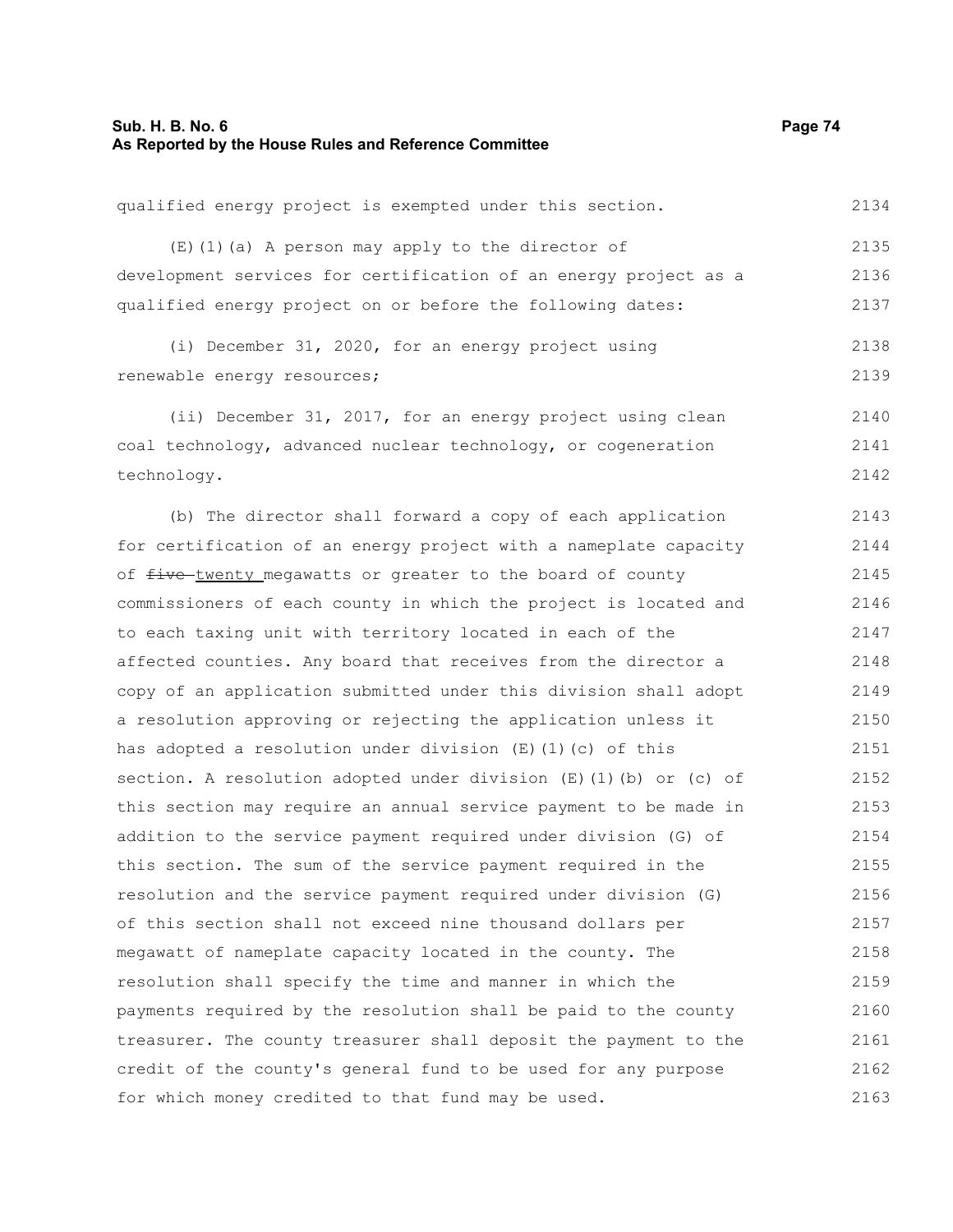# **Sub. H. B. No. 6 Page 75 As Reported by the House Rules and Reference Committee**

The board shall send copies of the resolution to the owner of the facility and the director by certified mail or, if the board has record of an internet identifier of record associated with the owner or director, by ordinary mail and by that internet identifier of record. The board shall send such notice within thirty days after receipt of the application, or a longer period of time if authorized by the director. 2164 2165 2166 2167 2168 2169 2170

(c) A board of county commissioners may adopt a resolution declaring the county to be an alternative energy zone and declaring all applications submitted to the director of development services under this division after the adoption of the resolution, and prior to its repeal, to be approved by the board. 2171 2172 2173 2174 2175 2176

All tangible personal property and real property of an energy project with a nameplate capacity of  $f$ ive-twenty megawatts or greater is taxable if it is located in a county in which the board of county commissioners adopted a resolution rejecting the application submitted under this division or failed to adopt a resolution approving the application under division (E)(1)(b) or (c) of this section. 2177 2178 2179 2180 2181 2182 2183

(2) The director shall certify an energy project if all of the following circumstances exist: 2184 2185

(a) The application was timely submitted.

(b) For an energy project with a nameplate capacity of five twenty megawatts or greater, a board of county commissioners of at least one county in which the project is located has adopted a resolution approving the application under division (E)(1)(b) or (c) of this section. 2187 2188 2189 2190 2191

(c) No portion of the project's facility was used to 2192

2186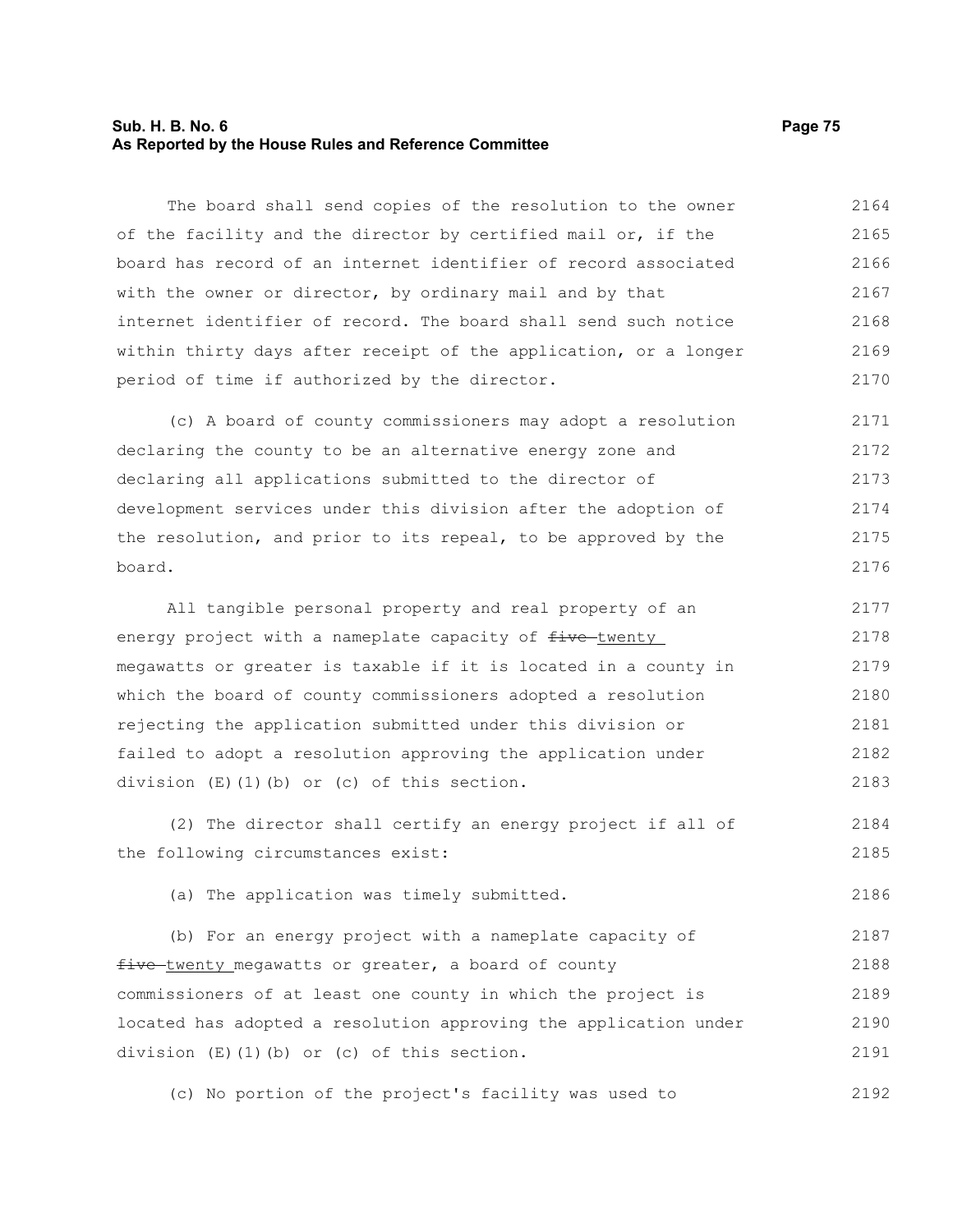# **Sub. H. B. No. 6 Page 76 As Reported by the House Rules and Reference Committee**

2206 2207 2208

2209

supply electricity before December 31, 2009. 2193

(3) The director shall deny a certification application if the director determines the person has failed to comply with any requirement under this section. The director may revoke a certification if the director determines the person, or subsequent owner or lessee pursuant to a sale and leaseback transaction of the qualified energy project, has failed to comply with any requirement under this section. Upon certification or revocation, the director shall notify the person, owner, or lessee, the tax commissioner, and the county auditor of a county in which the project is located of the certification or revocation. Notice shall be provided in a manner convenient to the director. 2194 2195 2196 2197 2198 2199 2200 2201 2202 2203 2204 2205

(F) The owner or a lessee pursuant to a sale and leaseback transaction of a qualified energy project shall do each of the following:

(1) Comply with all applicable regulations;

(2) File with the director of development services a certified construction progress report before the first day of March of each year during the energy facility's construction or installation indicating the percentage of the project completed, and the project's nameplate capacity, as of the preceding thirty-first day of December. Unless otherwise instructed by the director of development services, the owner or lessee of an energy project shall file a report with the director on or before the first day of March each year after completion of the energy facility's construction or installation indicating the project's nameplate capacity as of the preceding thirty-first day of December. Not later than sixty days after June 17, 2010, the owner or lessee of an energy project, the construction of 2210 2211 2212 2213 2214 2215 2216 2217 2218 2219 2220 2221 2222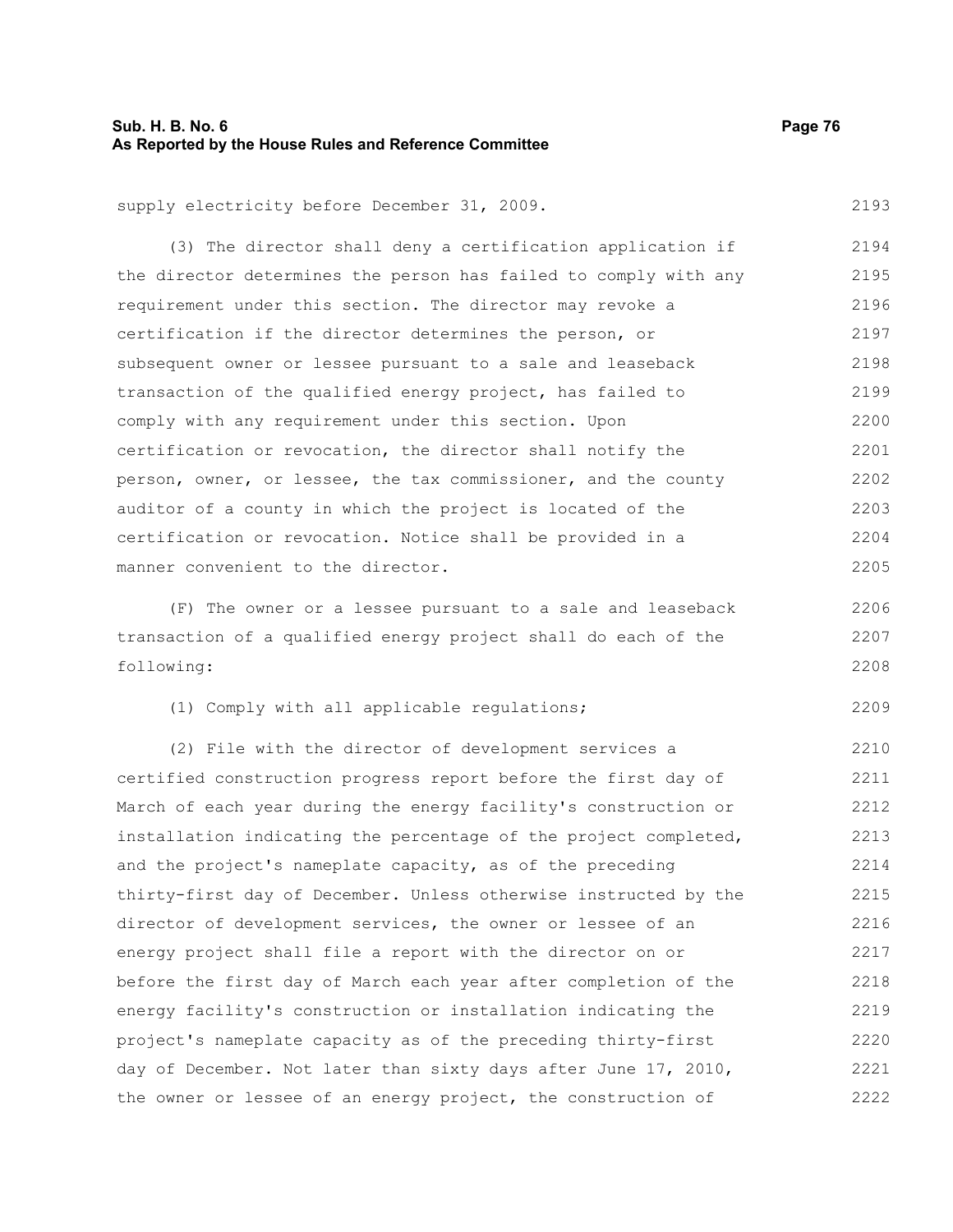#### **Sub. H. B. No. 6 Page 77 As Reported by the House Rules and Reference Committee**

which was completed before June 17, 2010, shall file a certificate indicating the project's nameplate capacity. (3) File with the director of development services, in a manner prescribed by the director, a report of the total number of full-time equivalent employees, and the total number of fulltime equivalent employees domiciled in Ohio, who are employed in the construction or installation of the energy facility; (4) For energy projects with a nameplate capacity of  $f$ ive twenty megawatts or greater, repair all roads, bridges, and culverts affected by construction as reasonably required to restore them to their preconstruction condition, as determined by the county engineer in consultation with the local jurisdiction responsible for the roads, bridges, and culverts. In the event that the county engineer deems any road, bridge, or culvert to be inadequate to support the construction or decommissioning of the energy facility, the road, bridge, or culvert shall be rebuilt or reinforced to the specifications established by the county engineer prior to the construction or decommissioning of the facility. The owner or lessee of the facility shall post a bond in an amount established by the county engineer and to be held by the board of county commissioners to ensure funding for repairs of roads, bridges, and culverts affected during the construction. The bond shall be released by the board not later than one year after the date the repairs are completed. The energy facility owner or lessee pursuant to a sale and leaseback transaction shall post a bond, as may be required by the Ohio power siting board in the certificate authorizing commencement of construction issued pursuant to section 4906.10 of the Revised Code, to ensure funding for repairs to roads, bridges, and culverts resulting from decommissioning of the facility. The energy facility owner 2223 2224 2225 2226 2227 2228 2229 2230 2231 2232 2233 2234 2235 2236 2237 2238 2239 2240 2241 2242 2243 2244 2245 2246 2247 2248 2249 2250 2251 2252 2253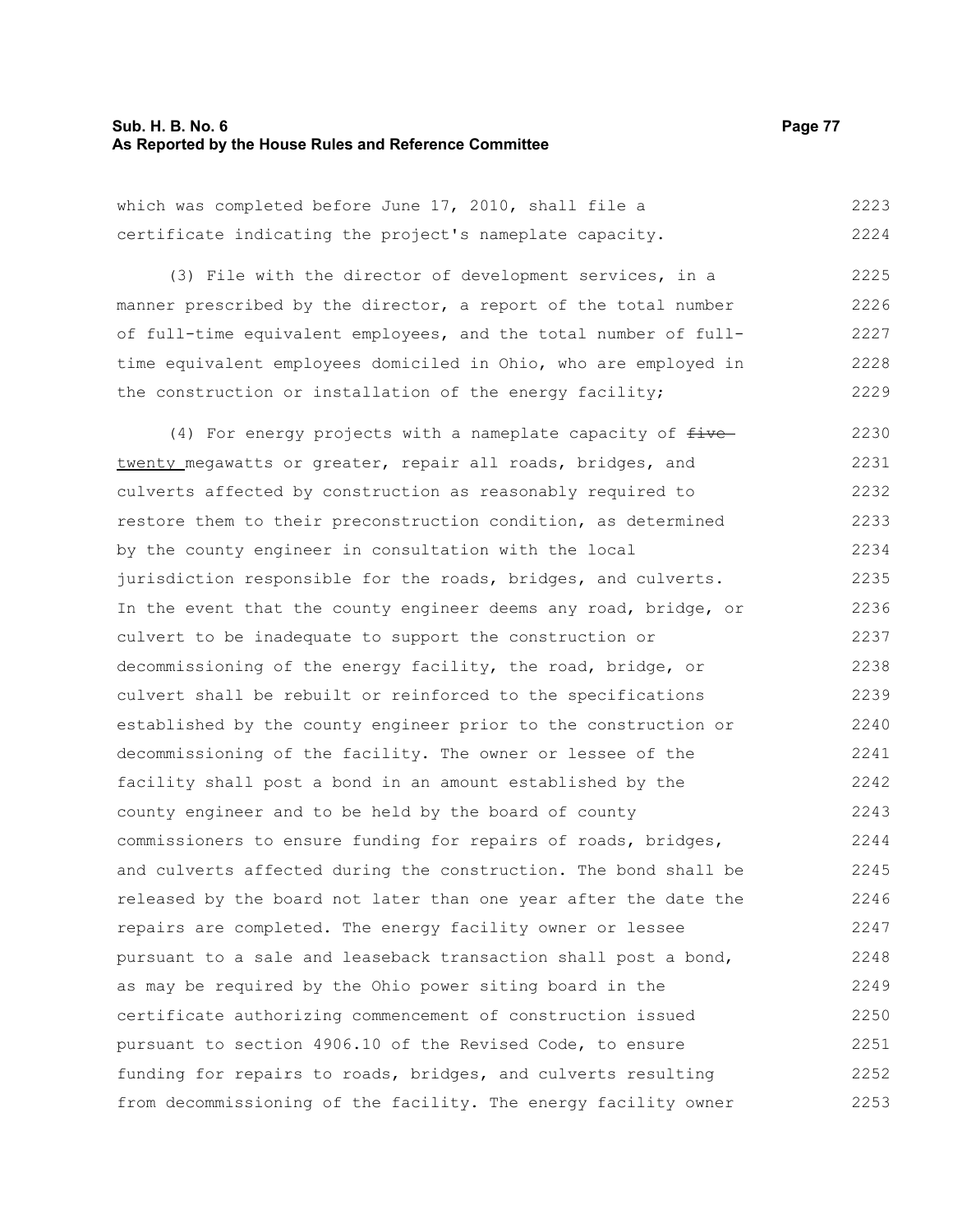# **Sub. H. B. No. 6 Page 78 As Reported by the House Rules and Reference Committee**

or lessee and the county engineer may enter into an agreement regarding specific transportation plans, reinforcements, modifications, use and repair of roads, financial security to be provided, and any other relevant issue. 2254 2255 2256 2257

(5) Provide or facilitate training for fire and emergency responders for response to emergency situations related to the energy project and, for energy projects with a nameplate capacity of  $f$ ive-twenty megawatts or greater, at the person's expense, equip the fire and emergency responders with proper equipment as reasonably required to enable them to respond to such emergency situations; 2258 2259 2260 2261 2262 2263 2264

(6) Maintain a ratio of Ohio-domiciled full-time equivalent employees employed in the construction or installation of the energy project to total full-time equivalent employees employed in the construction or installation of the energy project of not less than eighty per cent in the case of a solar energy project, and not less than fifty per cent in the case of any other energy project. In the case of an energy project for which certification from the power siting board is required under section 4906.20 of the Revised Code, the number of full-time equivalent employees employed in the construction or installation of the energy project equals the number actually employed or the number projected to be employed in the certificate application, if such projection is required under regulations adopted pursuant to section 4906.03 of the Revised Code, whichever is greater. For all other energy projects, the number of full-time equivalent employees employed in the construction or installation of the energy project equals the number actually employed or the number projected to be employed by the director of development services, whichever is greater. To estimate the number of employees to be employed in the 2265 2266 2267 2268 2269 2270 2271 2272 2273 2274 2275 2276 2277 2278 2279 2280 2281 2282 2283 2284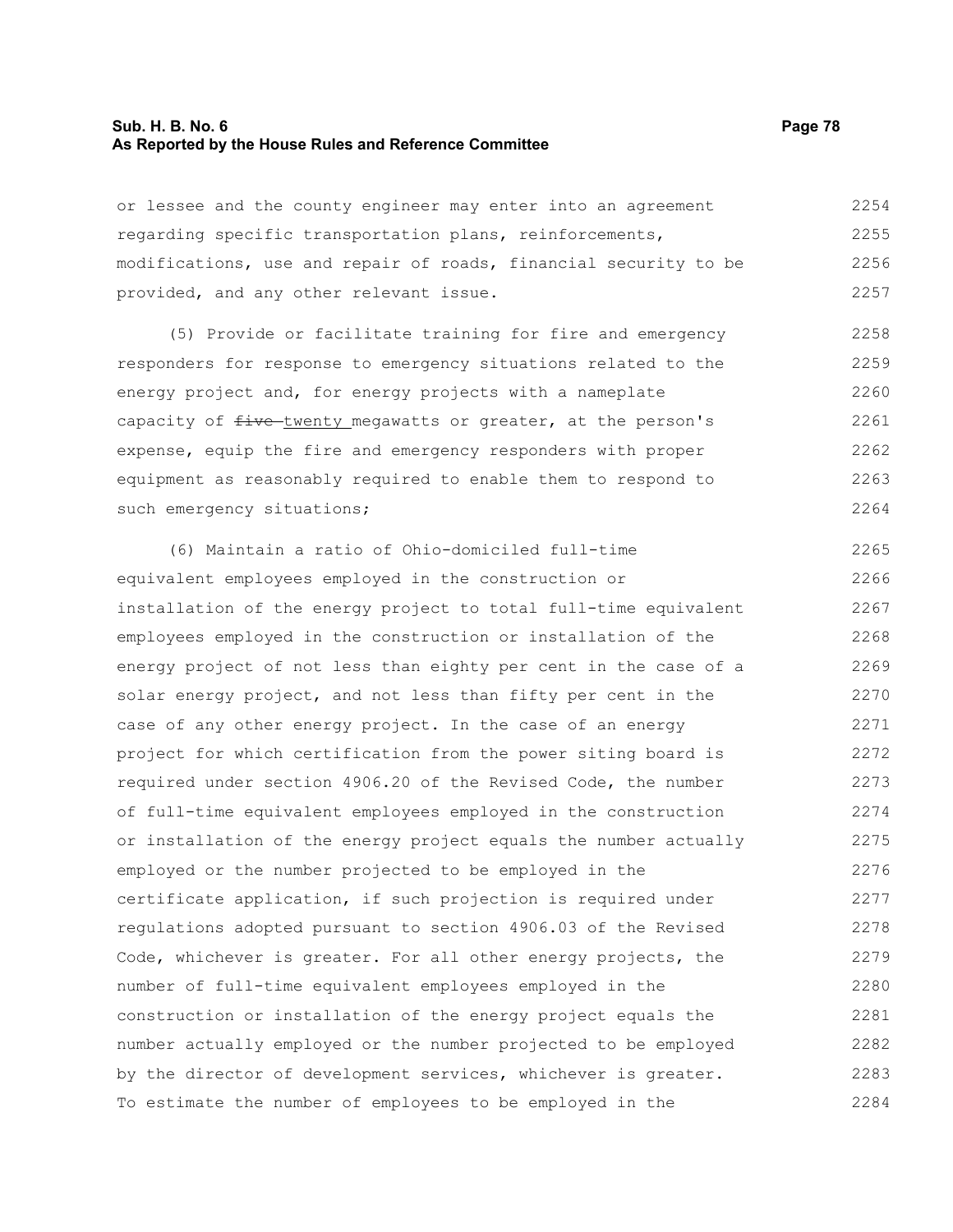### **Sub. H. B. No. 6 Page 79 As Reported by the House Rules and Reference Committee**

construction or installation of an energy project, the director shall use a generally accepted job-estimating model in use for renewable energy projects, including but not limited to the job and economic development impact model. The director may adjust an estimate produced by a model to account for variables not accounted for by the model. 2285 2286 2287 2288 2289 2290

(7) For energy projects with a nameplate capacity in excess of two-twenty megawatts, establish a relationship with a member of the university system of Ohio as defined in section 3345.011 of the Revised Code or with a person offering an apprenticeship program registered with the employment and training administration within the United States department of labor or with the apprenticeship council created by section 4139.02 of the Revised Code, to educate and train individuals for careers in the wind or solar energy industry. The relationship may include endowments, cooperative programs, internships, apprenticeships, research and development projects, and curriculum development. 2291 2292 2293 2294 2295 2296 2297 2298 2299 2300 2301 2302

(8) Offer to sell power or renewable energy credits from the energy project to electric distribution utilities or electric service companies subject to renewable energy resource requirements under section 4928.64 of the Revised Code that have issued requests for proposal for such power or renewable energy credits. If no electric distribution utility or electric service company issues a request for proposal on or before December 31, 2010, or accepts an offer for power or renewable energy creditswithin forty-five days after the offer is submitted, power orrenewable energy credits from the energy project may be sold to other persons. Division (F)(8) of this section does not apply  $if:-$ 2303 2304 2305 2306 2307 2308 2309 2310 2311 2312 2313 2314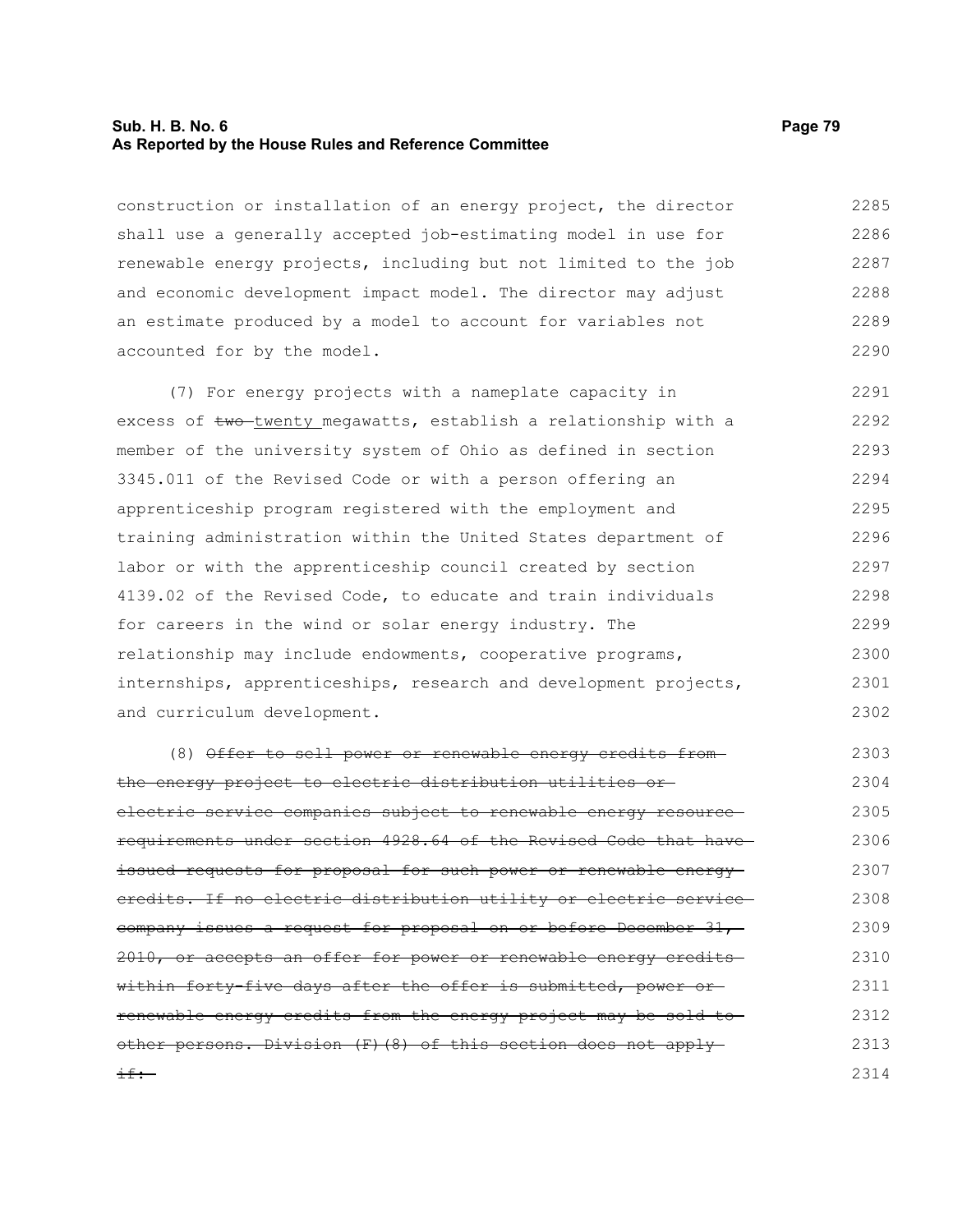# **Sub. H. B. No. 6 Page 80 As Reported by the House Rules and Reference Committee**

| (a) The owner or lessee is a rural electric company or a          | 2315 |
|-------------------------------------------------------------------|------|
| municipal power agency as defined in section 3734.058 of the-     | 2316 |
| <del>Revised Code.</del>                                          | 2317 |
| (b) The owner or lessee is a person that, before-                 | 2318 |
| completion of the energy project, contracted for the sale of      | 2319 |
| power or renewable energy credits with a rural electric company—  | 2320 |
| <del>or a municipal power agency.</del> —                         | 2321 |
| (c) The owner or lessee contracts for the sale of power or-       | 2322 |
| renewable energy credits from the energy project before June 17,- | 2323 |
| $2010 -$                                                          | 2324 |
| (9) Make annual service payments as required by division          | 2325 |
| (G) of this section and as may be required in a resolution        | 2326 |
| adopted by a board of county commissioners under division (E) of  | 2327 |
| this section.                                                     | 2328 |
| (G) The owner or a lessee pursuant to a sale and leaseback        | 2329 |
| transaction of a qualified energy project shall make annual       | 2330 |
| service payments in lieu of taxes to the county treasurer on or   | 2331 |
| before the final dates for payments of taxes on public utility    | 2332 |
| personal property on the real and public utility personal         | 2333 |
| property tax list for each tax year for which property of the     | 2334 |
| energy project is exempt from taxation under this section. The    | 2335 |
| county treasurer shall allocate the payment on the basis of the   | 2336 |
| project's physical location. Upon receipt of a payment, or if     | 2337 |
| timely payment has not been received, the county treasurer shall  | 2338 |
| certify such receipt or non-receipt to the director of            | 2339 |
| development services and tax commissioner in a form determined    | 2340 |
| by the director and commissioner, respectively. Each payment      | 2341 |
| shall be in the following amount:                                 | 2342 |
|                                                                   |      |

(1) In the case of a solar energy project, seven thousand 2343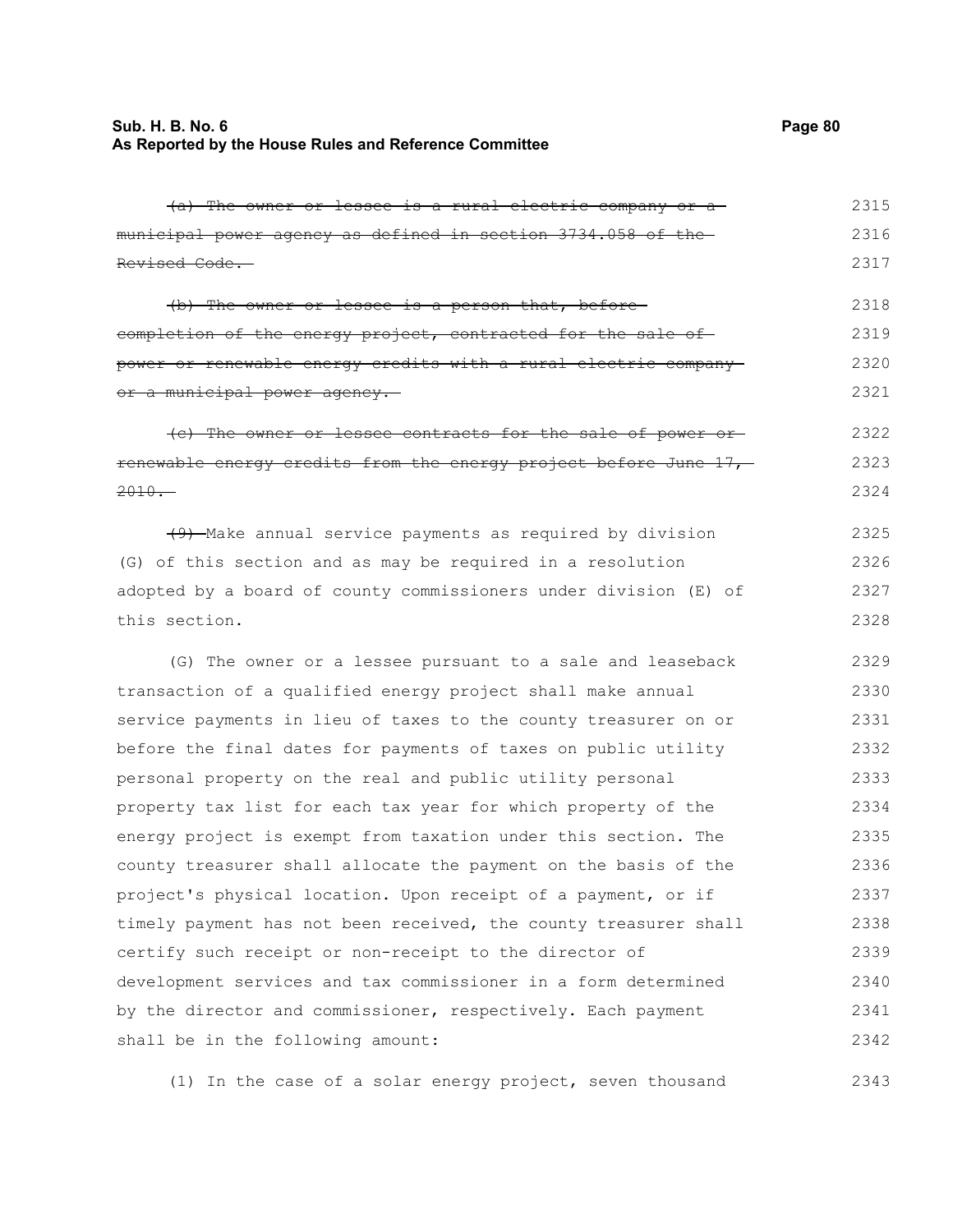## **Sub. H. B. No. 6 Page 81 As Reported by the House Rules and Reference Committee**

dollars per megawatt of nameplate capacity located in the county as of December 31, 2010, for tax year 2011, as of December 31, 2011, for tax year 2012, as of December 31, 2012, for tax year 2013, as of December 31, 2013, for tax year 2014, as of December 31, 2014, for tax year 2015, as of December 31, 2015, for tax year 2016, and as of December 31, 2016, for tax year 2017 and each tax year thereafter; 2344 2345 2346 2347 2348 2350

(2) In the case of any other energy project using renewable energy resources, the following:

(a) If the project maintains during the construction or installation of the energy facility a ratio of Ohio-domiciled full-time equivalent employees to total full-time equivalent employees of not less than seventy-five per cent, six thousand dollars per megawatt of nameplate capacity located in the county as of the thirty-first day of December of the preceding tax year; 2353 2354 2355 2356 2357 2358 2359

(b) If the project maintains during the construction or installation of the energy facility a ratio of Ohio-domiciled full-time equivalent employees to total full-time equivalent employees of less than seventy-five per cent but not less than sixty per cent, seven thousand dollars per megawatt of nameplate capacity located in the county as of the thirty-first day of December of the preceding tax year; 2360 2361 2362 2363 2364 2365 2366

(c) If the project maintains during the construction or installation of the energy facility a ratio of Ohio-domiciled full-time equivalent employees to total full-time equivalent employees of less than sixty per cent but not less than fifty per cent, eight thousand dollars per megawatt of nameplate capacity located in the county as of the thirty-first day of December of the preceding tax year. 2367 2368 2369 2370 2371 2372 2373

2349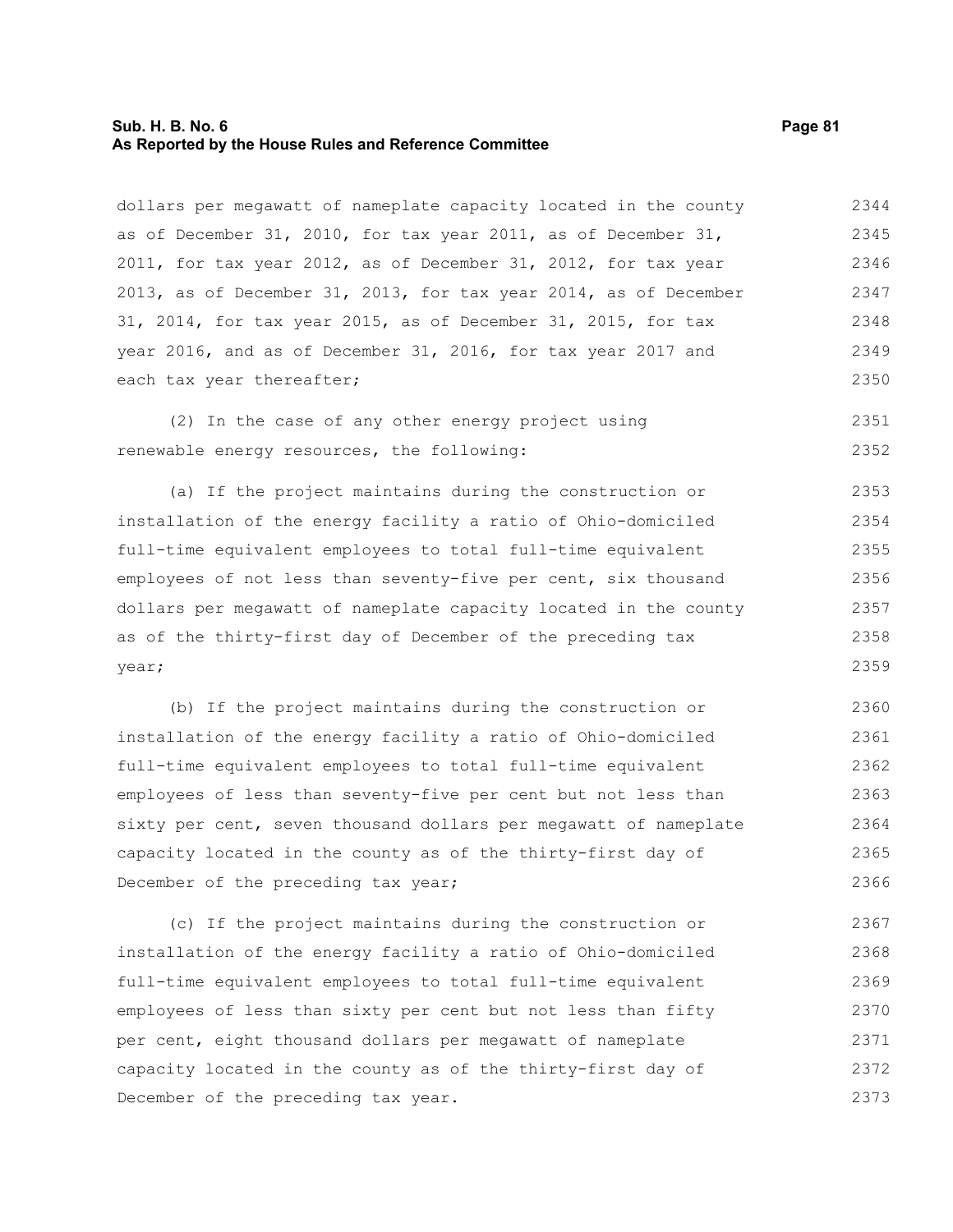# **Sub. H. B. No. 6 Page 82 As Reported by the House Rules and Reference Committee**

(3) In the case of an energy project using clean coal technology, advanced nuclear technology, or cogeneration technology, the following: 2374 2375 2376

(a) If the project maintains during the construction or installation of the energy facility a ratio of Ohio-domiciled full-time equivalent employees to total full-time equivalent employees of not less than seventy-five per cent, six thousand dollars per megawatt of nameplate capacity located in the county as of the thirty-first day of December of the preceding tax year; 2377 2378 2379 2380 2381 2382 2383

(b) If the project maintains during the construction or installation of the energy facility a ratio of Ohio-domiciled full-time equivalent employees to total full-time equivalent employees of less than seventy-five per cent but not less than sixty per cent, seven thousand dollars per meqawatt of nameplate capacity located in the county as of the thirty-first day of December of the preceding tax year; 2384 2385 2386 2387 2388 2389 2390

(c) If the project maintains during the construction or installation of the energy facility a ratio of Ohio-domiciled full-time equivalent employees to total full-time equivalent employees of less than sixty per cent but not less than fifty per cent, eight thousand dollars per megawatt of nameplate capacity located in the county as of the thirty-first day of December of the preceding tax year. 2391 2392 2393 2394 2395 2396 2397

(H) The director of development services in consultation with the tax commissioner shall adopt rules pursuant to Chapter 119. of the Revised Code to implement and enforce this section.

**Section 2.** That existing sections 303.213, 519.213, 519.214, 713.081, 3706.02, 3706.03, 4906.10, 4906.13, 4906.20, 2401 2402

2398 2399 2400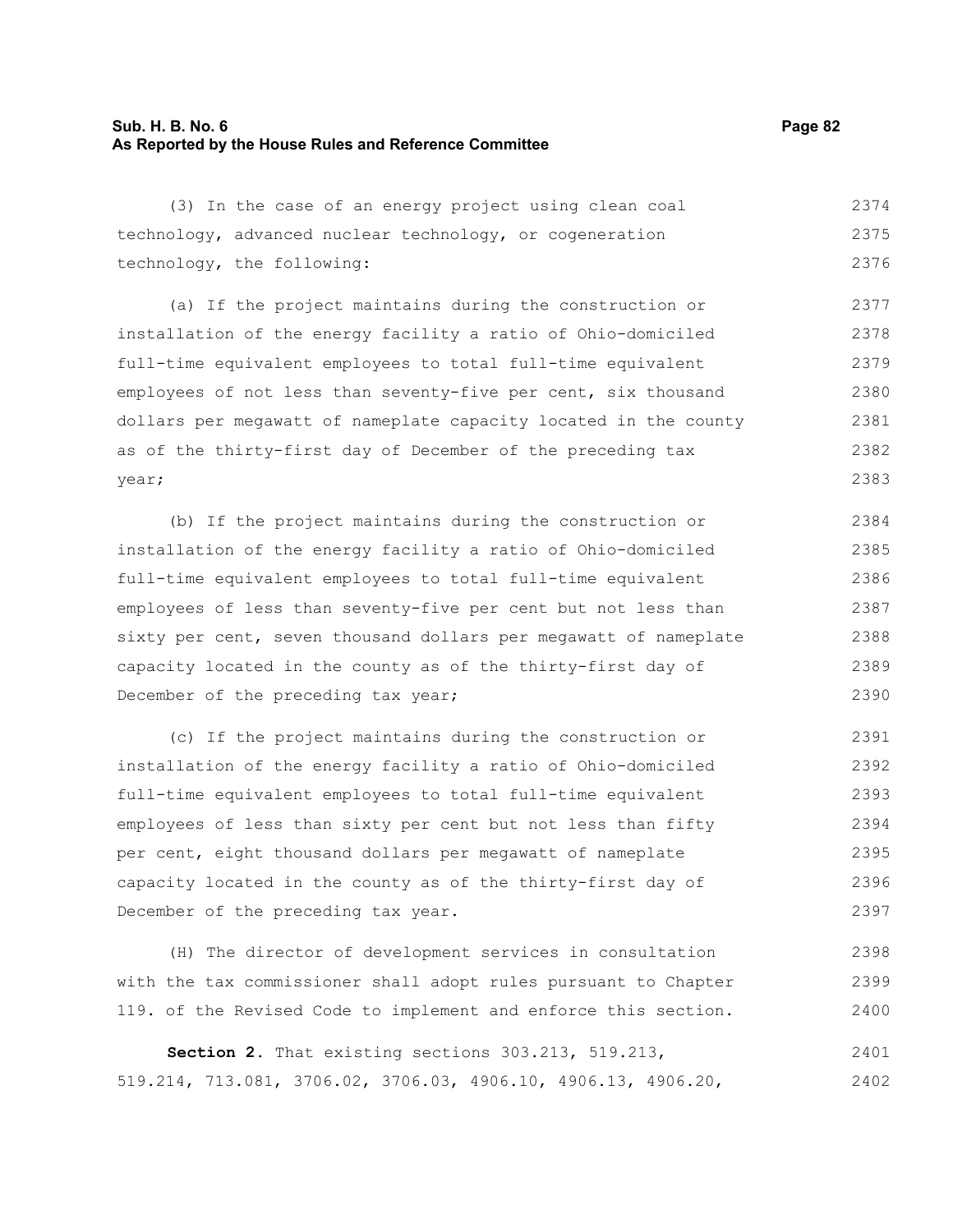# **Sub. H. B. No. 6 Page 83 As Reported by the House Rules and Reference Committee**

4906.201, 4928.01, 4928.02, 4928.66, 4928.6610, 5727.47, and 5727.75 of the Revised Code are hereby repealed. **Section 3.** That section 4928.6616 of the Revised Code is hereby repealed. **Section 4.** The amendments by this act to division (A)(34) of section 4928.01 of the Revised Code, division (C) of section 4928.66 of the Revised Code, and divisions (F)(8) and (9) of 2403 2404 2405 2406 2407 2408 2409

section 5727.75 of the Revised Code take effect January 1, 2020. 2410

**Section 5.** That sections 1710.06, 4928.142, 4928.143, 4928.20, 4928.61, 4928.62, 4928.641, 4928.645, and 5501.311 of the Revised Code be amended to read as follows: 2411 2412 2413

**Sec. 1710.06.** (A) The board of directors of a special improvement district may develop and adopt one or more written plans for public improvements or public services that benefit all or any part of the district. Each plan shall set forth the specific public improvements or public services that are to be provided, identify the area in which they will be provided, and specify the method of assessment to be used. Each plan for public improvements or public services shall indicate the period of time the assessments are to be levied for the improvements and services and, if public services are included in the plan, the period of time the services are to remain in effect. Plans for public improvements may include the planning, design, construction, reconstruction, enlargement, or alteration of any public improvements and the acquisition of land for the improvements. Plans for public improvements or public services may also include, but are not limited to, provisions for the following: 2414 2415 2416 2417 2418 2419 2420 2421 2422 2423 2424 2425 2426 2427 2428 2429 2430

(1) Creating and operating the district and the nonprofit 2431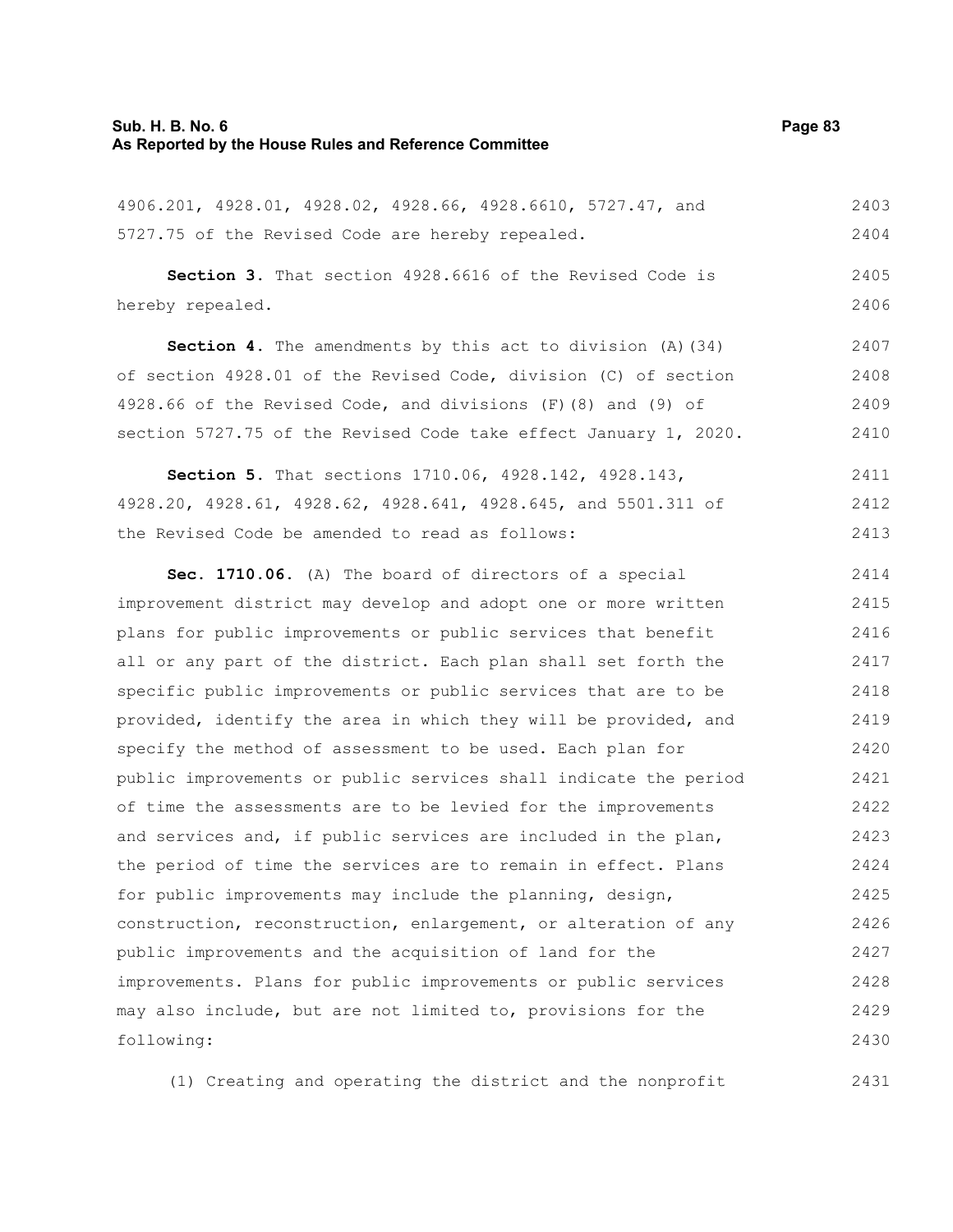# **Sub. H. B. No. 6 Page 84 As Reported by the House Rules and Reference Committee**

corporation under this chapter, including hiring employees and professional services, contracting for insurance, and purchasing or leasing office space and office equipment and other requirements of the district; 2432 2433 2434 2435

(2) Planning, designing, and implementing a public improvements or public services plan, including hiring architectural, engineering, legal, appraisal, insurance, consulting, energy auditing, and planning services, and, for public services, managing, protecting, and maintaining public and private facilities, including public improvements; 2436 2437 2438 2439 2440 2441

|          |  | (3) Conducting court proceedings to carry out this |  |  | 2442 |
|----------|--|----------------------------------------------------|--|--|------|
| chapter; |  |                                                    |  |  | 2443 |

(4) Paying damages resulting from the provision of public improvements or public services and implementing the plans; 2444 2445

(5) Paying the costs of issuing, paying interest on, and redeeming notes and bonds issued for funding public improvements and public services plans; and 2446 2447 2448

(6) Sale, lease, lease with an option to purchase, conveyance of other interests in, or other contracts for the acquisition, construction, maintenance, repair, furnishing, equipping, operation, or improvement of any special energy improvement project by the special improvement district, between a participating political subdivision and the special improvement district, and between the special improvement district and any owner of real property in the special improvement district on which a special energy improvement project has been acquired, installed, equipped, or improved<del>; and</del> 2449 2450 2451 2452 2453 2454 2455 2456 2457 2458

|  |  | (7) Aggregating the renewable energy credits generated by-        |  | 2459 |
|--|--|-------------------------------------------------------------------|--|------|
|  |  | one or more special energy improvement projects within a special- |  | 2460 |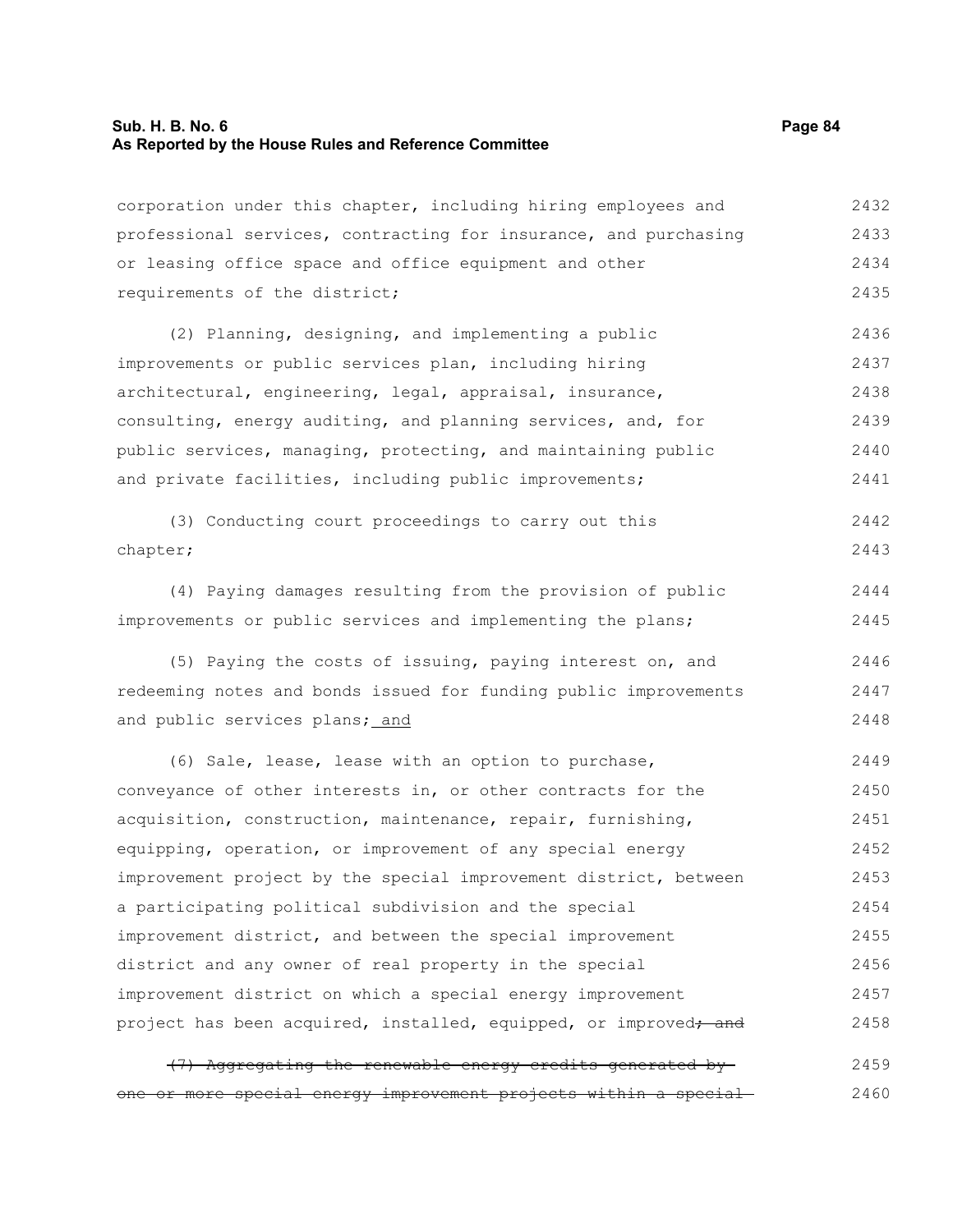improvement district, upon the consent of the owners of the credits and for the purpose of negotiating and completing the sale of such credits. 2461 2462 2463

(B) Once the board of directors of the special improvement district adopts a plan, it shall submit the plan to the legislative authority of each participating political subdivision and the municipal executive of each municipal corporation in which the district is located, if any. The legislative authorities and municipal executives shall review the plan and, within sixty days after receiving it, may submit their comments and recommendations about it to the district. After reviewing these comments and recommendations, the board of directors may amend the plan. It may then submit the plan, amended or otherwise, in the form of a petition to members of the district whose property may be assessed for the plan. Once the petition is signed by those members who own at least sixty per cent of the front footage of property that is to be assessed and that abuts upon a street, alley, public road, place, boulevard, parkway, park entrance, easement, or other public improvement, or those members who own at least seventy-five per cent of the area to be assessed for the improvement or service, the petition may be submitted to each legislative authority for approval. Except as provided in division (H) of section 1710.02 of the Revised Code, if the special improvement district was created for the purpose of developing and implementing plans for special energy improvement projects or shoreline improvement projects, the petition required under this division shall be signed by one hundred per cent of the owners of the area of all real property located within the area to be assessed for the special energy improvement project or shoreline improvement project. 2464 2465 2466 2467 2468 2469 2470 2471 2472 2473 2474 2475 2476 2477 2478 2479 2480 2481 2482 2483 2484 2485 2486 2487 2488 2489 2490 2491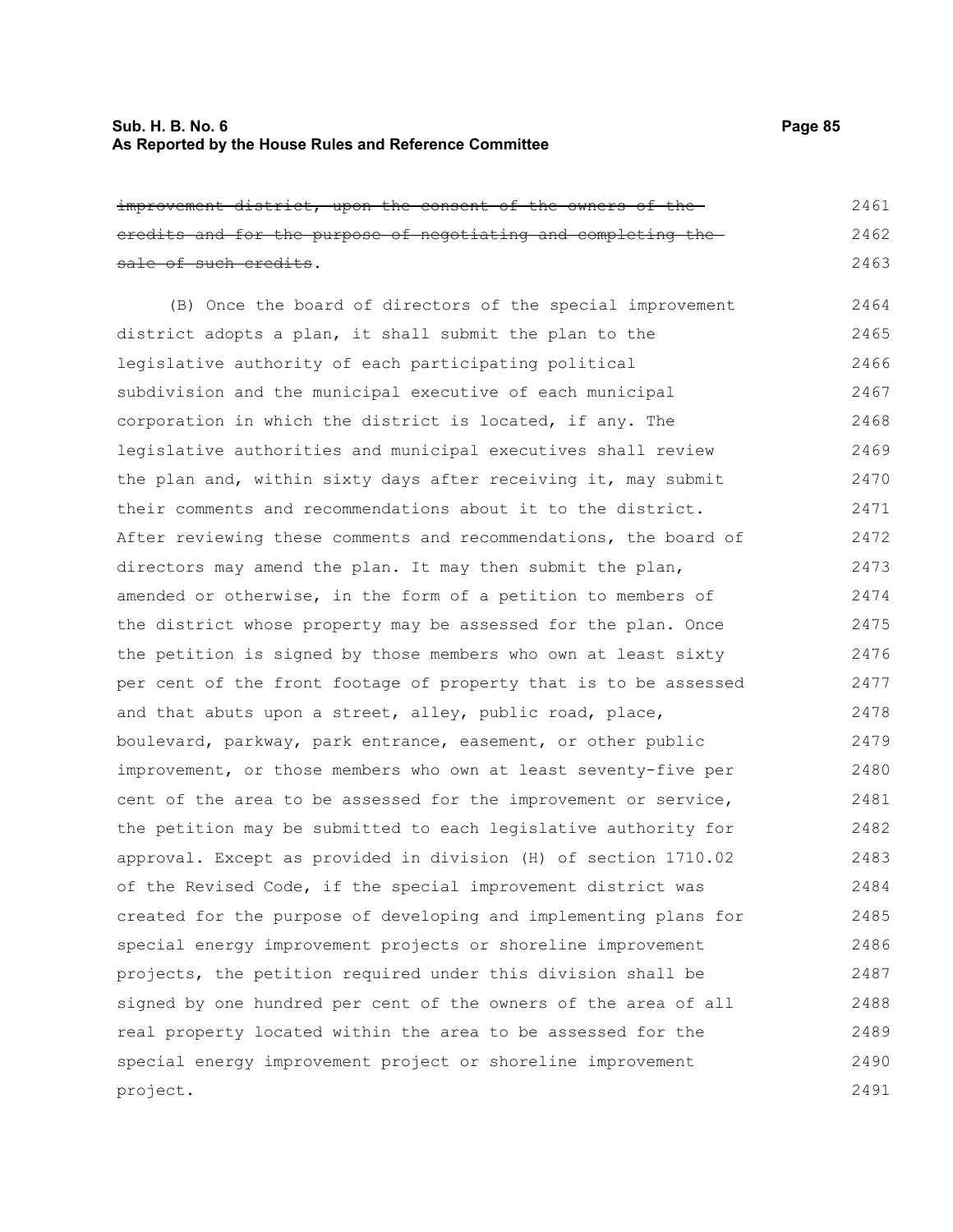# **Sub. H. B. No. 6 Page 86 As Reported by the House Rules and Reference Committee**

Each legislative authority shall, by resolution, approve or reject the petition within sixty days after receiving it. If the petition is approved by the legislative authority of each participating political subdivision, the plan contained in the petition shall be effective at the earliest date on which a nonemergency resolution of the legislative authority with the latest effective date may become effective. A plan may not be resubmitted to the legislative authorities and municipal executives more than three times in any twelve-month period. 2492 2493 2494 2495 2496 2497 2498 2499 2500

(C) Each participating political subdivision shall levy, by special assessment upon specially benefited property located within the district, the costs of any public improvements or public services plan contained in a petition approved by the participating political subdivisions under this section or division (F) of section 1710.02 of the Revised Code. The levy shall be made in accordance with the procedures set forth in Chapter 727. of the Revised Code, except that: 2501 2502 2503 2504 2505 2506 2507 2508

(1) The assessment for each improvements or services plan may be levied by any one or any combination of the methods of assessment listed in section 727.01 of the Revised Code, provided that the assessment is uniformly applied. 2509 2510 2511 2512

(2) For the purpose of levying an assessment, the board of directors may combine one or more improvements or services plans or parts of plans and levy a single assessment against specially benefited property. 2513 2514 2515 2516

(3) For purposes of special assessments levied by a township pursuant to this chapter, references in Chapter 727. of the Revised Code to the municipal corporation shall be deemed to refer to the township, and references to the legislative authority of the municipal corporation shall be deemed to refer 2517 2518 2519 2520 2521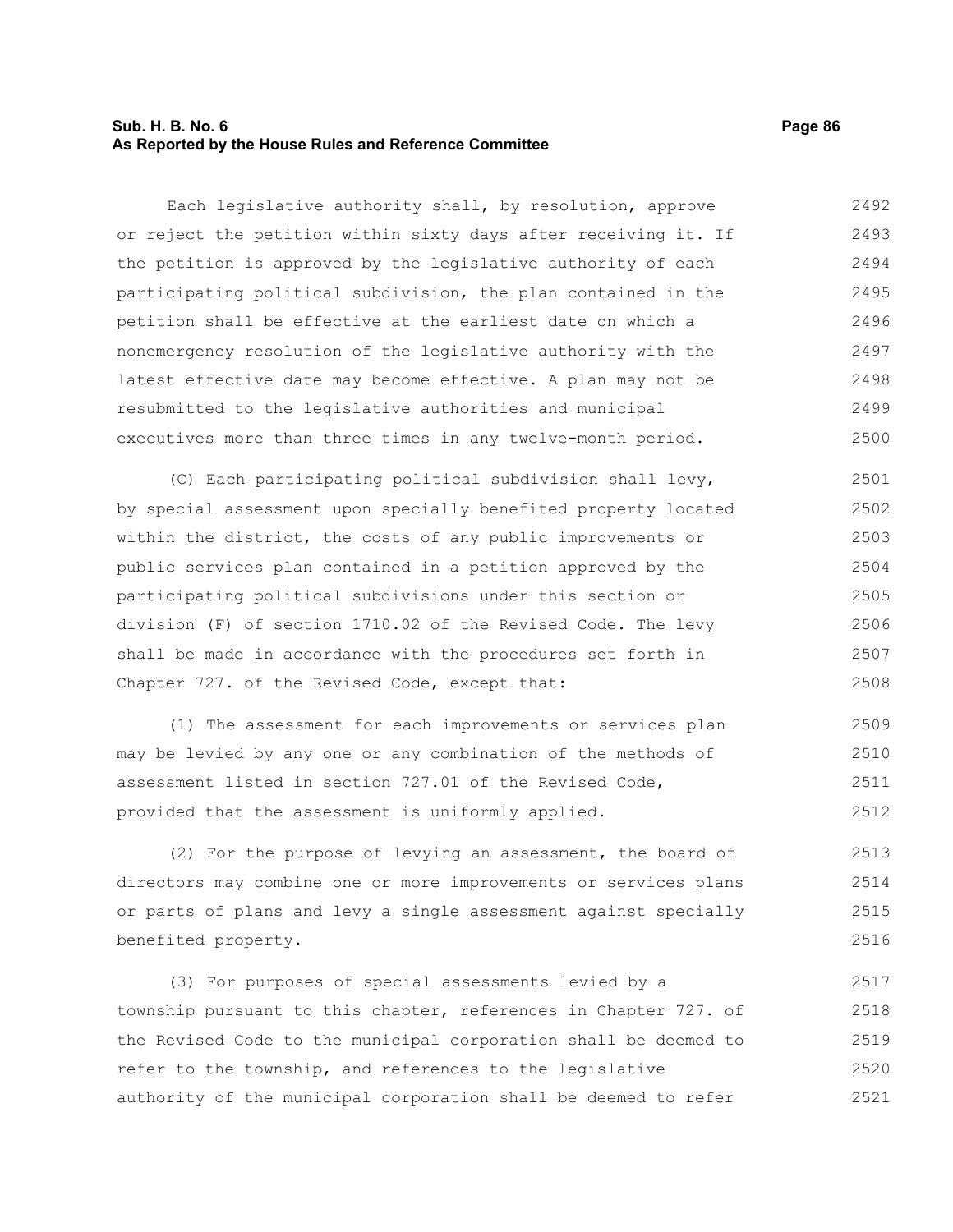# **Sub. H. B. No. 6 Page 87 As Reported by the House Rules and Reference Committee**

to the board of township trustees.

Church property or property owned by a political subdivision, including any participating political subdivision in which a special improvement district is located, shall be included in and be subject to special assessments made pursuant to a plan adopted under this section or division (F) of section 1710.02 of the Revised Code, if the church or political subdivision has specifically requested in writing that its property be included within the special improvement district and the church or political subdivision is a member of the district or, in the case of a district created by an existing qualified nonprofit corporation, if the church is a member of the corporation. 2523 2524 2525 2526 2527 2528 2529 2530 2531 2532 2533 2534

(D) All rights and privileges of property owners who are assessed under Chapter 727. of the Revised Code shall be granted to property owners assessed under this chapter, including those rights and privileges specified in sections 727.15 to 727.17 and 727.18 to 727.22 of the Revised Code and the right to notice of the resolution of necessity and the filing of the estimated assessment under section 727.13 of the Revised Code. Property owners assessed for public services under this chapter shall have the same rights and privileges as property owners assessed for public improvements under this chapter. 2535 2536 2537 2538 2539 2540 2541 2542 2543 2544

**Sec. 4928.142.** (A) For the purpose of complying with section 4928.141 of the Revised Code and subject to division (D) of this section and, as applicable, subject to the rate plan requirement of division (A) of section 4928.141 of the Revised Code, an electric distribution utility may establish a standard service offer price for retail electric generation service that is delivered to the utility under a market-rate offer. 2545 2546 2547 2548 2549 2550 2551

2522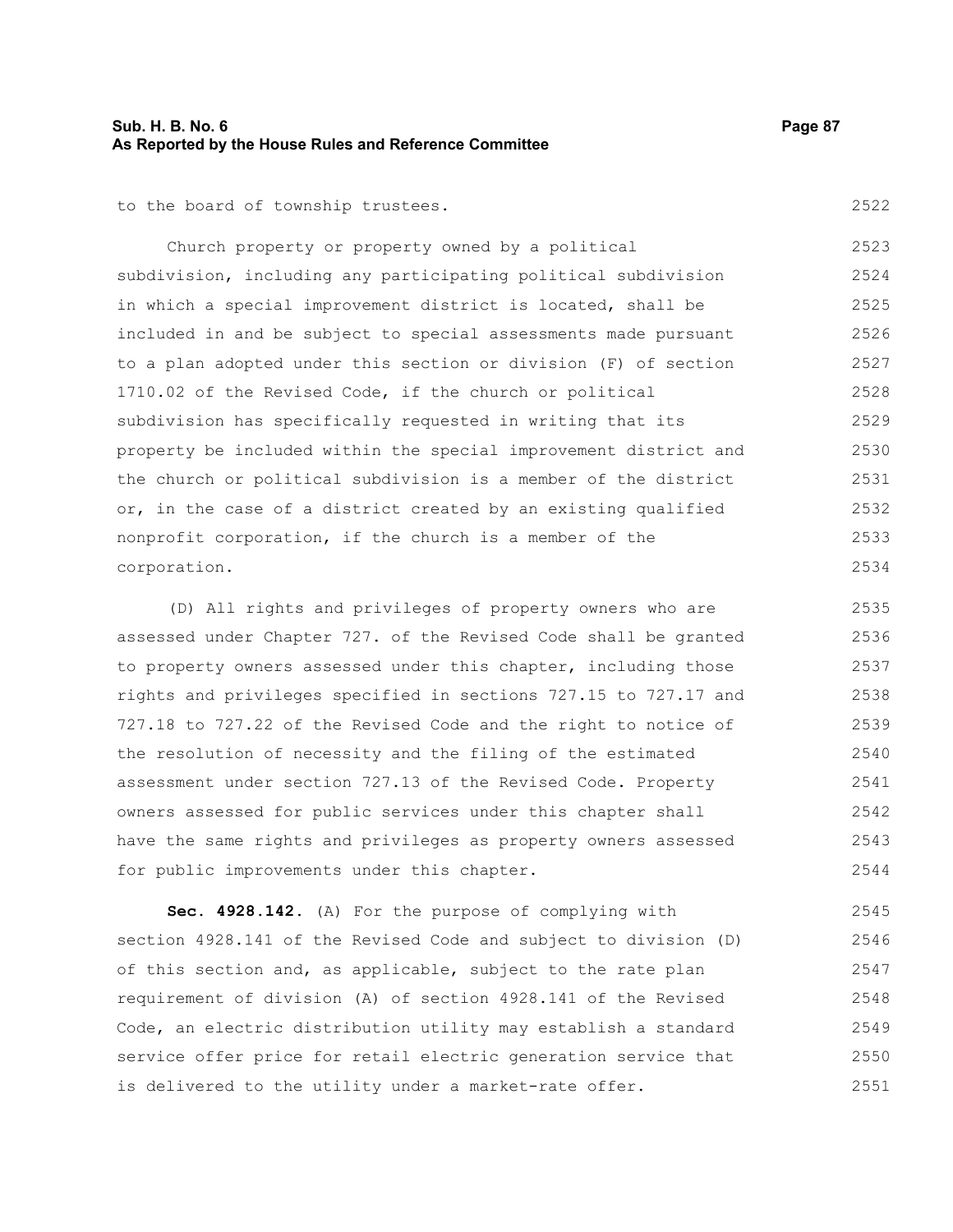# **Sub. H. B. No. 6 Page 88 As Reported by the House Rules and Reference Committee**

| (1) The market-rate offer shall be determined through a          | 2552 |
|------------------------------------------------------------------|------|
| competitive bidding process that provides for all of the         | 2553 |
| following:                                                       | 2554 |
| (a) Open, fair, and transparent competitive solicitation;        | 2555 |
| (b) Clear product definition;                                    | 2556 |
| (c) Standardized bid evaluation criteria;                        | 2557 |
| (d) Oversight by an independent third party that shall           | 2558 |
| design the solicitation, administer the bidding, and ensure that | 2559 |
| the criteria specified in-division_divisions (A)(1)(a) to (c) of | 2560 |
| this section are met;                                            | 2561 |
| (e) Evaluation of the submitted bids prior to the                | 2562 |
| selection of the least-cost bid winner or winners.               | 2563 |
| No generation supplier shall be prohibited from                  | 2564 |
| participating in the bidding process.                            | 2565 |
| (2) The public utilities commission shall modify rules, or       | 2566 |
| adopt new rules as necessary, concerning the conduct of the      | 2567 |
| competitive bidding process and the qualifications of bidders,   | 2568 |
| which rules shall foster supplier participation in the bidding   | 2569 |
| process and shall be consistent with the requirements of         | 2570 |
| division (A) (1) of this section.                                | 2571 |
| (B) Prior to initiating a competitive bidding process for        | 2572 |
| a market-rate offer under division (A) of this section, the      | 2573 |
| electric distribution utility shall file an application with the | 2574 |
| commission. An electric distribution utility may file its        | 2575 |
| application with the commission prior to the effective date of   | 2576 |
| the commission rules required under division (A) (2) of this     | 2577 |
| section, and, as the commission determines necessary, the        | 2578 |
| utility shall immediately conform its filing to the rules upon   | 2579 |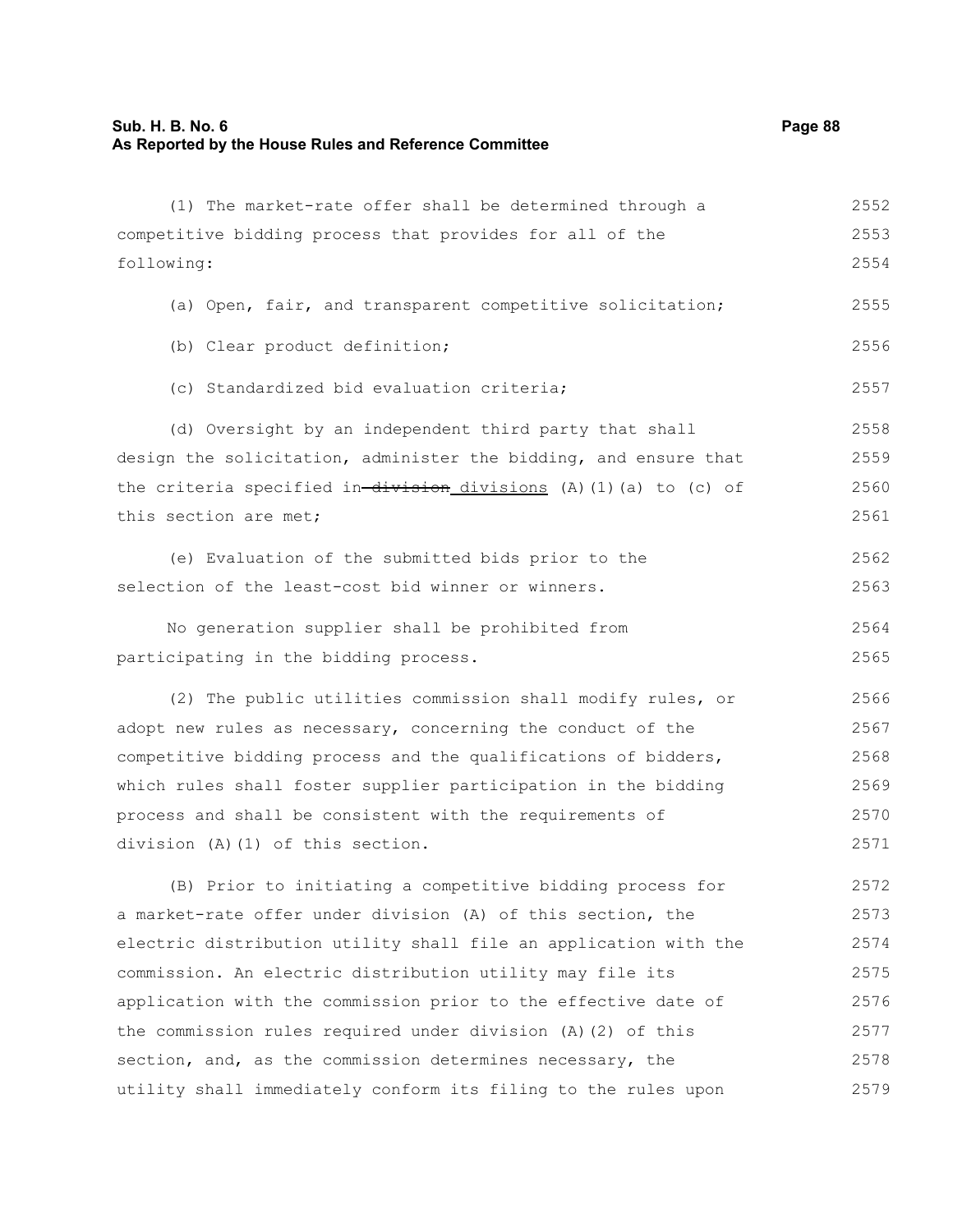# **Sub. H. B. No. 6 Page 89 As Reported by the House Rules and Reference Committee**

their taking effect.

An application under this division shall detail the electric distribution utility's proposed compliance with the requirements of division (A)(1) of this section and with commission rules under division (A)(2) of this section and demonstrate that all of the following requirements are met: 2581 2582 2583 2584 2585

(1) The electric distribution utility or its transmission service affiliate belongs to at least one regional transmission organization that has been approved by the federal energy regulatory commission; or there otherwise is comparable and nondiscriminatory access to the electric transmission grid. 2586 2587 2588 2589 2590

(2) Any such regional transmission organization has a market-monitor function and the ability to take actions to identify and mitigate market power or the electric distribution utility's market conduct; or a similar market monitoring function exists with commensurate ability to identify and monitor market conditions and mitigate conduct associated with the exercise of market power. 2591 2592 2593 2594 2595 2596 2597

(3) A published source of information is available publicly or through subscription that identifies pricing information for traded electricity on- and off-peak energy products that are contracts for delivery beginning at least two years from the date of the publication and is updated on a regular basis. 2598 2599 2600 2601 2602 2603

The commission shall initiate a proceeding and, within ninety days after the application's filing date, shall determine by order whether the electric distribution utility and its market-rate offer meet all of the foregoing requirements. If the finding is positive, the electric distribution utility may 2604 2605 2606 2607 2608

2580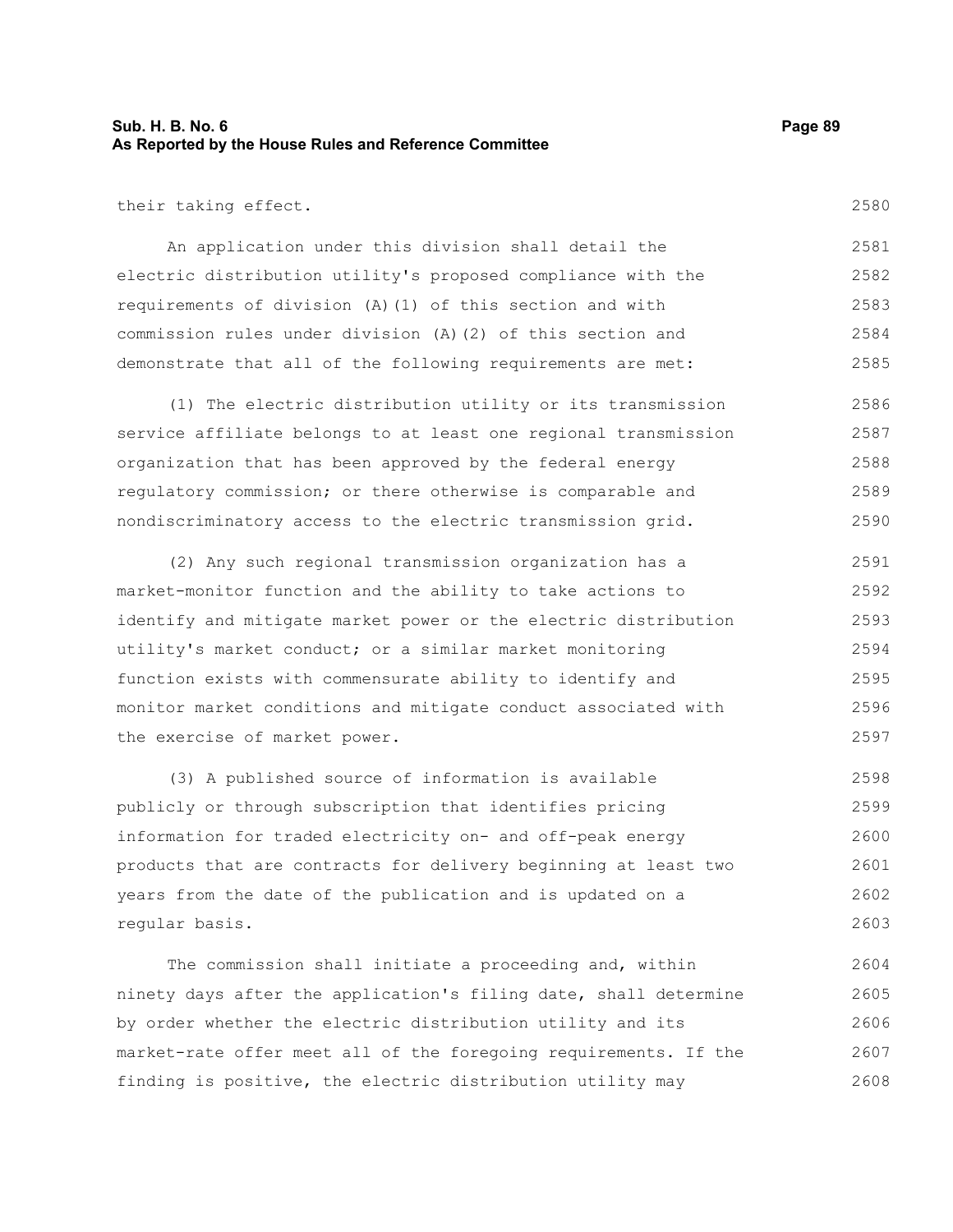# **Sub. H. B. No. 6 Page 90 As Reported by the House Rules and Reference Committee**

2635

initiate its competitive bidding process. If the finding is negative as to one or more requirements, the commission in the order shall direct the electric distribution utility regarding how any deficiency may be remedied in a timely manner to the commission's satisfaction; otherwise, the electric distribution utility shall withdraw the application. However, if such remedy is made and the subsequent finding is positive and also if the electric distribution utility made a simultaneous filing under this section and section 4928.143 of the Revised Code, the utility shall not initiate its competitive bid until at least one hundred fifty days after the filing date of those applications. 2609 2610 2611 2612 2613 2614 2615 2616 2617 2618 2619 2620

(C) Upon the completion of the competitive bidding process authorized by divisions (A) and (B) of this section, including for the purpose of division (D) of this section, the commission shall select the least-cost bid winner or winners of that process, and such selected bid or bids, as prescribed as retail rates by the commission, shall be the electric distribution utility's standard service offer unless the commission, by order issued before the third calendar day following the conclusion of the competitive bidding process for the market rate offer, determines that one or more of the following criteria were not met: 2621 2622 2623 2624 2625 2626 2627 2628 2629 2630 2631

(1) Each portion of the bidding process was oversubscribed, such that the amount of supply bid upon was greater than the amount of the load bid out. 2632 2633 2634

(2) There were four or more bidders.

(3) At least twenty-five per cent of the load is bid upon by one or more persons other than the electric distribution utility. 2636 2637 2638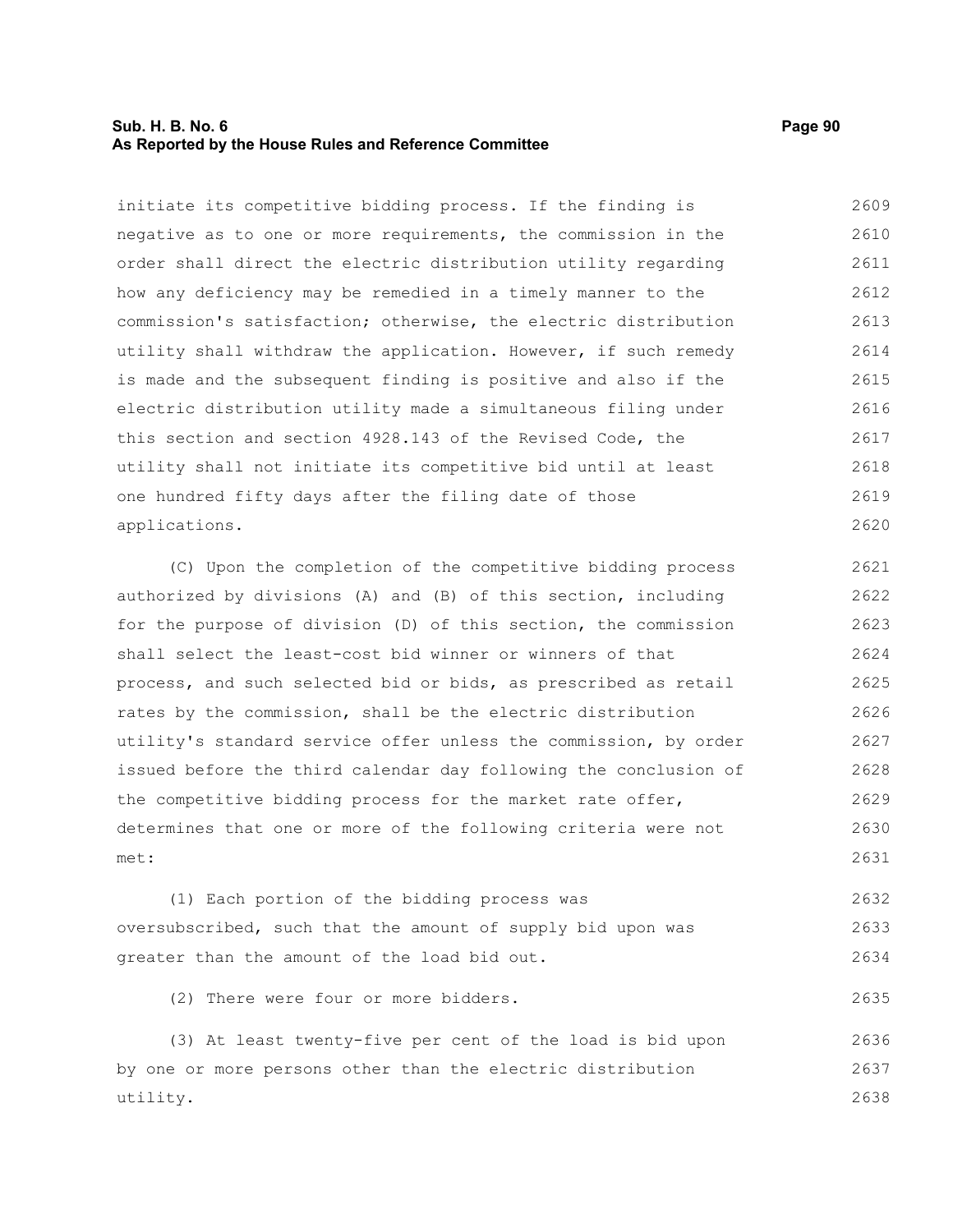# **Sub. H. B. No. 6 Page 91 As Reported by the House Rules and Reference Committee**

All costs incurred by the electric distribution utility as a result of or related to the competitive bidding process or to procuring generation service to provide the standard service offer, including the costs of energy and capacity and the costs of all other products and services procured as a result of the competitive bidding process, shall be timely recovered through the standard service offer price, and, for that purpose, the commission shall approve a reconciliation mechanism, other recovery mechanism, or a combination of such mechanisms for the utility. 2639 2640 2641 2642 2643 2644 2645 2646 2647 2648

(D) The first application filed under this section by an electric distribution utility that, as of July 31, 2008, directly owns, in whole or in part, operating electric generating facilities that had been used and useful in this state shall require that a portion of that utility's standard service offer load for the first five years of the market rate offer be competitively bid under division (A) of this section as follows: ten per cent of the load in year one, not more than twenty per cent in year two, thirty per cent in year three, forty per cent in year four, and fifty per cent in year five. Consistent with those percentages, the commission shall determine the actual percentages for each year of years one through five. The standard service offer price for retail electric generation service under this first application shall be a proportionate blend of the bid price and the generation service price for the remaining standard service offer load, which latter price shall be equal to the electric distribution utility's most recent standard service offer price, adjusted upward or downward as the commission determines reasonable, relative to the jurisdictional portion of any known and measurable changes from the level of any one or more of the 2649 2650 2651 2652 2653 2654 2655 2656 2657 2658 2659 2660 2661 2662 2663 2664 2665 2666 2667 2668 2669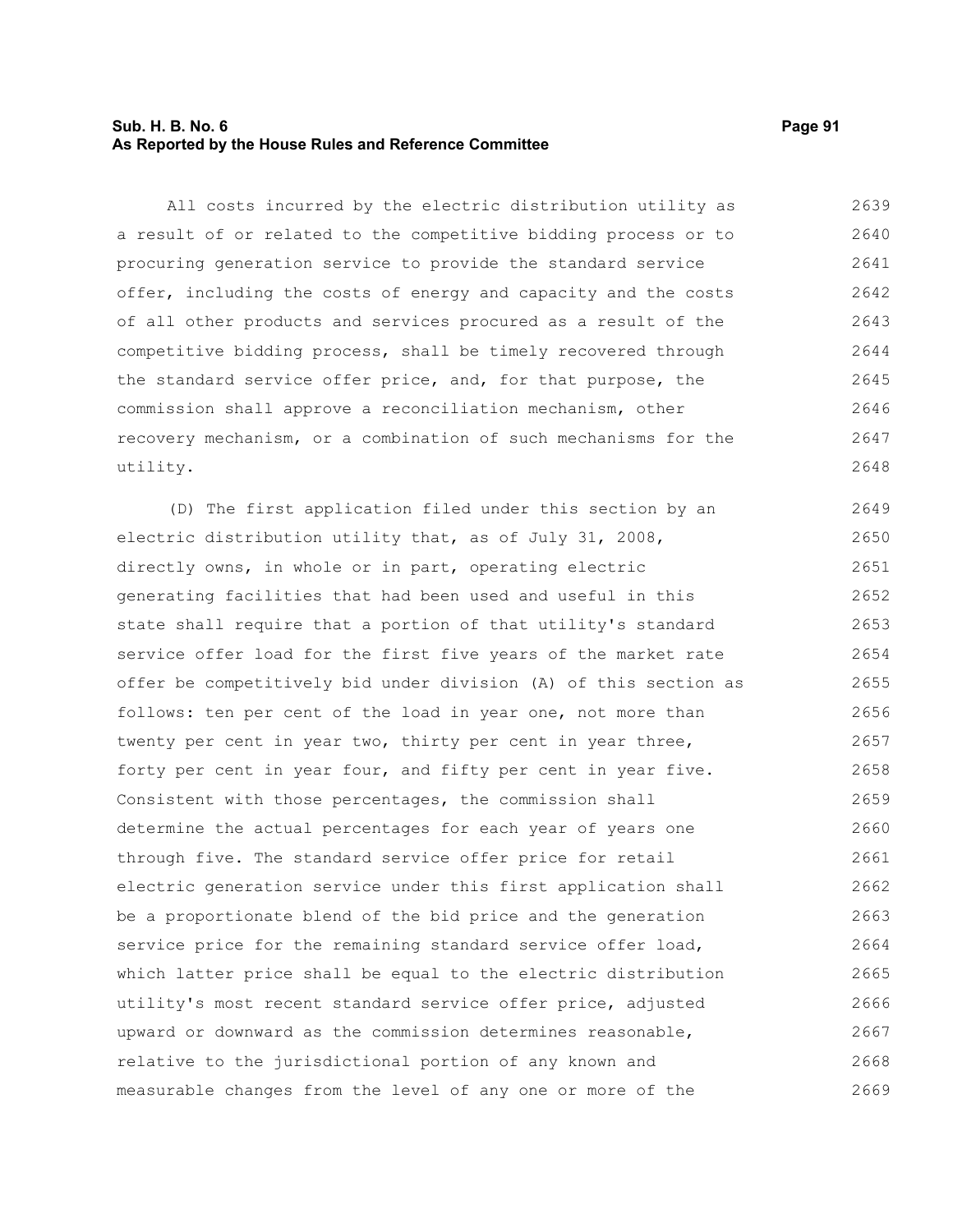| following costs as reflected in that most recent standard        | 2670 |
|------------------------------------------------------------------|------|
| service offer price:                                             | 2671 |
| (1) The electric distribution utility's prudently incurred       | 2672 |
| cost of fuel used to produce electricity;                        | 2673 |
| (2) Its prudently incurred purchased power costs;                | 2674 |
| (3) Its prudently incurred costs of-satisfying the supply-       | 2675 |
| and demand portfolio requirements of this state, including, but- | 2676 |
| not limited to, renewable energy resource and energy efficiency  | 2677 |
| requirements programs;                                           | 2678 |
| (4) Its costs prudently incurred to comply with                  | 2679 |
| environmental laws and regulations, with consideration of the    | 2680 |
| derating of any facility associated with those costs.            | 2681 |
| In making any adjustment to the most recent standard             | 2682 |
| service offer price on the basis of costs described in division  | 2683 |
| (D) of this section, the commission shall include the benefits   | 2684 |
| that may become available to the electric distribution utility   | 2685 |
| as a result of or in connection with the costs included in the   | 2686 |
| adjustment, including, but not limited to, the utility's receipt | 2687 |
| of emissions credits or its receipt of tax benefits or of other  | 2688 |
| benefits, and, accordingly, the commission may impose such       | 2689 |
| conditions on the adjustment to ensure that any such benefits    | 2690 |
| are properly aligned with the associated cost responsibility.    | 2691 |
| The commission shall also determine how such adjustments will    | 2692 |
| affect the electric distribution utility's return on common      | 2693 |
| equity that may be achieved by those adjustments. The commission | 2694 |
| shall not apply its consideration of the return on common equity | 2695 |
| to reduce any adjustments authorized under this division unless  | 2696 |
| the adjustments will cause the electric distribution utility to  | 2697 |
| earn a return on common equity that is significantly in excess   | 2698 |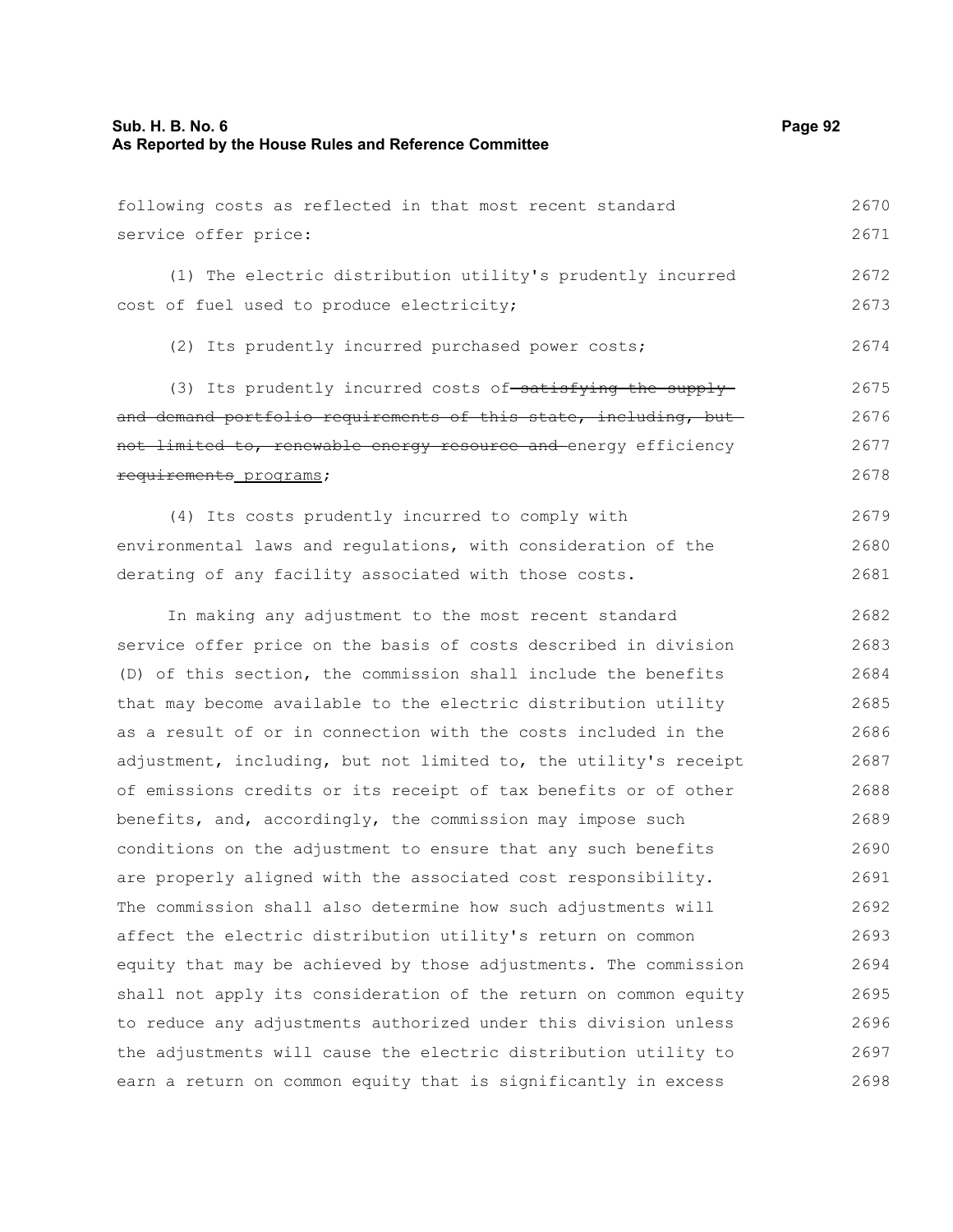### **Sub. H. B. No. 6 Page 93 As Reported by the House Rules and Reference Committee**

of the return on common equity that is earned by publicly traded companies, including utilities, that face comparable business and financial risk, with such adjustments for capital structure as may be appropriate. The burden of proof for demonstrating that significantly excessive earnings will not occur shall be on the electric distribution utility. 2699 2700 2701 2702 2703 2704

Additionally, the commission may adjust the electric distribution utility's most recent standard service offer price by such just and reasonable amount that the commission determines necessary to address any emergency that threatens the utility's financial integrity or to ensure that the resulting revenue available to the utility for providing the standard service offer is not so inadequate as to result, directly or indirectly, in a taking of property without compensation pursuant to Section 19 of Article I, Ohio Constitution. The electric distribution utility has the burden of demonstrating that any adjustment to its most recent standard service offer price is proper in accordance with this division. 2705 2706 2707 2708 2709 2710 2711 2712 2713 2714 2715 2716

(E) Beginning in the second year of a blended price under division (D) of this section and notwithstanding any other requirement of this section, the commission may alter prospectively the proportions specified in that division to mitigate any effect of an abrupt or significant change in the electric distribution utility's standard service offer price that would otherwise result in general or with respect to any rate group or rate schedule but for such alteration. Any such alteration shall be made not more often than annually, and the commission shall not, by altering those proportions and in any event, including because of the length of time, as authorized under division (C) of this section, taken to approve the market rate offer, cause the duration of the blending period to exceed 2717 2718 2719 2720 2721 2722 2723 2724 2725 2726 2727 2728 2729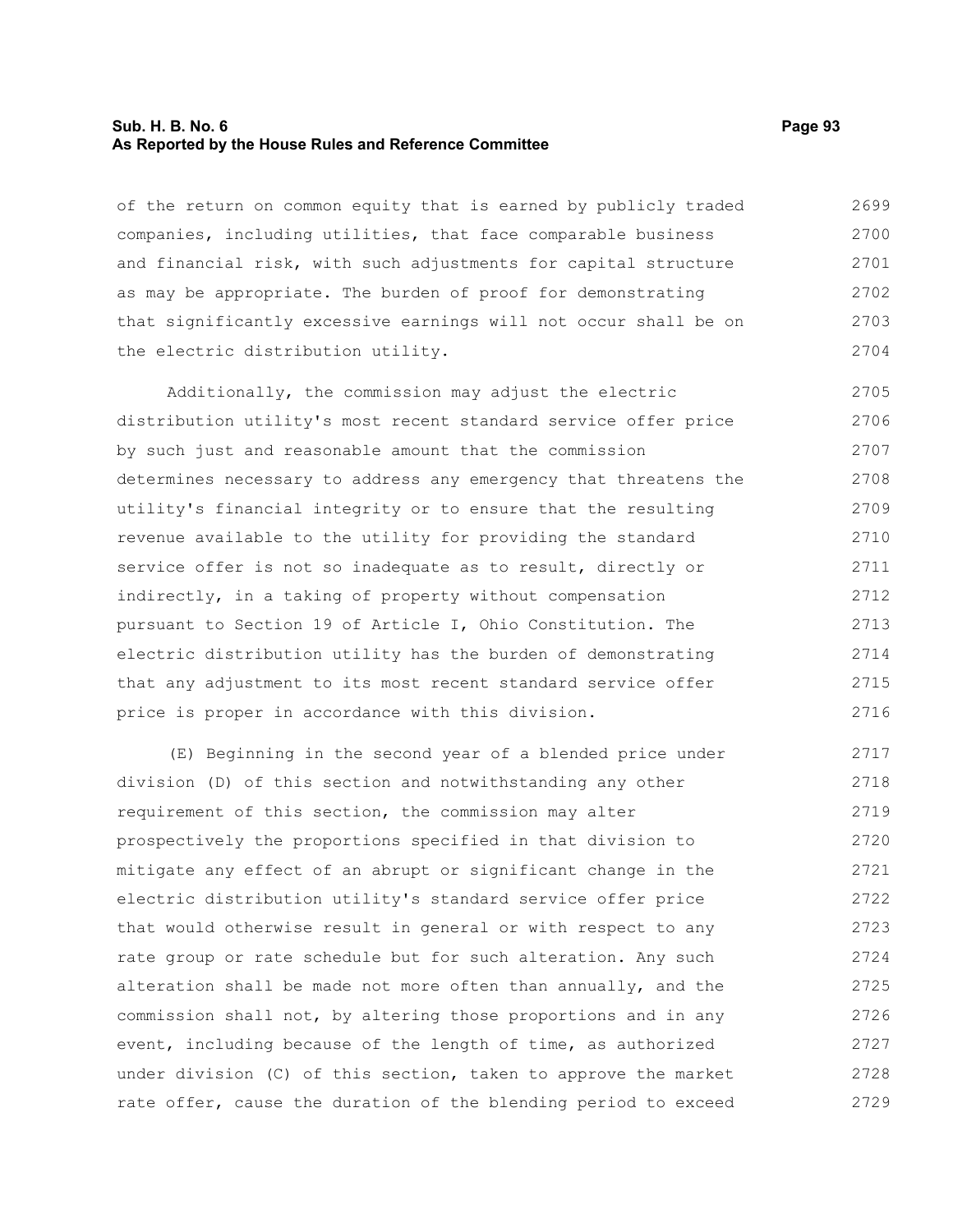### **Sub. H. B. No. 6 Page 94 As Reported by the House Rules and Reference Committee**

ten years as counted from the effective date of the approved market rate offer. Additionally, any such alteration shall be limited to an alteration affecting the prospective proportions used during the blending period and shall not affect any blending proportion previously approved and applied by the commission under this division. 2730 2731 2732 2733 2734 2735

(F) An electric distribution utility that has received commission approval of its first application under division (C) of this section shall not, nor ever shall be authorized or required by the commission to, file an application under section 4928.143 of the Revised Code. 2736 2737 2738 2739 2740

**Sec. 4928.143.** (A) For the purpose of complying with section 4928.141 of the Revised Code, an electric distribution utility may file an application for public utilities commission approval of an electric security plan as prescribed under division (B) of this section. The utility may file that application prior to the effective date of any rules the commission may adopt for the purpose of this section, and, as the commission determines necessary, the utility immediately shall conform its filing to those rules upon their taking effect. 2741 2742 2743 2744 2745 2746 2747 2748 2749 2750

(B) Notwithstanding any other provision of Title XLIX of the Revised Code to the contrary except division (D) of this section, divisions  $(I)$ ,  $(J)$ , and  $(K)$  of section 4928.20, division (E) of section 4928.64, and section 4928.69 of the Revised Code: 2751 2752 2753 2754 2755

(1) An electric security plan shall include provisions relating to the supply and pricing of electric generation service. In addition, if the proposed electric security plan has a term longer than three years, it may include provisions in the 2756 2757 2758 2759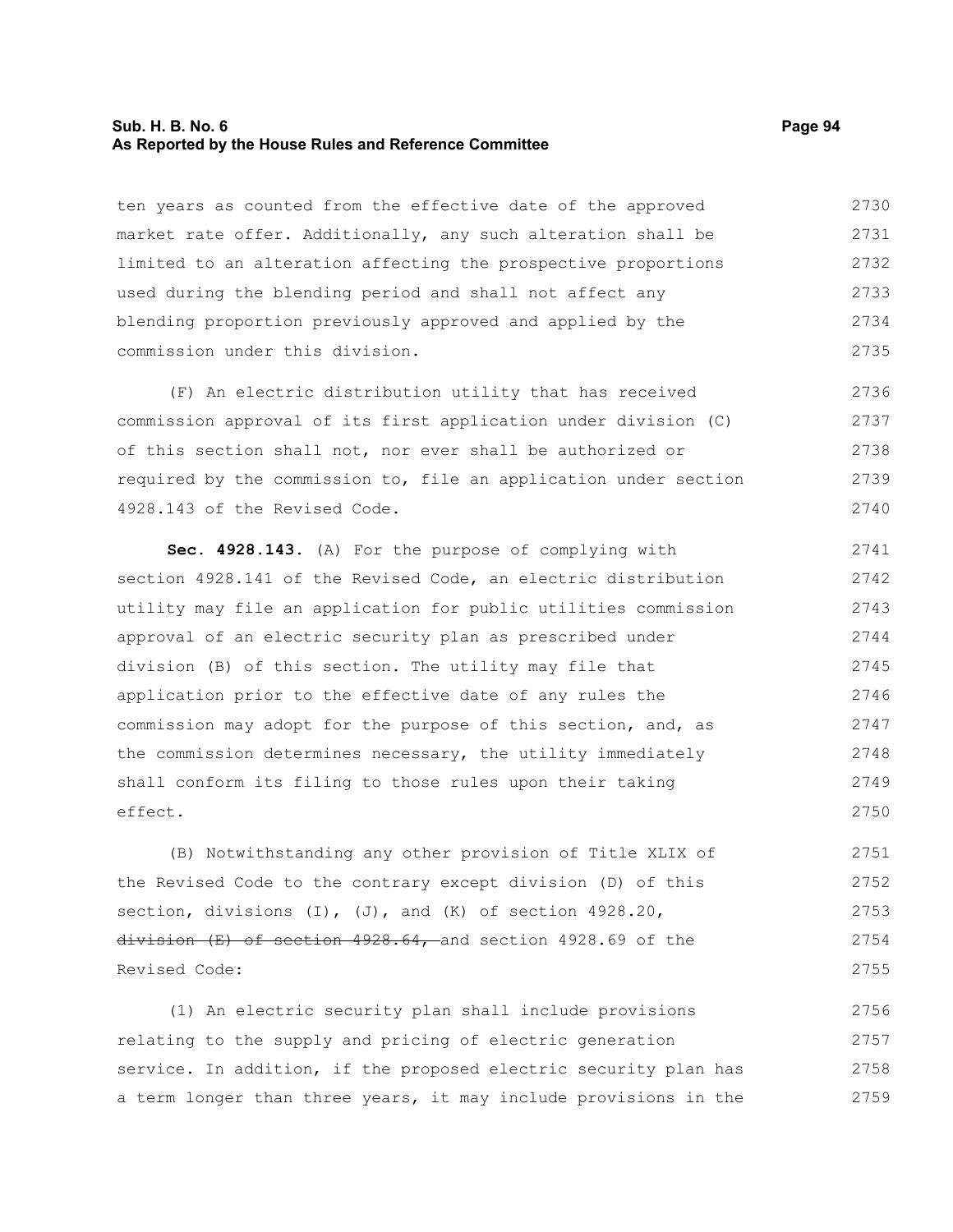## **Sub. H. B. No. 6 Page 95 As Reported by the House Rules and Reference Committee**

plan to permit the commission to test the plan pursuant to division (E) of this section and any transitional conditions that should be adopted by the commission if the commission terminates the plan as authorized under that division. 2760 2761 2762 2763

(2) The plan may provide for or include, without limitation, any of the following: 2764 2765

(a) Automatic recovery of any of the following costs of the electric distribution utility, provided the cost is prudently incurred: the cost of fuel used to generate the electricity supplied under the offer; the cost of purchased power supplied under the offer, including the cost of energy and capacity, and including purchased power acquired from an affiliate; the cost of emission allowances; and the cost of federally mandated carbon or energy taxes; 2766 2767 2768 2769 2770 2771 2772 2773

(b) A reasonable allowance for construction work in progress for any of the electric distribution utility's cost of constructing an electric generating facility or for an environmental expenditure for any electric generating facility of the electric distribution utility, provided the cost is incurred or the expenditure occurs on or after January 1, 2009. Any such allowance shall be subject to the construction work in progress allowance limitations of division (A) of section 4909.15 of the Revised Code, except that the commission may authorize such an allowance upon the incurrence of the cost or occurrence of the expenditure. No such allowance for generating facility construction shall be authorized, however, unless the commission first determines in the proceeding that there is need for the facility based on resource planning projections submitted by the electric distribution utility. Further, no such allowance shall be authorized unless the facility's construction 2774 2775 2776 2777 2778 2779 2780 2781 2782 2783 2784 2785 2786 2787 2788 2789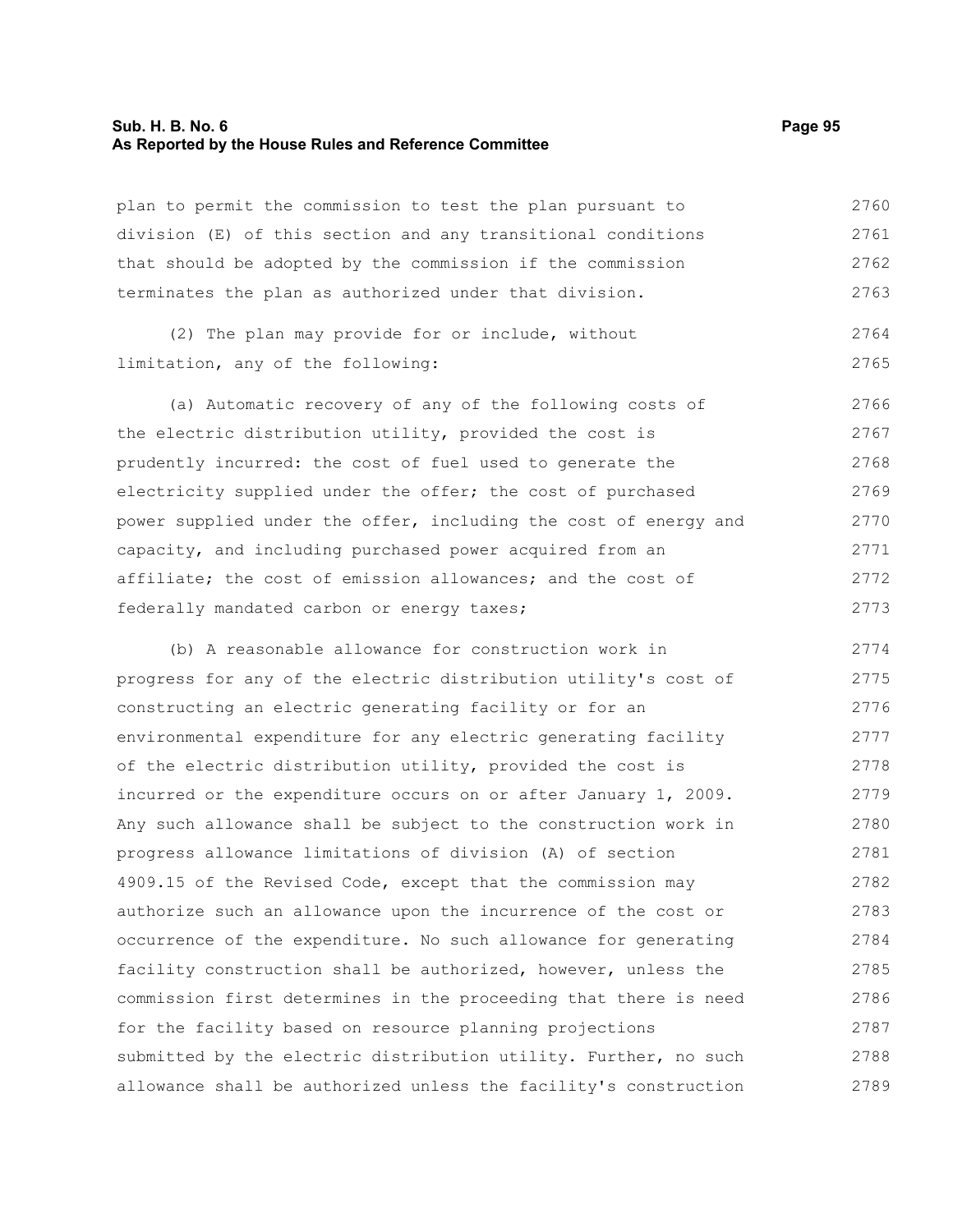# **Sub. H. B. No. 6 Page 96 As Reported by the House Rules and Reference Committee**

was sourced through a competitive bid process, regarding which process the commission may adopt rules. An allowance approved under division (B)(2)(b) of this section shall be established as a nonbypassable surcharge for the life of the facility. 2790 2791 2792 2793

(c) The establishment of a nonbypassable surcharge for the life of an electric generating facility that is owned or operated by the electric distribution utility, was sourced through a competitive bid process subject to any such rules as the commission adopts under division (B)(2)(b) of this section, and is newly used and useful on or after January 1, 2009, which surcharge shall cover all costs of the utility specified in the application, excluding costs recovered through a surcharge under division (B)(2)(b) of this section. However, no surcharge shall be authorized unless the commission first determines in the proceeding that there is need for the facility based on resource planning projections submitted by the electric distribution utility. Additionally, if a surcharge is authorized for a facility pursuant to plan approval under division (C) of this section and as a condition of the continuation of the surcharge, the electric distribution utility shall dedicate to Ohio consumers the capacity and energy and the rate associated with the cost of that facility. Before the commission authorizes any surcharge pursuant to this division, it may consider, as applicable, the effects of any decommissioning, deratings, and retirements. 2794 2795 2796 2797 2798 2799 2800 2801 2802 2803 2804 2805 2806 2807 2808 2809 2810 2811 2812 2813 2814

(d) Terms, conditions, or charges relating to limitations on customer shopping for retail electric generation service, bypassability, standby, back-up, or supplemental power service, default service, carrying costs, amortization periods, and accounting or deferrals, including future recovery of such deferrals, as would have the effect of stabilizing or providing 2815 2816 2817 2818 2819 2820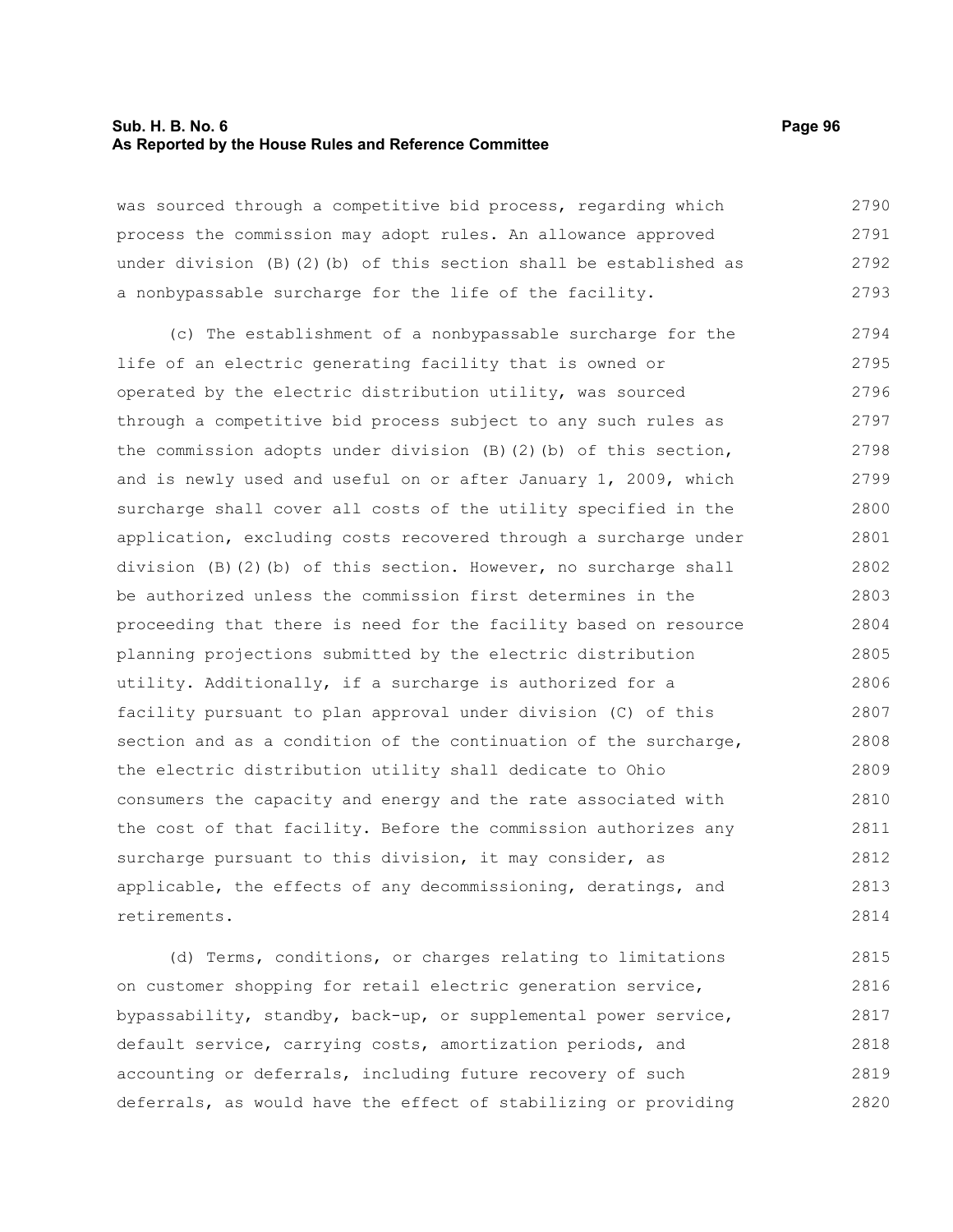| Sub. H. B. No. 6<br>As Reported by the House Rules and Reference Committee | Page 97 |
|----------------------------------------------------------------------------|---------|
| certainty regarding retail electric service;                               | 2821    |
| (e) Automatic increases or decreases in any component of                   | 2822    |
| the standard service offer price;                                          | 2823    |
| (f) Consistent with sections 4928.23 to 4928.2318 of the                   | 2824    |
| Revised Code, both of the following:                                       | 2825    |
| (i) Provisions for the electric distribution utility to                    | 2826    |
| securitize any phase-in, inclusive of carrying charges, of the             | 2827    |
| utility's standard service offer price, which phase-in is                  | 2828    |
| authorized in accordance with section 4928.144 of the Revised              | 2829    |
| Code;                                                                      | 2830    |
| (ii) Provisions for the recovery of the utility's cost of                  | 2831    |
| securitization.                                                            | 2832    |
| (g) Provisions relating to transmission, ancillary,                        | 2833    |
| congestion, or any related service required for the standard               | 2834    |
| service offer, including provisions for the recovery of any cost           | 2835    |
| of such service that the electric distribution utility incurs on           | 2836    |
| or after that date pursuant to the standard service offer;                 | 2837    |
| (h) Provisions regarding the utility's distribution                        | 2838    |
| service, including, without limitation and notwithstanding any             | 2839    |
| provision of Title XLIX of the Revised Code to the contrary,               | 2840    |
| provisions regarding single issue ratemaking, a revenue                    | 2841    |
| decoupling mechanism or any other incentive ratemaking, and                | 2842    |
| provisions regarding distribution infrastructure and                       | 2843    |
| modernization incentives for the electric distribution utility.            | 2844    |
| The latter may include a long-term energy delivery                         | 2845    |
| infrastructure modernization plan for that utility or any plan             | 2846    |
| providing for the utility's recovery of costs, including lost              | 2847    |
| revenue, shared savings, and avoided costs, and a just and                 | 2848    |
| reasonable rate of return on such infrastructure modernization.            | 2849    |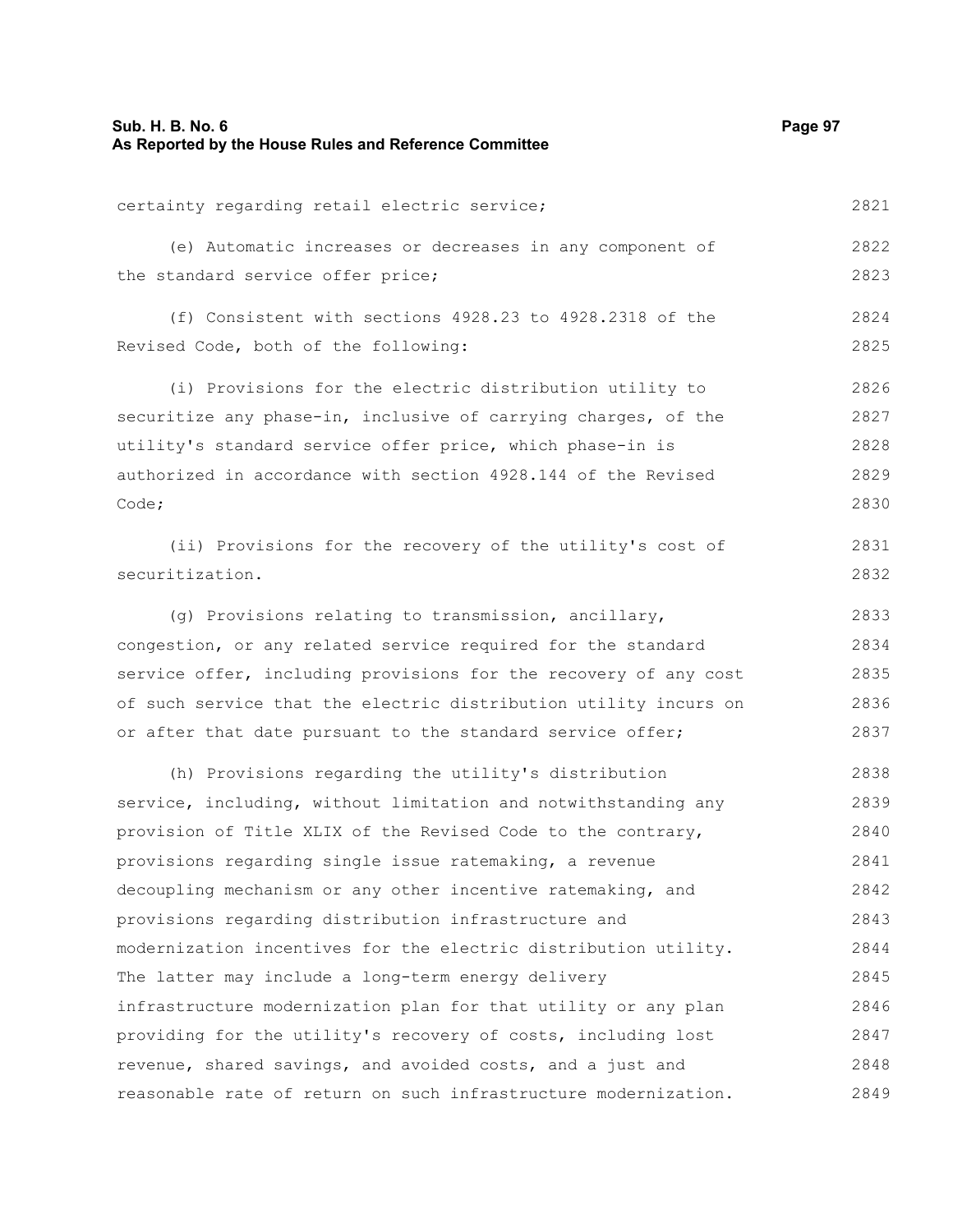# **Sub. H. B. No. 6 Page 98 As Reported by the House Rules and Reference Committee**

As part of its determination as to whether to allow in an electric distribution utility's electric security plan inclusion of any provision described in division (B)(2)(h) of this section, the commission shall examine the reliability of the electric distribution utility's distribution system and ensure that customers' and the electric distribution utility's expectations are aligned and that the electric distribution utility is placing sufficient emphasis on and dedicating sufficient resources to the reliability of its distribution system. 2850 2851 2852 2853 2854 2855 2856 2857 2858 2859

(i) Provisions under which the electric distribution utility may implement economic development, job retention, and energy efficiency programs, which provisions may allocate program costs across all classes of customers of the utility and those of electric distribution utilities in the same holding company system. 2860 2861 2862 2863 2864 2865

(C)(1) The burden of proof in the proceeding shall be on the electric distribution utility. The commission shall issue an order under this division for an initial application under this section not later than one hundred fifty days after the application's filing date and, for any subsequent application by the utility under this section, not later than two hundred seventy-five days after the application's filing date. Subject to division (D) of this section, the commission by order shall approve or modify and approve an application filed under division (A) of this section if it finds that the electric security plan so approved, including its pricing and all other terms and conditions, including any deferrals and any future recovery of deferrals, is more favorable in the aggregate as compared to the expected results that would otherwise apply under section 4928.142 of the Revised Code. Additionally, if the 2866 2867 2868 2869 2870 2871 2872 2873 2874 2875 2876 2877 2878 2879 2880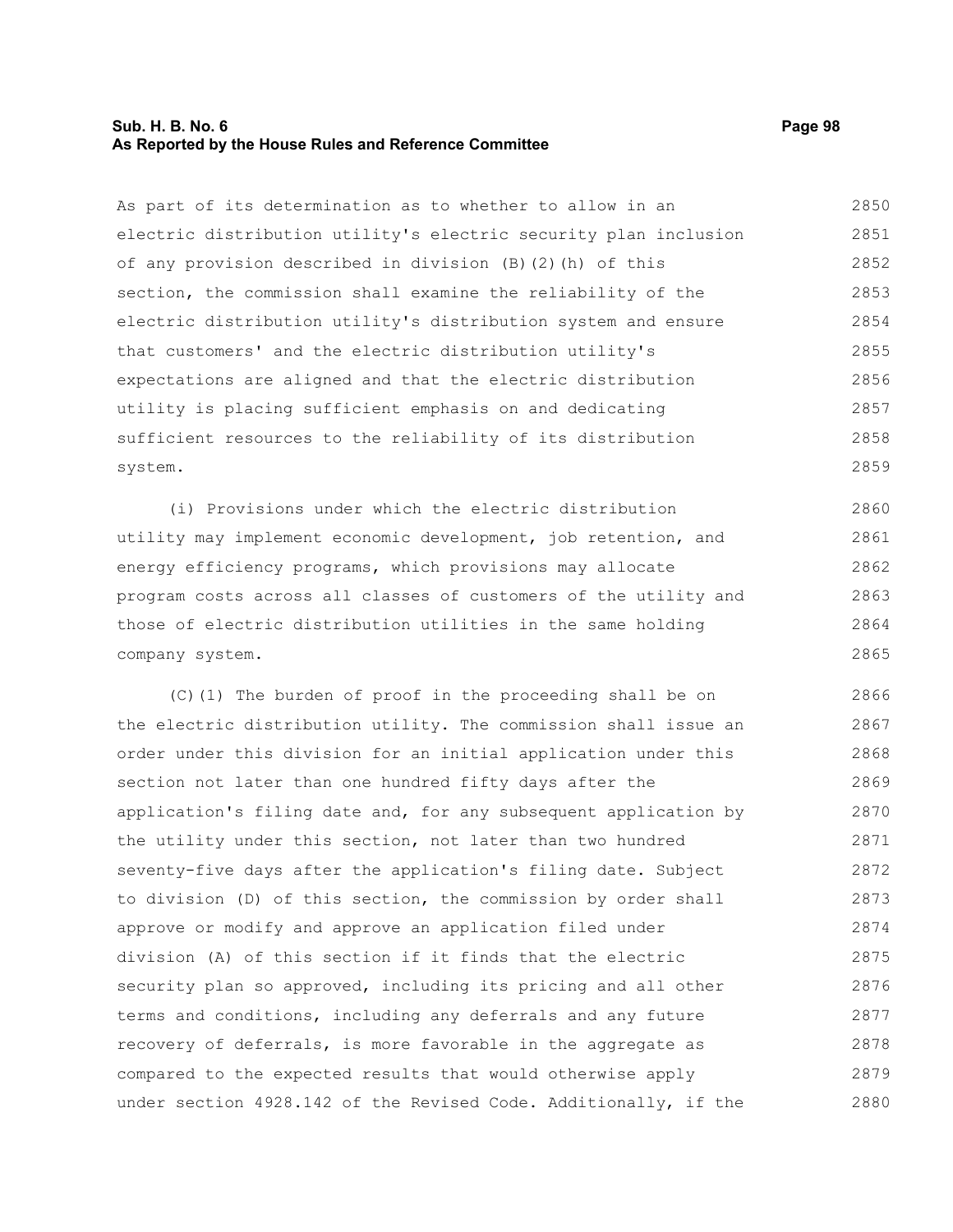#### **Sub. H. B. No. 6 Page 99 As Reported by the House Rules and Reference Committee**

commission so approves an application that contains a surcharge under division  $(B)(2)(b)$  or  $(c)$  of this section, the commission shall ensure that the benefits derived for any purpose for which the surcharge is established are reserved and made available to those that bear the surcharge. Otherwise, the commission by order shall disapprove the application. 2881 2882 2883 2884 2885 2886

(2)(a) If the commission modifies and approves an application under division (C)(1) of this section, the electric distribution utility may withdraw the application, thereby terminating it, and may file a new standard service offer under this section or a standard service offer under section 4928.142 of the Revised Code. 2887 2888 2889 2890 2891 2892

(b) If the utility terminates an application pursuant to division (C)(2)(a) of this section or if the commission disapproves an application under division (C)(1) of this section, the commission shall issue such order as is necessary to continue the provisions, terms, and conditions of the utility's most recent standard service offer, along with any expected increases or decreases in fuel costs from those contained in that offer, until a subsequent offer is authorized pursuant to this section or section 4928.142 of the Revised Code, respectively. 2893 2894 2895 2896 2897 2898 2899 2900 2901 2902

(D) Regarding the rate plan requirement of division (A) of section 4928.141 of the Revised Code, if an electric distribution utility that has a rate plan that extends beyond December 31, 2008, files an application under this section for the purpose of its compliance with division (A) of section 4928.141 of the Revised Code, that rate plan and its terms and conditions are hereby incorporated into its proposed electric security plan and shall continue in effect until the date 2903 2904 2905 2906 2907 2908 2909 2910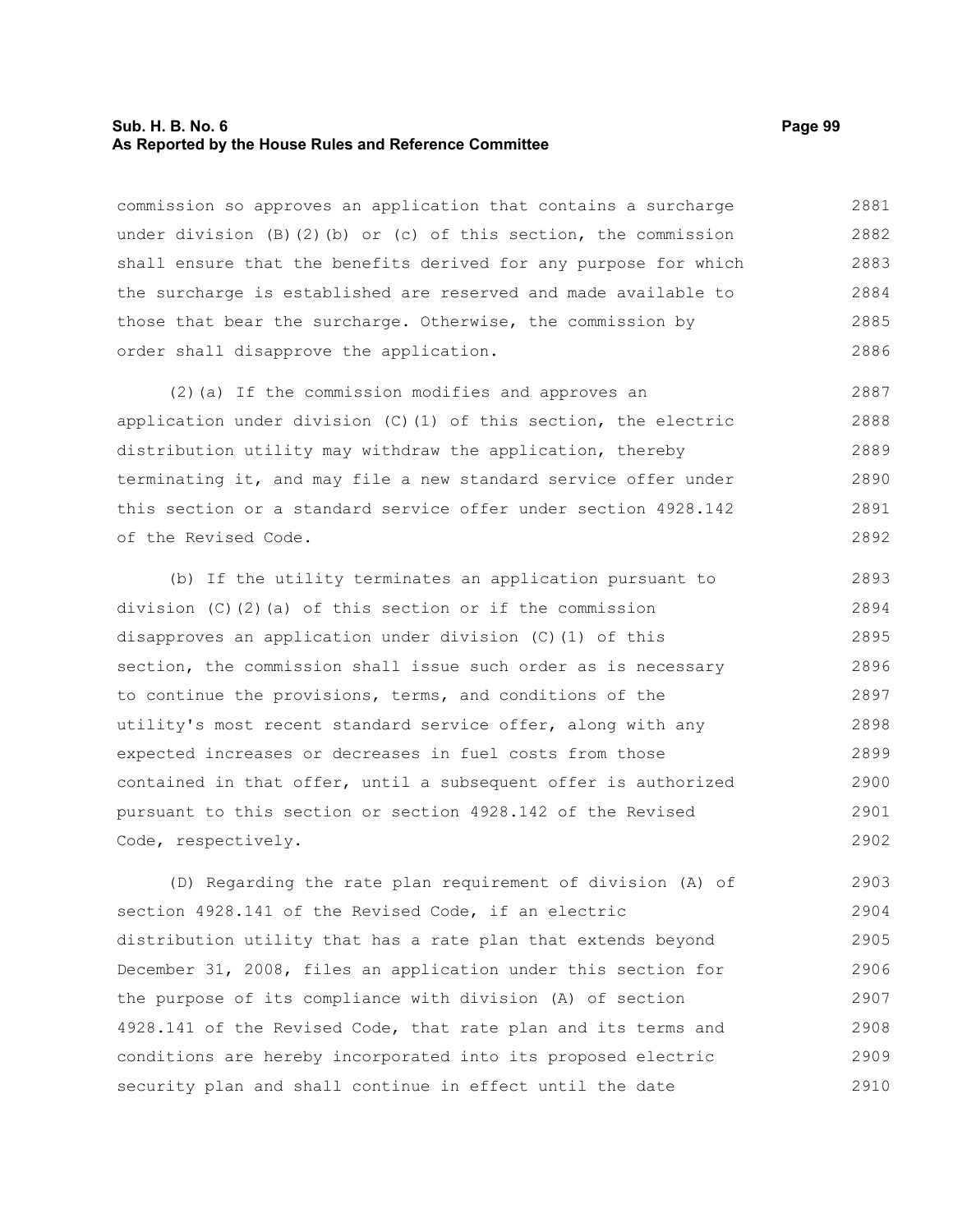# **Sub. H. B. No. 6 Page 100 As Reported by the House Rules and Reference Committee**

scheduled under the rate plan for its expiration, and that portion of the electric security plan shall not be subject to commission approval or disapproval under division (C) of this section, and the earnings test provided for in division (F) of this section shall not apply until after the expiration of the rate plan. However, that utility may include in its electric security plan under this section, and the commission may approve, modify and approve, or disapprove subject to division (C) of this section, provisions for the incremental recovery or the deferral of any costs that are not being recovered under the rate plan and that the utility incurs during that continuation period to comply with section 4928.141<del>, division (B)</del> of section 4928.64, the Revised Code or division (A) of section 4928.66 of the Revised Code. 2911 2912 2913 2914 2915 2916 2917 2918 2919 2920 2921 2922 2923 2924

(E) If an electric security plan approved under division (C) of this section, except one withdrawn by the utility as authorized under that division, has a term, exclusive of phaseins or deferrals, that exceeds three years from the effective date of the plan, the commission shall test the plan in the fourth year, and if applicable, every fourth year thereafter, to determine whether the plan, including its then-existing pricing and all other terms and conditions, including any deferrals and any future recovery of deferrals, continues to be more favorable in the aggregate and during the remaining term of the plan as compared to the expected results that would otherwise apply under section 4928.142 of the Revised Code. The commission shall also determine the prospective effect of the electric security plan to determine if that effect is substantially likely to provide the electric distribution utility with a return on common equity that is significantly in excess of the return on common equity that is likely to be earned by publicly traded 2925 2926 2927 2928 2929 2930 2931 2932 2933 2934 2935 2936 2937 2938 2939 2940 2941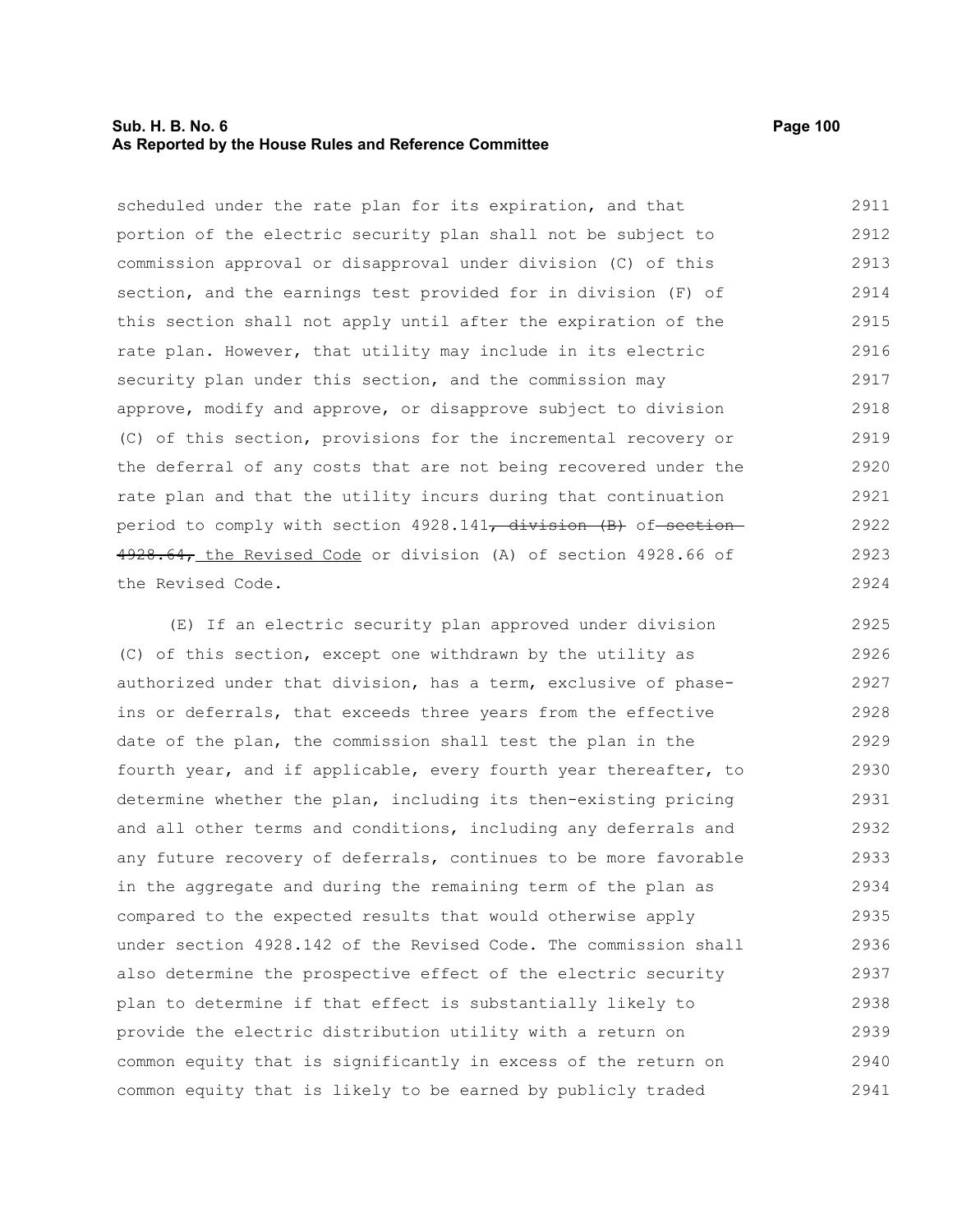# **Sub. H. B. No. 6 Page 101 As Reported by the House Rules and Reference Committee**

companies, including utilities, that face comparable business and financial risk, with such adjustments for capital structure as may be appropriate. The burden of proof for demonstrating that significantly excessive earnings will not occur shall be on the electric distribution utility. If the test results are in the negative or the commission finds that continuation of the electric security plan will result in a return on equity that is significantly in excess of the return on common equity that is likely to be earned by publicly traded companies, including utilities, that will face comparable business and financial risk, with such adjustments for capital structure as may be appropriate, during the balance of the plan, the commission may terminate the electric security plan, but not until it shall have provided interested parties with notice and an opportunity to be heard. The commission may impose such conditions on the plan's termination as it considers reasonable and necessary to accommodate the transition from an approved plan to the more advantageous alternative. In the event of an electric security plan's termination pursuant to this division, the commission shall permit the continued deferral and phase-in of any amounts that occurred prior to that termination and the recovery of those amounts as contemplated under that electric security plan. 2942 2943 2944 2945 2946 2947 2948 2949 2950 2951 2952 2953 2954 2955 2956 2957 2958 2959 2960 2961 2962 2963

(F) With regard to the provisions that are included in an electric security plan under this section, the commission shall consider, following the end of each annual period of the plan, if any such adjustments resulted in excessive earnings as measured by whether the earned return on common equity of the electric distribution utility is significantly in excess of the return on common equity that was earned during the same period by publicly traded companies, including utilities, that face comparable business and financial risk, with such adjustments 2964 2965 2966 2967 2968 2969 2970 2971 2972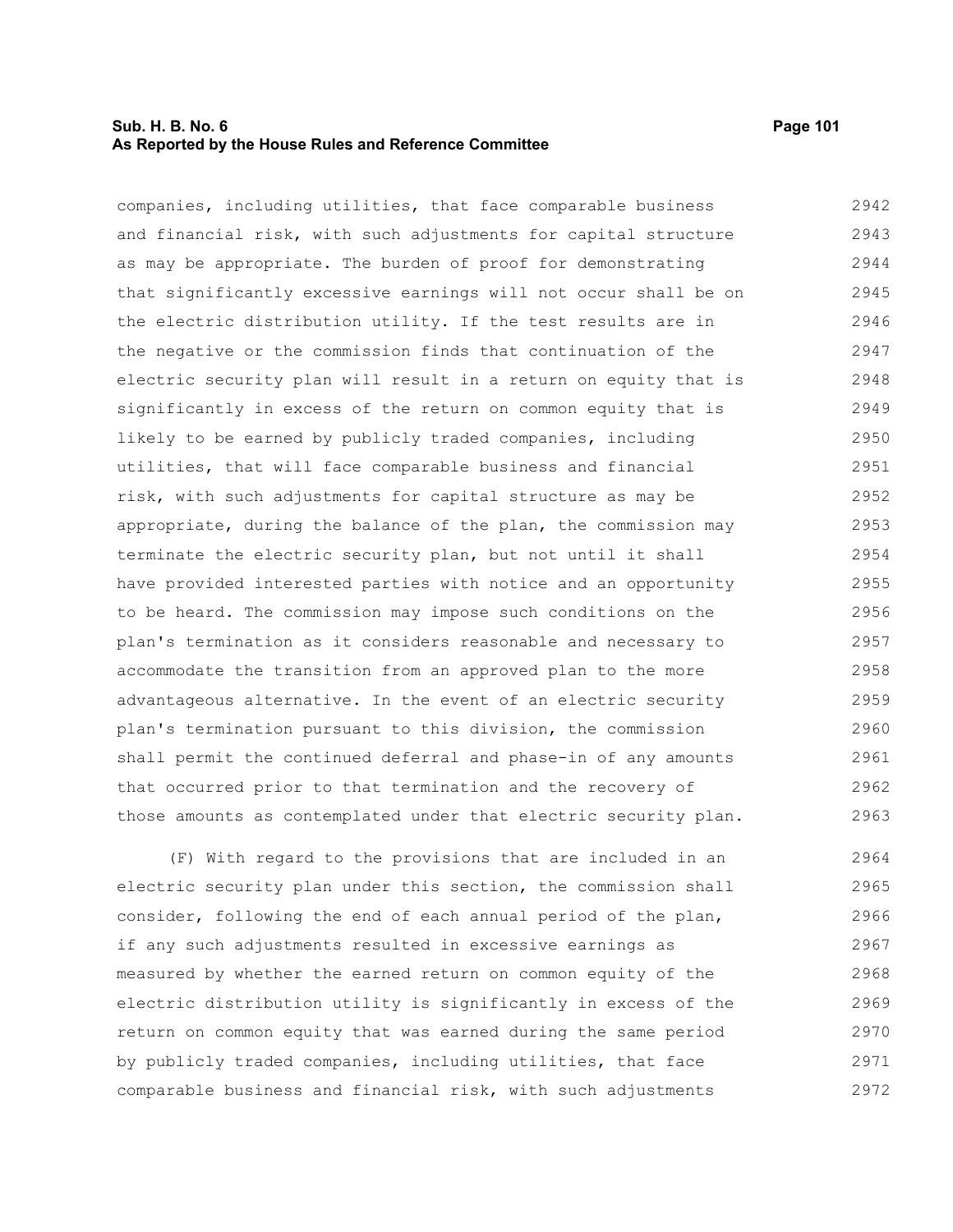# **Sub. H. B. No. 6 Page 102 As Reported by the House Rules and Reference Committee**

for capital structure as may be appropriate. Consideration also shall be given to the capital requirements of future committed investments in this state. The burden of proof for demonstrating that significantly excessive earnings did not occur shall be on the electric distribution utility. If the commission finds that such adjustments, in the aggregate, did result in significantly excessive earnings, it shall require the electric distribution utility to return to consumers the amount of the excess by prospective adjustments; provided that, upon making such prospective adjustments, the electric distribution utility shall have the right to terminate the plan and immediately file an application pursuant to section 4928.142 of the Revised Code. Upon termination of a plan under this division, rates shall be set on the same basis as specified in division (C)(2)(b) of this section, and the commission shall permit the continued deferral and phase-in of any amounts that occurred prior to that termination and the recovery of those amounts as contemplated under that electric security plan. In making its determination of significantly excessive earnings under this division, the commission shall not consider, directly or indirectly, the revenue, expenses, or earnings of any affiliate or parent company. 2973 2974 2975 2976 2977 2978 2979 2980 2981 2982 2983 2984 2985 2986 2987 2988 2989 2990 2991 2992 2993 2994

**Sec. 4928.20.** (A) The legislative authority of a municipal corporation may adopt an ordinance, or the board of township trustees of a township or the board of county commissioners of a county may adopt a resolution, under which, on or after the starting date of competitive retail electric service, it may aggregate in accordance with this section the retail electrical loads located, respectively, within the municipal corporation, township, or unincorporated area of the county and, for that purpose, may enter into service agreements to facilitate for 2995 2996 2997 2998 2999 3000 3001 3002 3003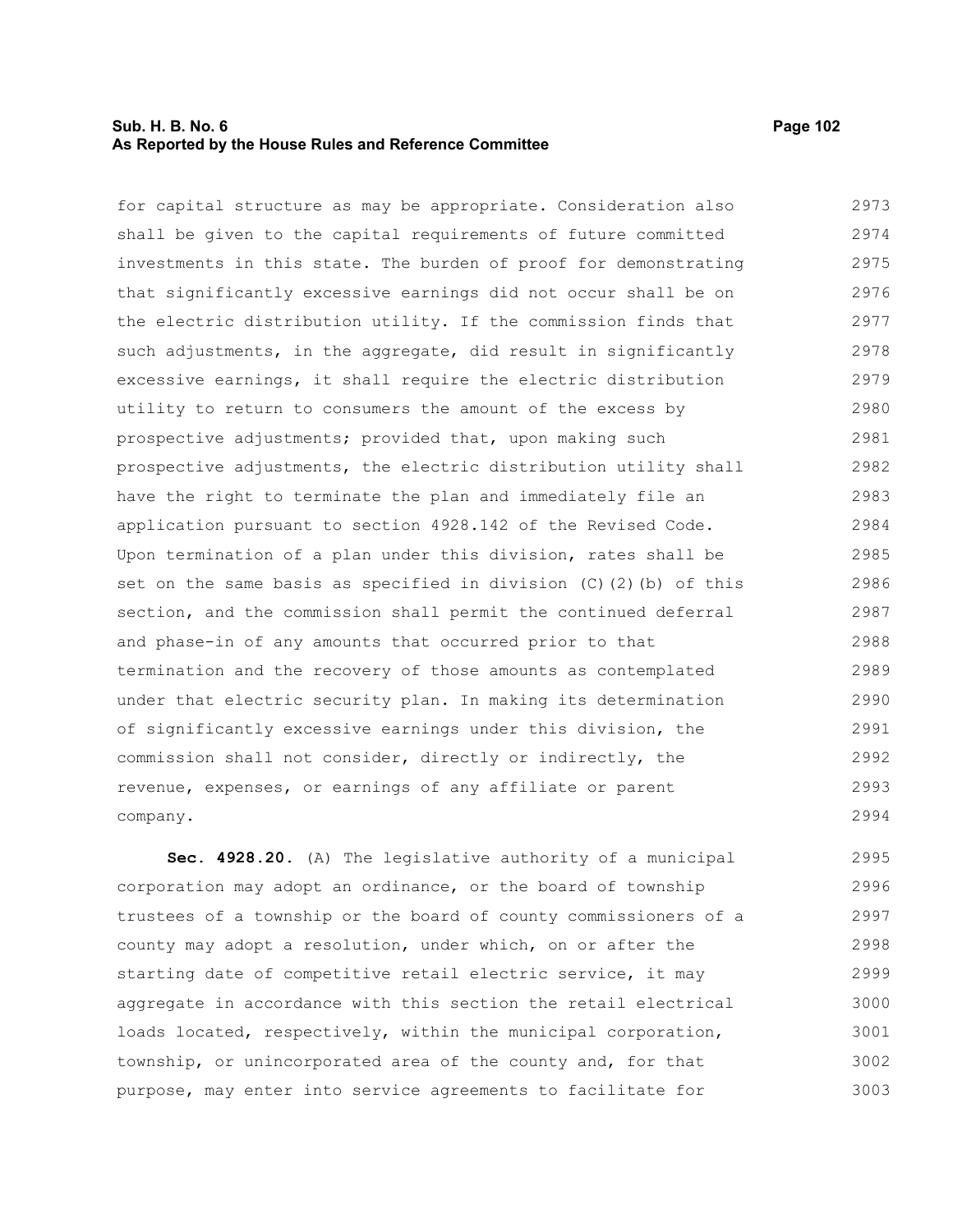# **Sub. H. B. No. 6 Page 103 As Reported by the House Rules and Reference Committee**

those loads the sale and purchase of electricity. The legislative authority or board also may exercise such authority jointly with any other such legislative authority or board. For customers that are not mercantile customers, an ordinance or resolution under this division shall specify whether the aggregation will occur only with the prior, affirmative consent of each person owning, occupying, controlling, or using an electric load center proposed to be aggregated or will occur automatically for all such persons pursuant to the opt-out requirements of division (D) of this section. The aggregation of mercantile customers shall occur only with the prior, affirmative consent of each such person owning, occupying, controlling, or using an electric load center proposed to be aggregated. Nothing in this division, however, authorizes the aggregation of the retail electric loads of an electric load center, as defined in section 4933.81 of the Revised Code, that is located in the certified territory of a nonprofit electric supplier under sections 4933.81 to 4933.90 of the Revised Code or an electric load center served by transmission or distribution facilities of a municipal electric utility. 3004 3005 3006 3007 3008 3009 3010 3011 3012 3013 3014 3015 3016 3017 3018 3019 3020 3021 3022 3023

(B) If an ordinance or resolution adopted under division (A) of this section specifies that aggregation of customers that are not mercantile customers will occur automatically as described in that division, the ordinance or resolution shall direct the board of elections to submit the question of the authority to aggregate to the electors of the respective municipal corporation, township, or unincorporated area of a county at a special election on the day of the next primary or general election in the municipal corporation, township, or county. The legislative authority or board shall certify a copy of the ordinance or resolution to the board of elections not 3024 3025 3026 3027 3028 3029 3030 3031 3032 3033 3034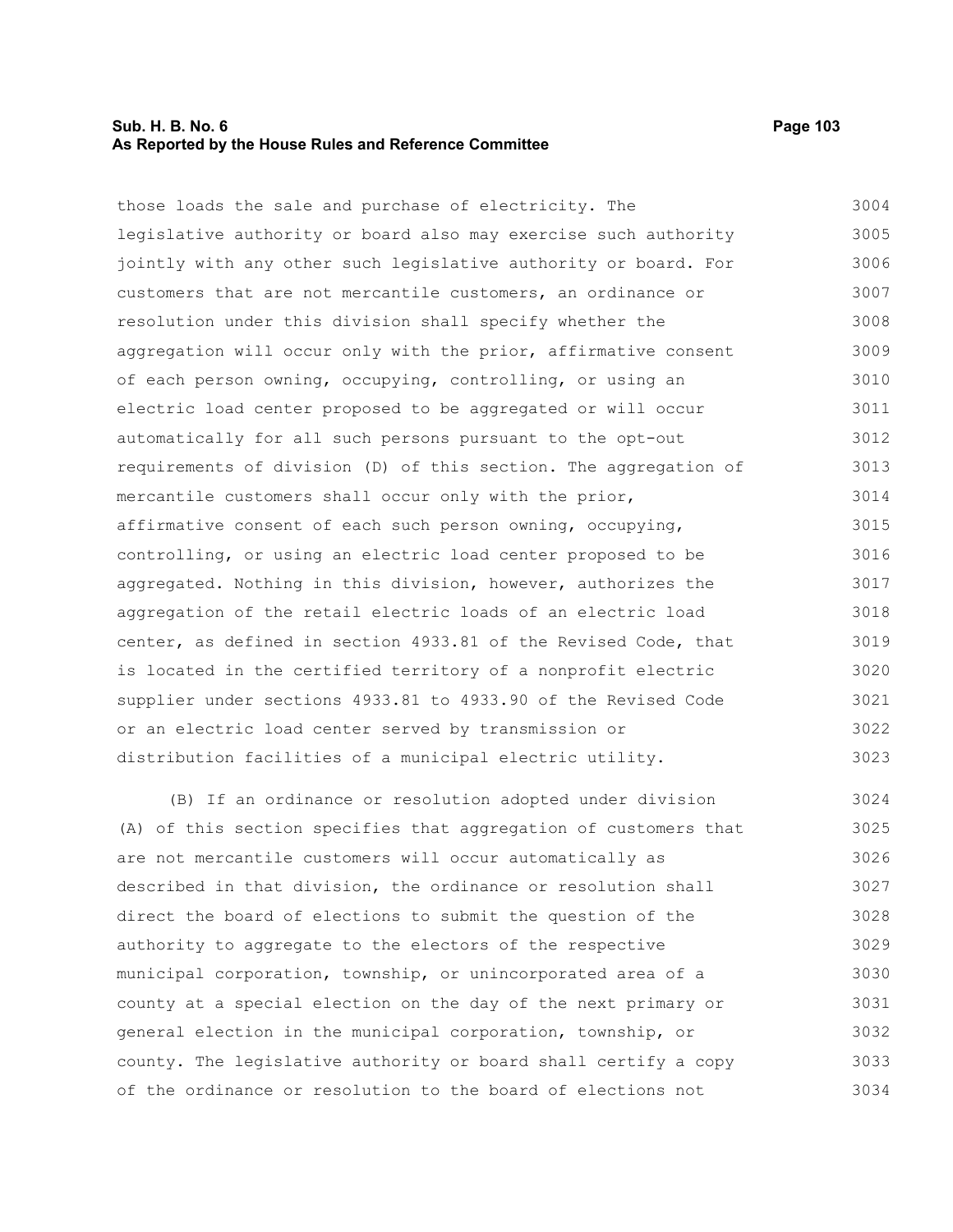# **Sub. H. B. No. 6 Page 104 As Reported by the House Rules and Reference Committee**

less than ninety days before the day of the special election. No ordinance or resolution adopted under division (A) of this section that provides for an election under this division shall take effect unless approved by a majority of the electors voting upon the ordinance or resolution at the election held pursuant to this division. 3035 3036 3037 3038 3039 3040

(C) Upon the applicable requisite authority under divisions (A) and (B) of this section, the legislative authority or board shall develop a plan of operation and governance for the aggregation program so authorized. Before adopting a plan under this division, the legislative authority or board shall hold at least two public hearings on the plan. Before the first hearing, the legislative authority or board shall publish notice of the hearings once a week for two consecutive weeks in a newspaper of general circulation in the jurisdiction or as provided in section 7.16 of the Revised Code. The notice shall summarize the plan and state the date, time, and location of each hearing. 3041 3042 3043 3044 3045 3046 3047 3048 3049 3050 3051 3052

(D) No legislative authority or board, pursuant to an ordinance or resolution under divisions (A) and (B) of this section that provides for automatic aggregation of customers that are not mercantile customers as described in division (A) of this section, shall aggregate the electrical load of any electric load center located within its jurisdiction unless it in advance clearly discloses to the person owning, occupying, controlling, or using the load center that the person will be enrolled automatically in the aggregation program and will remain so enrolled unless the person affirmatively elects by a stated procedure not to be so enrolled. The disclosure shall state prominently the rates, charges, and other terms and conditions of enrollment. The stated procedure shall allow any 3053 3054 3055 3056 3057 3058 3059 3060 3061 3062 3063 3064 3065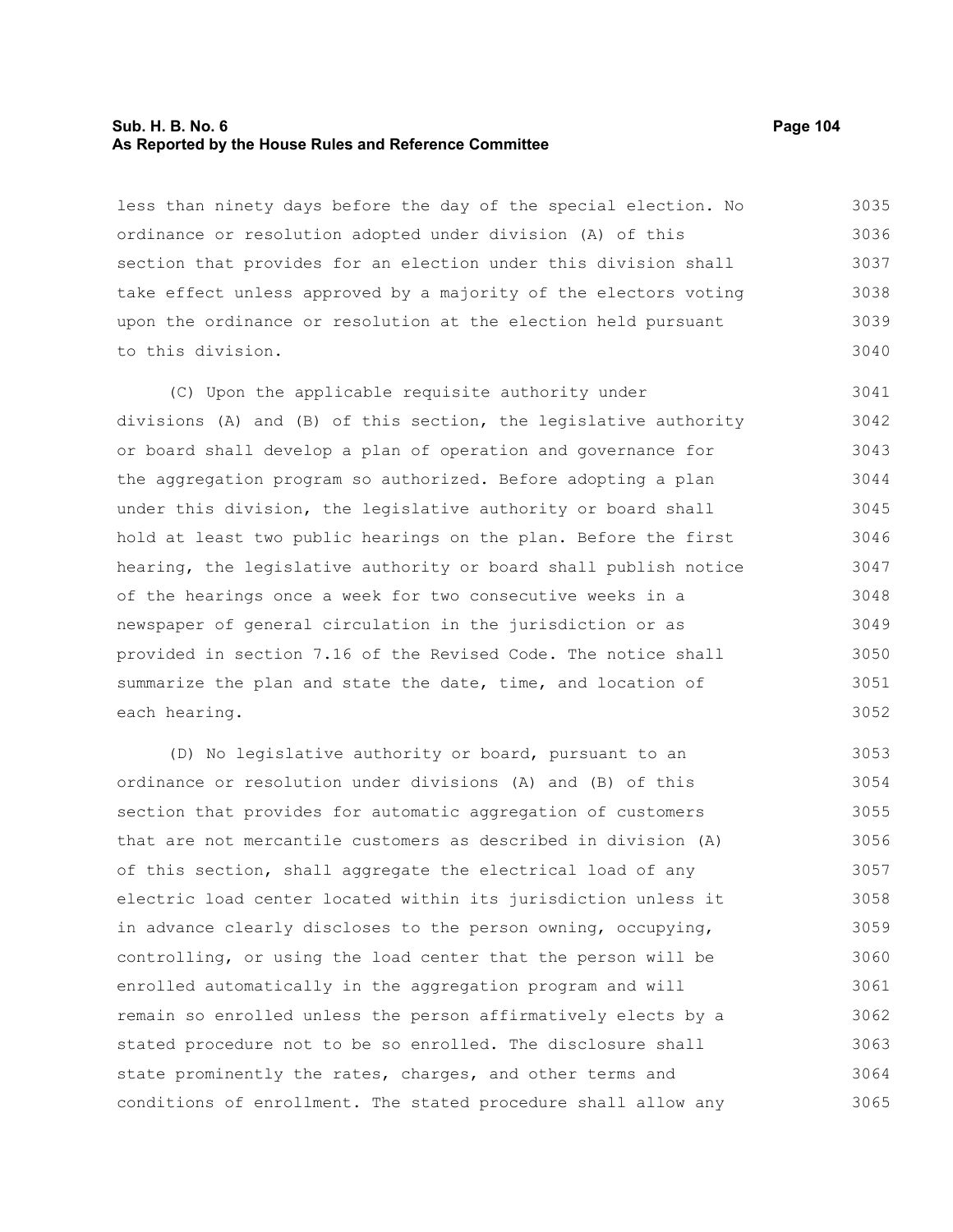# **Sub. H. B. No. 6 Page 105 As Reported by the House Rules and Reference Committee**

person enrolled in the aggregation program the opportunity to opt out of the program every three years, without paying a switching fee. Any such person that opts out before the commencement of the aggregation program pursuant to the stated procedure shall default to the standard service offer provided under section 4928.14 or division (D) of section 4928.35 of the Revised Code until the person chooses an alternative supplier. 3066 3067 3068 3069 3070 3071 3072

(E)(1) With respect to a governmental aggregation for a municipal corporation that is authorized pursuant to divisions (A) to (D) of this section, resolutions may be proposed by initiative or referendum petitions in accordance with sections 731.28 to 731.41 of the Revised Code. 3073 3074 3075 3076 3077

(2) With respect to a governmental aggregation for a township or the unincorporated area of a county, which aggregation is authorized pursuant to divisions (A) to (D) of this section, resolutions may be proposed by initiative or referendum petitions in accordance with sections 731.28 to 731.40 of the Revised Code, except that: 3078 3079 3080 3081 3082 3083

(a) The petitions shall be filed, respectively, with the township fiscal officer or the board of county commissioners, who shall perform those duties imposed under those sections upon the city auditor or village clerk. 3084 3085 3086 3087

(b) The petitions shall contain the signatures of not less than ten per cent of the total number of electors in, respectively, the township or the unincorporated area of the county who voted for the office of governor at the preceding general election for that office in that area. 3088 3089 3090 3091 3092

(F) A governmental aggregator under division (A) of this section is not a public utility engaging in the wholesale 3093 3094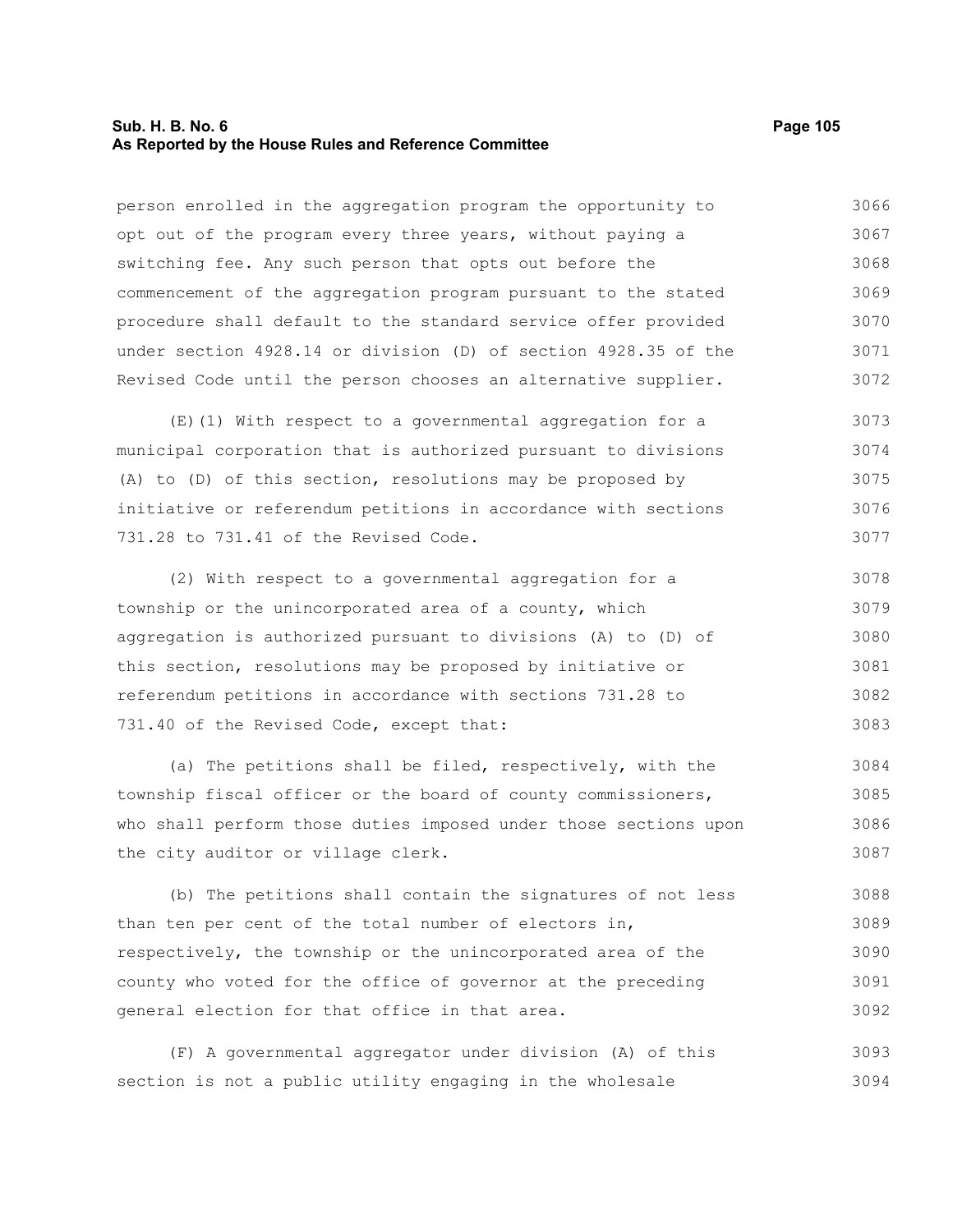# **Sub. H. B. No. 6 Page 106 As Reported by the House Rules and Reference Committee**

| purchase and resale of electricity, and provision of the         | 3095 |
|------------------------------------------------------------------|------|
| aggregated service is not a wholesale utility transaction. A     | 3096 |
| governmental aggregator shall be subject to supervision and      | 3097 |
| regulation by the public utilities commission only to the extent | 3098 |
| of any competitive retail electric service it provides and       | 3099 |
| commission authority under this chapter.                         | 3100 |
| (G) This section does not apply in the case of a municipal       | 3101 |
| corporation that supplies such aggregated service to electric    | 3102 |
| load centers to which its municipal electric utility also        | 3103 |
| supplies a noncompetitive retail electric service through        | 3104 |
| transmission or distribution facilities the utility singly or    | 3105 |
| jointly owns or operates.                                        | 3106 |
| (H) A governmental aggregator shall not include in its           | 3107 |
| aggregation the accounts of any of the following:                | 3108 |
| (1) A customer that has opted out of the aggregation;            | 3109 |
| (2) A customer in contract with a certified electric             | 3110 |
| services company;                                                | 3111 |
| (3) A customer that has a special contract with an               | 3112 |
| electric distribution utility;                                   | 3113 |
| (4) A customer that is not located within the governmental       | 3114 |
| aggregator's governmental boundaries;                            | 3115 |
| (5) Subject to division (C) of section 4928.21 of the            | 3116 |
| Revised Code, a customer who appears on the "do not aggregate"   | 3117 |
| list maintained under that section.                              | 3118 |
| (I) Customers that are part of a governmental aggregation        | 3119 |
| under this section shall be responsible only for such portion of | 3120 |
| a surcharge under section 4928.144 of the Revised Code that is   | 3121 |
| proportionate to the benefits, as determined by the commission,  | 3122 |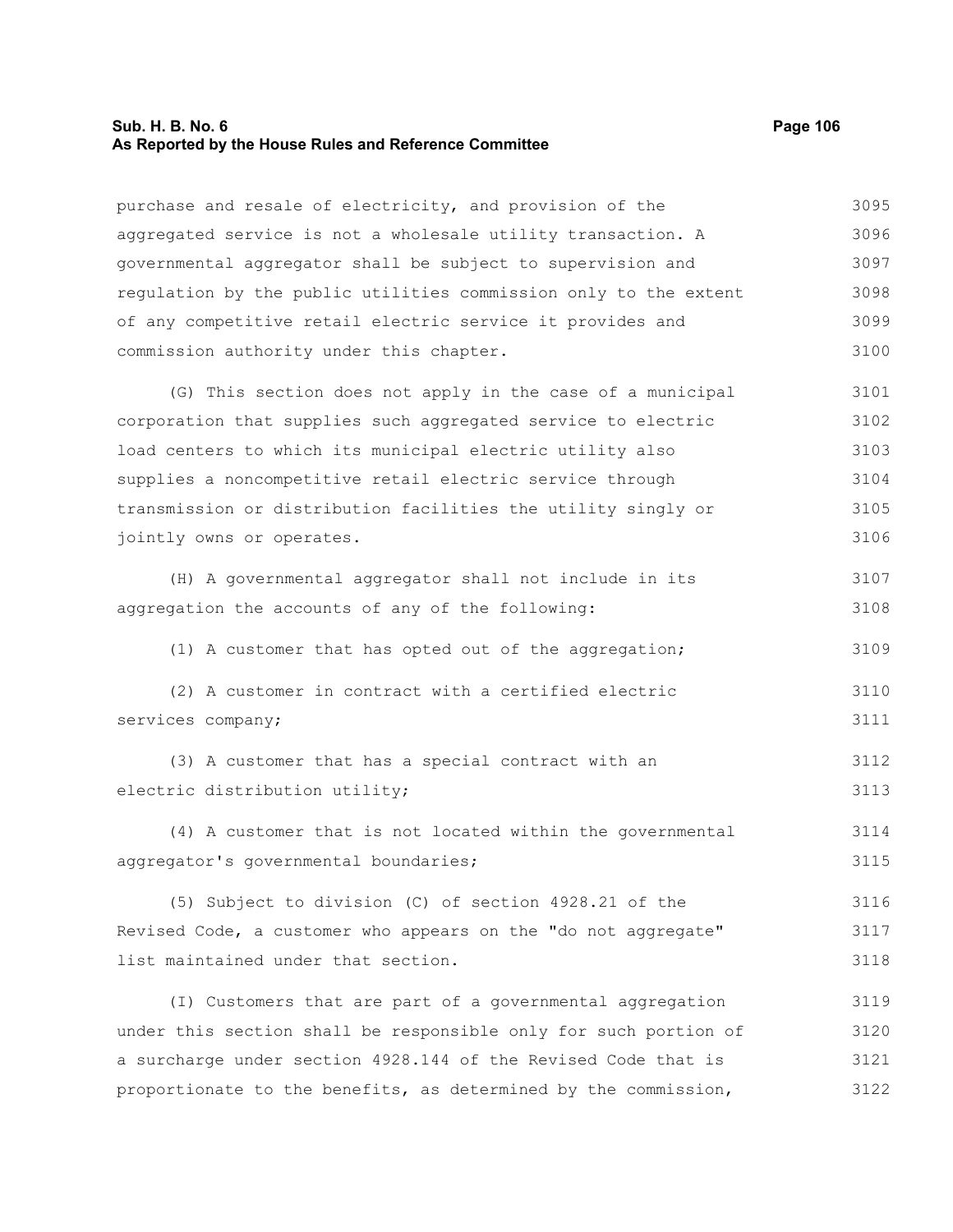# **Sub. H. B. No. 6 Page 107 As Reported by the House Rules and Reference Committee**

that electric load centers within the jurisdiction of the governmental aggregation as a group receive. The proportionate surcharge so established shall apply to each customer of the governmental aggregation while the customer is part of that aggregation. If a customer ceases being such a customer, the otherwise applicable surcharge shall apply. Nothing in this section shall result in less than full recovery by an electric distribution utility of any surcharge authorized under section 4928.144 of the Revised Code. Nothing in this section shall result in less than the full and timely imposition, charging, collection, and adjustment by an electric distribution utility, its assignee, or any collection agent, of the phase-in-recovery charges authorized pursuant to a final financing order issued pursuant to sections 4928.23 to 4928.2318 of the Revised Code. 3123 3124 3125 3126 3127 3128 3129 3130 3131 3132 3133 3134 3135 3136

(J) On behalf of the customers that are part of a governmental aggregation under this section and by filing written notice with the public utilities commission, the legislative authority that formed or is forming that governmental aggregation may elect not to receive standby service within the meaning of division (B)(2)(d) of section 4928.143 of the Revised Code from an electric distribution utility in whose certified territory the governmental aggregation is located and that operates under an approved electric security plan under that section. Upon the filing of that notice, the electric distribution utility shall not charge any such customer to whom competitive retail electric generation service is provided by another supplier under the governmental aggregation for the standby service. Any such consumer that returns to the utility for competitive retail electric service shall pay the market price of power incurred by the utility to serve that consumer-plus any amount attributable to the-3137 3138 3139 3140 3141 3142 3143 3144 3145 3146 3147 3148 3149 3150 3151 3152 3153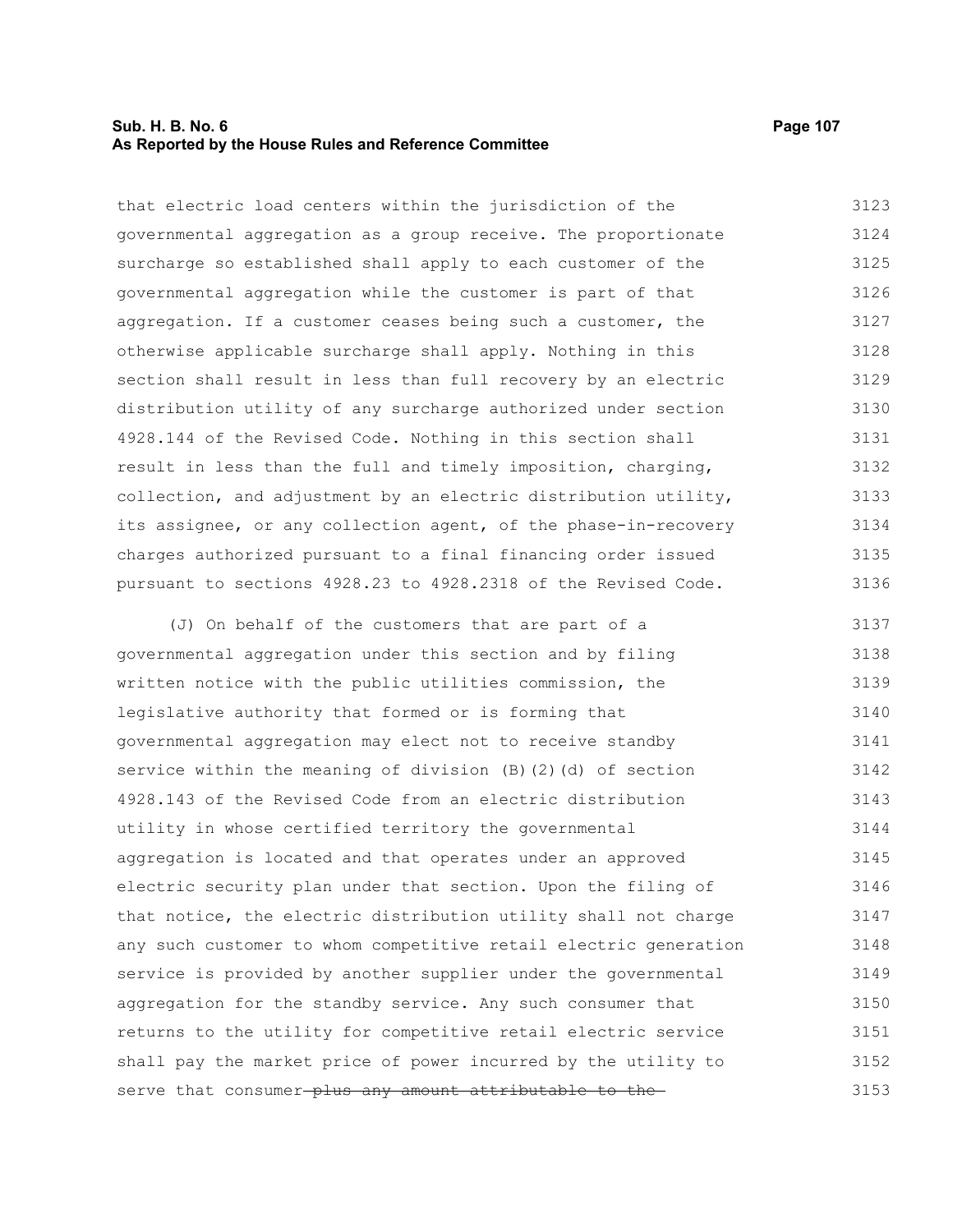# **Sub. H. B. No. 6 Page 108 As Reported by the House Rules and Reference Committee**

utility's cost of compliance with the renewable energy resource provisions of section 4928.64 of the Revised Code to serve the eonsumer. Such market price shall include, but not be limited to, capacity and energy charges; all charges associated with the provision of that power supply through the regional transmission organization, including, but not limited to, transmission, ancillary services, congestion, and settlement and administrative charges; and all other costs incurred by the utility that are associated with the procurement, provision, and administration of that power supply, as such costs may be approved by the commission. The period of time during which the market price and renewable energy resource amount-shall be so assessed on the consumer shall be from the time the consumer so returns to the electric distribution utility until the expiration of the electric security plan. However, if that period of time is expected to be more than two years, the commission may reduce the time period to a period of not less than two years. 3154 3155 3156 3157 3158 3159 3160 3161 3162 3163 3164 3165 3166 3167 3168 3169 3170 3171

(K) The commission shall adopt rules to encourage and promote large-scale governmental aggregation in this state. For that purpose, the commission shall conduct an immediate review of any rules it has adopted for the purpose of this section that are in effect on the effective date of the amendment of this section by S.B. 221 of the 127th general assembly, July 31, 2008. Further, within the context of an electric security plan under section 4928.143 of the Revised Code, the commission shall consider the effect on large-scale governmental aggregation of any nonbypassable generation charges, however collected, that would be established under that plan, except any nonbypassable generation charges that relate to any cost incurred by the electric distribution utility, the deferral of which has been 3172 3173 3174 3175 3176 3177 3178 3179 3180 3181 3182 3183 3184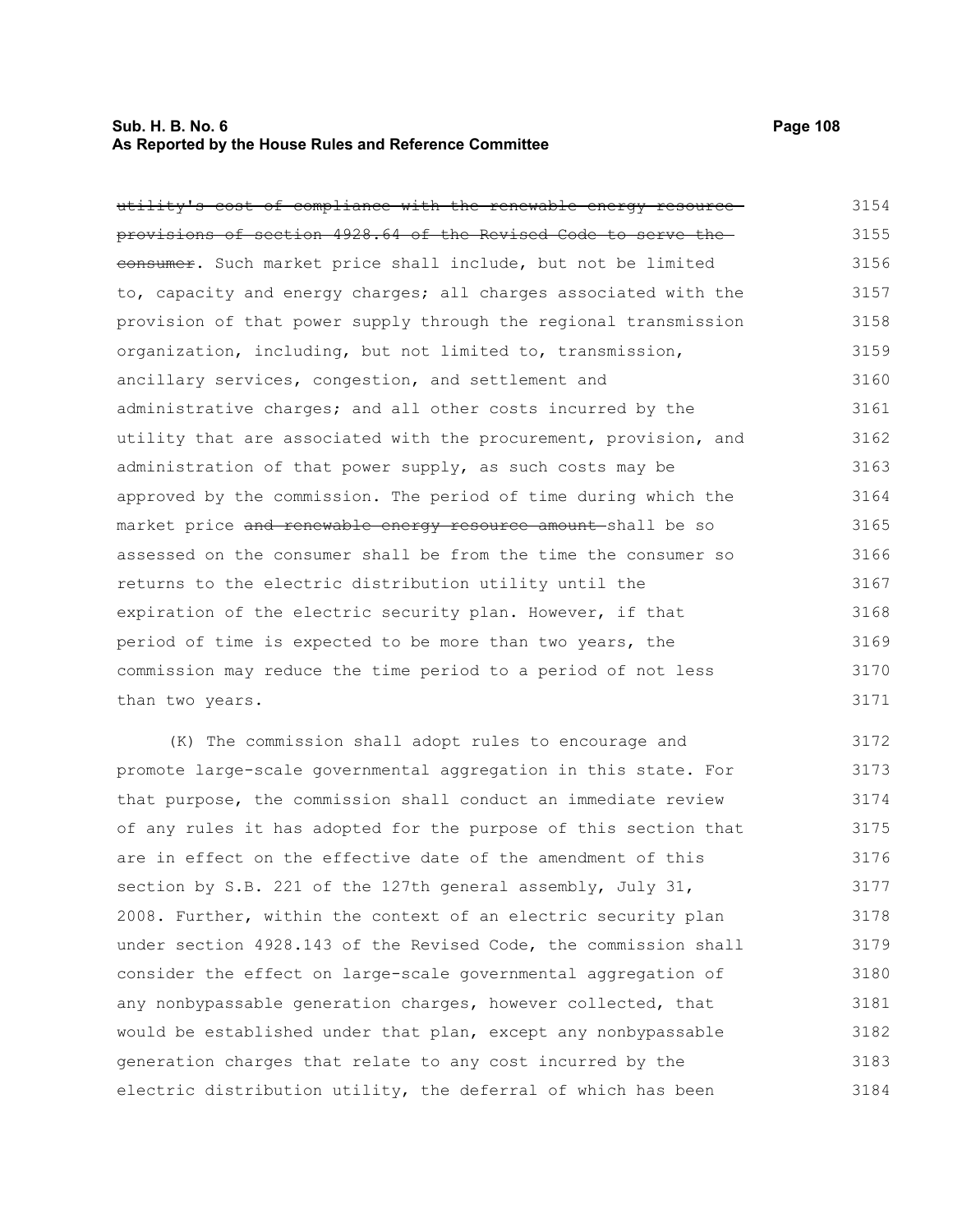### **Sub. H. B. No. 6 Page 109 As Reported by the House Rules and Reference Committee**

| authorized by the commission prior to the effective date of the  | 3185                                          |
|------------------------------------------------------------------|-----------------------------------------------|
| amendment of this section by S.B. 221 of the 127th general       | 3186                                          |
| assembly, July 31, 2008.                                         | 3187                                          |
| Sec. 4928.61. (A) There is hereby established in the state       | 3188                                          |
| treasury the advanced energy fund, into which shall be deposited | 3189                                          |
| all advanced energy revenues remitted to the director of         | 3190                                          |
| development under division (B) of this section, for the          | 3191                                          |
| exclusive purposes of funding the advanced energy program        | 3192                                          |
| created under section 4928.62 of the Revised Code and paying the | 3193                                          |
| program's administrative costs. Interest on the fund shall be    | 3194                                          |
| credited to the fund.                                            | 3195                                          |
| (B) Advanced energy revenues shall include all of the            | 3196                                          |
| following:                                                       | 3197                                          |
| (1) Revenues remitted to the director after collection by        | 3198                                          |
| each electric distribution utility in this state of a temporary  | 3199                                          |
| .                                                                | $\mathbf{a} \mathbf{a} \mathbf{a} \mathbf{a}$ |

rider on retail electric distribution service rates as such rates are determined by the public utilities commission pursuant to this chapter. The rider shall be a uniform amount statewide, determined by the director of development, after consultation with the public benefits advisory board created by section 4928.58 of the Revised Code. The amount shall be determined by dividing an aggregate revenue target for a given year as determined by the director, after consultation with the advisory board, by the number of customers of electric distribution utilities in this state in the prior year. Such aggregate revenue target shall not exceed more than fifteen million dollars in any year through 2005 and shall not exceed more than five million dollars in any year after 2005. The rider shall be imposed beginning on the effective date of the amendment of this section by Sub. H.B. 251 of the 126th general assembly, January 3200 3201 3202 3203 3204 3205 3206 3207 3208 3209 3210 3211 3212 3213 3214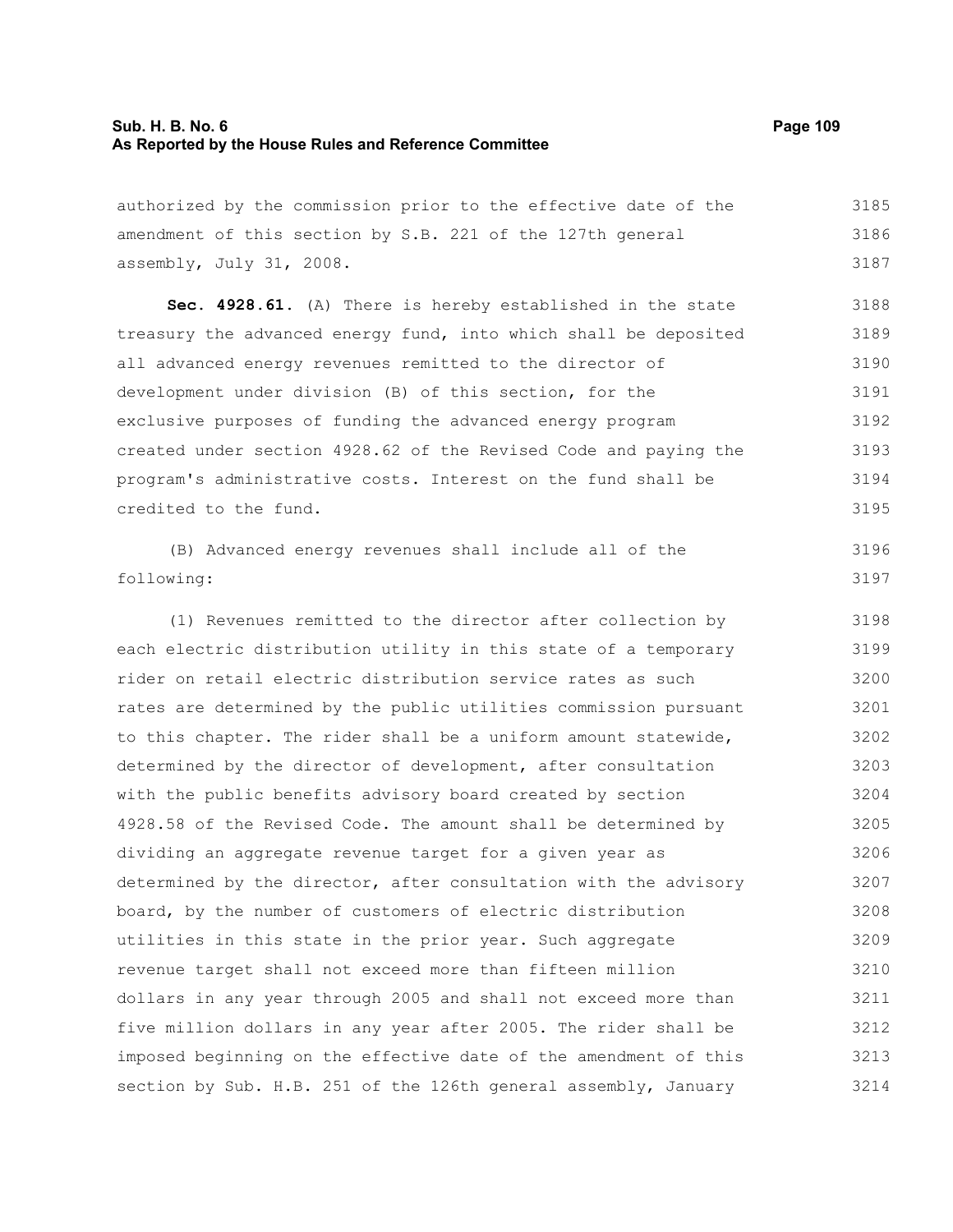# **Sub. H. B. No. 6 Page 110 As Reported by the House Rules and Reference Committee**

| 4, 2007, and shall terminate at the end of ten years following   | 3215 |
|------------------------------------------------------------------|------|
| the starting date of competitive retail electric service or      | 3216 |
| until the advanced energy fund, including interest, reaches one  | 3217 |
| hundred million dollars, whichever is first.                     | 3218 |
| (2) Revenues from payments, repayments, and collections          | 3219 |
| under the advanced energy program and from program income;       | 3220 |
| (3) Revenues remitted to the director after collection by        | 3221 |
| a municipal electric utility or electric cooperative in this     | 3222 |
| state upon the utility's or cooperative's decision to            | 3223 |
| participate in the advanced energy fund;                         | 3224 |
| (4) Revenues from renewable energy compliance payments as        | 3225 |
| provided under division (C)(2) of section 4928.64 of the Revised | 3226 |
| Code:                                                            | 3227 |
| (5) Revenue from forfeitures under division (C) of section       | 3228 |
| 4928.66 of the Revised Code;                                     | 3229 |
| (6) (5) Funds transferred pursuant to division (B) of            | 3230 |
| Section 512.10 of S.B. 315 of the 129th general assembly;        | 3231 |
| (7) (6) Interest earnings on the advanced energy fund.           | 3232 |
| (C)(1) Each electric distribution utility in this state          | 3233 |
| shall remit to the director on a quarterly basis the revenues    | 3234 |
| described in divisions (B) (1) and (2) of this section. Such     | 3235 |
| remittances shall occur within thirty days after the end of each | 3236 |
| calendar quarter.                                                | 3237 |
| (2) Each participating electric cooperative and                  | 3238 |
| participating municipal electric utility shall remit to the      | 3239 |
| director on a quarterly basis the revenues described in division | 3240 |
| (B) (3) of this section. Such remittances shall occur within     | 3241 |
| thirty days after the end of each calendar quarter. For the      | 3242 |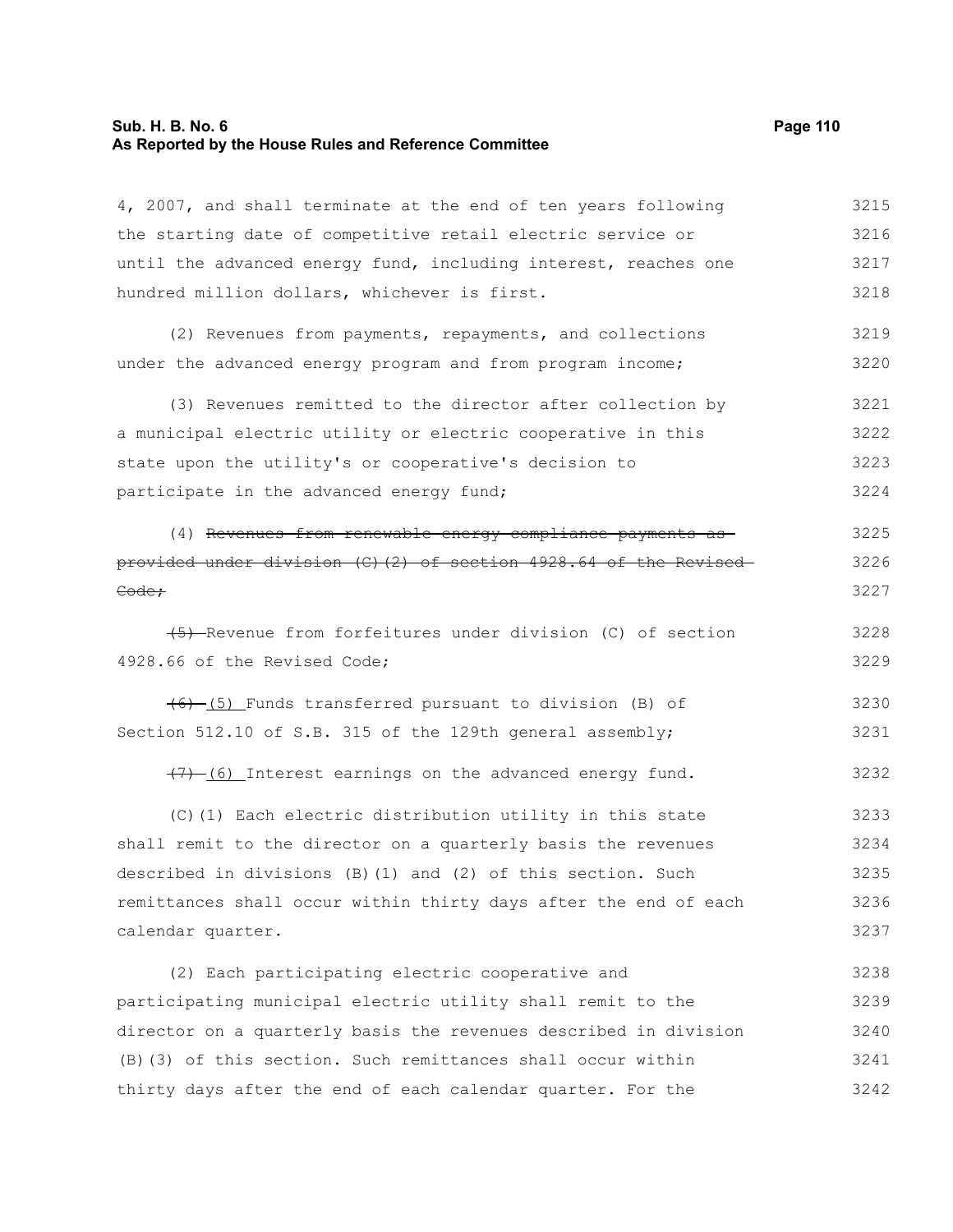#### **Sub. H. B. No. 6 Page 111 As Reported by the House Rules and Reference Committee**

purpose of division (B)(3) of this section, the participation of an electric cooperative or municipal electric utility in the energy efficiency revolving loan program as it existed immediately prior to the effective date of the amendment of this section by Sub. H.B. 251 of the 126th general assembly, January 4, 2007, does not constitute a decision to participate in the advanced energy fund under this section as so amended. 3243 3244 3245 3246 3247 3248 3249

(3) All remittances under divisions (C)(1) and (2) of this section shall continue only until the end of ten years following the starting date of competitive retail electric service or until the advanced energy fund, including interest, reaches one hundred million dollars, whichever is first. 3250 3251 3252 3253 3254

(D) Any moneys collected in rates for non-low-income customer energy efficiency programs, as of October 5, 1999, and not contributed to the energy efficiency revolving loan fund authorized under this section prior to the effective date of its amendment by Sub. H.B. 251 of the 126th general assembly, January 4, 2007, shall be used to continue to fund costeffective, residential energy efficiency programs, be contributed into the universal service fund as a supplement to that required under section 4928.53 of the Revised Code, or be returned to ratepayers in the form of a rate reduction at the option of the affected electric distribution utility. 3255 3256 3257 3258 3259 3260 3261 3262 3263 3264 3265

**Sec. 4928.62.** (A) There is hereby created the advanced energy program, which shall be administered by the director of development. Under the program, the director may authorize the use of moneys in the advanced energy fund for financial, technical, and related assistance for advanced energy projects in this state or for economic development assistance, in furtherance of the purposes set forth in section 4928.63 of the 3266 3267 3268 3269 3270 3271 3272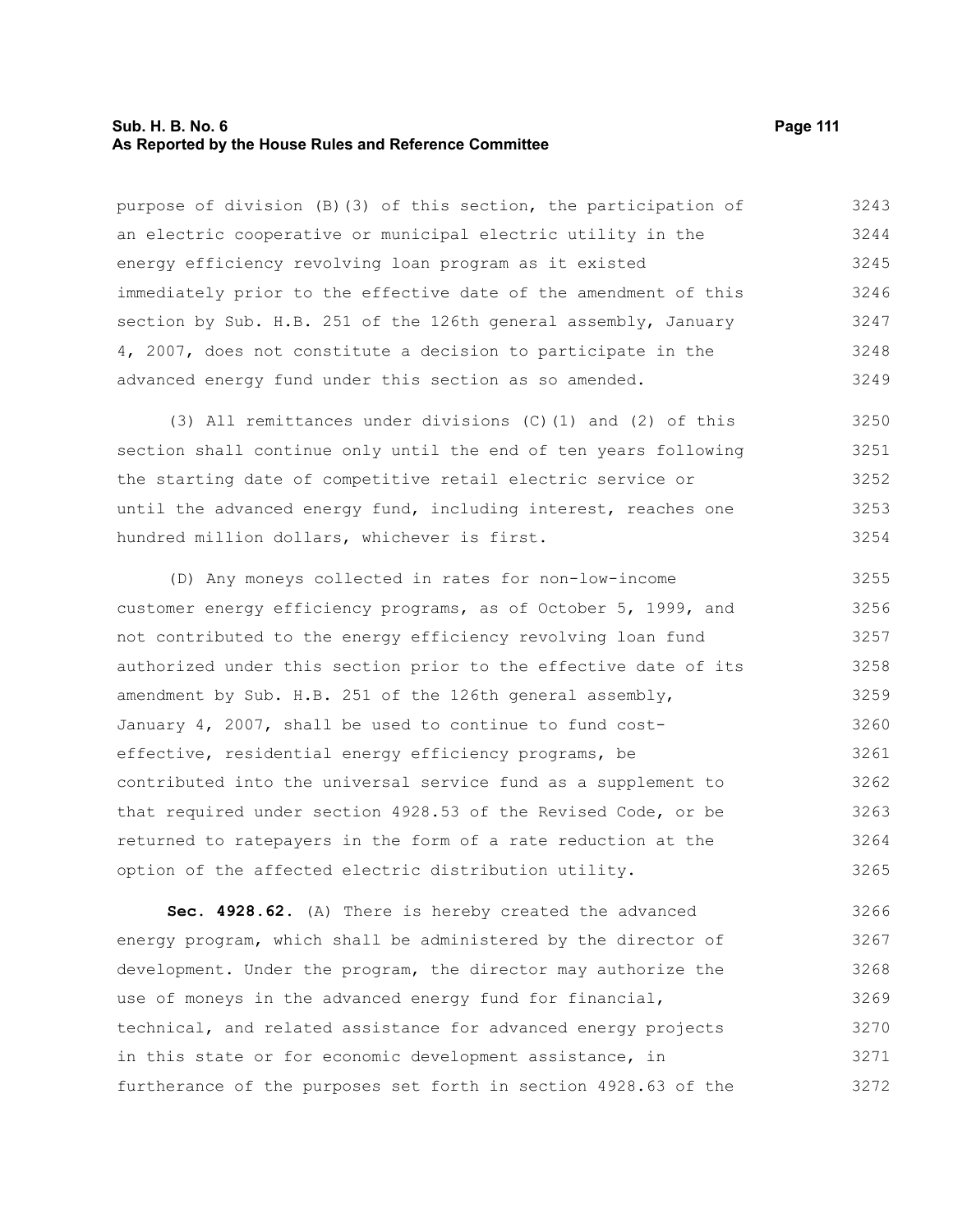### **Sub. H. B. No. 6 Page 112 As Reported by the House Rules and Reference Committee**

3273

Revised Code.

(1) To the extent feasible given approved applications for assistance, the assistance shall be distributed among the certified territories of electric distribution utilities and participating electric cooperatives, and among the service areas of participating municipal electric utilities, in amounts proportionate to the remittances of each utility and cooperative under divisions (B)(1) and (3) of section 4928.61 of the Revised Code. 3274 3275 3276 3277 3278 3279 3280 3281

(2) The funds described in division  $(B)$   $(6)$  - (5) of section 4928.61 of the Revised Code shall not be subject to the territorial requirements of division (A)(1) of this section. 3282 3283 3284

(3) The director shall not authorize financial assistance for an advanced energy project under the program unless the director first determines that the project will create new jobs or preserve existing jobs in this state or use innovative technologies or materials. 3285 3286 3287 3288 3289

(B) In carrying out sections 4928.61 to 4928.63 of the Revised Code, the director may do all of the following to further the public interest in advanced energy projects and economic development: 3290 3291 3292 3293

(1) Award grants, contracts, loans, loan participation agreements, linked deposits, and energy production incentives; 3294 3295

(2) Acquire in the name of the director any property of any kind or character in accordance with this section, by purchase, purchase at foreclosure, or exchange, on such terms and in such manner as the director considers proper; 3296 3297 3298 3299

(3) Make and enter into all contracts and agreements necessary or incidental to the performance of the director's 3300 3301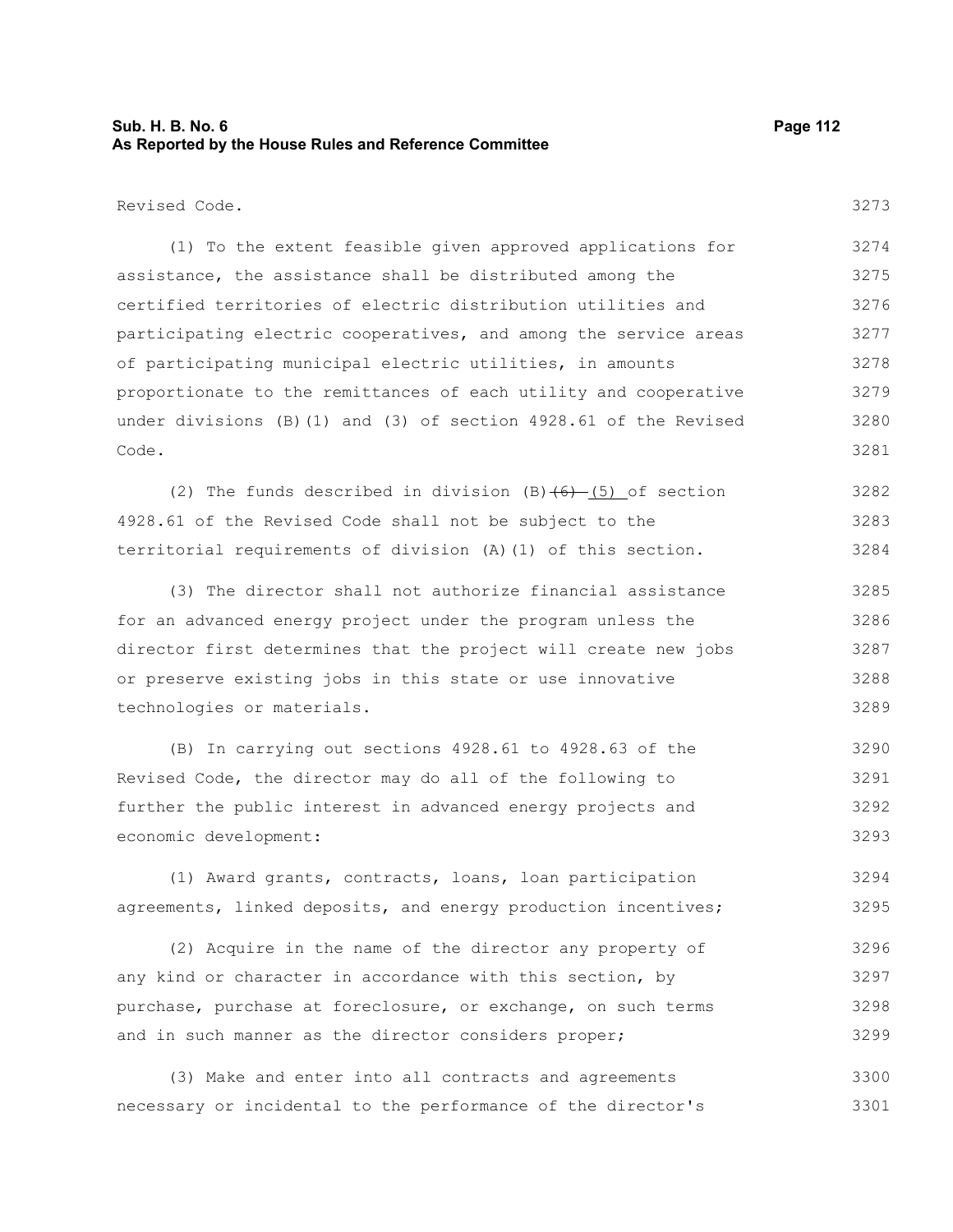# **Sub. H. B. No. 6 Page 113 As Reported by the House Rules and Reference Committee**

| duties and the exercise of the director's powers under sections  | 3302 |
|------------------------------------------------------------------|------|
| 4928.61 to 4928.63 of the Revised Code;                          | 3303 |
| (4) Employ or enter into contracts with financial                | 3304 |
| consultants, marketing consultants, consulting engineers,        | 3305 |
| architects, managers, construction experts, attorneys, technical | 3306 |
| monitors, energy evaluators, or other employees or agents as the | 3307 |
| director considers necessary, and fix their compensation;        | 3308 |
| (5) Adopt rules prescribing the application procedures for       | 3309 |
| financial assistance under the advanced energy program; the      | 3310 |
| fees, charges, interest rates, payment schedules, local match    | 3311 |
| requirements, and other terms and conditions of any grants,      | 3312 |
| contracts, loans, loan participation agreements, linked          | 3313 |
| deposits, and energy production incentives; criteria pertaining  | 3314 |
| to the eligibility of participating lending institutions; and    | 3315 |
| any other matters necessary for the implementation of the        | 3316 |
| program;                                                         | 3317 |
| (6) Do all things necessary and appropriate for the              | 3318 |
| operation of the program.                                        | 3319 |
| (C) The department of development may hold ownership to          | 3320 |
| any unclaimed energy efficiency and renewable energy emission    | 3321 |
| allowances provided for in Chapter 3745-14 of the Administrative | 3322 |
| Code or otherwise, that result from advanced energy projects     | 3323 |
| that receive funding from the advanced energy fund, and it may   | 3324 |
| use the allowances to further the public interest in advanced    | 3325 |
| energy projects or for economic development.                     | 3326 |
| (D) Financial statements, financial data, and trade              | 3327 |
| secrets submitted to or received by the director from an         | 3328 |
| applicant or recipient of financial assistance under sections    | 3329 |

4928.61 to 4928.63 of the Revised Code, or any information taken 3330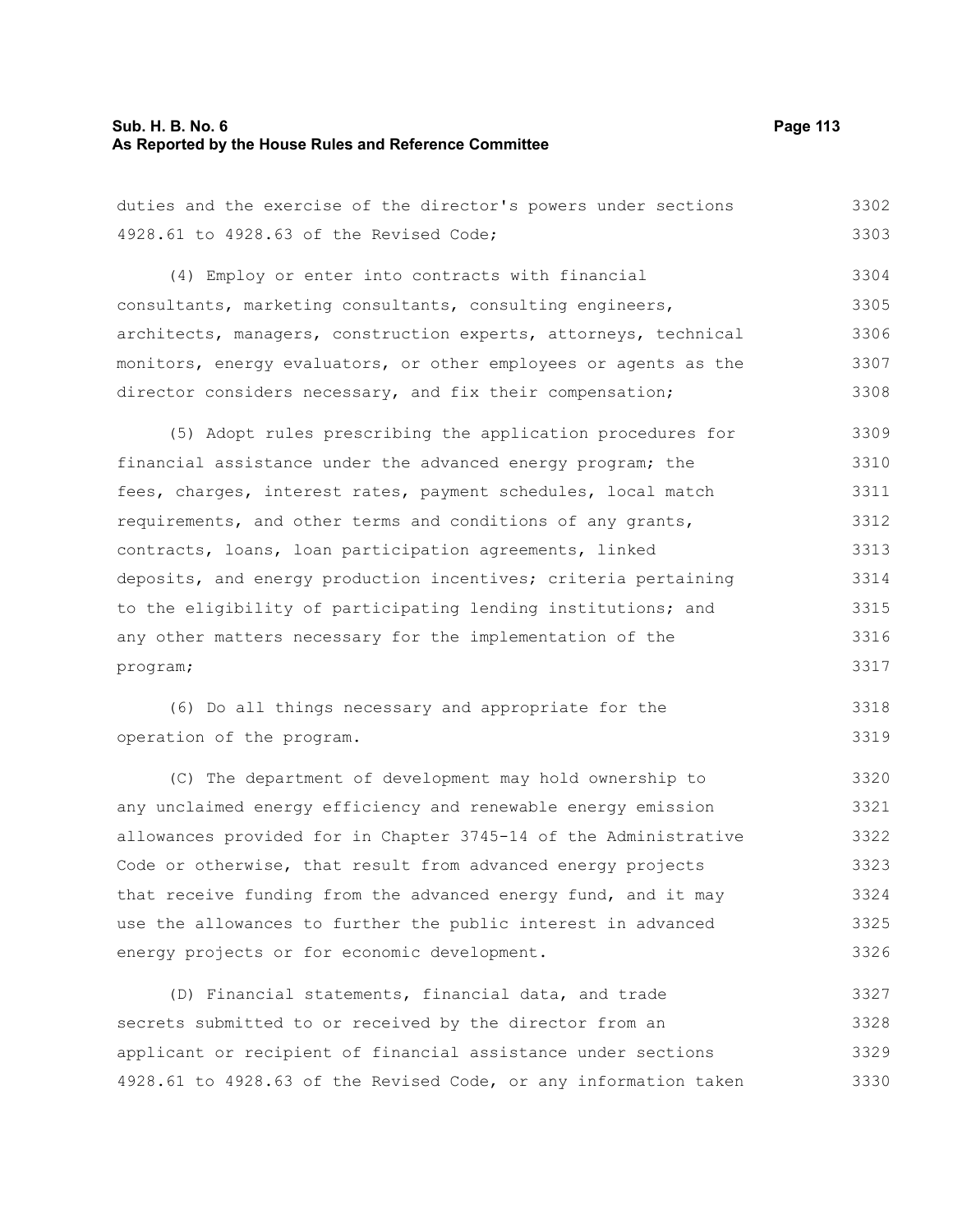| from those statements, data, or trade secrets for any purpose,   | 3331 |
|------------------------------------------------------------------|------|
| are not public records for the purpose of section 149.43 of the  | 3332 |
| Revised Code.                                                    | 3333 |
| (E) Nothing in the amendments of sections 4928.61,               | 3334 |
| 4928.62, and 4928.63 of the Revised Code by Sub. H.B. 251 of the | 3335 |
| 126th general assembly shall affect any pending or effected      | 3336 |
| assistance, pending or effected purchases or exchanges of        | 3337 |
| property made, or pending or effected contracts or agreements    | 3338 |
| entered into pursuant to division (A) or (B) of this section as  | 3339 |
| the section existed prior to the effective date of those         | 3340 |
| amendments, January 4, 2007, or shall affect the exemption       | 3341 |
| provided under division (C) of this section as the section       | 3342 |
| existed prior to that effective date.                            | 3343 |
| (F) Any assistance a school district receives for an             | 3344 |
| advanced energy project, including a geothermal heating,         | 3345 |
| ventilating, and air conditioning system, shall be in addition   | 3346 |
| to any assistance provided under Chapter 3318. of the Revised    | 3347 |
| Code and shall not be included as part of the district or state  | 3348 |
| portion of the basic project cost under that chapter.            | 3349 |
| Sec. 4928.641. (A) As used in this section, "net cost"           | 3350 |
| means a charge or a credit and constitutes the ongoing costs     | 3351 |
| including the charges incurred by the utility under each         | 3352 |
| contract, including the annual renewable energy credit inventory | 3353 |
| amortization charge in division (E) (3) of this section, the     | 3354 |
| carrying charges, less the revenue received by the utility as a  | 3355 |
| result of liquidating into competitive markets the electrical    | 3356 |
| and renewable products provided to the utility under the same    | 3357 |
| contract, including capacity, ancillary services, and renewable  | 3358 |
| energy credits.                                                  | 3359 |
|                                                                  |      |

(B) All prudently incurred costs incurred by an electric 3360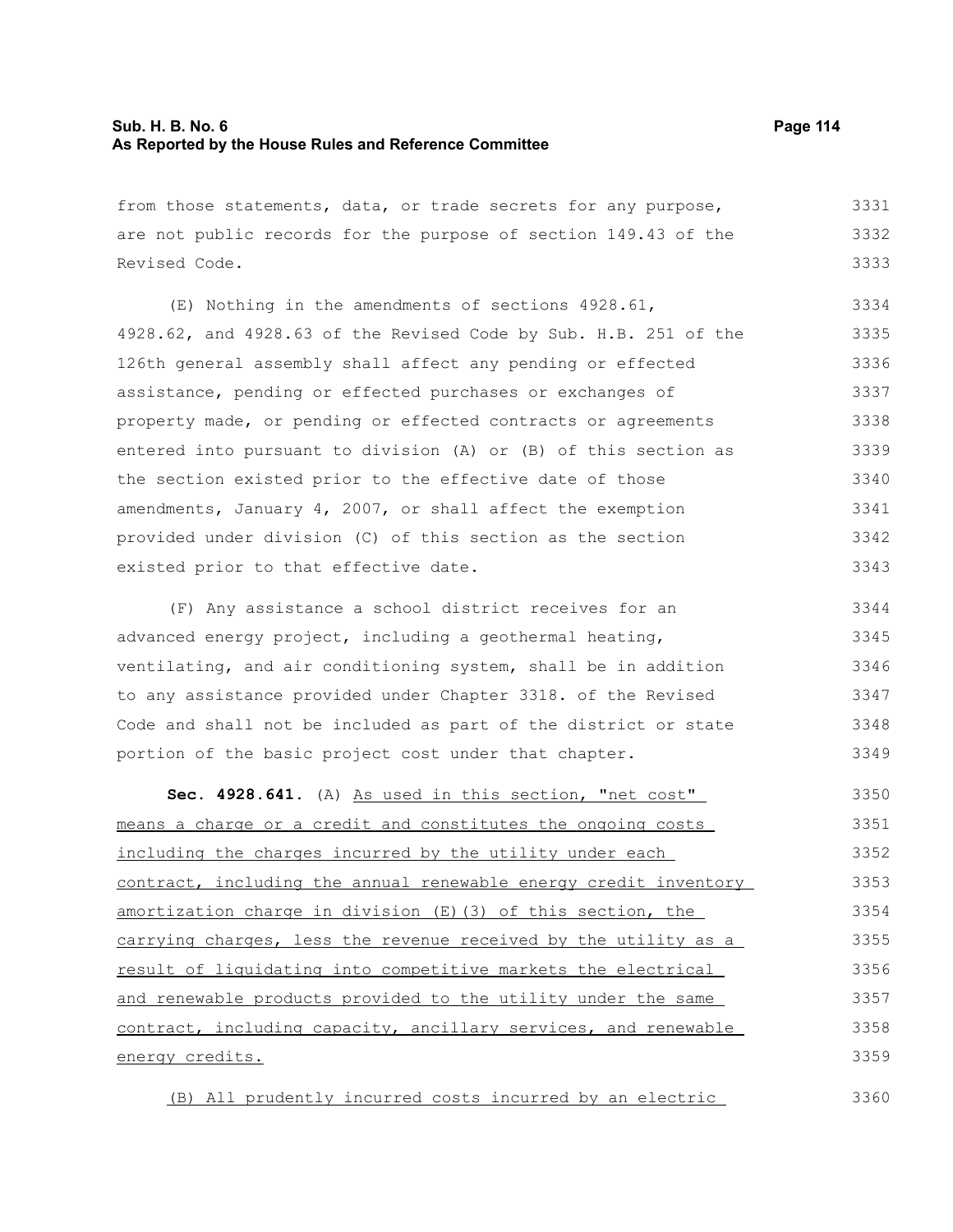### **Sub. H. B. No. 6 Page 115 As Reported by the House Rules and Reference Committee**

distribution utility associated with contractual obligations that existed prior to the effective date of the amendments to this section by H.B. 6 of the 133rd general assembly to implement section 4928.64 of the Revised Code shall be recoverable from the utility's retail customers as a distribution expense if the money received from the Ohio clean air program fund, created under section 3706.46 of the Revised Code, is insufficient to offset those costs. Such costs are ongoing costs and shall include costs incurred to discontinue existing programs that were implemented by the electric 3361 3362 3363 3364 3365 3366 3367 3368 3369 3370

distribution utility under section 4928.64 of the Revised Code.

(C) If an electric distribution utility has executed a contract before April 1, 2014, to procure renewable energy resources to implement section 4928.64 of the Revised Code and there are ongoing costs associated with that contract that are being recovered from customers through a bypassable charge as of the effective date of S.B. 310 the amendments to this section by H.B. 6 of the  $130th-133rd$  general assembly, that cost recovery shall-continue on a bypassable basis , upon final reconciliation, be replaced with the accounting mechanism permitted under this section. The accounting mechanism shall be effective for the remaining term of the contract and for a subsequent reconciliation period until all the prudently incurred costs associated with that contract are fully recovered. 3372 3373 3374 3375 3376 3377 3378 3379 3380 3381 3382 3383 3384 3385

(B) Division (A) of this section applies only to costs associated with the original term of a contract described in that division and entered into before April 1, 2014. This section does not permit recovery of costs associated with an extension of such a contract. This section does not permit recovery of costs associated with an amendment of such a 3386 3387 3388 3389 3390 3391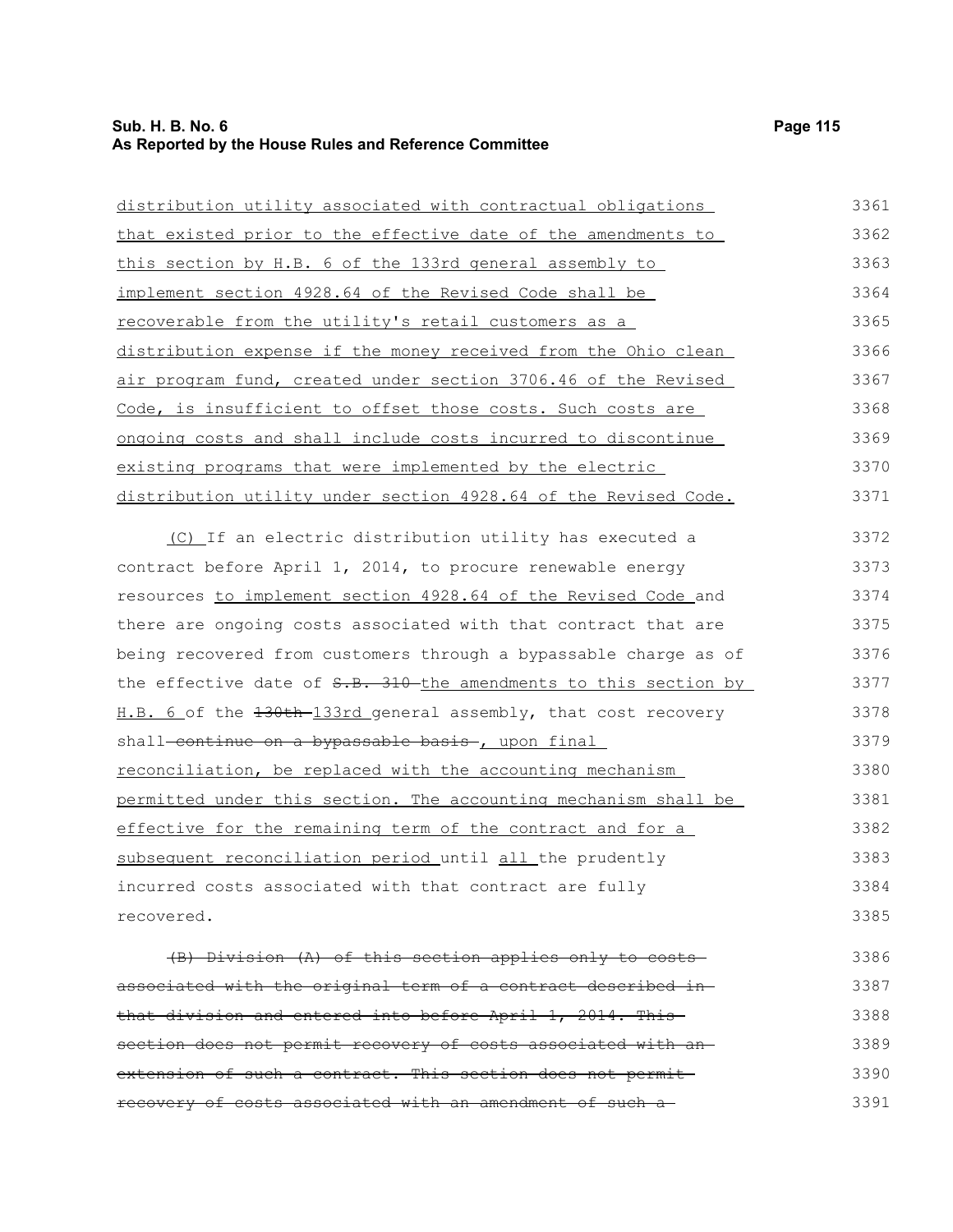| contract if that amendment was made on or after April 1, 2014.      | 3392 |
|---------------------------------------------------------------------|------|
| (D) Subject to the requirements for recovery of ongoing             | 3393 |
| costs under section 4928.64 of the Revised Code, the public         | 3394 |
| utilities commission shall, in accordance with division (E) of      | 3395 |
| this section, approve an accounting mechanism for each electric     | 3396 |
| distribution utility that demonstrates that it has incurred or      | 3397 |
| will incur ongoing costs as described in division (B) of this       | 3398 |
| section.                                                            | 3399 |
| (E) All of the following shall apply to the accounting              | 3400 |
| mechanism:                                                          | 3401 |
| (1) Subject to division (F) of this section, the                    | 3402 |
| accounting mechanism shall reflect the forecasted annual net        | 3403 |
| costs to be incurred by the utility under each contract             | 3404 |
| described in division (C) of this section, subject to subsequent    | 3405 |
| reconciliation to actual net costs.                                 | 3406 |
| (2) The book value of an electric distribution utility's            | 3407 |
| inventory of renewable energy credits, as of the effective date     | 3408 |
| of the amendments to this section by H.B. 6 of the 133rd general    | 3409 |
| assembly, shall be reflected in the accounting mechanism over an    | 3410 |
| amortization period that is substantially similar to the            | 3411 |
| <u>remaining term of any contracts described in division (C) of</u> | 3412 |
| this section.                                                       | 3413 |
| (3) The electric distribution utility shall, in a timely            | 3414 |
| manner, liquidate the renewable energy credits in its inventory     | 3415 |
| and apply the resulting revenue against such recovery.              | 3416 |
| (F) Not later than ninety days after the effective date of          | 3417 |
| the amendments to this section by H.B. 6 of the 133rd general       | 3418 |
| assembly, the commission shall approve an appropriate accounting    | 3419 |
| mechanism that is reasonable and appropriate to implement the       | 3420 |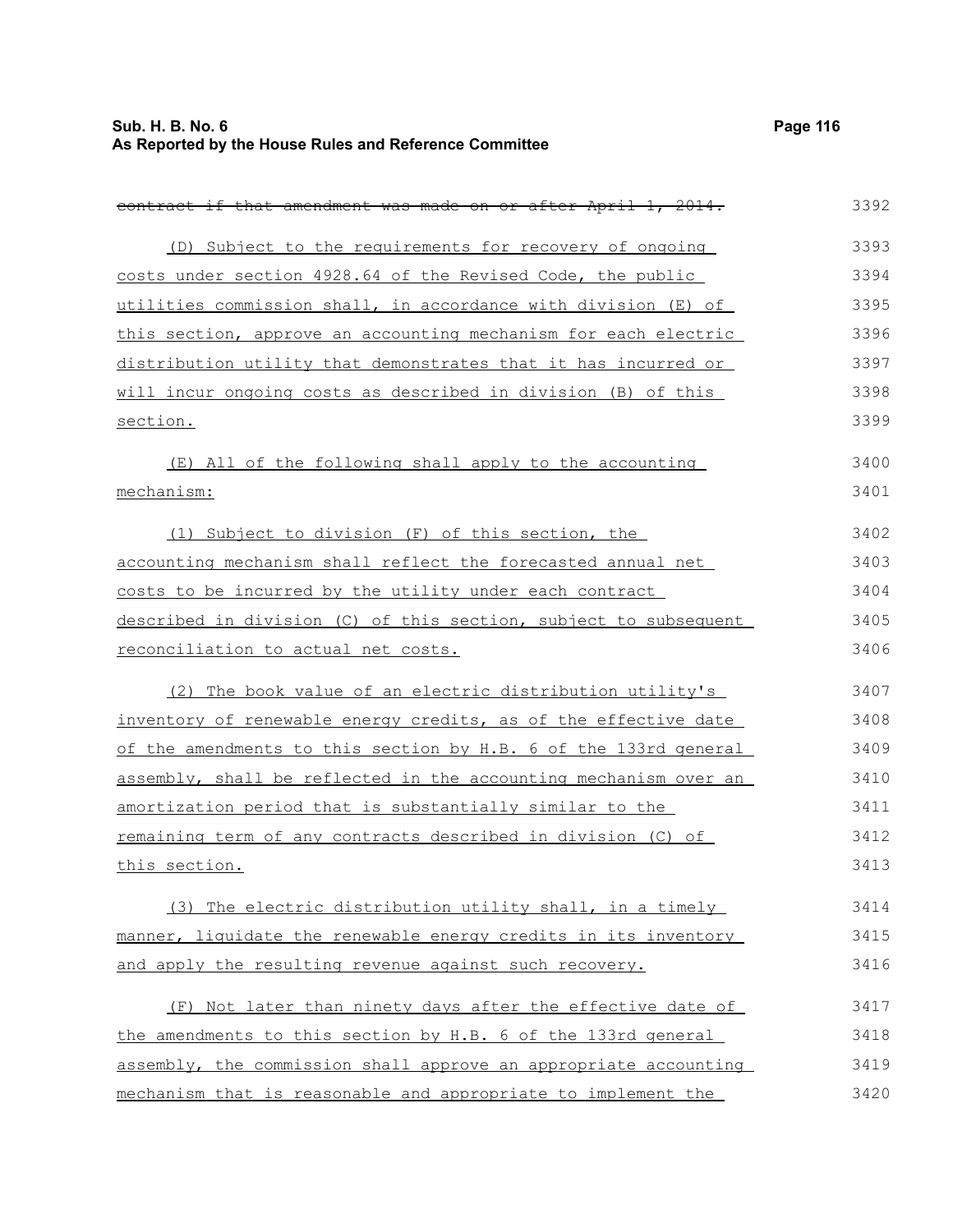rates.

| requirements of this section and permits a full recovery of the  | 3421 |
|------------------------------------------------------------------|------|
| utility's net costs, including the accounting authority for the  | 3422 |
| utility to establish and adjust regulatory assets and regulatory | 3423 |
| liabilities consistent with this section. The electric           | 3424 |
| distribution utility shall be entitled to collect a carrying     | 3425 |
| charge on such regulatory assets on the effective date of the    | 3426 |
| amendments to this section by H.B. 6 of the 133rd general        | 3427 |
| assembly and continuing until the regulatory asset is completely | 3428 |
| recovered. Such carrying charge shall include the electric       | 3429 |
| distribution utility's cost of capital including the most recent | 3430 |
| authorized rate of return on equity. The carrying charge shall   | 3431 |
| also be applied to any regulatory liability created as a result  | 3432 |
| of the cost recovery mechanism. In each subsequent rate          | 3433 |
| proceeding under Chapter 4909. of the Revised Code or section    | 3434 |
| 4928.143 of the Revised Code involving the electric distribution | 3435 |
| utility, the commission shall permit recovery as a distribution  | 3436 |
| expense of the regulatory assets existing at that time until the | 3437 |
| utility's net costs are fully recovered. Those costs shall be    | 3438 |
| assigned to each customer class using the base distribution      | 3439 |
| revenue allocation.                                              | 3440 |
| (G) The electric distribution utility shall apply to the         | 3441 |
| Ohio air quality development authority for reimbursement of its  | 3442 |
| net costs, in accordance with section 3706.485 of the Revised    | 3443 |
| Code. To facilitate the authority's consideration of the         | 3444 |
| utility's application, the commission shall annually certify     | 3445 |
| each electric distribution utility's forecasted net costs under  | 3446 |
| this section to the authority. The commission shall credit any   | 3447 |
| revenue received by the utility from the Ohio clean air program  | 3448 |
| fund under section 3706.485 of the Revised Code against the net  | 3449 |
| costs that would otherwise be recovered through the utility's    | 3450 |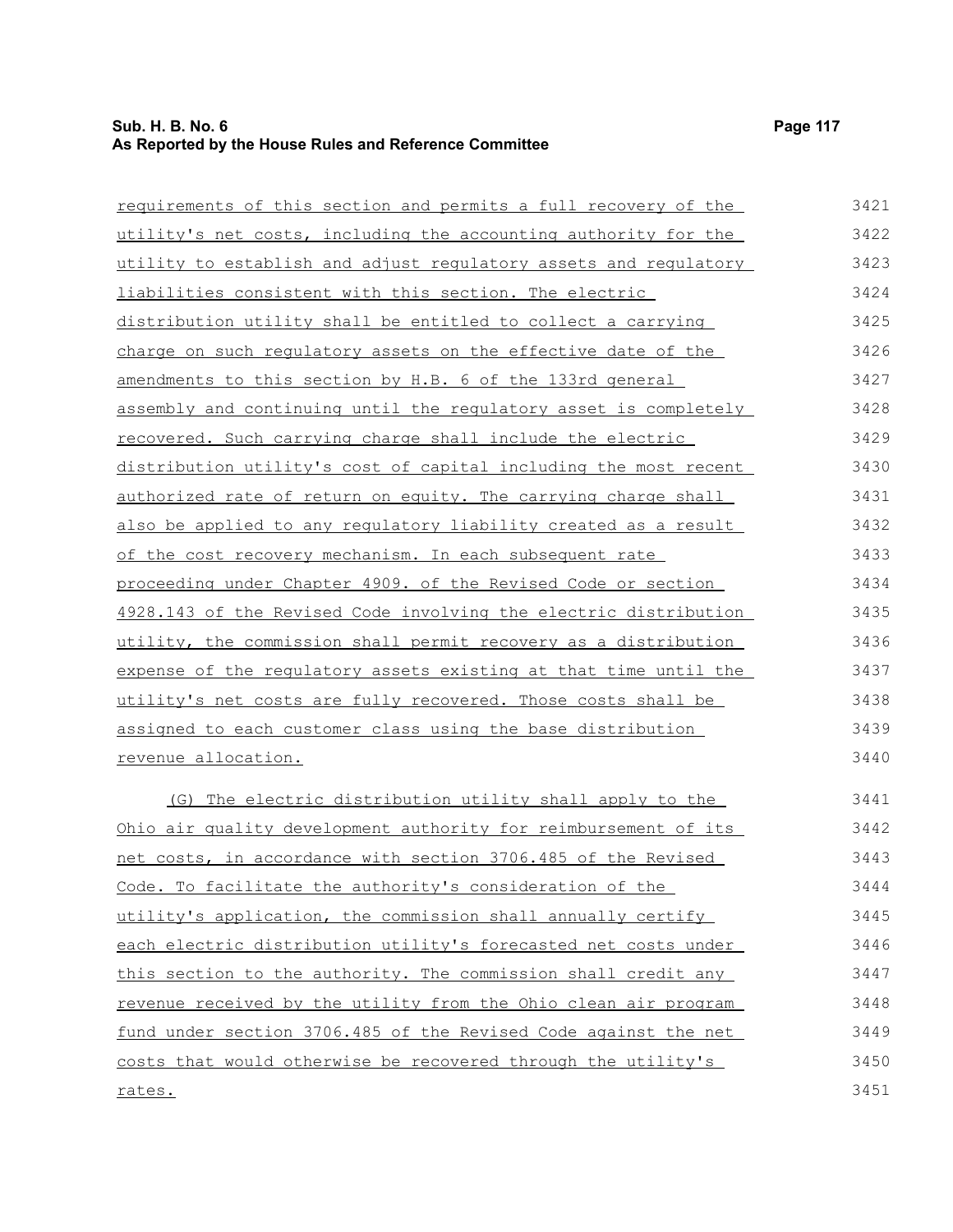### **Sub. H. B. No. 6 Page 118 As Reported by the House Rules and Reference Committee**

**Sec. 4928.645.** (A) An electric distribution utility or electric services company may use, for the purpose of complying with the requirements under divisions (B)(1) and (2) of section-4928.64 of the Revised Code, renewable energy credits any time in the five calendar years following the date of their purchase or acquisition from any entity, including, but not limited to, the following: 3452 3453 3454 3455 3456 3457 3458

(1) A mercantile customer;

(2) An owner or operator of a hydroelectric generating facility that is located at a dam on a river, or on any water discharged to a river, that is within or bordering this state or within or bordering an adjoining state, or that produces power that can be shown to be deliverable into this state; 3460 3461 3462 3463 3464

(3) A seller of compressed natural gas that has been produced from biologically derived methane gas, provided that the seller may only provide renewable energy credits for metered amounts of gas. 3465 3466 3467 3468

(B)(1) The public utilities commission shall adopt rules specifying that one unit of credit shall equal one megawatt hour of electricity derived from renewable energy resources, except that, for a generating facility of seventy-five megawatts or greater that is situated within this state and has committed by December 31, 2009, to modify or retrofit its generating unit or units to enable the facility to generate principally from biomass energy by June 30, 2013, each megawatt hour of electricity generated principally from that biomass energy shall equal, in units of credit, the product obtained by multiplying the actual percentage of biomass feedstock heat input used to generate such megawatt hour by the quotient obtained by dividing the then existing unit dollar amount used, on December 31, 2019, 3469 3470 3471 3472 3473 3474 3475 3476 3477 3478 3479 3480 3481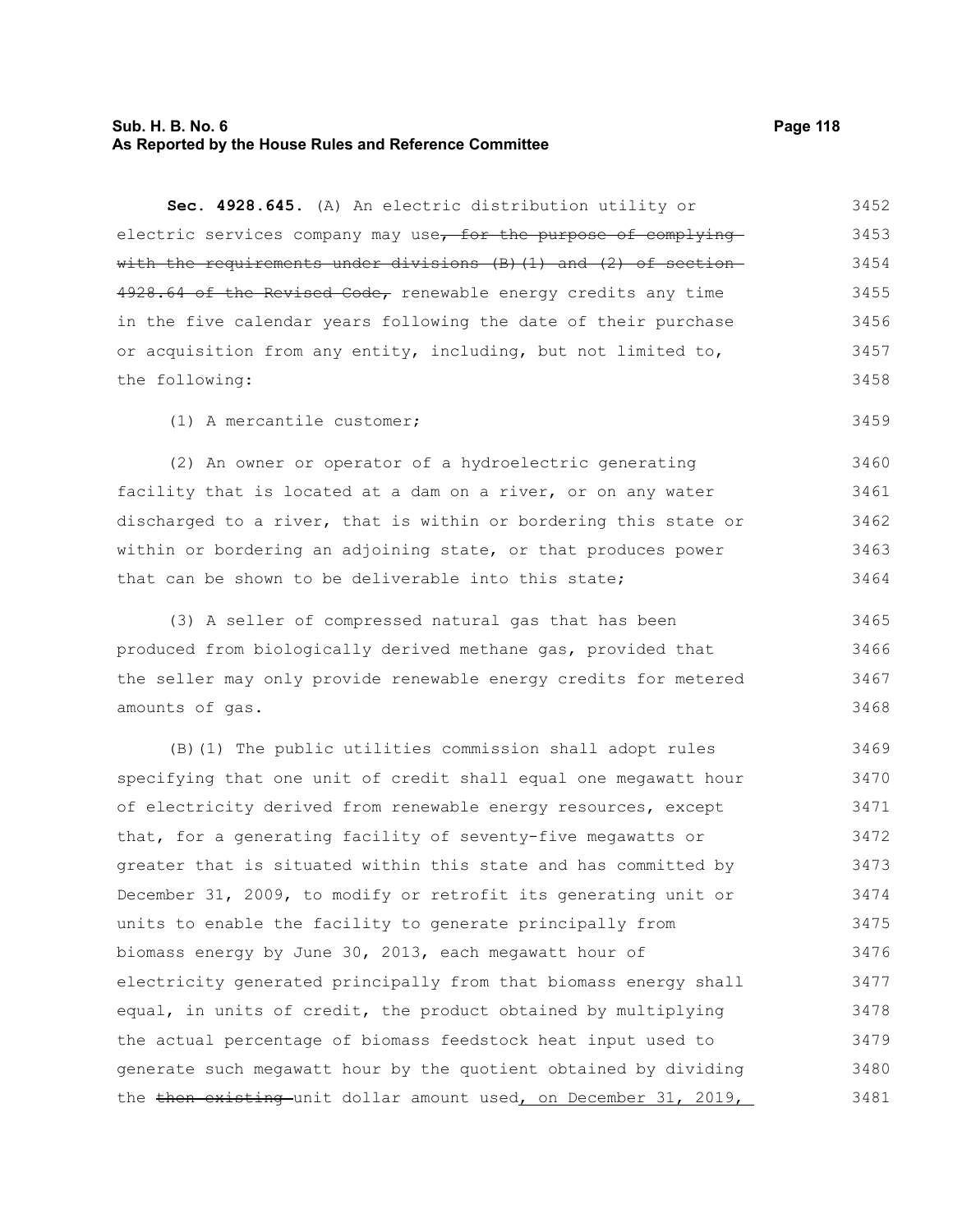#### **Sub. H. B. No. 6 Page 119 As Reported by the House Rules and Reference Committee**

to determine a renewable energy compliance payment as provided under former division (C)(2)(b) of section 4928.64 of the

Revised Code by the then existing market value of one renewable energy credit, but such megawatt hour shall not equal less than one unit of credit. Renewable energy resources do not have to be converted to electricity in order to be eligible to receive renewable energy credits. The rules shall specify that, for purposes of converting the quantity of energy derived from biologically derived methane gas to an electricity equivalent, one megawatt hour equals 3,412,142 British thermal units. 3484 3485 3486 3487 3488 3489 3490 3491

(2) The rules also shall provide for this state a system of registering renewable energy credits by specifying which of any generally available registries shall be used for that purpose and not by creating a registry. That selected system of registering renewable energy credits shall allow a hydroelectric generating facility to be eligible for obtaining renewable energy credits and shall allow customer-sited projects or actions the broadest opportunities to be eligible for obtaining renewable energy credits. 3492 3493 3494 3495 3496 3497 3498 3499 3500

**Sec. 5501.311.** (A) Notwithstanding sections 123.01 and 127.16 of the Revised Code the director of transportation may lease or lease-purchase all or any part of a transportation facility to or from one or more persons, one or more governmental agencies, a transportation improvement district, or any combination thereof, and may grant leases, easements, or licenses for lands under the control of the department of transportation. The director may adopt rules necessary to give effect to this section. 3501 3502 3503 3504 3505 3506 3507 3508 3509

(B) Plans and specifications for the construction of a transportation facility under a lease or lease-purchase 3510 3511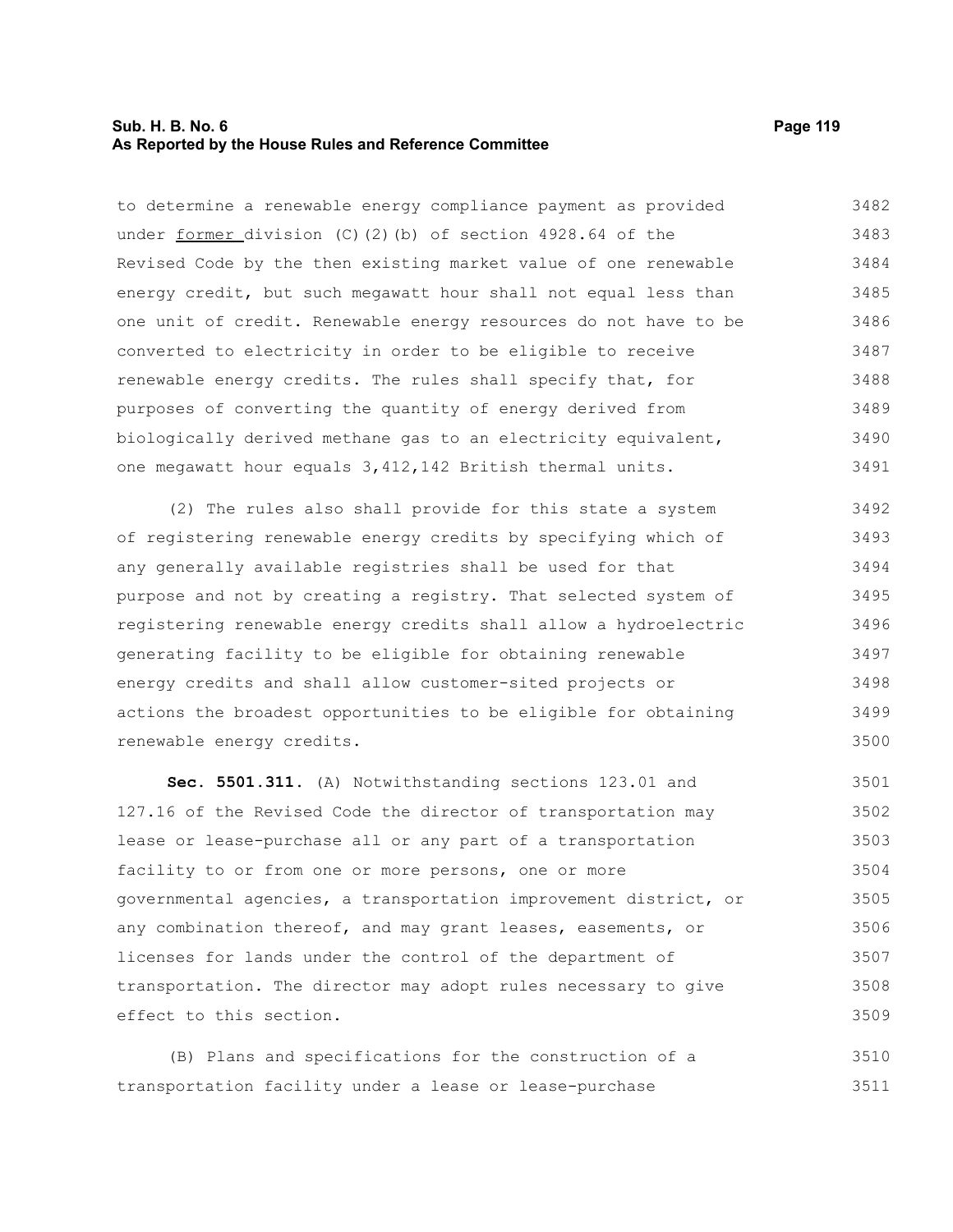#### **Sub. H. B. No. 6 Page 120 As Reported by the House Rules and Reference Committee**

agreement are subject to approval of the director and must meet or exceed all applicable standards of the department. (C) Any lease or lease-purchase agreement under which the department is the lessee shall be for a period not exceeding the then current two-year period for which appropriations have been made by the general assembly to the department, and such agreement may contain such other terms as the department and the other parties thereto agree, notwithstanding any other provision of law, including provisions that rental payments in amounts sufficient to pay bond service charges payable during the current two-year lease term shall be an absolute and unconditional obligation of the department independent of all other duties under the agreement without set-off or deduction or any other similar rights or defenses. Any such agreement may provide for renewal of the agreement at the end of each term for another term, not exceeding two years, provided that no renewal shall be effective until the effective date of an appropriation enacted by the general assembly from which the department may lawfully pay rentals under such agreement. Any such agreement may include, without limitation, any agreement by the department with respect to any costs of transportation facilities to be included prior to acquisition and construction of such transportation facilities. Any such agreement shall not constitute a debt or pledge of the faith and credit of the state, or of any political subdivision of the state, and the lessor shall have no right to have taxes or excises levied by the general assembly, or the taxing authority of any political subdivision of the state, for the payment of rentals thereunder. Any such agreement shall contain a statement to that effect. 3512 3513 3514 3515 3516 3517 3518 3519 3520 3521 3522 3523 3524 3525 3526 3527 3528 3529 3530 3531 3532 3533 3534 3535 3536 3537 3538 3539 3540

(D) A municipal corporation, township, or county may use service payments in lieu of taxes credited to special funds or 3541 3542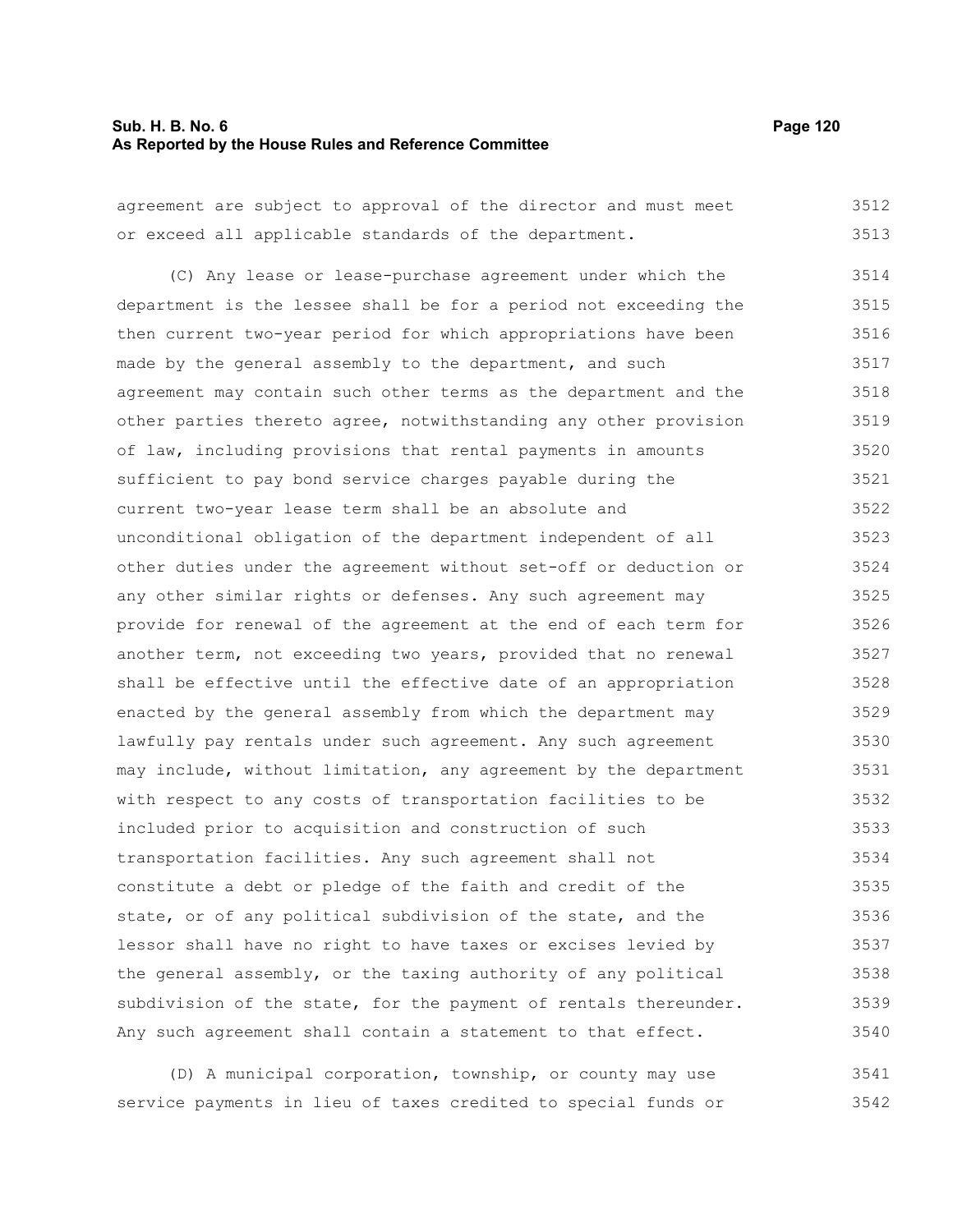#### **Sub. H. B. No. 6 Page 121 As Reported by the House Rules and Reference Committee**

accounts pursuant to sections 5709.43, 5709.47, 5709.75, and 5709.80 of the Revised Code to provide its contribution to the cost of a transportation facility, provided such facility was among the purposes for which such service payments were authorized. The contribution may be in the form of a lump sum or periodic payments. 3543 3544 3545 3546 3547 3548

(E) Pursuant to the "Telecommunications Act of 1996," 110 Stat. 152, 47 U.S.C. 332 note, the director may grant a lease, easement, or license in a transportation facility to a telecommunications service provider for construction, placement, or operation of a telecommunications facility. An interest granted under this division is subject to all of the following conditions: 3549 3550 3551 3552 3553 3554 3555

(1) The transportation facility is owned in fee simple or easement by this state at the time the lease, easement, or license is granted to the telecommunications provider. 3556 3557 3558

(2) The lease, easement, or license shall be granted on a competitive basis in accordance with policies and procedures to be determined by the director. The policies and procedures may include provisions for master leases for multiple sites. 3559 3560 3561 3562

(3) The telecommunications facility shall be designed to accommodate the state's multi-agency radio communication system, the intelligent transportation system, and the department's communication system as the director may determine is necessary for highway or other departmental purposes. 3563 3564 3565 3566 3567

(4) The telecommunications facility shall be designed to accommodate such additional telecommunications equipment as may feasibly be co-located thereon as determined in the discretion of the director. 3568 3569 3570 3571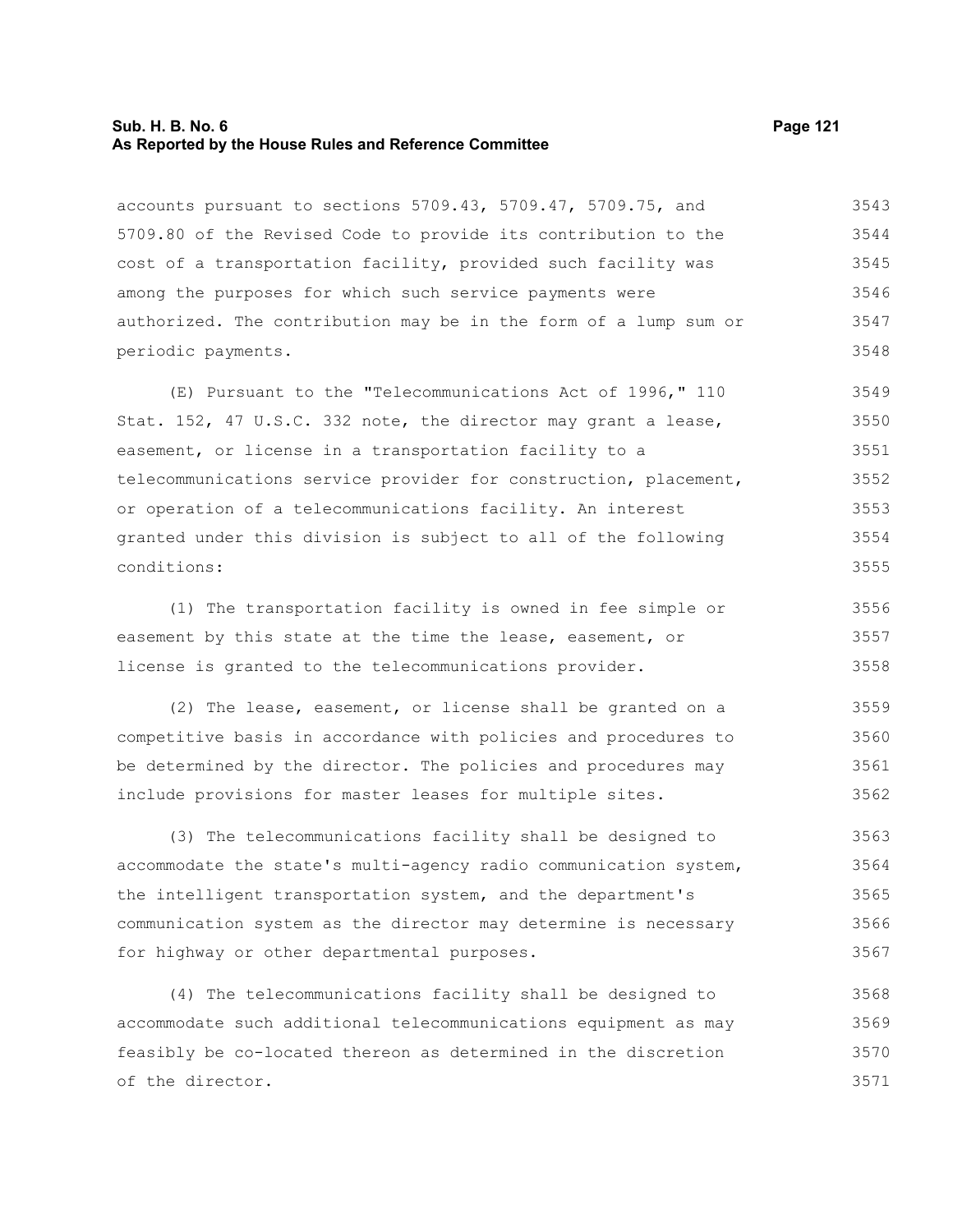# **Sub. H. B. No. 6 Page 122 As Reported by the House Rules and Reference Committee**

| (5) The telecommunications service providers awarded the         | 3572 |
|------------------------------------------------------------------|------|
| lease, easement, or license, agree to permit other               | 3573 |
| telecommunications service providers to co-locate on the         | 3574 |
| telecommunications facility, and agree to the terms and          | 3575 |
| conditions of the co-location as determined in the discretion of | 3576 |
| the director.                                                    | 3577 |
| (6) The director shall require indemnity agreements in           | 3578 |
| favor of the department as a condition of any lease, easement,   | 3579 |
| or license granted under this division. Each indemnity agreement | 3580 |
| shall secure this state and its agents from liability for        | 3581 |
| damages arising out of safety hazards, zoning, and any other     | 3582 |
| matter of public interest the director considers necessary.      | 3583 |
| (7) The telecommunications service provider fully complies       | 3584 |
| with any permit issued under section 5515.01 of the Revised Code | 3585 |
| pertaining to land that is the subject of the lease, easement,   | 3586 |
| or license.                                                      | 3587 |
| (8) All plans and specifications shall meet with the             | 3588 |
| director's approval.                                             | 3589 |
| (9) Any other conditions the director determines                 | 3590 |
| necessary.                                                       | 3591 |
| (F) In accordance with section 5501.031 of the Revised           | 3592 |
| Code, to further efforts to promote energy conservation and      | 3593 |
| energy efficiency, the director may grant a lease, easement, or  | 3594 |
| license in a transportation facility to a utility service        | 3595 |
| provider that has received its certificate from the Ohio power   | 3596 |
| siting board or appropriate local entity for construction,       | 3597 |
| placement, or operation of an alternative energy generating      | 3598 |
| facility service provider as defined in section 4928.64 of the   | 3599 |
| Revised Code_as_that_section_existed_prior_to_January_1, 2020.   | 3600 |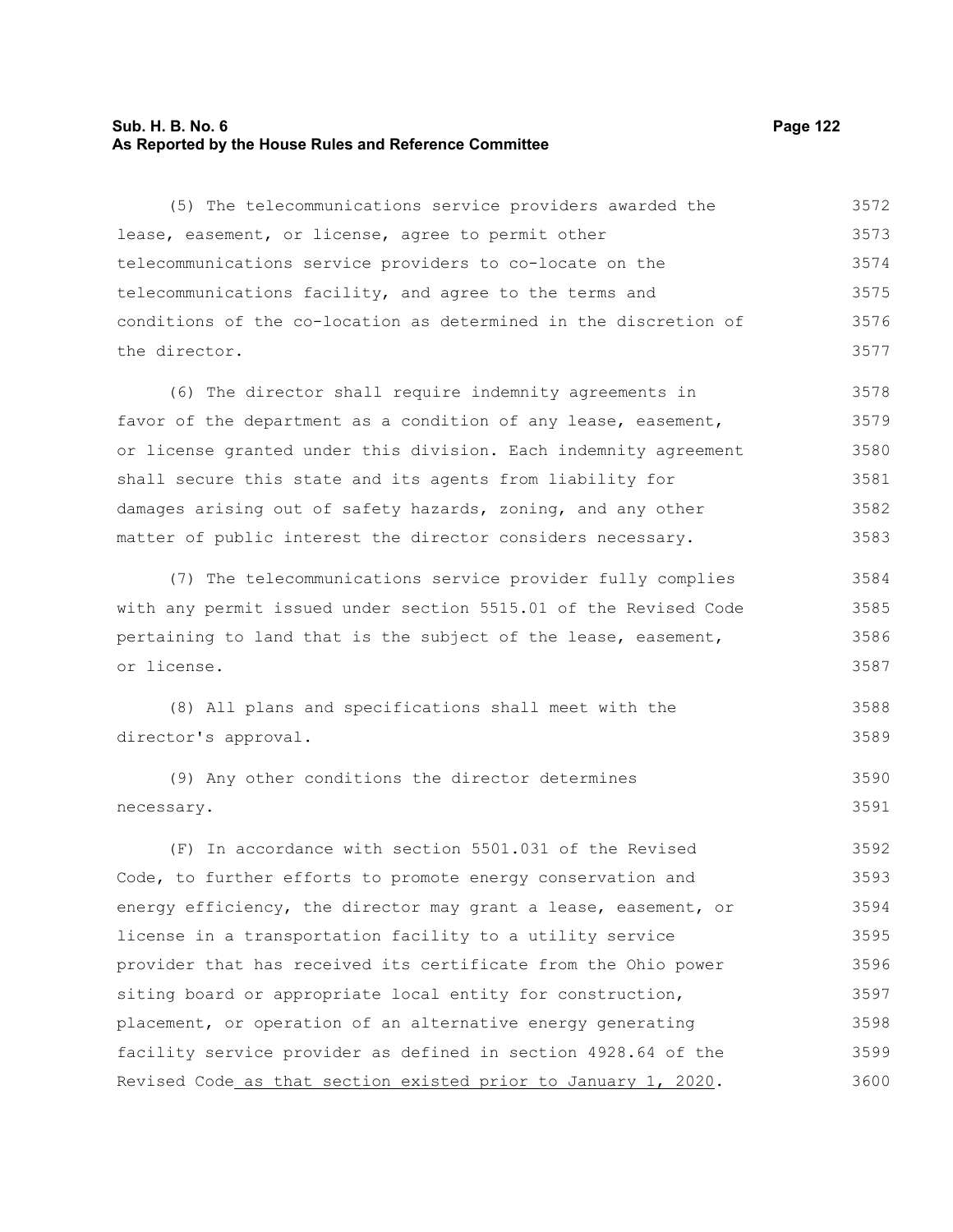# **Sub. H. B. No. 6 Page 123 As Reported by the House Rules and Reference Committee**

| An interest granted under this division is subject to all of the | 3601 |
|------------------------------------------------------------------|------|
| following conditions:                                            | 3602 |
| (1) The transportation facility is owned in fee simple or        | 3603 |
| in easement by this state at the time the lease, easement, or    | 3604 |
| license is granted to the utility service provider.              | 3605 |
| (2) The lease, easement, or license shall be granted on a        | 3606 |
| competitive basis in accordance with policies and procedures to  | 3607 |
| be determined by the director. The policies and procedures may   | 3608 |
| include provisions for master leases for multiple sites.         | 3609 |
| (3) The alternative energy generating facility shall be          | 3610 |
| designed to provide energy for the department's transportation   | 3611 |
| facilities with the potential for selling excess power on the    | 3612 |
| power grid, as the director may determine is necessary for       | 3613 |
| highway or other departmental purposes.                          | 3614 |
| (4) The director shall require indemnity agreements in           | 3615 |
| favor of the department as a condition of any lease, easement,   | 3616 |
| or license granted under this division. Each indemnity agreement | 3617 |
| shall secure this state from liability for damages arising out   | 3618 |
| of safety hazards, zoning, and any other matter of public        | 3619 |
| interest the director considers necessary.                       | 3620 |
| (5) The alternative energy service provider fully complies       | 3621 |
| with any permit issued by the Ohio power siting board under      | 3622 |
| Chapter 4906. of the Revised Code and complies with section      | 3623 |
| 5515.01 of the Revised Code pertaining to land that is the       | 3624 |
| subject of the lease, easement, or license.                      | 3625 |
| (6) All plans and specifications shall meet with the             | 3626 |
| director's approval.                                             | 3627 |
| (7) Any other conditions the director determines                 | 3628 |
| necessary.                                                       | 3629 |
|                                                                  |      |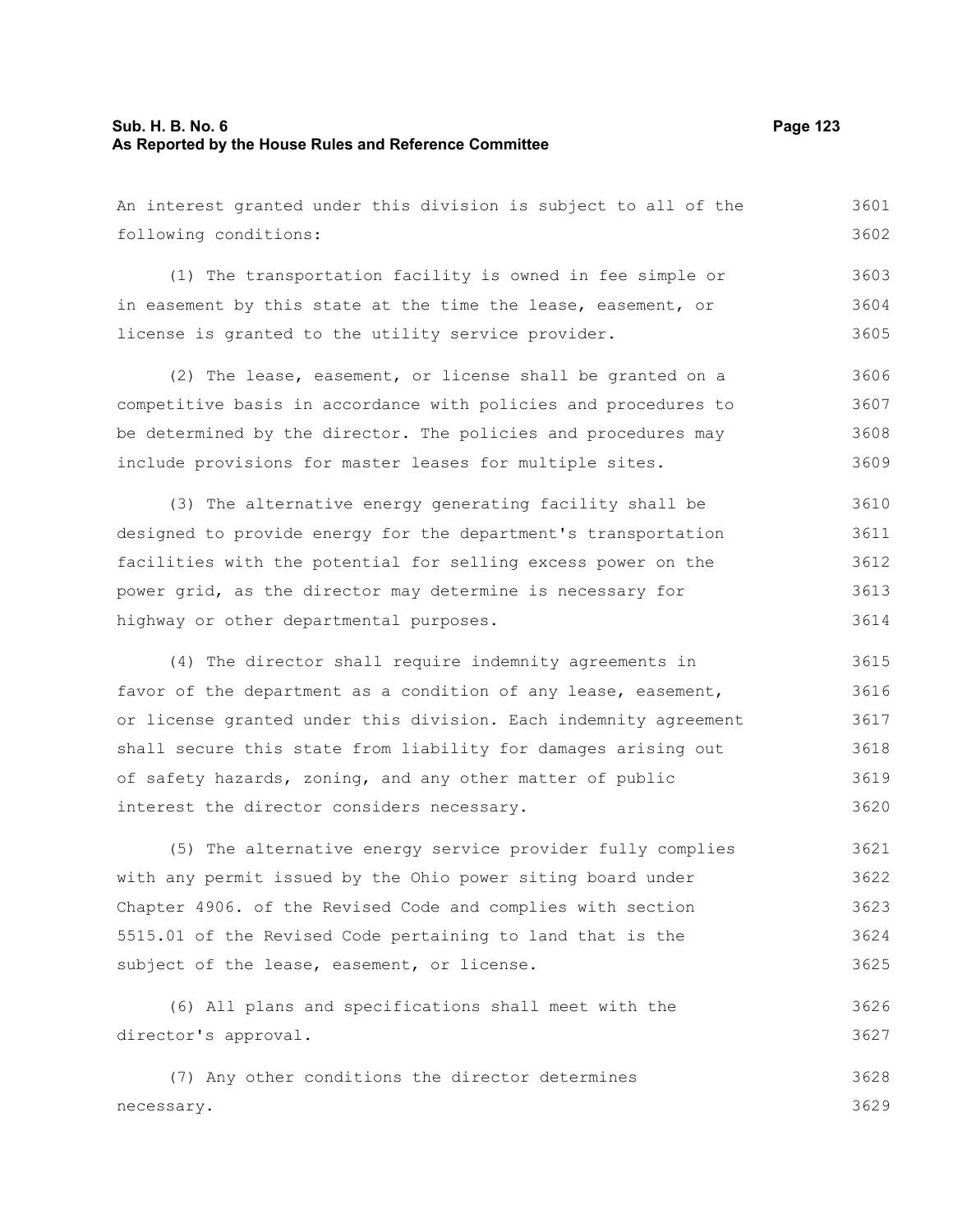### **Sub. H. B. No. 6 Page 124 As Reported by the House Rules and Reference Committee**

(G) Money the department receives under this section shall be deposited into the state treasury to the credit of the highway operating fund. (H) A lease, easement, or license granted under division (E) or (F) of this section, and any telecommunications facility or alternative energy generating facility relating to such interest in a transportation facility, is hereby deemed to further the essential highway purpose of building and maintaining a safe, energy-efficient, and accessible transportation system. **Section 6.** That existing sections 1710.06, 4928.142, 4928.143, 4928.20, 4928.61, 4928.62, 4928.641, 4928.645, and 5501.311 of the Revised Code are hereby repealed. **Section 7.** That sections 1710.061, 4928.64, 4928.643, 4928.644, and 4928.65 of the Revised Code are hereby repealed. **Section 8.** Sections 5, 6, and 7 of this act take effect January 1, 2020. **Section 9.** (A) Not earlier than two years after the effective date of this section, the Director of Environmental Protection may apply to the Administrator of the United States Environmental Protection Agency for an exemption from the requirement to implement the decentralized motor vehicle inspection and maintenance program established under section 3704.14 of the Revised Code. In making the application and for purposes of complying with the "Federal Clean Air Act," the Director shall request the Administrator to authorize the implementation of the Ohio Clean Air Program established by this act as an alternative to the decentralized program in those areas of the state where the program is currently operating. 3630 3631 3632 3633 3634 3635 3636 3637 3638 3639 3640 3641 3642 3643 3644 3645 3646 3647 3648 3649 3650 3651 3652 3653 3654 3655 3656 3657 3658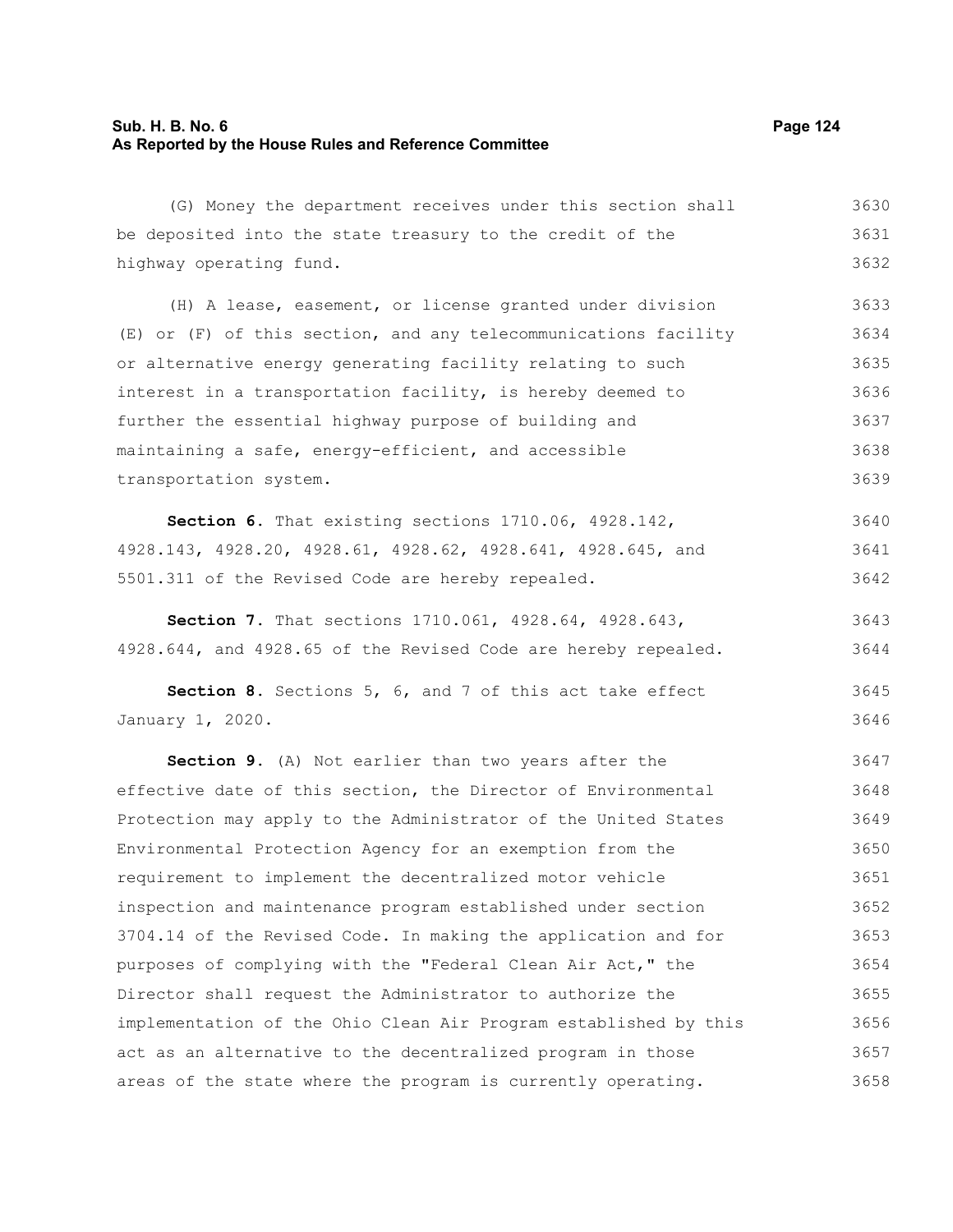#### **Sub. H. B. No. 6 Page 125 As Reported by the House Rules and Reference Committee**

(B) As used in this section, "Federal Clean Air Act" has the same meaning as in section 3704.01 of the Revised Code. **Section 10.** (A) In 2020, the Public Utilities Commission shall review an electric distribution utility's or electric services company's compliance with the benchmarks for 2019 under division (B)(2) of section 4928.64 of the Revised Code as that division existed on the effective date of this section, and in the course of that review, shall identify any undercompliance or noncompliance of the utility or company that it determines is weather-related, related to equipment or resource shortages for qualifying renewable energy resources as applicable, or is otherwise outside the utility's or company's control. 3659 3660 3661 3662 3663 3664 3665 3666 3667 3668 3669 3670

(B) Subject to the cost cap provisions of division (C)(3) of section 4928.64 of the Revised Code as that section existed on the effective date of this section, if the commission determines, after notice and opportunity for hearing, and based upon its findings in the review under division (A) of this section regarding avoidable undercompliance or noncompliance, but subject to the force-majeure provisions of division (C)(4) (a) of section 4928.64 of the Revised Code as that section existed on the effective date of this section, that the utility or company has failed to comply with the benchmarks for 2019, the commission shall impose a renewable energy compliance payment on the utility or company. 3671 3672 3673 3674 3675 3676 3677 3678 3679 3680 3681 3682

(1) The compliance payment pertaining to the solar energy resource benchmark for 2019 shall be two hundred dollars per megawatt hour of undercompliance or noncompliance in the period under review. 3683 3684 3685 3686

(2) The compliance payment pertaining to the renewable energy resource benchmark for 2019 shall be assessed in 3687 3688